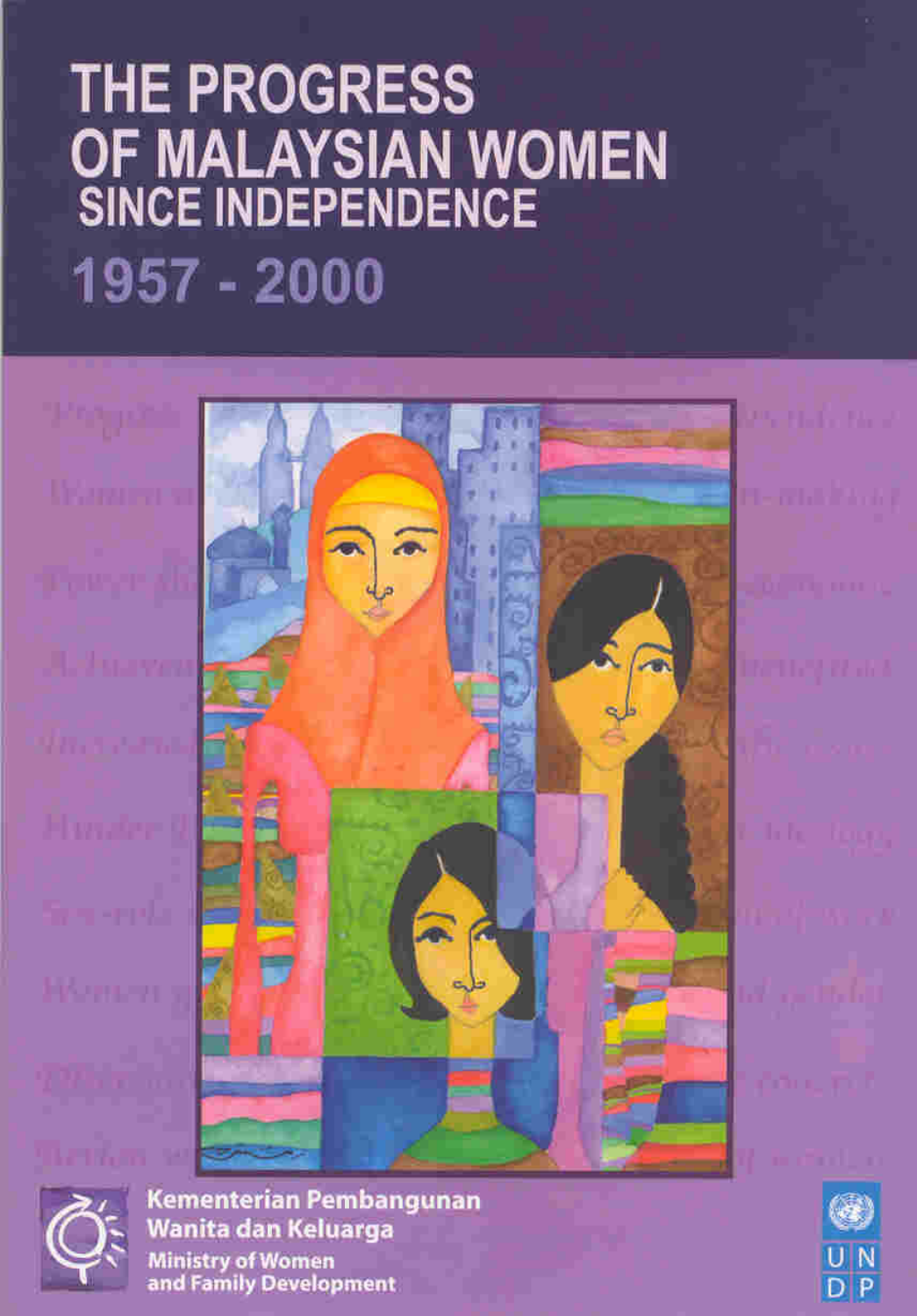

### **The Progress of Malaysian Women Since Independence 1957 - 2000**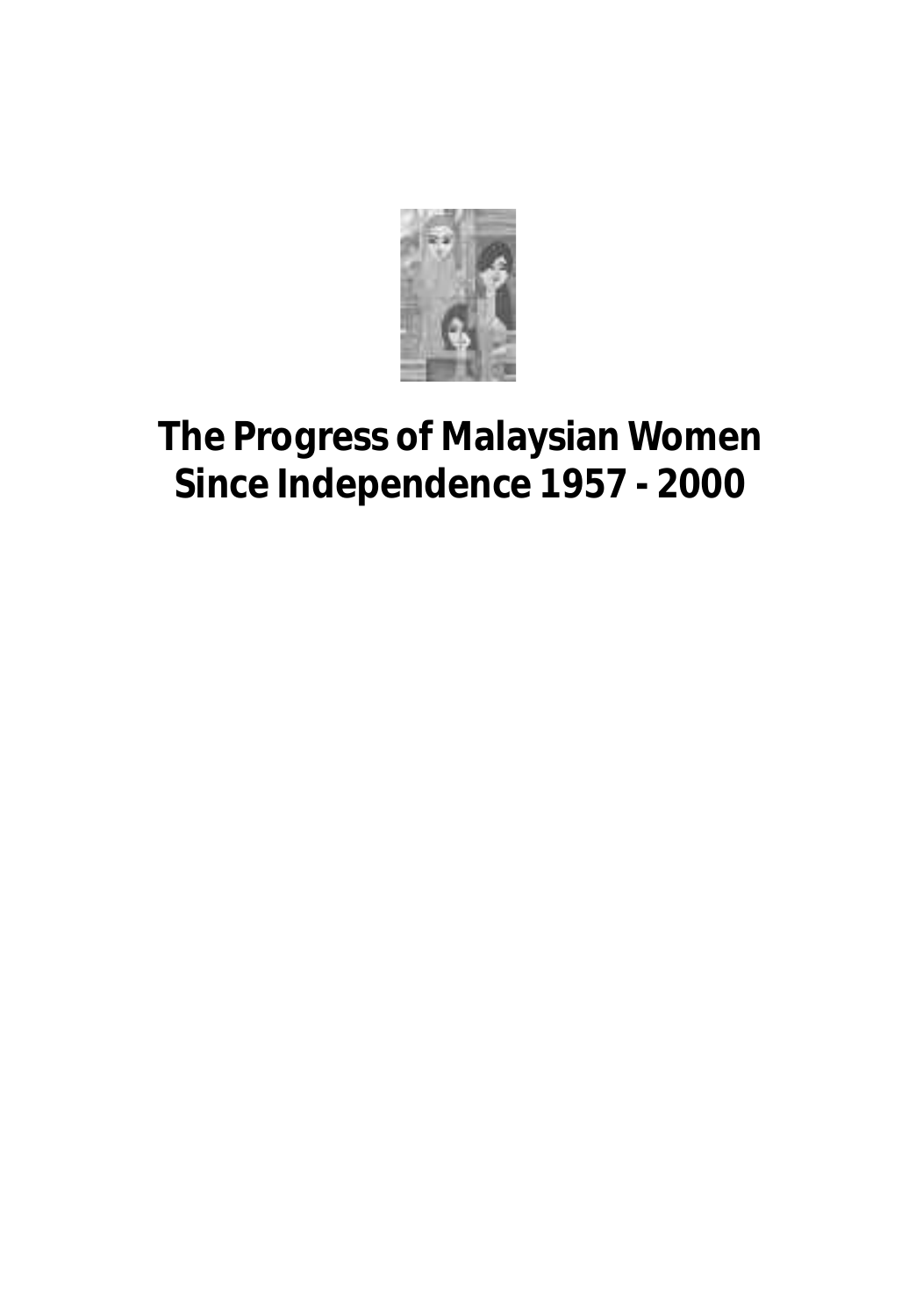*Published by:* Ministry of Women and Family Development Level 1-4, Block E Bukit Perdana Government Office Complex Jalan Dato'Onn 50515 Kuala Lumpur Tel:03-29630095 Fax:03-26938498 E-mail:info@kpwk.gov.my Website:www.kpwk.gov.my

*With funding support from:* United Nations Development Programme (UNDP), Malaysia, Singapore and Brunei Darussalam

Published September 2003 ISBN:983-41432-0-6

Printed by: Bar Code Design Network

Copyright © 2003 Ministry of Women and Family Development. All Right Reserved. Request for permission to reprint any material should be directed to the Ministry of Women and Family Development.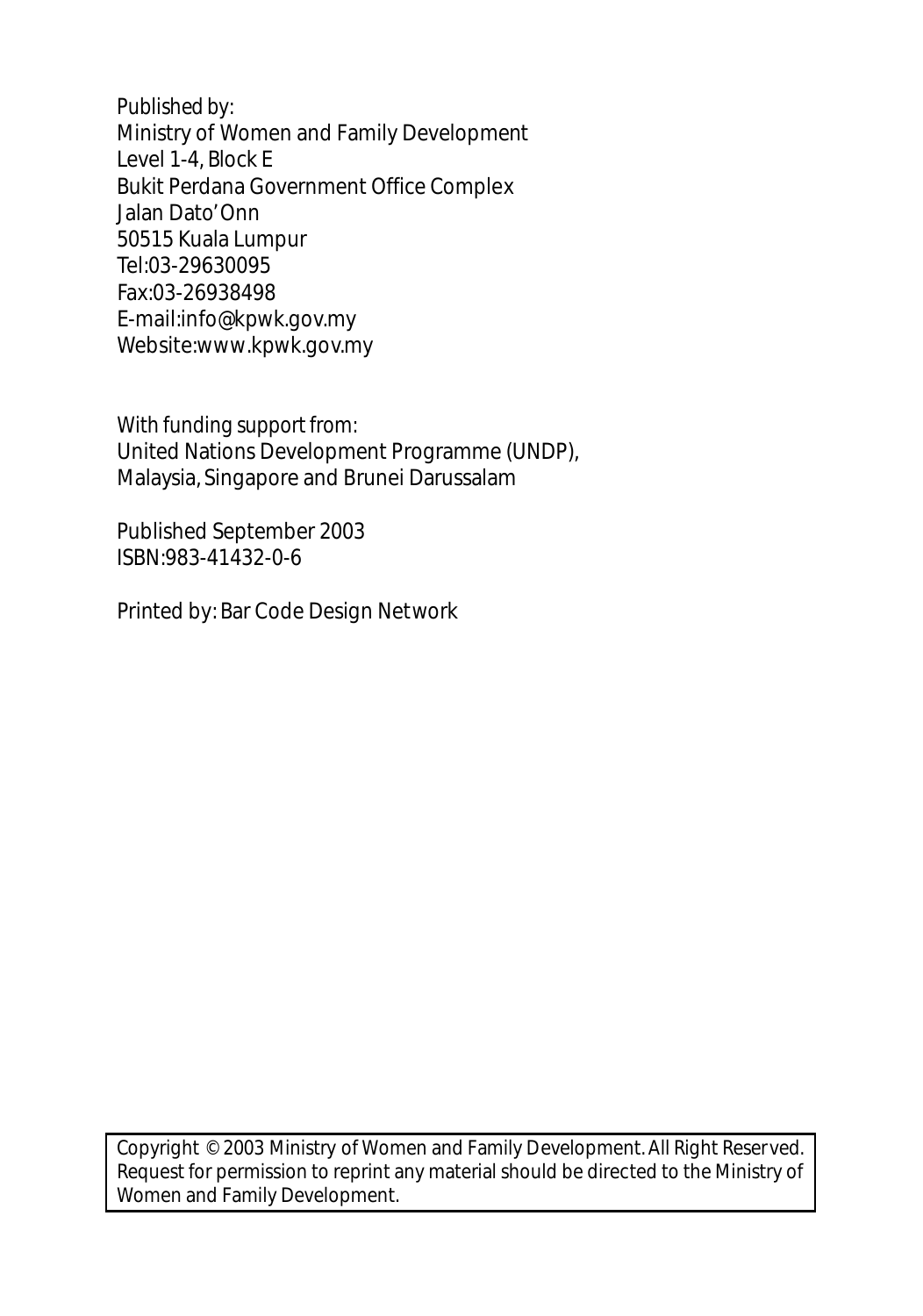| <b>CONTENTS</b> |                                                                                          | Page |
|-----------------|------------------------------------------------------------------------------------------|------|
|                 | <b>EXECUTIVE SUMMARY</b>                                                                 | vii  |
| <b>FOREWORD</b> |                                                                                          | X    |
|                 | <b>CHAPTER 1 - INTRODUCTION</b>                                                          | 14   |
| L.              | <b>BACKGROUND</b>                                                                        | 14   |
| II.             | OBJECTIVES OF THE STUDY                                                                  | 16   |
| III.            | <b>METHODOLOGY</b>                                                                       | 17   |
| IV.             | <b>OVERVIEW OF THE REPORT</b>                                                            | 18   |
| V.              | GENDER AND DEVELOPMENT PLANNING                                                          | 19   |
| VI              | ADMINISTRATIVE MACHINERY FOR THE                                                         |      |
|                 | ADVANCEMENT OF WOMEN                                                                     | 23   |
| VII.            | <b>LEGAL STATUS OF WOMEN</b>                                                             | 26   |
|                 | - Women under the Federal Constitution                                                   | 26   |
|                 | - Employment Legislation and Women                                                       | 27   |
|                 | - Other Laws Affecting the Status of Women                                               | 28   |
| VIII.           | <b>CONCLUSION</b>                                                                        | 30   |
|                 | <b>CHAPTER 2 - EDUCATION AND TRAINING OF WOMEN</b>                                       | 33   |
| $\mathbf{L}$    | <b>INTRODUCTION</b>                                                                      | 33   |
| II.             | <b>FORMAL EDUCATION</b>                                                                  | 33   |
|                 | - Enrolment in Primary and Secondary Schools                                             | 34   |
|                 | - Female Enrolment in Technical and Vocational Education                                 | 37   |
|                 | - Tertiary Education                                                                     | 39   |
|                 | - Education Attainment of Rural Women                                                    | 42   |
|                 | - International Comparison in Educational Attainment                                     | 42   |
| III.            | NON-FORMAL EDUCATION AND TRAINING                                                        | 43   |
| IV.             | <b>FUTURE CHALLENGES</b>                                                                 | 47   |
| V.              | <b>RECOMMENDATIONS</b>                                                                   | 50   |
| VI.             | CONCLUSION                                                                               | 51   |
|                 | <b>CHAPTER 3 - WOMEN AND THE ECONOMY</b>                                                 | 53   |
| I.              | <b>INTRODUCTION</b>                                                                      | 53   |
| II.             | TRENDS IN WOMEN'S ECONOMIC PARTICIPATION                                                 | 54   |
|                 | - Women in the Labour Force                                                              | 54   |
|                 | - Employment Status of Women                                                             | 55   |
|                 | - Employment by Sector                                                                   | 56   |
|                 | - Employment by Occupational Category<br>- Potential Growth Areas: Women in Business and | 61   |
|                 | <b>Professional Services</b>                                                             | 64   |
|                 |                                                                                          |      |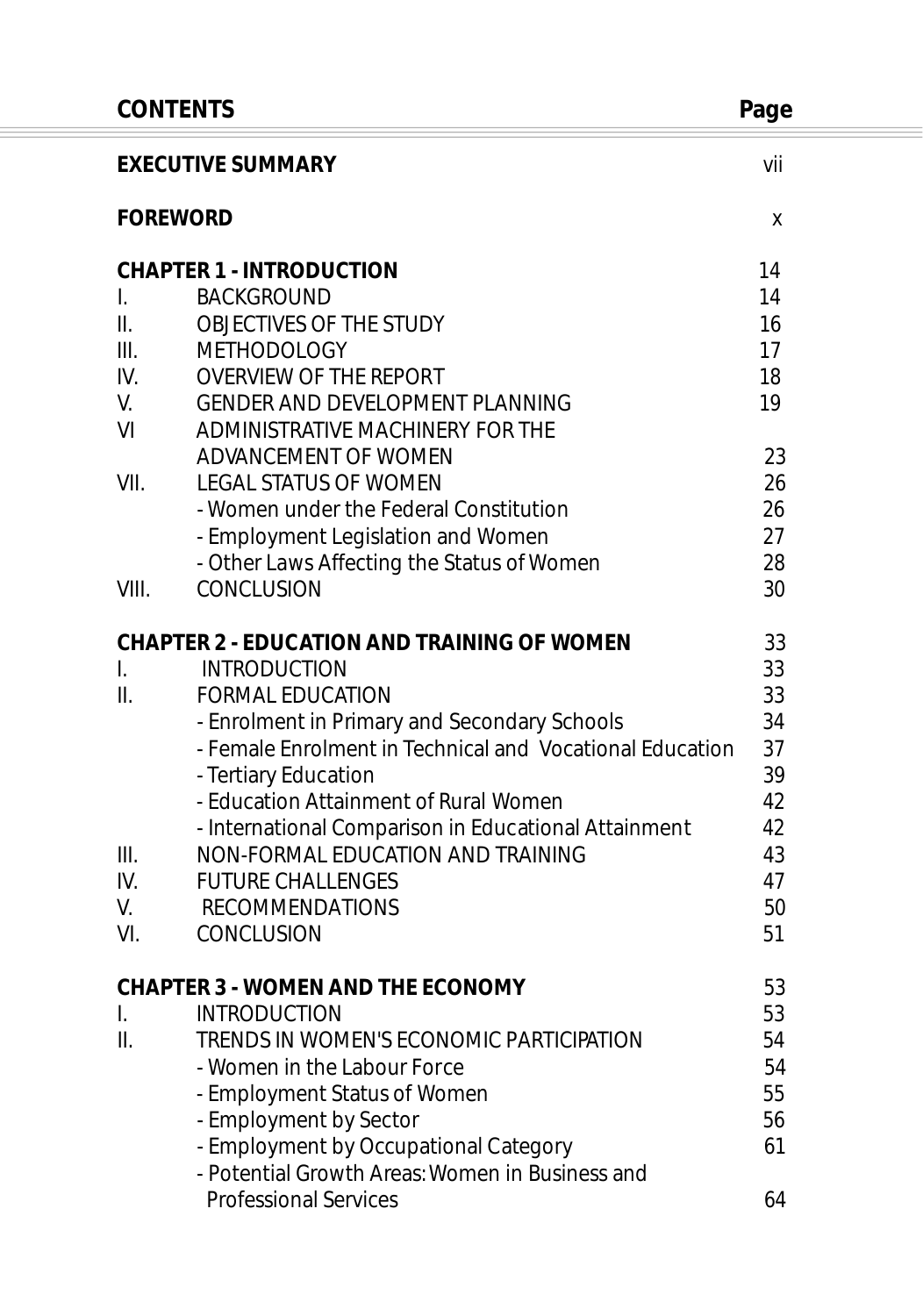|      | - Women Entrepreneurs: From Micro-Enterprises to Small<br>and Medium Enterprises (SMEs) | 65  |
|------|-----------------------------------------------------------------------------------------|-----|
| III. | <b>FUTURE CHALLENGES</b>                                                                | 67  |
| IV.  | <b>RECOMMENDATIONS</b>                                                                  | 70  |
| V.   | CONCLUSION                                                                              | 72  |
|      |                                                                                         |     |
|      | <b>CHAPTER 4 - WOMEN AND HEALTH</b>                                                     | 73  |
| I.   | <b>INTRODUCTION</b>                                                                     | 73  |
| II.  | <b>GENERAL HEALTH STATUS</b>                                                            | 74  |
|      | - Indicators of Health Status                                                           | 74  |
|      | - Maternal Mortality                                                                    | 74  |
|      | - Nutritional Status of Women                                                           | 76  |
|      | - Fertility Trends                                                                      | 78  |
| III. | REPRODUCTIVE HEALTH SERVICES                                                            | 79  |
|      | - Family Planning                                                                       | 79  |
|      | - Antenatal and Postpartum Care                                                         | 80  |
|      | - Management of Cervical and Breast Cancers                                             | 80  |
| IV.  | HEALTH CONCERNS IN THE NEW MILLENNIUM                                                   | 82  |
|      | - Health Needs of Older Women                                                           | 82  |
|      | - Domestic Violence                                                                     | 83  |
|      | - Mental Health                                                                         | 84  |
|      | - The HIV/AIDS Epidemic                                                                 | 86  |
| V.   | <b>FUTURE CHALLENGES</b>                                                                | 87  |
| VI.  | <b>RECOMMENDATIONS</b>                                                                  | 89  |
| VII. | CONCLUSION                                                                              | 90  |
|      | <b>CHAPTER 5 - WOMEN IN DECISION MAKING AND POWER SHARING</b>                           | 93  |
| I.   | <b>INTRODUCTION</b>                                                                     | 93  |
| II.  | TRENDS IN LEADERSHIP AND POWER SHARING                                                  | 94  |
|      | - Political Membership and Leadership                                                   | 94  |
|      | - Political Candidacy                                                                   | 96  |
|      | - Elected Offices and Appointments                                                      | 97  |
|      | - Representation in the State Assemblies                                                | 99  |
|      | - Share of Leadership and Decision-Making Positions                                     |     |
|      | in the Public Sector                                                                    | 99  |
|      | - Key Management Positions in the Public Sector                                         | 99  |
|      | - Appointments in the Foreign Service                                                   | 101 |
|      | - Representation in Local Authorities                                                   | 101 |
|      | - The Grassroots Level                                                                  | 103 |
|      |                                                                                         |     |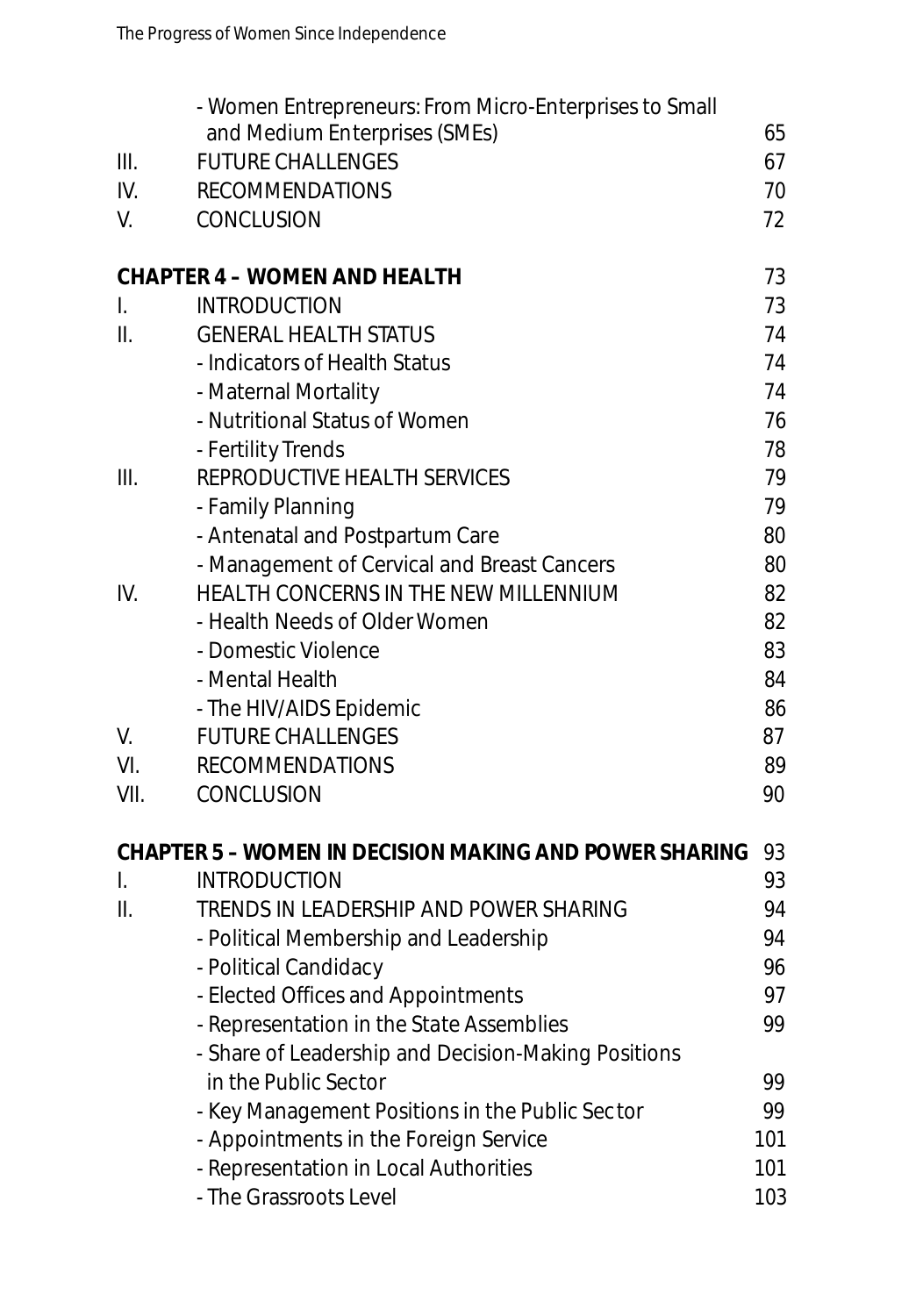|                   | - Management Positions in the Private Sector                           | 104 |
|-------------------|------------------------------------------------------------------------|-----|
|                   | - Non-Government Organizations (NGO), Trade Unions<br>and Cooperatives | 105 |
|                   | - Participation in NGOs                                                | 105 |
|                   | - Participation in Trade Unions                                        | 106 |
|                   | - Representation in Cooperatives                                       | 108 |
| III.              | <b>FUTURE CHALLENGES</b>                                               | 108 |
| IV.               | <b>RECOMMENDATIONS</b>                                                 | 111 |
| V.                | <b>CONCLUSION</b>                                                      | 112 |
| <b>REFERENCES</b> |                                                                        | 115 |

#### **LISTS OF BOXES**

| <b>Box</b> | <b>Titles</b>                                                   | Page |  |  |
|------------|-----------------------------------------------------------------|------|--|--|
| 1.1        | Malaysia's First Lady, Dato' Seri Dr. Siti Hasmah bt. Mohd. Ali |      |  |  |
|            | - An Inspiring Role Model for Malaysian Women                   | 12   |  |  |
| 1.2        | Definition of Discrimination                                    | 30   |  |  |
| 1.3        | Selected Relevant Declarations and Action Plans Signed          |      |  |  |
|            | by the Government of Malaysia                                   | 31   |  |  |
| 2.1        | Scaling Up Micro-Enterprises, Department of Agriculture         | 46   |  |  |
| 3.1        | Datuk Muhaiyani Shamsuddin, Founder and Managing                |      |  |  |
|            | Director of Muhaiyani Securities Sdn Bhd and Deputy             |      |  |  |
|            | Chairperson of the Kuala Lumpur Stock Exchange                  | 66   |  |  |
| 5.1        | Dato' Sharizat Abdul Jalil - An Advocate and Solicitor,         |      |  |  |
|            | an Eminent Corporate Figure and a Cabinet Minister              | 91   |  |  |
| 5.2        | Tan Sri Datuk Nuraizah Abdul Hamid – A Woman of                 |      |  |  |
|            | Distinction in the Public Service                               | 113  |  |  |

#### **LIST OF FIGURES**

| Primary School Enrolment by Sex, Malaysia, 1957-2000<br>2.1<br>34<br>Secondary School Enrolment by Sex, Malaysia, 1957–2000<br>2.2<br>35 |
|------------------------------------------------------------------------------------------------------------------------------------------|
|                                                                                                                                          |
|                                                                                                                                          |
| Percentage of Males and Females in Primary and<br>2.3                                                                                    |
| Secondary Schools, Malaysia, 1957-2000<br>36                                                                                             |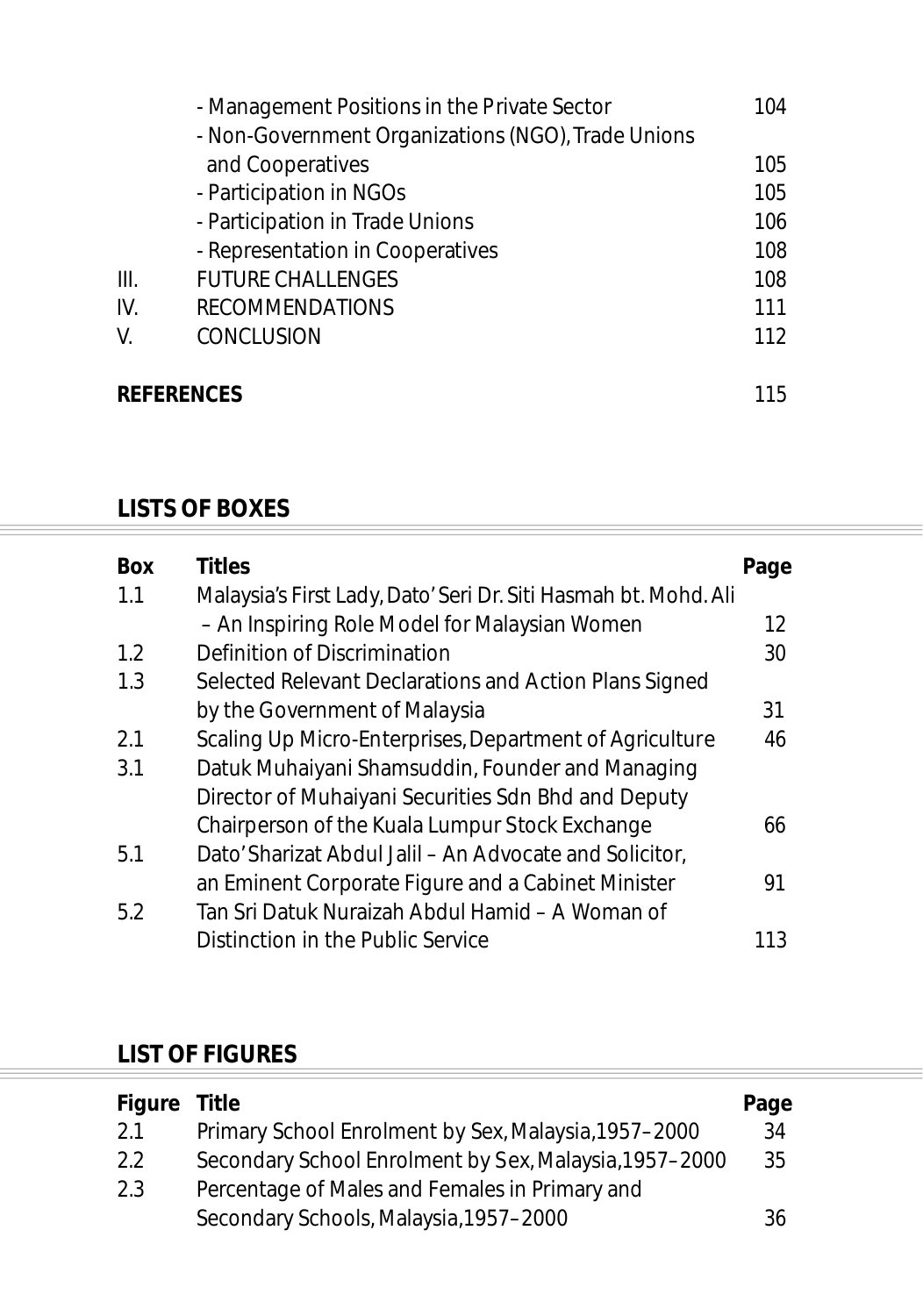| 2.4  | Number of Students Enrolled in Year Six to Form Five by<br>Sex, 1991-1995                      | 37  |
|------|------------------------------------------------------------------------------------------------|-----|
| 2.5  | Enrolment in Vocational and Technical Schools by Sex,<br>Malaysia, 1957-2000                   | 37  |
| 2.6  | Proportion of Female: Male Students in Vocational and<br>Technical Schools, Malaysia 1957-2000 | 38  |
| 2.7  | Enrolment in Tertiary Institutions by Sex, Malaysia,<br>1957-2000                              | 39  |
| 2.8  | Proportion of Males and Females in Tertiary Education,<br>Malaysia, 1959-2000                  | 40  |
| 2.9  | Enrolment in Engineering Course, Malaysia, 1991-1998                                           | 41  |
| 2.10 | Output of Graduates in Engineering, Malaysia, 1991-1998                                        | 41  |
| 2.11 | Educational Attainment of Women by Stratum, Malaysia,<br>1970,1980 and 1991                    | 42  |
| 2.12 | Number of Students in Adult Education Classes by Sex,                                          |     |
|      | Malaysia, 1958-1967                                                                            | 43  |
| 2.13 | Literacy Rate by Sex, Malaysia, 1970-2010                                                      | 44  |
| 3.1  | Percentage Distribution of Employed Persons by                                                 |     |
|      | Occupation and Gender, Malaysia, 1957-2000                                                     | 63  |
| 4.1  |                                                                                                | 75  |
|      | Maternal Mortality per 1,000 Live Births. 1956-2000                                            |     |
| 4.2  | Life Expectancy at Birth in Malaysia by Sex, 1957-2000                                         | 76  |
| 4.3  | Number of Pap Smears Read by the Ministry of Health,<br>1982-1998                              | 81  |
| 4.4  | Number of Reported Cases of Domestic Violence,                                                 |     |
|      | 1984-1997                                                                                      | 84  |
| 4.5  | Number of Suicide and Self-inflicted Injury Cases in                                           |     |
|      | Malaysia by Sex                                                                                | 85  |
| 4.6  | Number of Women Living with HIV and AIDS, and Deaths<br>in Women from HIV/AIDS                 | 86  |
| 5.1  | Percentage of Women in Elected Offices/Appointed                                               |     |
|      | Offices, Malaysia, 1959-2001                                                                   | 98  |
| 5.2  | Women in Top Management in the Malaysian Foreign                                               |     |
|      | Service 1992,1994 and 1999                                                                     | 101 |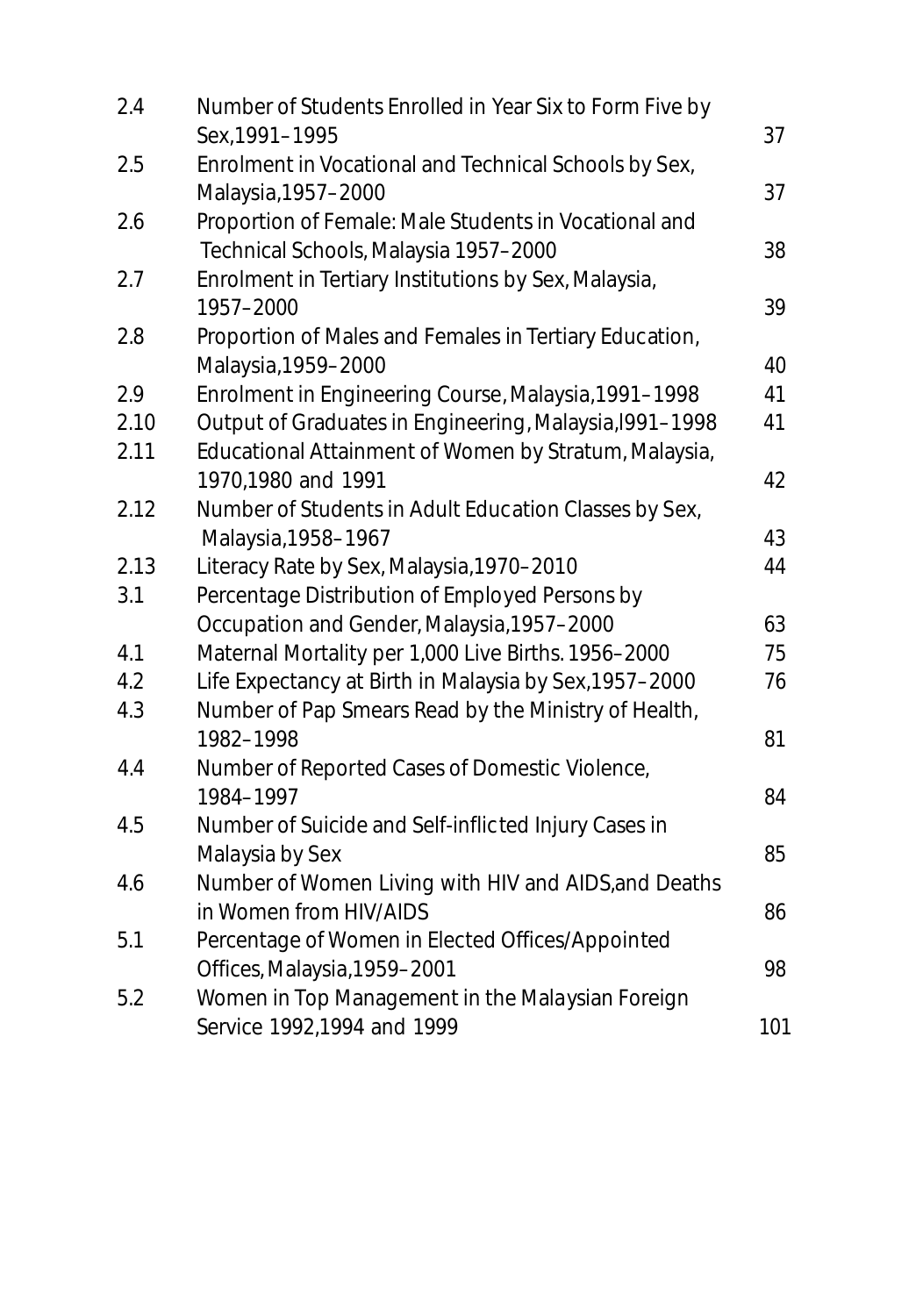- Efforts to forge greater gender equality have resulted in Malaysian women achieving significant progress in key socio-economic areas since Malaysia gained independence in 1957. However, despite the progress made, new concerns on the role and status of women have emerged that could adversely affect the participation of women in the economy and social spheres. In light of this, the Government of Malaysia, the United Nations Development Programme (UNDP) and the United Nations Population Fund (UNFPA) jointly undertook a study to document and evaluate the progress of women in Malaysia during the period 1957–2000. i.
- This study is intended to capture the achievements of women in ed u cation health economy, politics and power sharing, and decision making. Secondary data from the Department of Statistics surveys and administrative records from government agencies and nongovernmental organisations are used for the study. The report for the study contains five chapters, with chapters 2 to 5 assessing the progress of women in specific key areas while chapter 1 highlights the Government's initiatives taken to advance women in development. ii.
- Development planning for the advancement of women was introduced in the Sixth Malaysia Plan, which has a chapter on the development of women. The Sixth Plan and subsequent plans contain strategies to incorporate women in the process of development in line with the objectives of the National Vision Policy on Women (NPW). Equitable sharing of resources and access to opportunities for men and women forms one of the objectives of the NPW. The formulation and implementation of an action plan to operationalise the NPW during the Seventh Malaysia Plan resulted in the implementation of more coherent and focused programmes to integrate women in development and elevate their status. Significant progress has also been made in the setting up of the required institutional and administrative machinery to plan, coordinate, implement and monitor the development of women. These include the Ministry of Women and Family Development, the Department iii.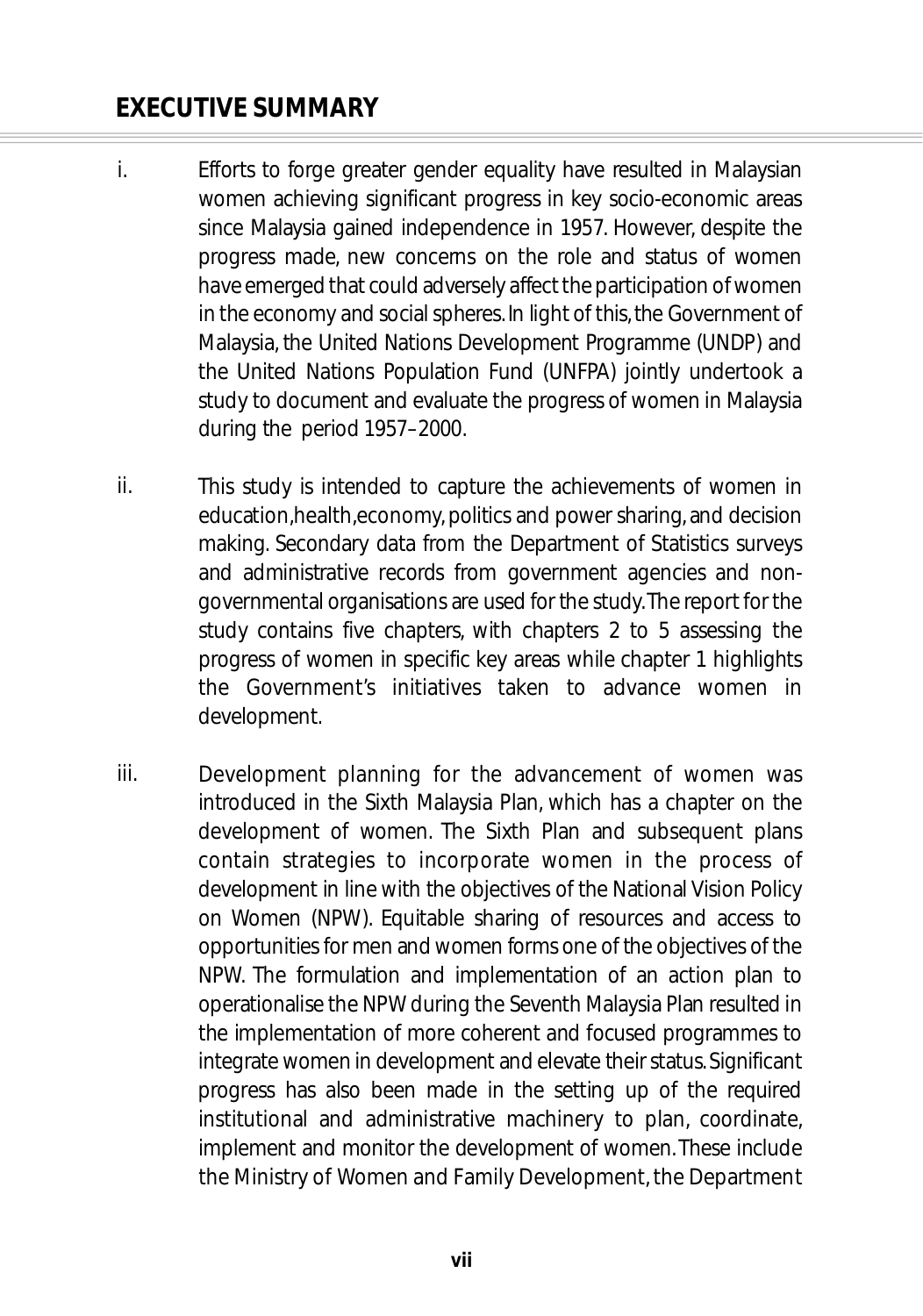of Women Affairs (HAWA), the National Advisory Council for the Integration of Women in Development (NACIWID) and the National Council of Women's Organisations (NCWO). In addition, the en actment of new laws and the continuous review and amendment of existing legislation have been undertaken to preserve, reinforce and protect the rights and legal status of women.

- Malaysian women have benefited from increased access to education and training as indicated by the improvement in their literacy rates and net enrolment at all levels of education since 1957. The enrolment of female students at the primary level increased by more than three and a half times during the period 1957–2000. At the secondary level, the enrolment of female students increased by more than 36 times to reach a total enrolment of 985,692 students in 2000. With regard to enrolment in technical and vocational schools the percentage of male students has always been higher than female students. The enrolment of Malaysian women in tertiary institutions reflected the evolution of tertiary education in Malaysia, which has been gradually expanding in total number and relative terms, especially after 1970. In 1959, female undergraduates comprised 10.7 per cent of the total student enrolment in the University of Malaya, but increased to 51.3 per cent of the total enrolment in local universities by 2000. Non-formal education in the form of adult education, home economics and entrepreneurial training programmes has improved the literacy rates of rural women and enabled them to acquire new knowledge and skills. Despite the increasing number of female student enrolment at the primary, secondary and tertiary levels, the concentration of female students in non-technical courses is a major area of concern. iv.
- The participation of women in the labour force has been increasing since 1957, they are engaged in paid employment or are employers, self-employed and unpaid family workers in all economic sectors. Overall, female employment accounted for 34.7 per cent of total employment in 2000 as compared to only 24.5 per cent in 1957. An an al ysis of female employment by occupational category also shows a rising trend of women moving into occupations that require postsecondary education. However, the majority of women are concentrated in low-skilled and low-waged occupations. They are v.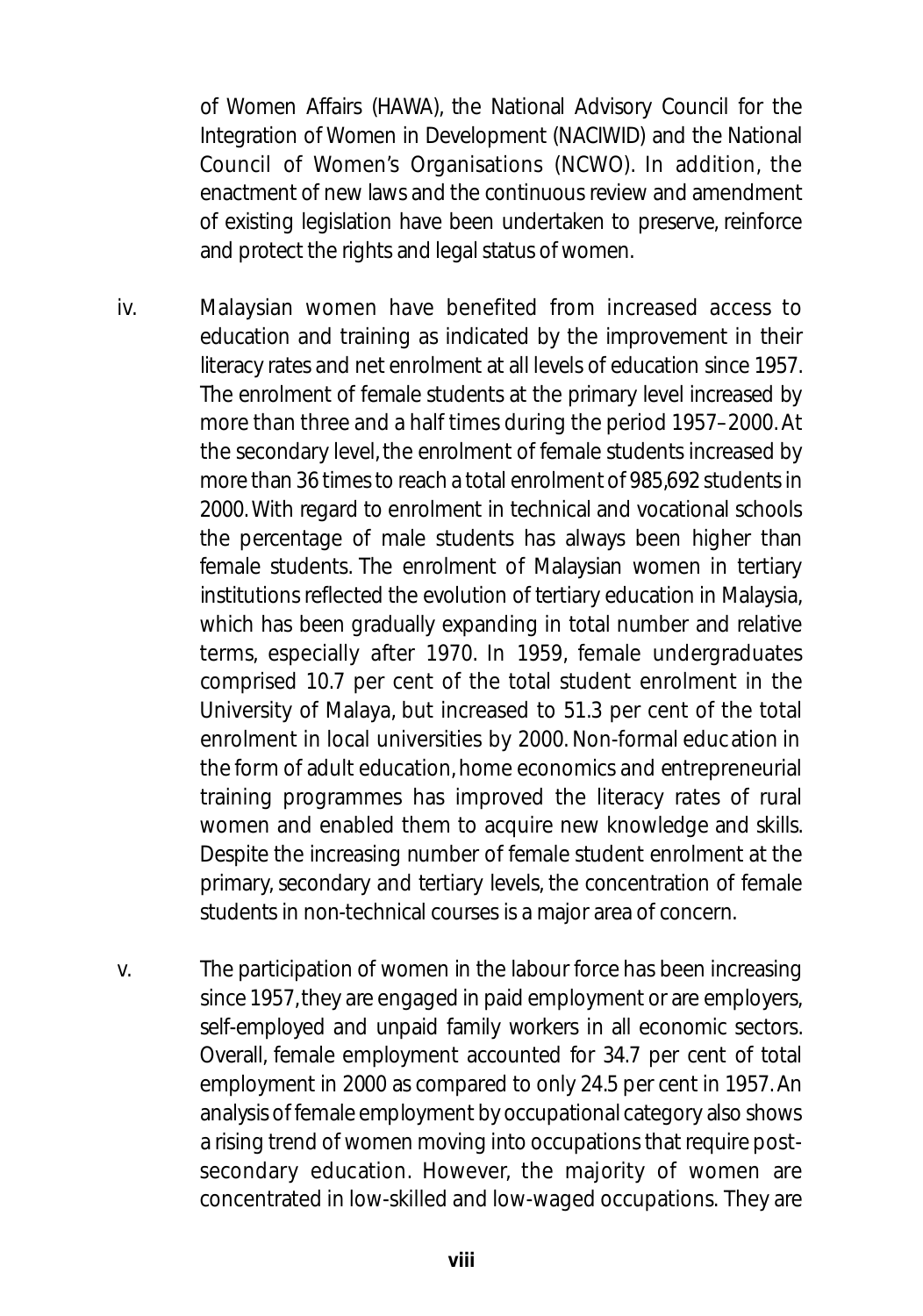under- represented in top managerial and decision-making posts in both the public and private sectors. Gender-specific issues that continue to hinder the progress of women in the economy include traditional gender constructs, sex role stereotyping and gender division of work, multiple roles of women, gender segmentation and stratification, and gender discrimination at work. To address these issues, more concrete steps will have to be taken so that women's involvement in the labour market and corporate world can be more significant and meaningful.

- Improvement in the health status of Malaysian women in the last four decades has been the key to their well-being and active participation in the economic, political and social development in the country. Efforts in expanding and developing health services targeted at women and the family have been successful in reducing the incidence of deaths arising from communicable and noncommunicable diseases. The average life expectancy of women increased from 58.2 years in 1957 to 75 years in 2000. The maternal mortality rate, a direct indicator of women's reproductive health, has declined by tenfold to 0.2 per 1,000 live births after 43 years of independence. However, new health concerns are emerging and these include the health needs of older women, occurrence of domestic violence, mental disorders and increased incidence of HIV/AIDS cases vi.
- Malaysian women's share in power sharing and decision-making in politics and the economy has been on an upward trend since independence. There has been an incremental increase in women voters, membership in political parties, political candidates, and appointments to elected and appointed offices. However, a gender gap still exists between men and women in terms of access to highlevel positions and participation in decision-making. The number of women holding top management posts in the civil service and corporate sector is still relatively small. Gender barriers leading to the under-representation of women in decision-making and powersharing positions include cultural and institutional factors, gender roles and ethnicity, political culture, limited platform for women in political parties, lack of a critical mass, and gender-blind elements in recruitment and promotion. vii.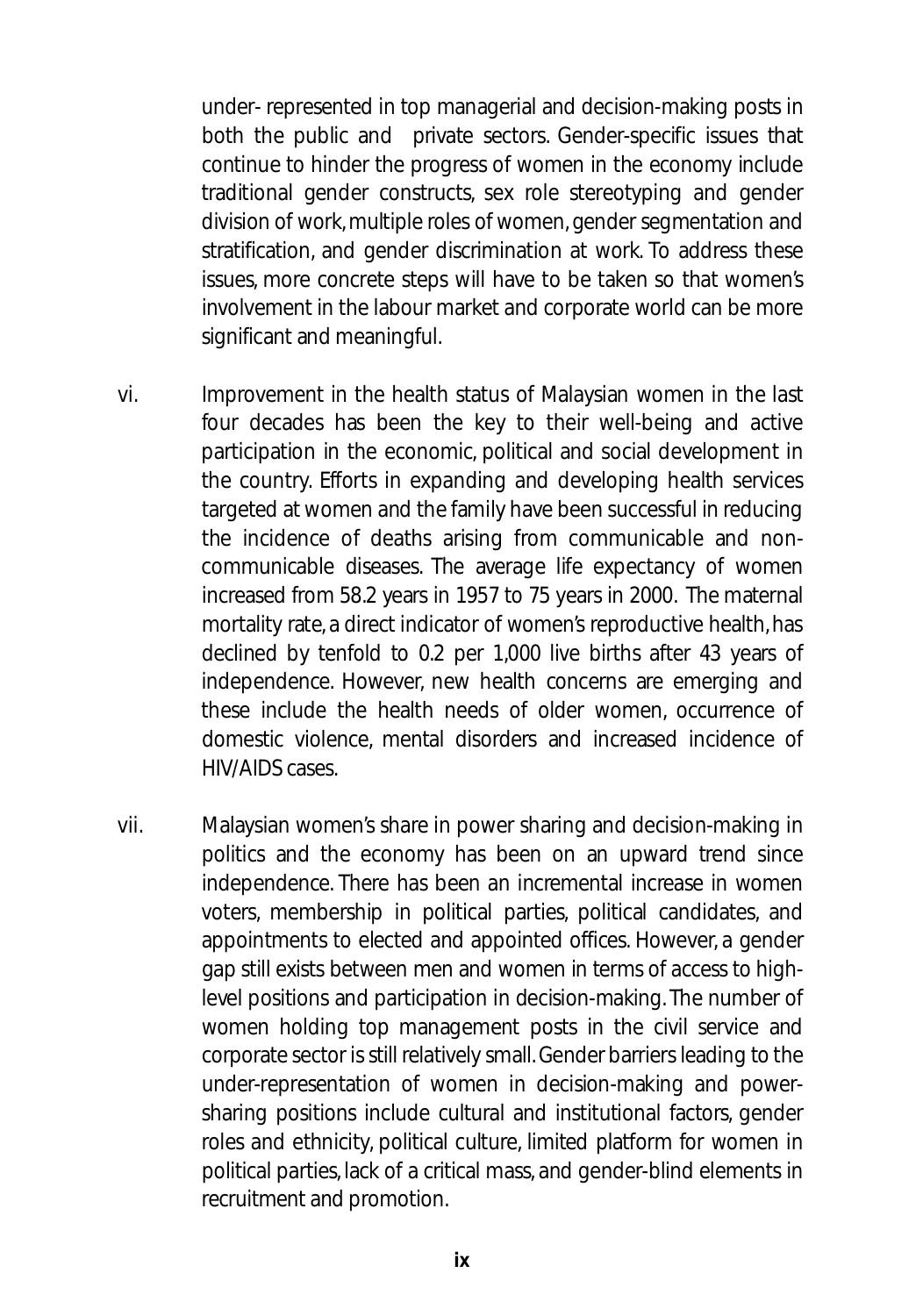## Foreword



Dato' Seri Shahrizat Abdul Jalil Minister of Women and Family Development Malaysia

Since independence,women in Malaysia have actively contributed towards the development of the country. Over the past four decades, we have seen significant improvements in the status of women and in gender equality. The educational attainment of women is at a higher level, their participation in the labour force has increased and legislation that grants equal opportunities for women and respect for their human rights has been adopted in Malaysia. The country now has a growing number of women Ministers and policy makers.

This report documents the achievements of women in Malaysia since the country attained independence in 1957 and allow us a look into the past to gain invaluable lessons. I sincerely hope that this report will be an important source of information to everyone who has the interest of Malaysian women in their hearts. The report also takes the opportunity to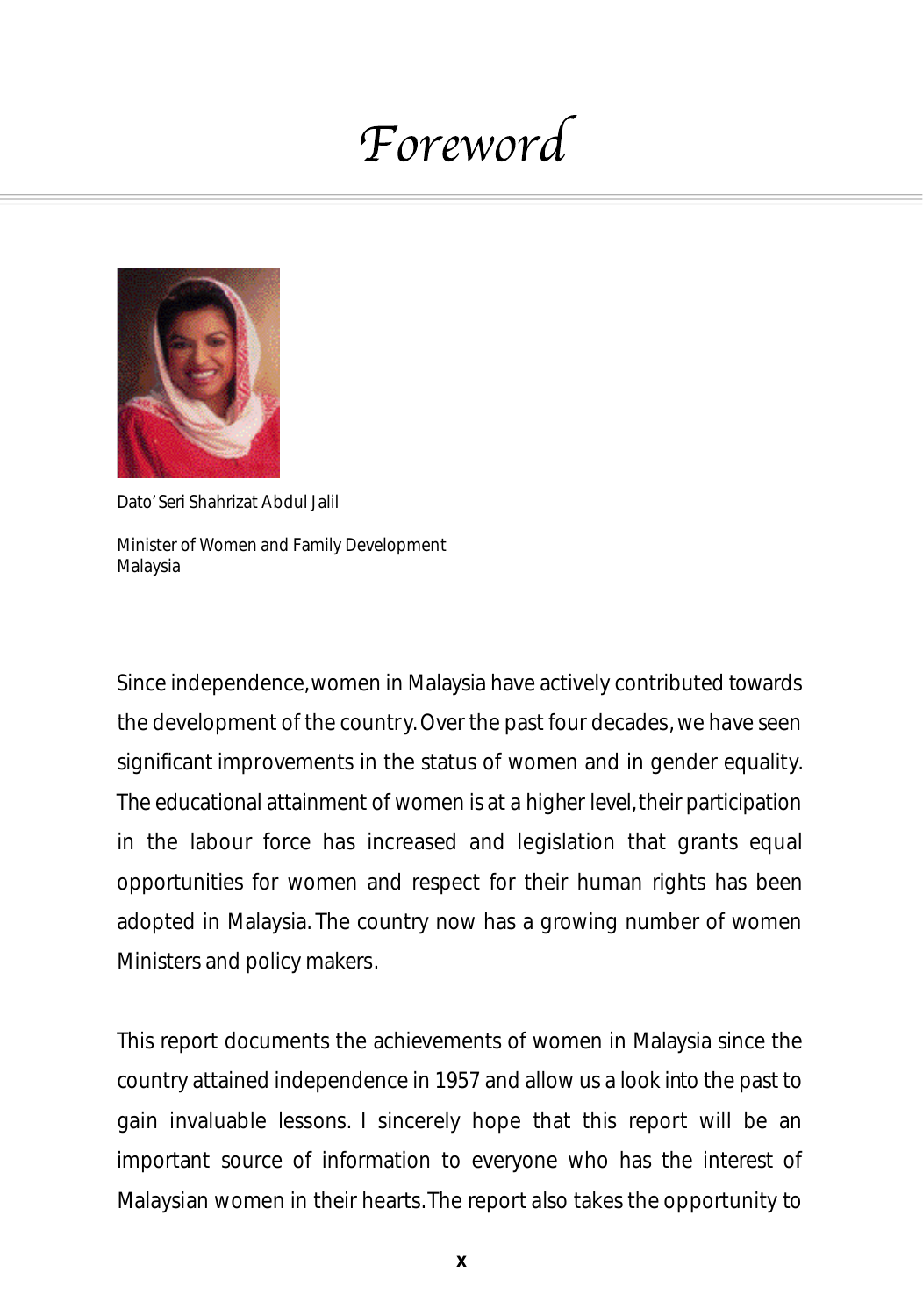honour Malaysian women who were pioneers in their respective fields and achieved success, all in their own terms. The accomplishments of these women will definitely be an inspiration to other women in Malaysia to strive for greater heights.

While the progress attained by women in Malaysia is remarkable, there is still room for improvement in certain areas, especially in science and technology. We cannot afford to bask in the successes we have achieved thus far. We must never forget that the gains made to date may be reversed should indifference, complacency or negligence set in.

The journey to enhance women's status in Malaysia is a continuing one because we have an important role to play in supporting Vision 2020,that is, the Government's aim for Malaysia to achieve a developed country status by the year 2020.

The report would not have come to fruition without the support and cooperation from individuals and organizations, the public and private sectors, and the non-governmental organisations.Therefore, I would like to extend my sincere appreciation especially to the Economic Planning Unit of the Prime Minister's Department, members of the Steering Committee, the United Nations Development Programme (UNDP) and the United Nations Population Fund (UNFPA) for the assistance rendered in preparing this report.

Thank You.

July 2003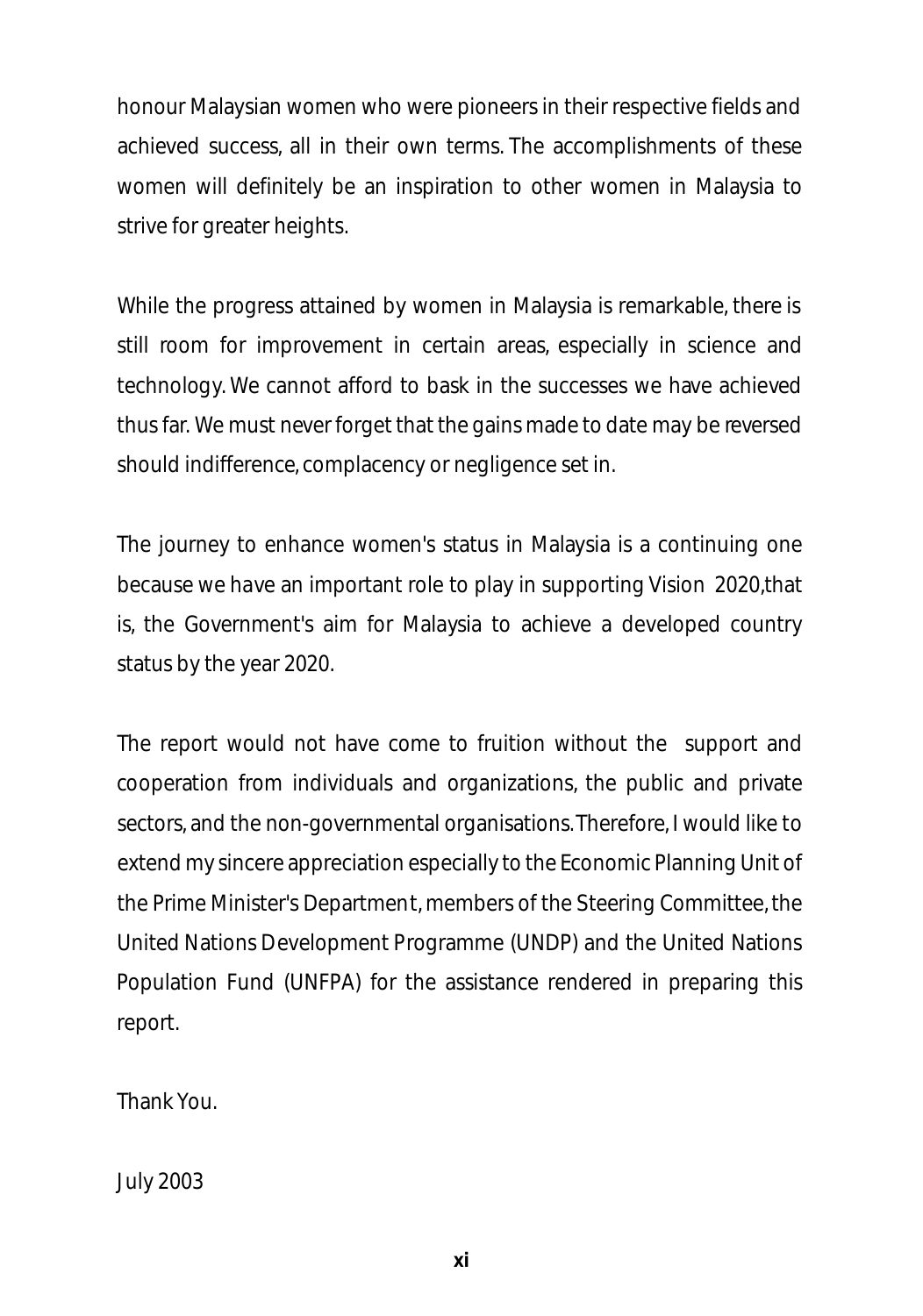#### **Box 1.1: Malaysia's First Lady, Dato' Seri Dr Siti Hasmah bt. Mohd. Ali — An Inspiring Role Model for Malaysian Women**

Dato' Seri Dr Siti Hasmah bt. Mohd. Ali, wife of the Prime Minister of Malaysia, is a medical doctor. She was the second Malay woman to graduate from the Faculty of Medicine, University of Malaya in Singapore in 1955, and in a way, set the record for women in her time. She attributed her medical achievement to the fore sight of her father who encouraged his children to excel in their studies by sending them to the best schools.

She was the first woman to be appointed a medical officer in the Maternal and Child Health Department in the state of Kedah, which had a high incidence of poverty in the early days after independence (1950s to 1960s). In 1974, she was the first woman to be appointed as the State Maternal and Child Health Officer. Thereafter, she became aware of the needs of women, the majority of whom were illiterate, suffering from ill health and living in extreme poverty. Due to poor education as well as inadequate infrastructure, including health services, they were resorting to traditional birth attendants. According to her, in the early days, many women died during childbirth from a lack of health services. Still births and infant mortality were common occurrences. Diseases like tuberculosis plagued the people, especially the children. Women were ignorant of the methods of family planning. This prompted her and her husband to pioneer the setting up of the Kedah Family Planning Association, a non-government organisation offering family planning services to women, thus providing them a means to plan their pregnancies.

Her efforts in promoting the health of women is evident in several articles she wrote on the socio-economic factors associated with pregnancy and childbearing in Malaysia. She has been accorded academic recognition as reflected by her appointment as the Chancellor of the Multimedia University in 1997 and the honorary doctorates she has received not just from local (Universiti Kebangsaan Malaysia) but also from foreign universities (Indiana University, USA and University of Victoria, Canada).

In 1992, she was chosen as one of the six Core-Group Initiators of First Ladies to champion the economic advancement of rural women,and in 1995, she

*Continued on next page*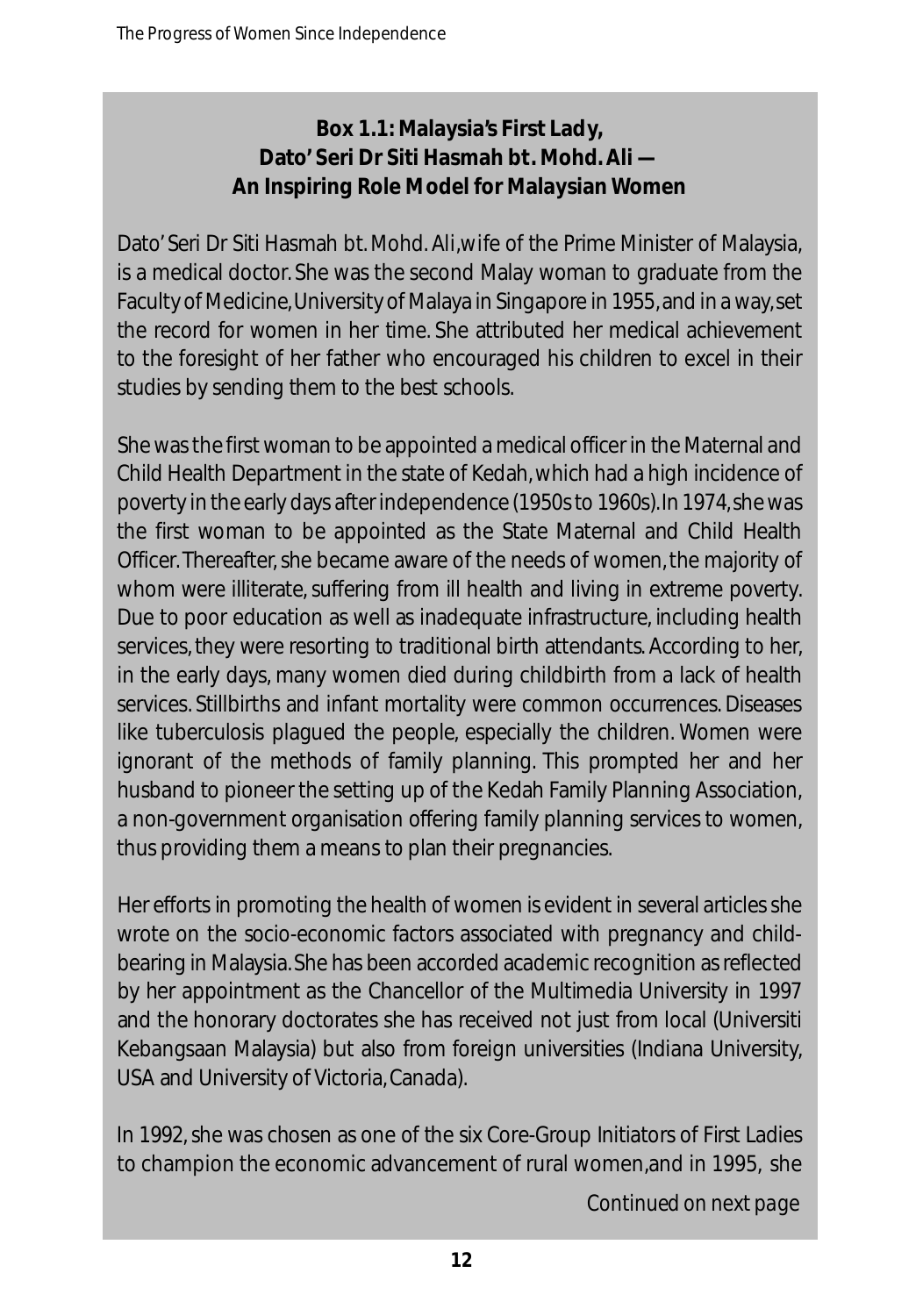assumed the chairmanship of the Regional Steering Committee on the Economic Advancement of Rural and Island Women for the Asia Pacific Region (RSC-AP). In 1996, she took over the helm of the International Steering Committee on the Economic Advancement of Rural Women (ISC) as its president.

According to her, just before independence the country was preoccupied with post-war reconstruction and during that time, health status was static. Health services were mainly provided through a limited number of government dispensaries (in urban as well as rural areas). There has been significant progress made in health services after independence. This is reflected in im provements in health statistics and the easy availability of services, even in remote and rural areas.

The progress is partly due to the peace that has prevailed since independence which had allowed the Government to channel continuous efforts into development in all fields. Education has been an important contributing factor. She says, "The woman of today is educated so that she can be economically independent. She is also healthy and is able to take better care of the family. Social and cultural barriers like marrying young, having big families and having to deal with negative attitudes of men can be overcome when women are educated."

On the progress of women, she says, "Women need to recognise that we have gained so much through the hard work of our predecessors; we need not fight for what we have but they had to fight every inch of the way. Therefore, we must recognise, give credit and be grateful to the men and women who have made it possible. Women must acknowledge that we need to work together with men, and together we will be effective partners in development."

Dato' Seri Dr Siti Hasmah said that the future challenges for Malaysian women include competition among women, exposure to and keeping abreast with men in the area of information technology (IT), and development of entrepreneurship among women. The concerns for women also include married women having to cope with their careers and families, coping with children who are better educated than their parents, and the impact of HIV/AIDS on women,children and men.

*Source: Personal interview, July 2001*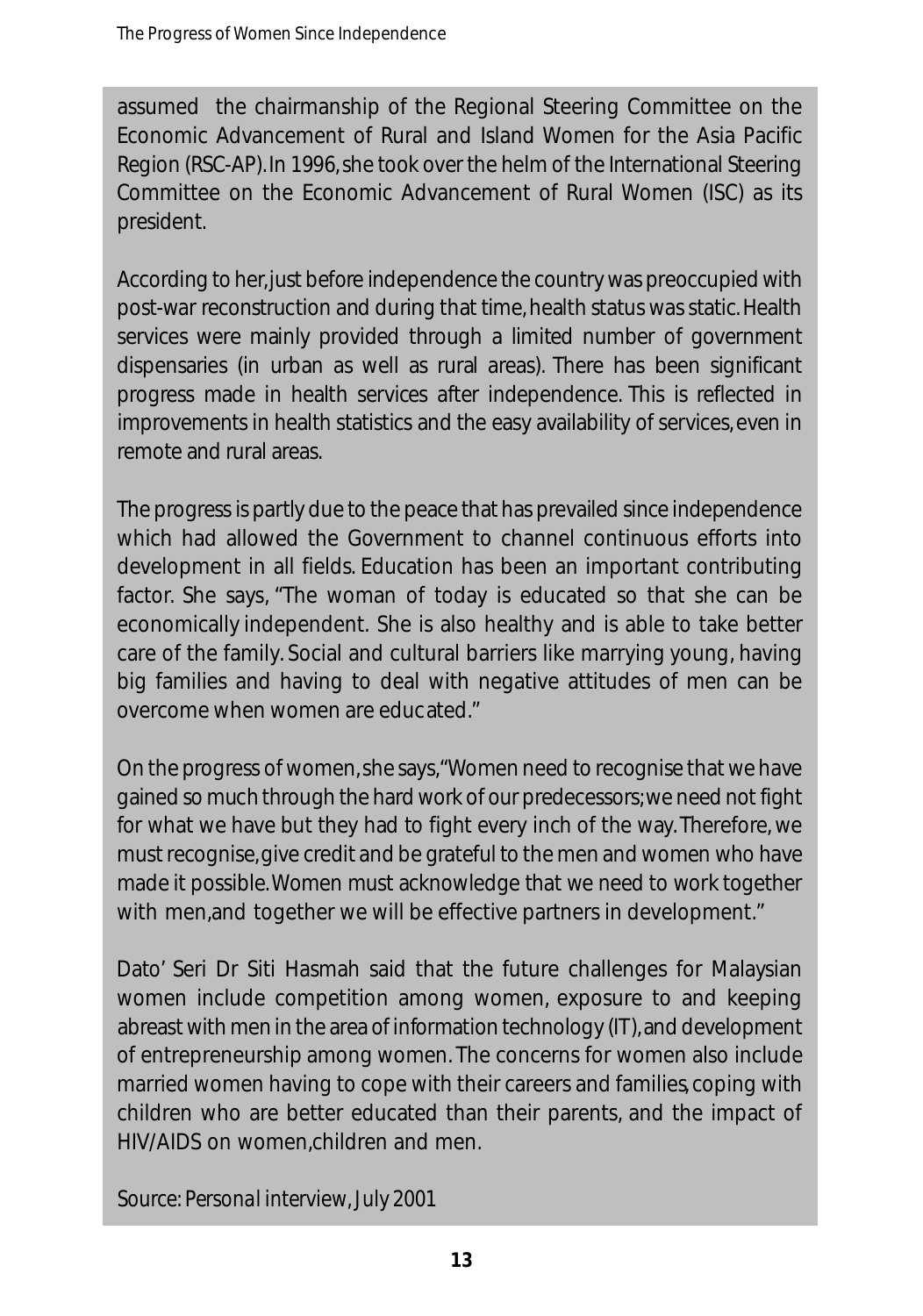#### **Chapter 1 INTRODUCTION**

#### **I. BACKGROUND**

1.01 The role and status of women in Malaysia have undergone a profound change since Malaysia gained independence in 1957. With increased access to education,employment opportunities and changes in the socio-cultural environment, Malaysian women have progressed and participated effectively in all aspects of development of the country.Within a period of 43 years they have made inroads into all areas of development and spheres of life. Particularly encouraging is the progress made by women in many key areas such as education, health, employment, and participation in power-sharing and in the decision-making processes. Changes in the legal and institutional framework have also been made to protect, preserve and safeguard their rights and improve their status. As Malaysia evolves from a subsistence agricultural economy to a knowledgebased economy, women will continue to be a primary force influencing the development of future generations of Malaysians as well as an important economic resource. Changes in the socio-cultural environment, which have helped to shape the profile of Malaysian women today, will continue to impact women in development.

1.02 The 2000 Population Census indicates that about 49.1 per cent or 11.4 million of the total population were women,with 52.6 per cent in the age group 24 years and below, indicating a young female population. The proportion of the female population has increased slightly compared to 48.4 per cent in 1957. Women have a longer life expectancy, 75 years compared to 70.2 years for men in 2000. Due to their longer life span,the proportion of women in the 65 years and above age group has increased from 2.8 per cent in 1957 to 4.2 per cent in 2000. The health status of women has also improved since 1957, for example, the maternal mortality rate declined from 2.81 per 1,000 live births in 1957 to 0.2 in 2000. With increased access to education and employment opportunities, women are entering the labour market and marrying at a later age. The mean age of the first marriage for men and women has risen since 1957,when the mean age for men was 23.8 years and 19.4 years for women. For women, it has risen to 22.3 years in 1980 and 25.1 years in 2000.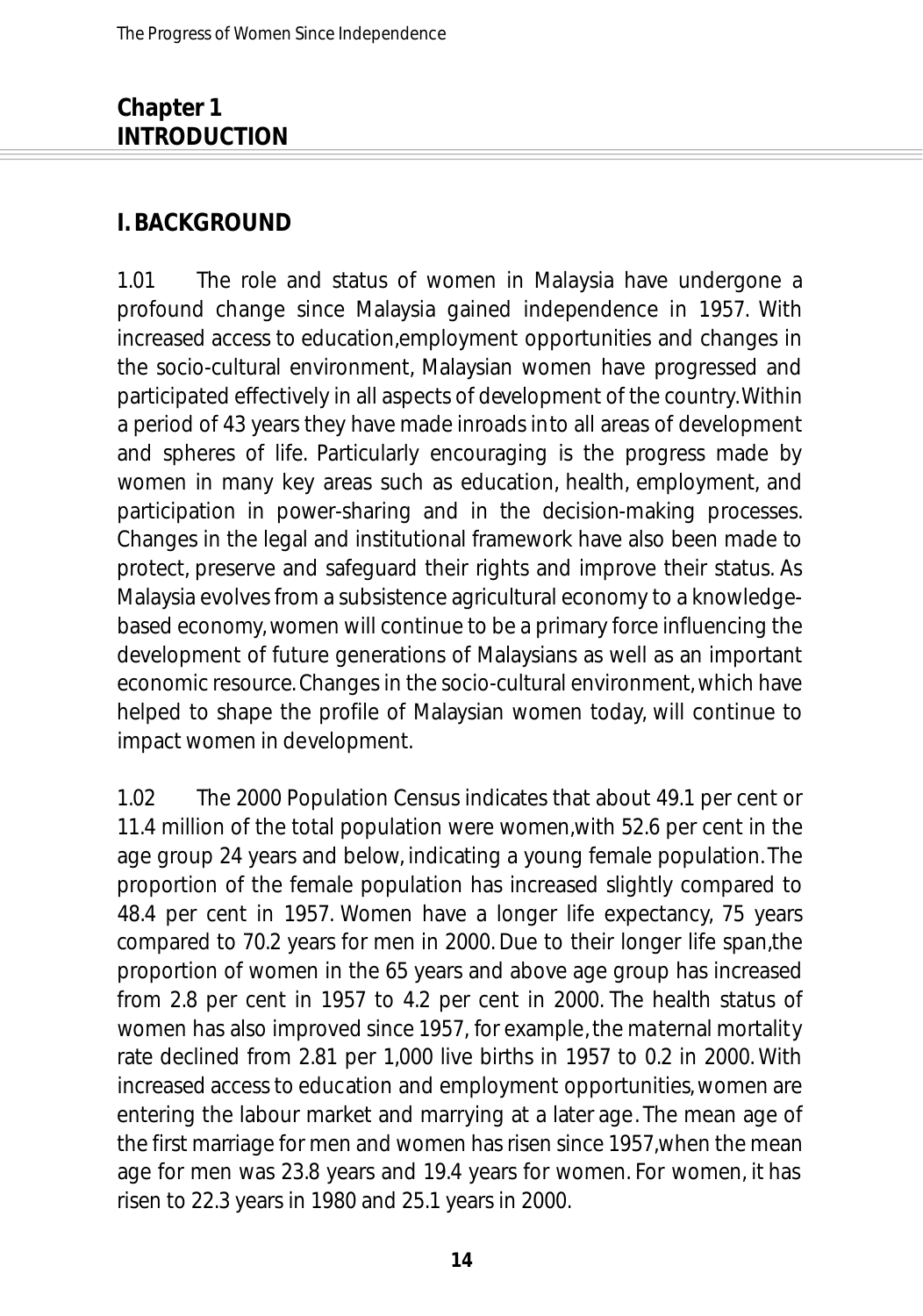1.03 As the country progresses towards achieving greater gender equality, the role of the Government has been supportive, pre-eminent and continuous. In particular, the Government has provided an enabling environment for the advancement of women at both the national and international levels. At the national level, the formulation of the National Policy on Women (NPW) in 1989 marked a turning point, enunciating for the first time clear guidelines for the effective participation of women in the country's development. Thereafter, the five-year national development plans prescribed specific strategies and measures, including the establishment of appropriate mechanisms and institutional framework to progressively assimilate women into the mainstream of social and economic activities. Despite the progress made and new measures introduced, new concerns on the status and position of women as well as old issues continued to prevail during the period 1991–2000.The issues are multifarious: violence against women, poverty amongst female-headed households, the need for childcare facilities and support for working mothers, the "triple load" or burden that women have to carry; work-and-family conflicts, sexual haras sment at the workplace, and the under-representation of women in politics and decision-making positions. According to gender researchers and analysts, the root cause of these issues is the inability of the Malaysian society at large to understand and handle "gender problems". Malaysian society continued to perceive the role, responsibilities and relationship between men and women according to the traditional mindset, based on the traditional family model where a male bread-winner heads the family and the wife is a full-time homemaker.The family structure has changed over time particular in the 1990s. The trend shows an increase of nuclear families with dual income; and the Population Census 2000 indicates that 58 per cent of working women are married. Working single women and working mothers have specific needs which require a different support system. During the same period, global "gender issues" were also raised, culminating in the Beijing Declaration and Plan of Action, calling on all governments to implement gender sensitivity training that would enable planners to formulate gender-responsive policies and programmes.

1.04 At the international level the Government showed its commitment to promote the development of women by being signatory to several international conventions on women, including the Fourth World Conference on Women (Beijing, 1995).The Conference identified 12 critical areas of concern for the advancement of women. The areas included poverty,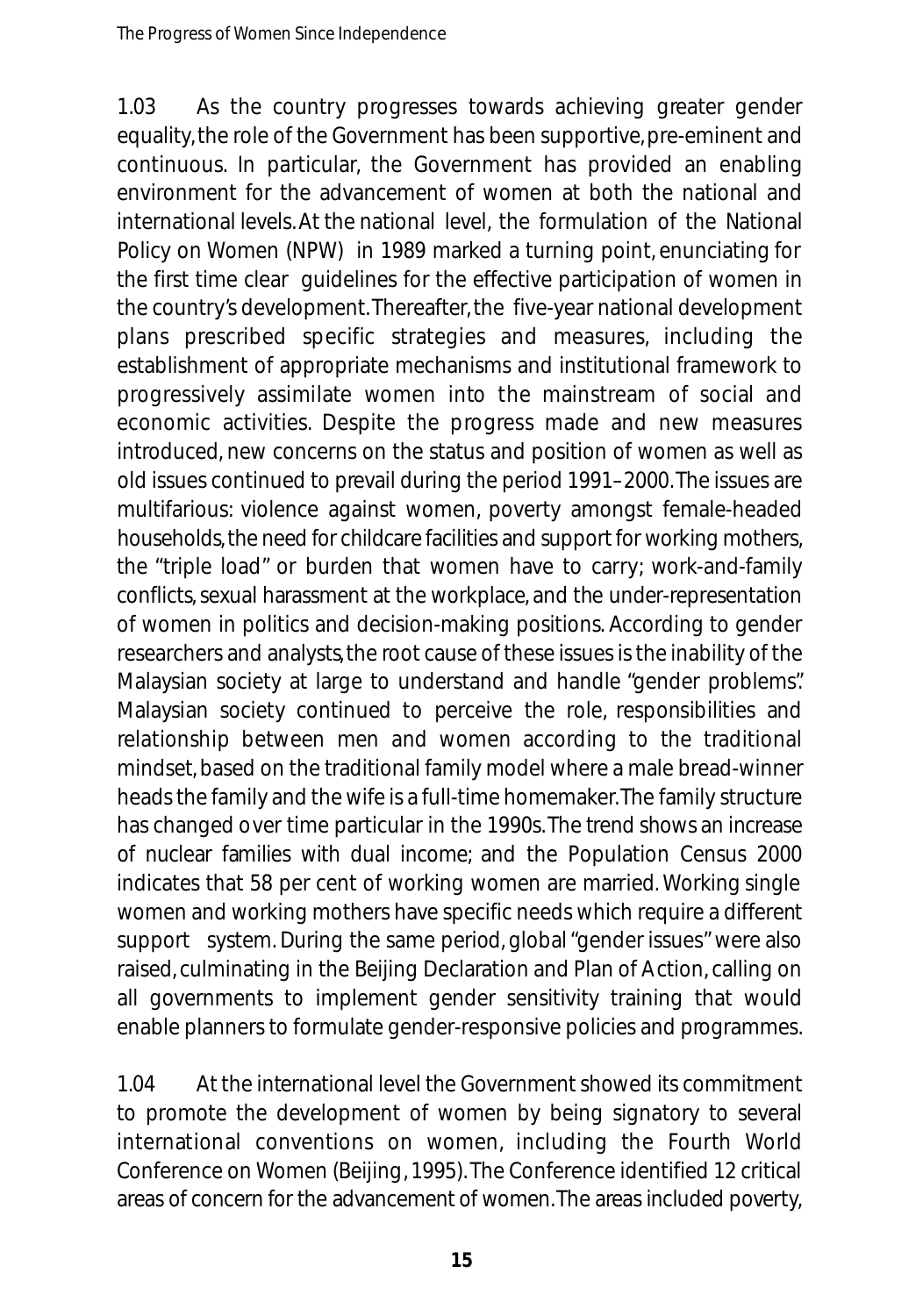education, health, economy, power sharing and decision-making, and institutional mechanisms. As a follow-up to the Beijing Conference on Women Plus 5 and taking cognisance of the need to have a more comprehensive and integrated database of information on Malaysian women, the Government of Malaysia in collaboration with the United Nations Development Programme (UNDP) and the United Nations Population Fund (UNFPA) undertook this study to document and evaluate the progress of women in Malaysia covering the period 1957–2000.

#### **II.OBJECTIVES OF THE STUDY**

1.05 The main purpose of the study is to chronicle the progress made by women in Malaysia, with special focus on four key areas: health, education and training, employment, power-sharing and political involvement. The study covers the period 1957–2000. The benchmark for measuring women's progress is gender equality, which is the extent and depth of progress made by women in relation to that achieved by Malaysian men. The study will demonstrate the linkages between national policy initiatives and the advancement of women as well as identify future challenges. Specifically, the study will undertake the following:

- provide an overview of the progress of women in Malaysia since independence; •
- document the progress made in selected key areas, namely, education, health, employment, politics and power-sharing through basic indicators of quality of life such as access to education,health facilities and economic opportunities; •
- review and analyse the integration of women in the nation's development in terms of policy thrusts, key programmes/projects and activities as well as institutional support;and •
- capture the achievements of women in Malaysia in other areas such as economics, politics, social development and law; and wherever applicable, singling out prominent women with outstanding achievements and contributions. •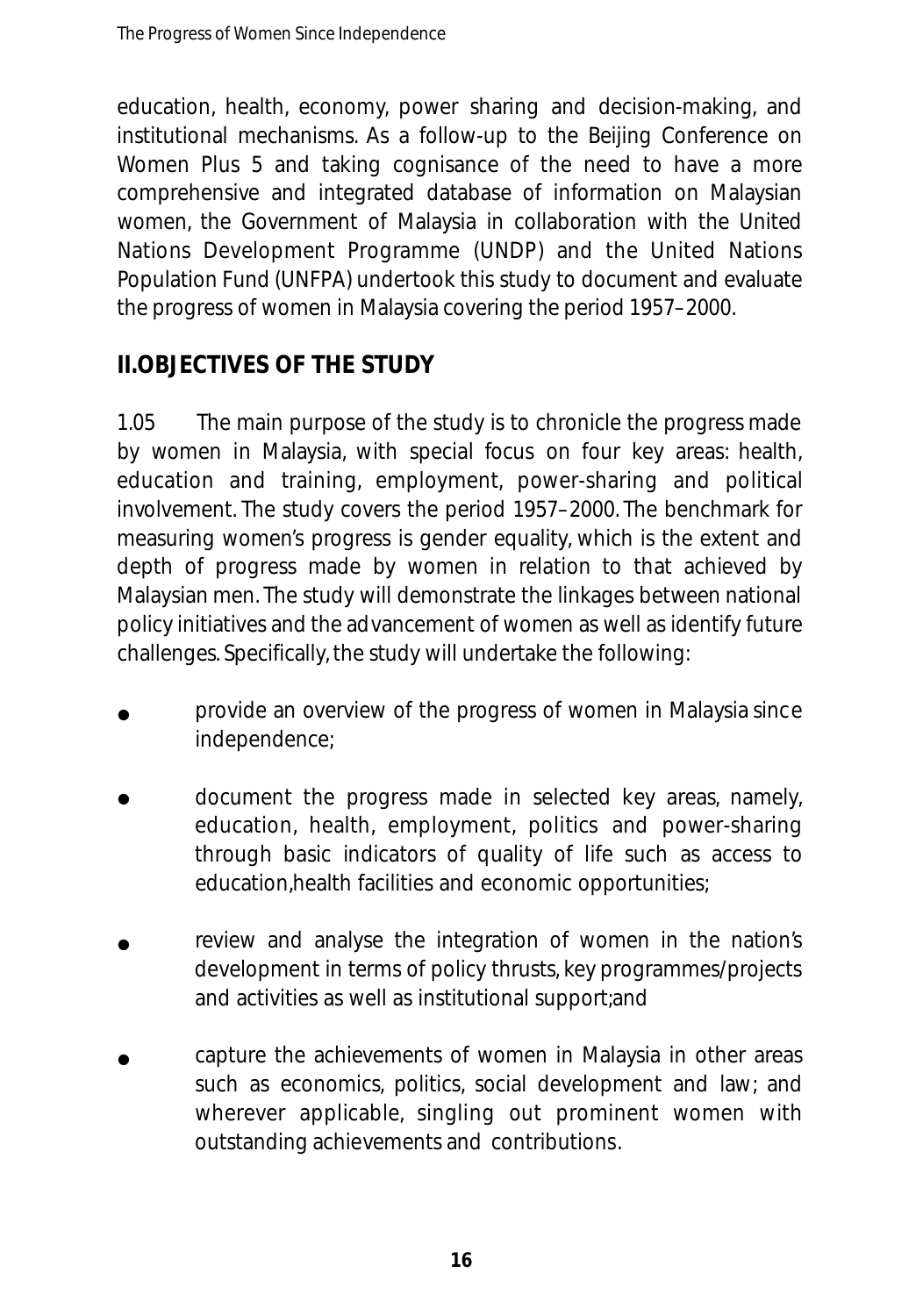#### **III.METHODOLOGY**

1.06 This study relies heavily on secondary data from existing government statistics – census data,labour force surveys, vital statistics of the country – and departmental records from government agencies and ministries, non-governmental organisations and research institutions. These information sources provided women-specific data as well as genderdisaggregated data for the construction of key indicators for the period 1957–2000.Key indicators were compiled for the status of women's health, access to education and training, and employment, as well as participation in politics and decision-making. The study also used information and data culled from official documents, research publications and reports from relevant agencies.The paucity of gender-disaggregated data limits to some extent the analytical aspect of this report in specific areas. An exception is the census and labour force surveys undertaken by the Department of **Statistics** 

1.07 In addition,data was also collected using the case study approach where prominent women, who have contributed significantly in their areas of specialisation, were interviewed. Two women high achievers in decision-making and power-sharing positions were interviewed as role models for young women in Malaysia.

1.08 Apart from the quantitative analysis using time-series data to show trends in women's progress, this study also attempts to analyse the progress qualitatively by performing in-depth analyses of certain pertinent gender-sensitive indicators. For instance, the high percentage of women enrolled in universities is further analysed to see whether women undergraduates are mainly enrolled in women-traditional programmes (that is, pursuing degrees in education and other soft sciences) or in nontraditional programmes (such as engineering and computer sciences). Women's participation in the professional or higher-level (administrative and managerial) occupational categories and the male-female ratio within a profession are used to assess their progress in employment. The number and share of top-level decision-making positions assumed by women were further analysed to measure the gender gap. To measure the achievement of women in politics, the commonly used gender-sensitive indicator is the women's share of parliamentary seats.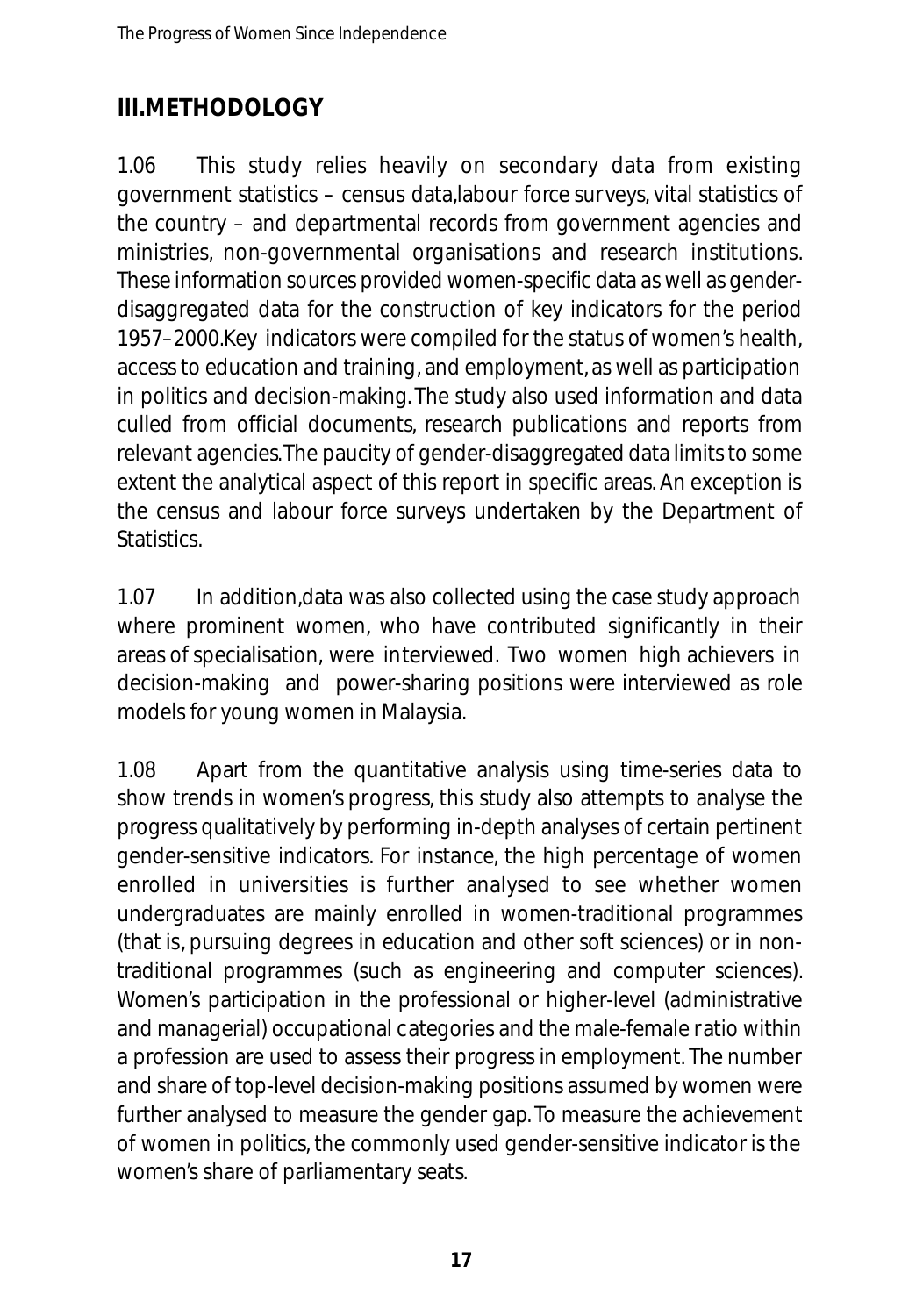#### **IV. OVERVIEW OF THE REPORT**

1.09 This report is divided into five chapters. Chapter 1 highlights the government initiatives taken to advance women in important sectors of development, such as the National Policy on Women (1989) and the National Action Plan. A list of recent amendments to existing legislation that have affected women's advancement and well-being are also highlighted. This chapter also highlights the Government's commitment at the international level. Chapters 2 to 5 discuss the progress of women in various key areas.

1.10 Chapter 2 focuses on education and training of women, with highlights on women's achievement in education at various levels of formal schooling and training. The trends in enrolment rates, or the ratio of male to female student enrolment at various levels of education, are analysed to measure changes in educational attainment of women and gender gaps in education.Other indicators used to highlight the educational attainment of women for the 1957–2000 period include the ratio of female to male students in technical and vocational education, as well as enrolment in te chnical and non-te chnical degree programmes at tertiary levels. This chapter also identifies the issues, gender barriers and constraints encountered by women in education and training.There is also a discussion on women's access to non-formal education and training. Indicators used to measure the advancement of women in this area include women's overall participation in training as well as in specific types of training offered by various agencies.

1.11 In chapter 3, women's achievements in economic activities for the period 1957–2000 are given prominence.The chapter elaborates the trends in women's participation in the labour force, by industry and occupational category, in comparison to men.Women's progress is assessed by analysing the trends and the gender gap in the employment status, employment pattern and skills as well as their untapped potential and low labour force participation rate. Gender-specific issues and constraints associated with women's work and productivity are also identified.

1.12 Chapter 4 traces the progress of women's health since independence using standard mortality and morbidity indicators. It shows how women in Malaysia have made great strides in achieving a higher level of health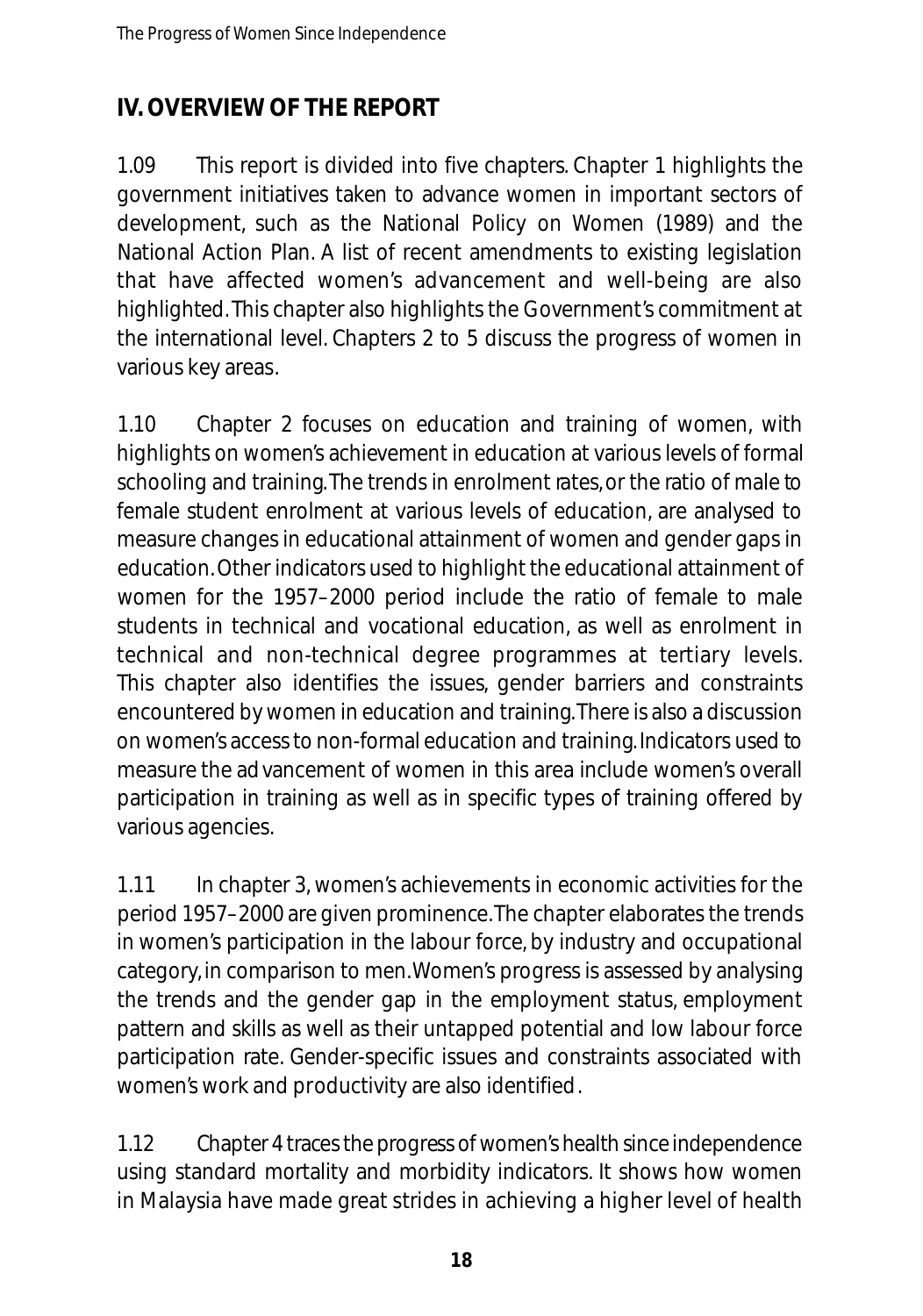status over the past four decades so that today their mortality and morbidity rates are almost on par if not below that of some of the developed countries. This impressive progress is, in part, due to health programmes that incorporated the risk approach strategy and the confidential enquiry on the maternal death approach. The chapter also highlights how the provision of rural health services has contributed to the improvement of the health status of women in the country. It cautions women against several emerging health issues, which they have to face as they enter the new millennium. These issues include concerns for the health of older women as well as adolescents, the threat of infectious diseases including HIV/AIDS,domestic violence, and mental and emotional health problems affecting women due in part to their dual and competing role as mothers and wives and their role as employees.

1.13 In chapter 5, women's participation in decision-making and power-sharing positions is assessed by analysing the trends and quality of women's involvement in politics, and as political appointees as well as participants in the public service sector. The number and distribution of female executives in the private sector as well as in non-governmental organisations (NGOs) are also included in the analysis.The findings confirm the wide disparity that exists between men and women in leadership and decision-making positions. The majority of women involved in politics,and as employees in the private sector, cooperatives and NGOs primarily held lower ranking positions. The author attributes the low participation of women in top decision-making or power- sharing positions to the strong influence of traditional thinking that "men are leaders, women are followers". In general,this traditional gender ideology permeates the thinking process in the selection of candidates for leadership or decision-making positions.

#### **V.GENDER AND DEVELOPMENT PLANNING**

1.14 Efforts in economic and social development in Malaysia began with the implementation of the First Five-Year Plan (1956–1960) on the eve of the country's independence.This plan and the subsequent development plans concentrated on sustaining economic growth,physical development, diversification of agriculture and industrial development with the objectives of expanding employment opportunities and income improvements. The New Economic Policy, launched in 1971, emphasised national unity and nation-building through a two-pronged strategy of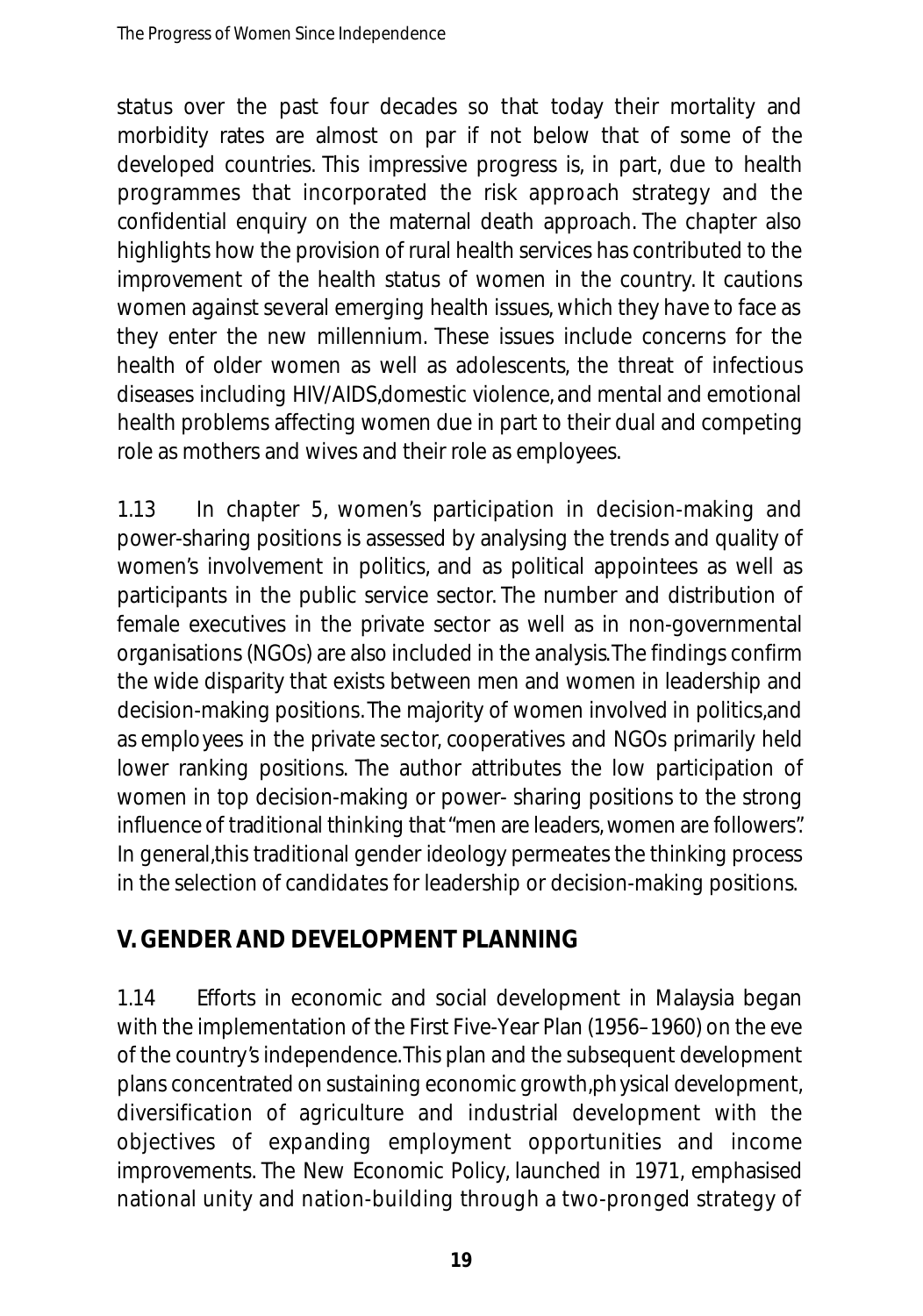eradicating poverty regardless of race and restructuring society so as to eliminate the identification of race with economic functions. None of the development plans, however, gave any special attention to issues and strategies for the advancement of women until the Sixth Malaysia Plan (1991-–1995). It was the first time that a five-year development plan had included a chapter detailing programmes and projects for the development of women. The chapter also contains specific strategies to effectively incorporate women in the process of development in accordance with the objectives of the National Policy on Women (NPW),which are as follows:

- to ensure equitable sharing in the acquisition of resources and information as well as access to opportunities and benefits of development, for men and women;and •
- to integrate women into all sectors of national development in line with their abilities and needs in order to improve the quality of life, eradicate poverty, abolish ignorance and illiteracy and ensure a peaceful and prosperous nation. •

1.15 While the Sixth Plan recognised women as an important economic resource, it identified the following constraints which were inhibiting the involvement of women in economic activities:

- the dual and, often, competing responsibilities of family and career restrict the mobility and increased participation of women in the labour market; •
- gender differences in schools not only translate into occupational differentiation later; it also limits the adaptability and participation of women in the labour market •
- social norms and prejudices regarding the role and status of women in society and in the labour market restrain their involvement in economic activities; •
- women with children, who are financially dependent on their husbands, are particularly vulnerable in cases of domestic violence. The lack of skills very often limits their options, thus preventing them from securing alternative sources of income; •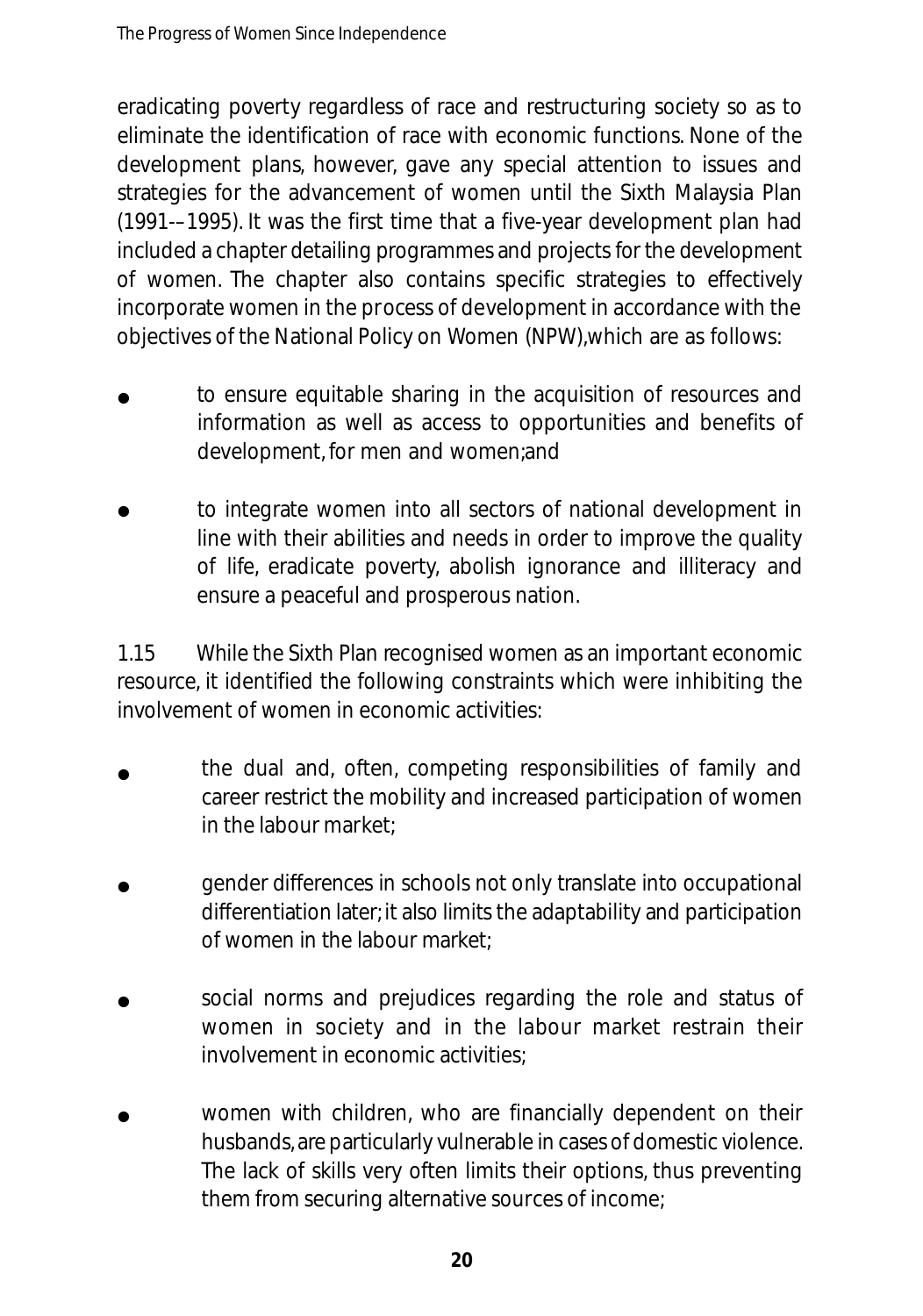- women are often perceived as secondary earners who only supplement family incomes rather than as co-earners whose economic activities are crucial to the family. Consequently, in come-generating programmes targeted at the women generally reinforce their home-maker roles, providing few opportunities for the acquisition of new and more marketable skills; •
- the lack of appropriate management training and the consequent absence of professionalism, inadequate access to credit and a p au city of relevant market information also hinder the participation of women in the economy; and •
- the working environment is generally not conducive to the sustained employment of wives and mothers. This limits the training opportunities available and hampers career development. The separation of home from the workplace and the fixed hours of work constitute additional drawbacks that preclude prolonged female participation in the labour market. •

1.16 These issues provided the backdrop for the Government to formulate strategies, and plan for the setting up of an appropriate institutional structure to enhance the social,legal and economic position of women in the next decade. The formulation of an Action Plan to operationalise the NPW in the Seventh Malaysia Plan reflected the Government's efforts to address these constraints and commitment to include women as equal partners in nation building. The areas included in the Action Plan are:

- strengthening the national machinery for the integration of women in development; •
- raising public awareness and sensitivity towards issues relating to women<sup>.</sup> •
- mobilising the NGOs to increase their efficiency and effectiveness in undertaking socio-economic programmes; •
- encouraging positive action for the advancement of women in various fields;and •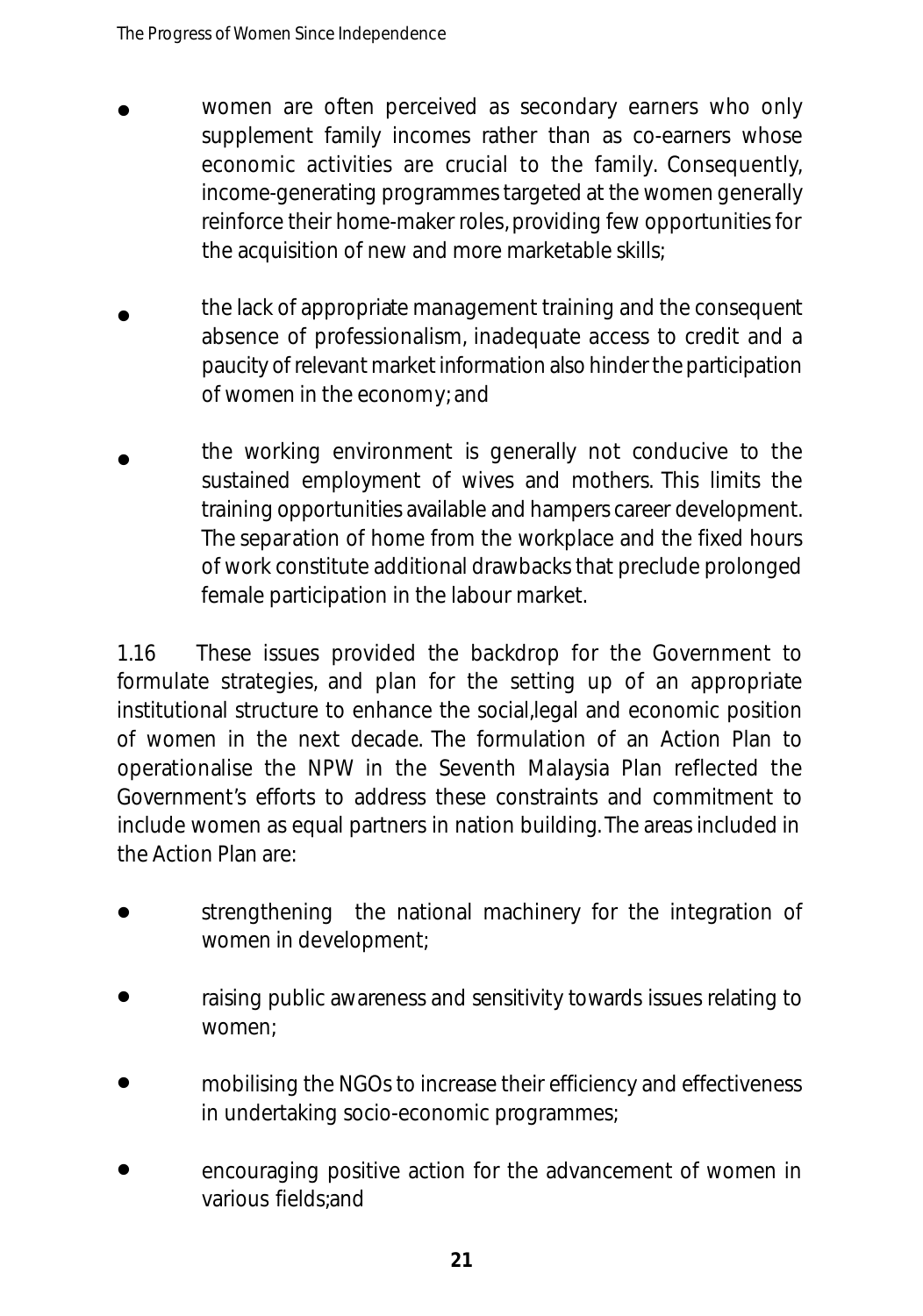promoting the role of women in family development. •

1.17 The implementation of the Action Plan, a pioneering effort that formally began in 1990, had resulted in more coherent and focussed programmes to integrate women in development and further elevate their status in society. However, there are still constraints that limit progress. At the start of this 21st century, the social and economic status of women relative to men is still not satisfactory and the disparity may become greater due to the effects of globalisation and use of information and communication technology (ICT). In view of these gaps, strategies to enhance the role of women in development were included as one of the key policy thrusts of the National Vision Policy (NVP) 2001–2010. The NVP states that opportunities in employment, business and social activities will be made available without gender bias, thus promoting equity in opportunities for both men and women.Women's economic participation is to be enhanced through the provision of greater access to training and retraining, more extensive use of flexible working hours, the provision of crèches as well as facilities to enable them to work from home. Entrepreneurship among women will be promoted actively by providing greater access to information,financial and technical resources.

1.18 To operationalise the NVP in the medium term, strategies and programmes are contained in the Eighth Malaysia Plan (2001–2005). The strategies for the advancement of women focussed on the following:

- increasing female participation in the labour market; •
- providing more education and training opportunities for women to meet the demands of the knowledge-based economy and improve their upward mobility in the labour market; •
- enhancing women's involvement in business; •
- reviewing laws and regulations that inhibit the advancement of women; •
- improving further the health status of women; •
- reducing the incidence of poverty among female-headed households; •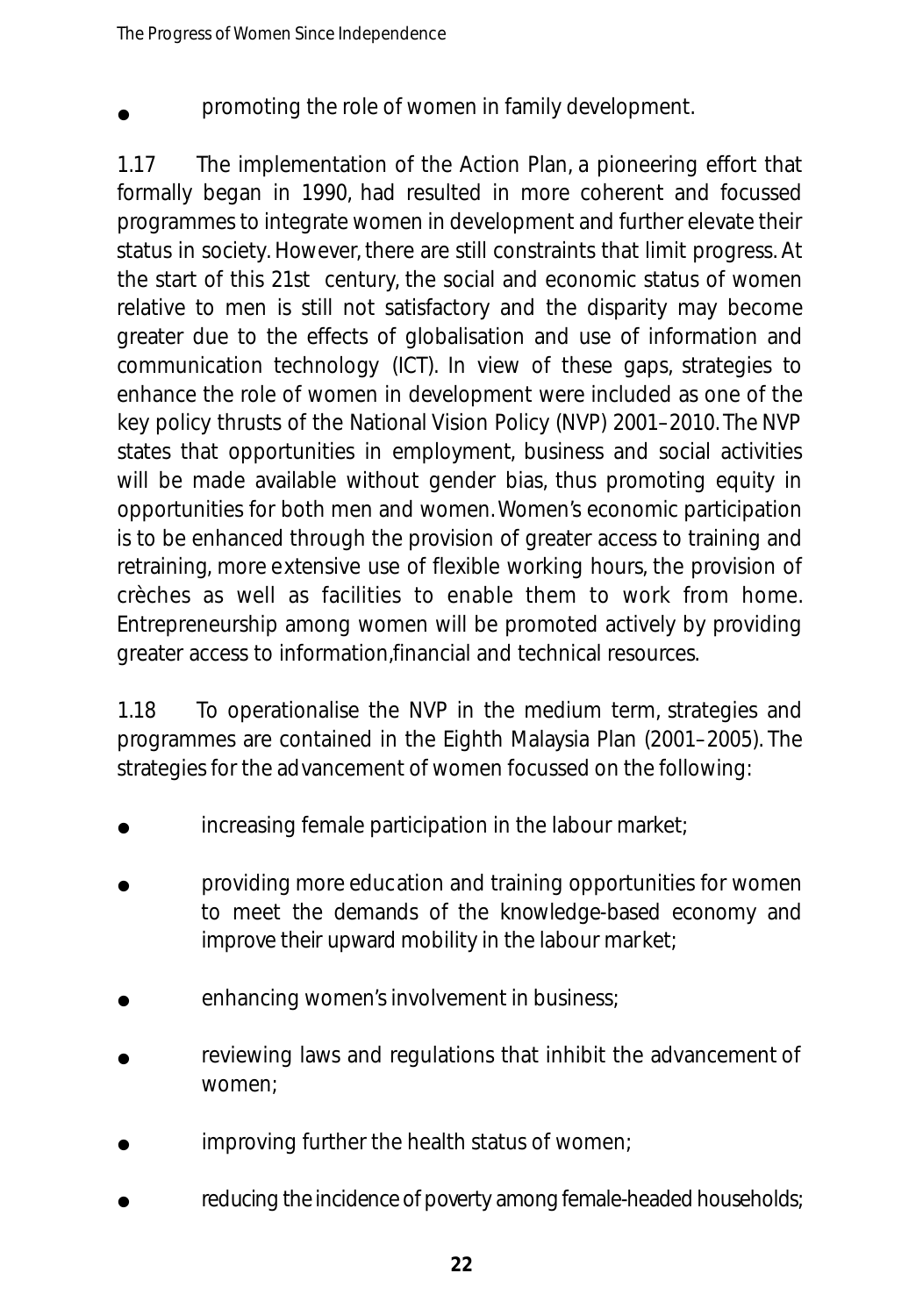- strengthening research activities to increase participation of women in development and enhance their well-being;and •
- strengthening the national machinery and the institutional capacity for the advancement of women. •

1.19 The Action Plan,National Vision Policy and various other strategies to promote gender equality and progress of women represent formal and continuing efforts taken by the Government under the various development plans. Their coherent and effective implementation will determine the extent and depth of the incremental progress of women in Malaysia in the years ahead.

#### **VI. ADMINSTRATIVE MACHINERY FOR THE ADVANCEMENT OF WOMEN**

1.20 The implementation of policies, strategies and programmes requires a supportive institutional structure and appropriate administrative machinery. Significant progress has been made in the setting up of the required institutional and administrative machinery to plan, coordinate, implement and monitor development programmes for women. The establishment of the Ministry of Women and Family Development in February 2001 marks the culmination of efforts to assign women's development and issues to a specific ministry. The establishment of this new ministry represents an important change in the mindset of policymakers who have become more gender-sensitive. Currently, the institutional structure for women and development can be categorised into planning, coordinating and monitoring (Ministry of Women and Family Development), advisory and planning (National Advisory Council on the Integration of Women in Development), advocacy (National Council of Women's Organisations), coordination and monitoring (HAWA) and implementation (line ministries and departments, semi-government and non- government organisations).

1.21 The *Ministry of Women and Family Development* is the lead agency to undertake gender responsive planning and policy formulation for women. It is responsible for the integration of women in the national development process through coordination, monitoring and evaluation, planning and policy formulation, and reporting to the Government. Its major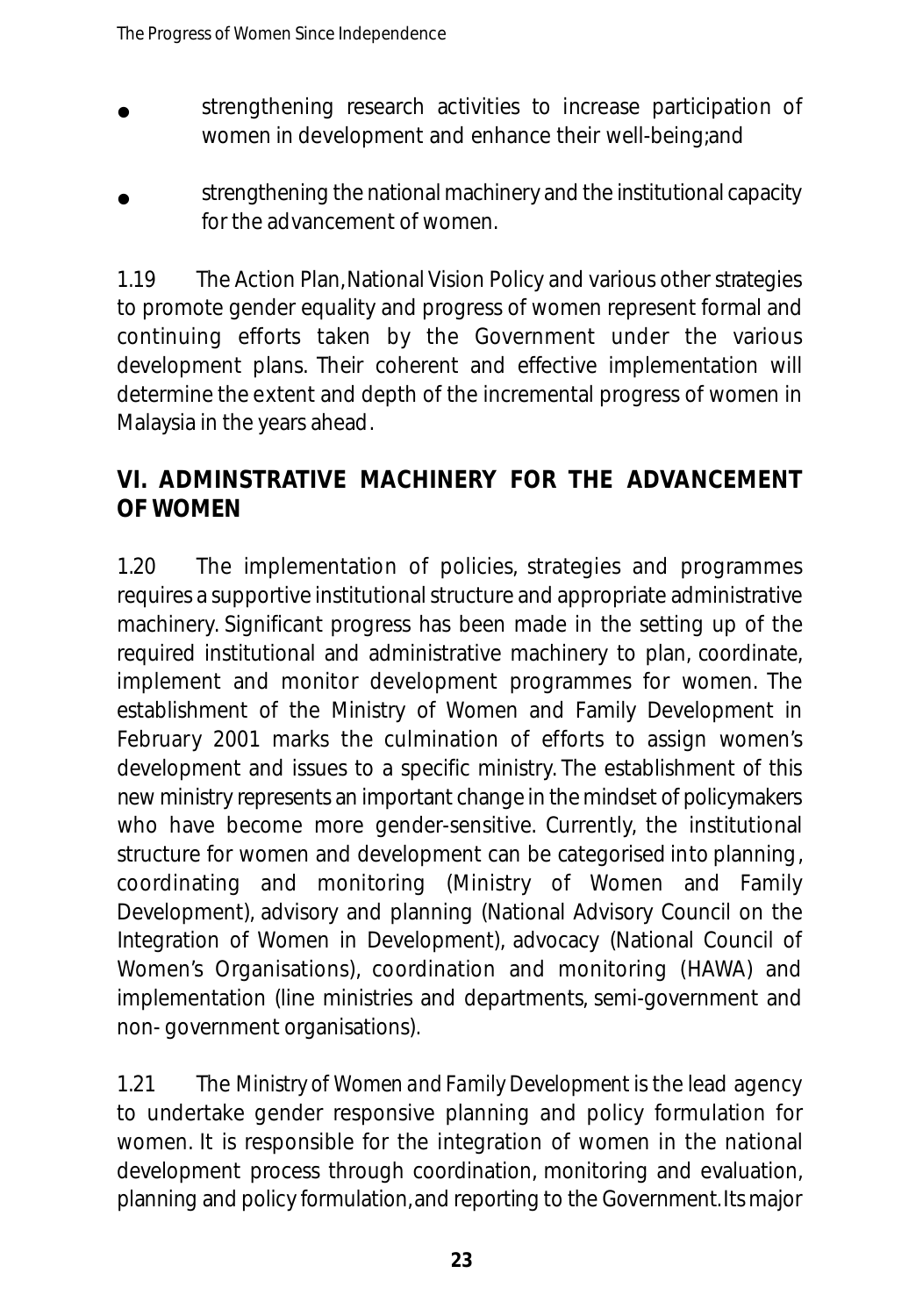objective is to mainstream women in nation-building and strengthen the family institution by integrating gender into all aspects of planning and development. To ensure that gender and family perspectives are integrated into national policies, it undertakes coordination on gender issues between Government agencies,NGOs,the private sector and communities as well as audits existing legislation and regulations that affect the interests of women. Its functions also include increasing opportunities for women to upgrade their socio-economic status, and providing education and training opportunities to women to support its planning functions. To support its planning functions, it undertakes research and development in gender, population,family development and reproductive health. It also acts as the secretariat for the National Advisory Council for the Integration of Women in Development (NACIWID) and is the national contact networking with international agencies dealing with women's issues as well as the secretariat for regional and international agencies pertaining to women's programmes.

1.22 HAWA is a major department under the Ministry and the main contributor to the planning process of the Ministry. It was first set up as the Women's Affairs Department under the Ministry of Labour, being responsible for the coordination of the development of women. It also acted as the secretariat to the National Advisory Council. In 1978 it was transferred to the Implementation and Coordination Unit (ICU) in the Prime Minister's Department.In 1983,it was re-designated as a secretariat named HAWA in the Administration and Finance Division of the Prime Minister's Department. Since 1983 HAWA has undergone several changes. In 1990,it became a government department in the Ministry of National Unity and Social Development, but was placed under the Ministry of Women and Family Development upon its establishment in February 2001. The major responsibilities of HAWA are, among others, to implement the capacity development programmes and projects for women, organise gender sensitisation programmes and gender planning courses to enhance awareness about women's concerns among policy makers, planners and programmers, and provide skills in integrating issues in development planning and policy formulation.

1.23 The *National Advisory Council on the Integration of Women in Development (NACIWID)*, a consultative and advisory body to the Government and non-government organisations, was established in 1976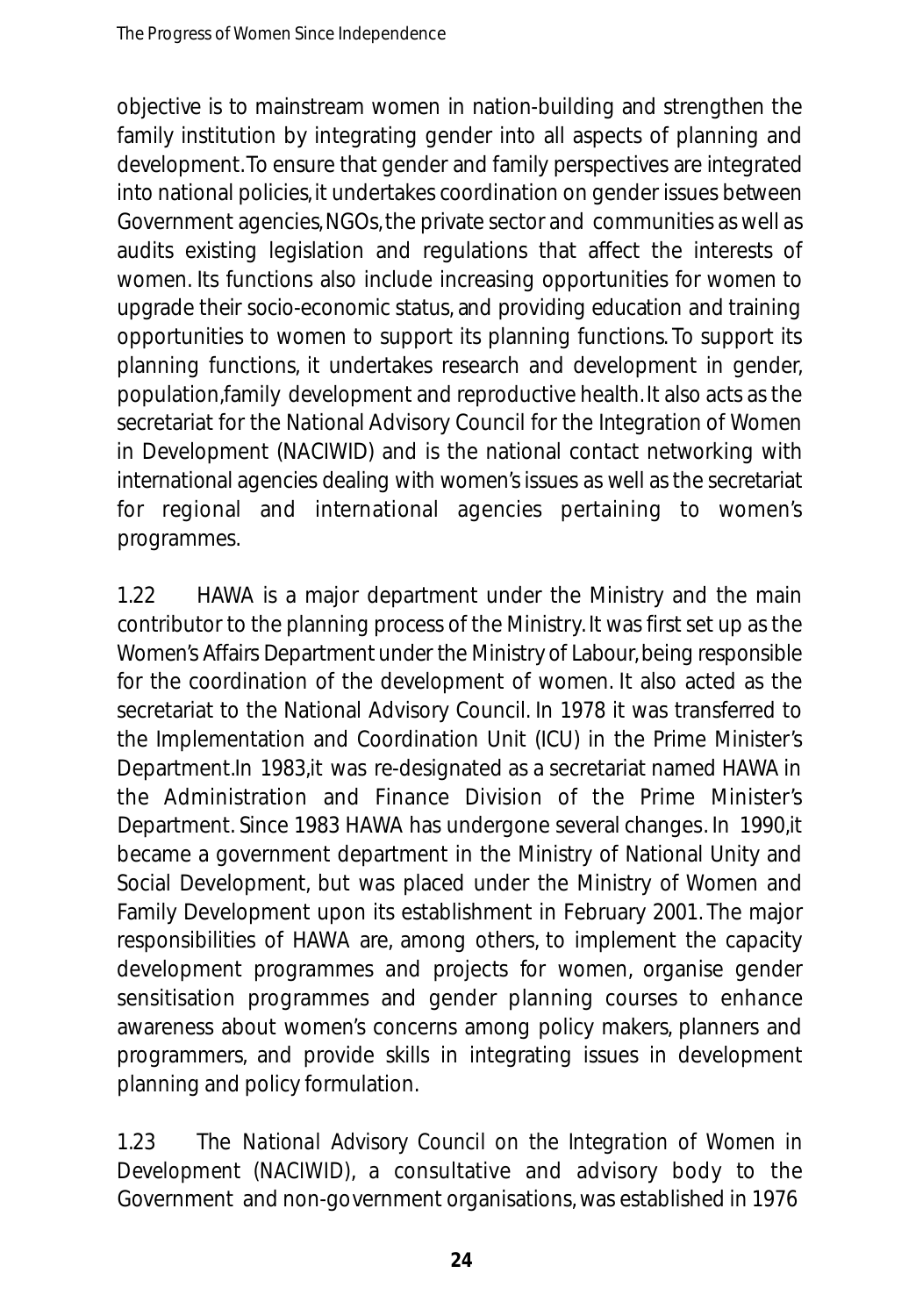in accordance with the United Nations' Resolution on integrating women into the mainstream of the development process. Its members, who are appointed by the Minister of Women and Family Development, are drawn from women leaders in the community,NGOs, professional bodies, political parties, and the private sector as well as academicians and retired civil servants. NACIWID acts as the main body through which women-related issues are channelled to the relevant authorities, and plans and evaluates activities of women's organisations. Besides promoting and encouraging research activities, it also communicates with relevant organisations within and without the country to promote national and international understanding.

1.24 The *National Council of Women's Organizations (NCWO)* is a nonpolitical, non-religious and non-communal organisation, and acts as the umbrella organisation for women NGOs in Malaysia. At present, the NCWO has more than 200 welfare, political,professional and labour organisations affiliated to it, including a number of active and important organisations. The NCWO's main role is to be a consultative and advisory body to women's organisations and to bring all these organisations together. It also has a Commission for Action on the National Policy for Women and state level committees.

1.25 There are various major organisations implementing women in development (WID) programmes. These include the Community Development Division (KEMAS), the National Population and Family Development Board (NPFDB),the Department of Agriculture (DOA) and the Federal Land Development Authority (FELDA). KEMAS's programmes on women focus mainly on family development including home economics such as nutrition and family health at the village level, work-oriented classes such as tailoring and handicrafts and agriculture aimed at producing food for the family or the market, and pre-school programmes such as establishing community pre-school child-care centres and adult literacy programmes. The cultural, social, economic and demographic factors which affect women in development are addressed through activities undertaken by NPFPB. It also promotes population and family development as well as reproductive health-related concerns. The DOA and FELDA carry out programmes mainly on family development, improvement of the quality of life, entrepreneurship of target groups, and income-generating activities such as training, financial assistance and other inputs for the benefit of women, primarily in FELDA's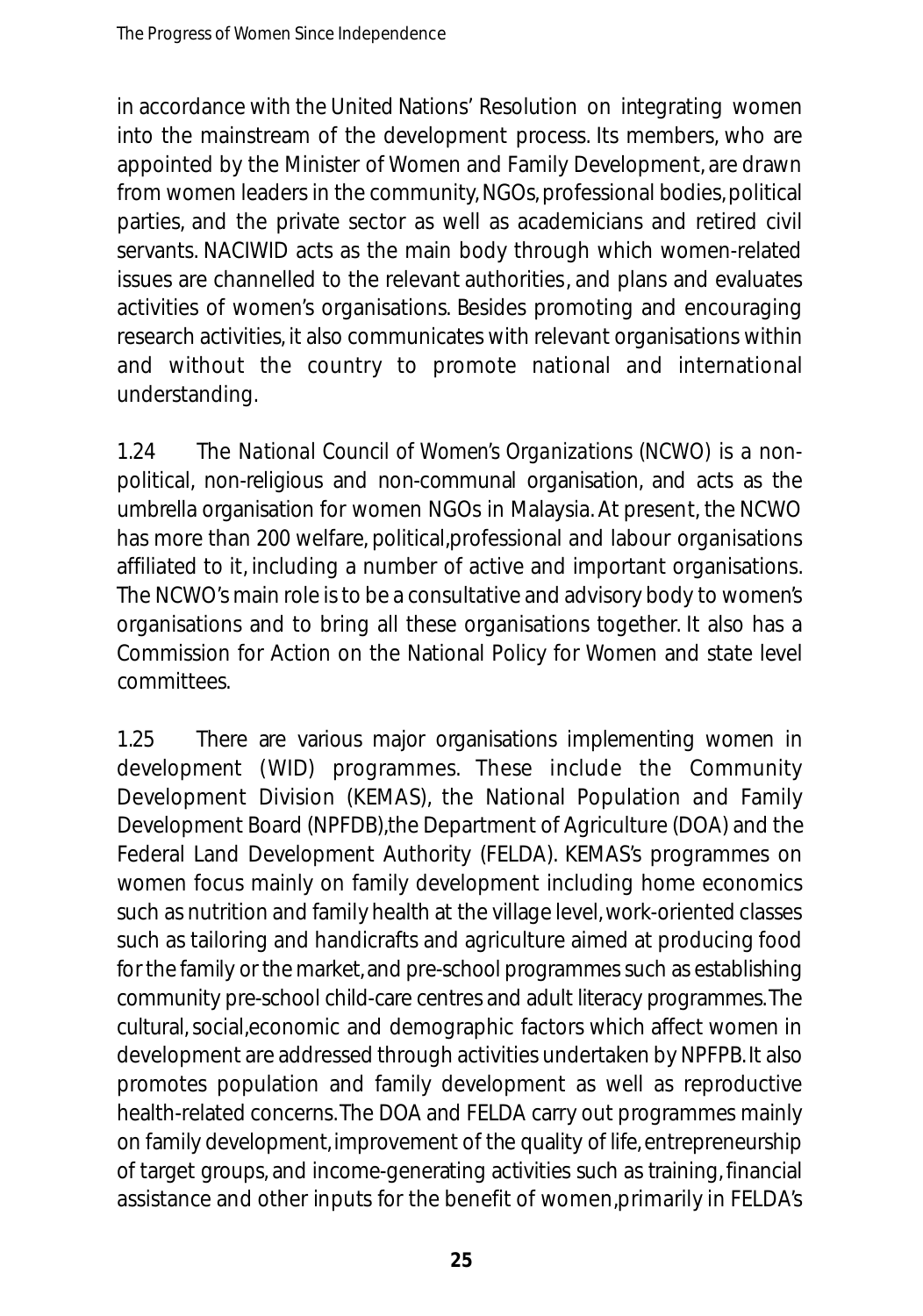agricultural schemes/estates.

#### **VII.LEGAL STATUS OF WOMEN**

1.26 Women's legal status with regard to citizenship, education, employment, legal rights and status in marriage, divorce, and the guardianship of children are embodied in the Federal Constitution as well as in other legislation which have been enacted from time to time. Considerable legislative changes have taken place over time, especially after 1957. New laws have been enacted while existing laws and legislation are continuously being reviewed and amended to preserve, reinforce and protect the rights of women. The adoption of the Women and Girls' Protection Act 1973 and its 1987 amendments, the implementation of the Domestic Violence Act 1994 in 1996, and the introduction of the Code of Practice on the Prevention and Handling of Sexual Harassment in the Workplace are examples of legislative measures targeted at protecting the dignity of women. Amendments to other pertinent acts and laws such as the Employment Act 1955 and the improved provisions of the Income Tax Act 1967 are aimed at safeguarding the economic interests of women.

#### **Women under the Federal Constitution**

1.27 Malaysian women's rights as citizens to participate in the political and administrative life of the nation are implicitly recognised and guaranteed by the Federal Constitution,which states under Article 8, clause 1,that *"all persons are equal before the law and entitled to the equal protection of the law"*. Clause 2 further provides that *"except as expressly authorised by this Constitution,there shall be no discrimination against citizens on the ground only of religion,race, descent or place of birth in any law or in the appointment to any office or employment under a public authority or in administration of any law relating to the acquisition, holding or disposition of any property or the establishing or carrying on of any trade, business, profession, vocation, or employment"*. This clause does not contain a specific provision against gender-based discrimination and may allow for protective discrimination against women under the Employment Act. The omission was rectified on 2 August 2001, when the Dewan Rakyat approved an amendment to Article 8(2) to include the word, "gender" in the categories referred to in the clause, which now reads*"there shall be no discrimination against citizens on the ground only of religion, race, descent, place of birth and gender in any law...*" Women's rights are, therefore, now explicitly stated in the Federal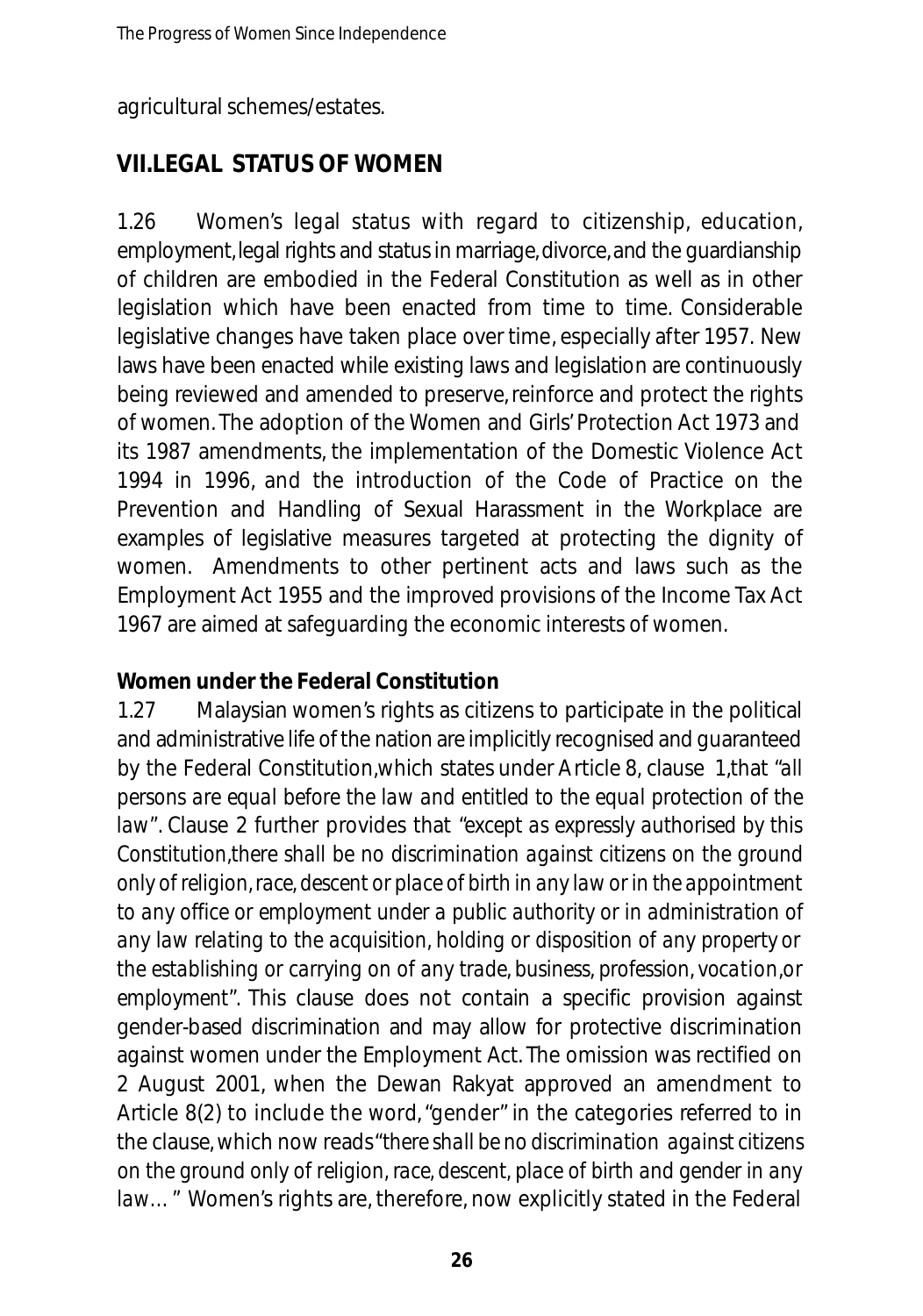#### Constitution.

1.28 The Government had also taken steps to accord equal status to women under the Constitution's provisions for the award of citizenship and permanent residence. Under Article 15 of the Constitution, no conditions were imposed upon foreign wives of citizens to apply for citizenship. However, a subsequent amendment made in 1962 included various conditions, including the "good character" requirement for foreign wives of citizens when applying for citizenship. By another amendment to Clause 2 of Article 15,citizen rights could be acquired by any child of a citizen.This amendment puts women on par with men as regards the granting of automatic citizenship of children born to them. However, foreign spouses of Malaysian women are denied such rights based on the assumption that, upon marriage, women would follow their husbands to their home countries. With the constitutional amendment of Article 8 (b),steps have been taken to remove the differential treatment regarding the acquisition of citizenship rights by the foreign spouses of Malaysian women (as announced by the Deputy Prime Minister cum Minister of Home Affairs on Women's Day 2001).

#### **Employment Legislation and Women**

1.29 The *Employment Act 1955* (revised in 1981, 1994 and 1999) is the major legislation which regulates all labour relations, and certain parts apply equally to men and women,such as contracts of service, wages, rest hours, hours of work, holidays, annual leave, sick leave, termination and layoff benefits.There are, however,specific parts in the Act, which pertain only to women, such as maternity protection and night work. There is no stipulation in the Act which prohibits employers paying lower wages to their women employees, as compared to male workers, for doing the same amount of work. Women in the private sector may therefore be subject to wage discrimination.In the public sector, however, women have equal pay for equal work.At present,women in the private sector also do not have any legal redress against wage discrimination. Part VIII of the Employment Act 1955,"Prohibition Against Nightwork"states that no employer shall require female employees to work between 10 o'clock in the evening and 5 o'clock in the morning in the agricultural or industrial sectors. However, the Employment Women Shift Workers Regulations 1970 stipulates that *"any female employee employed in shift work in any approved undertaking which o pe ra tes at least two shifts per day may work at such times within the hours*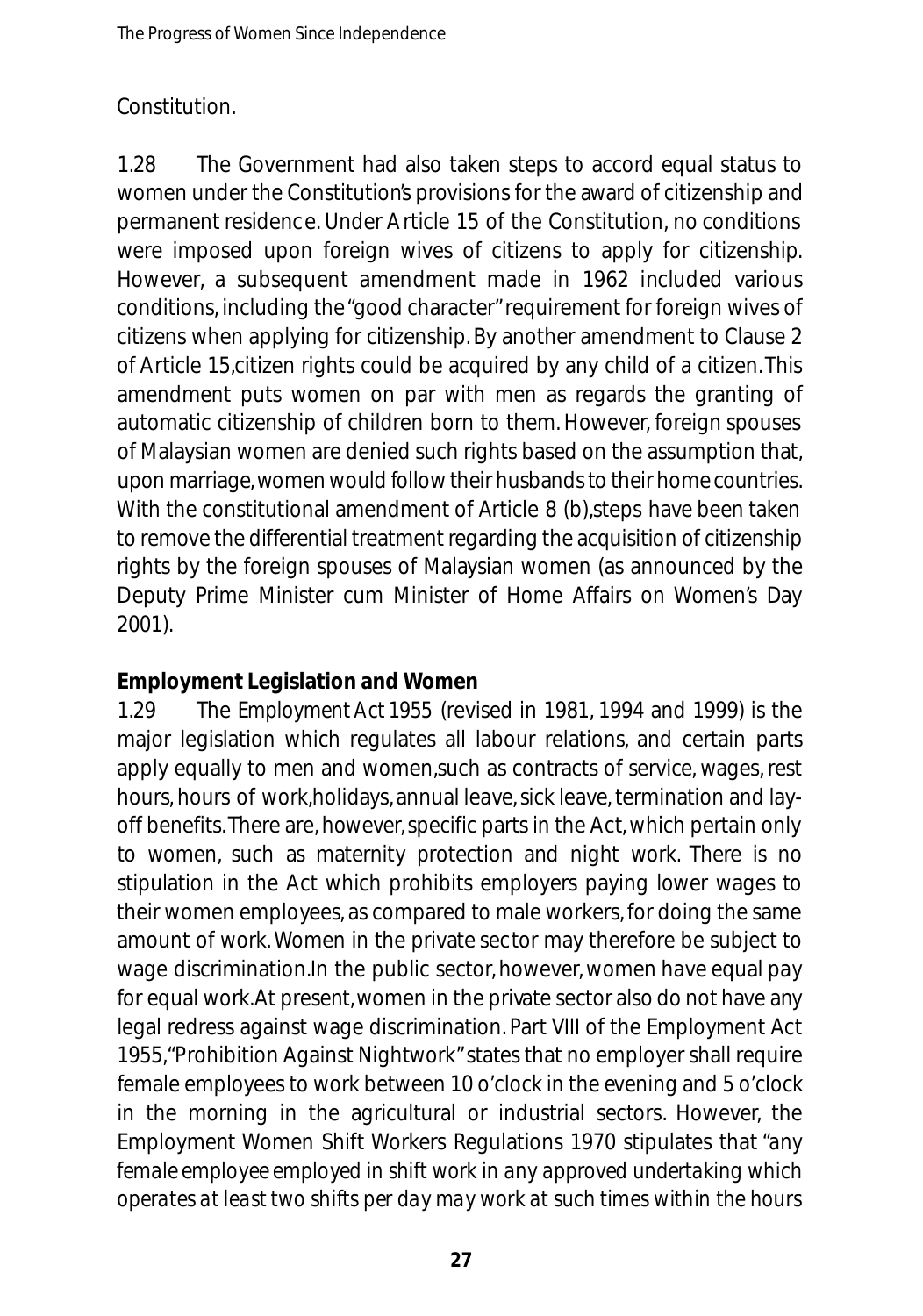*of 10 o'clock in the evening and 5 o'clock in the morning, as the Director of Labour may approve".* The effect of the 1970 regulations is to allow women to work at night, with the result that female employees working in night shifts have become the general rule rather than the exception. Section 35 of the Employment Act also prohibits the employment of women in underground work,unless the Minister gives an exemption.

1.30 Part IX of the Employment Act provides for paid maternity leave for a period of not less than 60 consecutive days for every female employee in the private sector. In May 1998,the Government reviewed and extended the maternity leave for women employees in the public sector from 42 days to 60 days, for a maximum of up to five deliveries. Public sector women employees can choose to extend their maternity leave up to three months as unpaid leave. Paternity leave of up to threedays is also given to male employees in the public sector.

1.31 In 1998, another amendment was made to the Employment Act, which provides for flexible working hours. This provision expands the opportunities for women,including homemakers, to be gainfully employed in part-time work. It also provides opportunities for employees to create flexibility in work processes and arrangements,such as teleworking, homebased work, job sharing, and compressed workweek that would enable women employees to balance their work and family demands.

#### **Other Laws Affecting the Status of Women**

1.32 All Malaysians have equal right to education under the Constitution of Malaysia.This implies that there is no discrimination against women and men. Article 12(1) states that there shall be no discrimination against any citizen on the grounds of religion, race, descent or place of birth:

- in the administration of any educational institution maintained by a public authority, and in particular, the admission of pupils or students or the payment of fees;or •
- in providing out of the funds of a public authority financial aid for the maintenance of education of pupils or students in any educational institution (whether or not maintained by a public authority and whether within or outside the Federation). •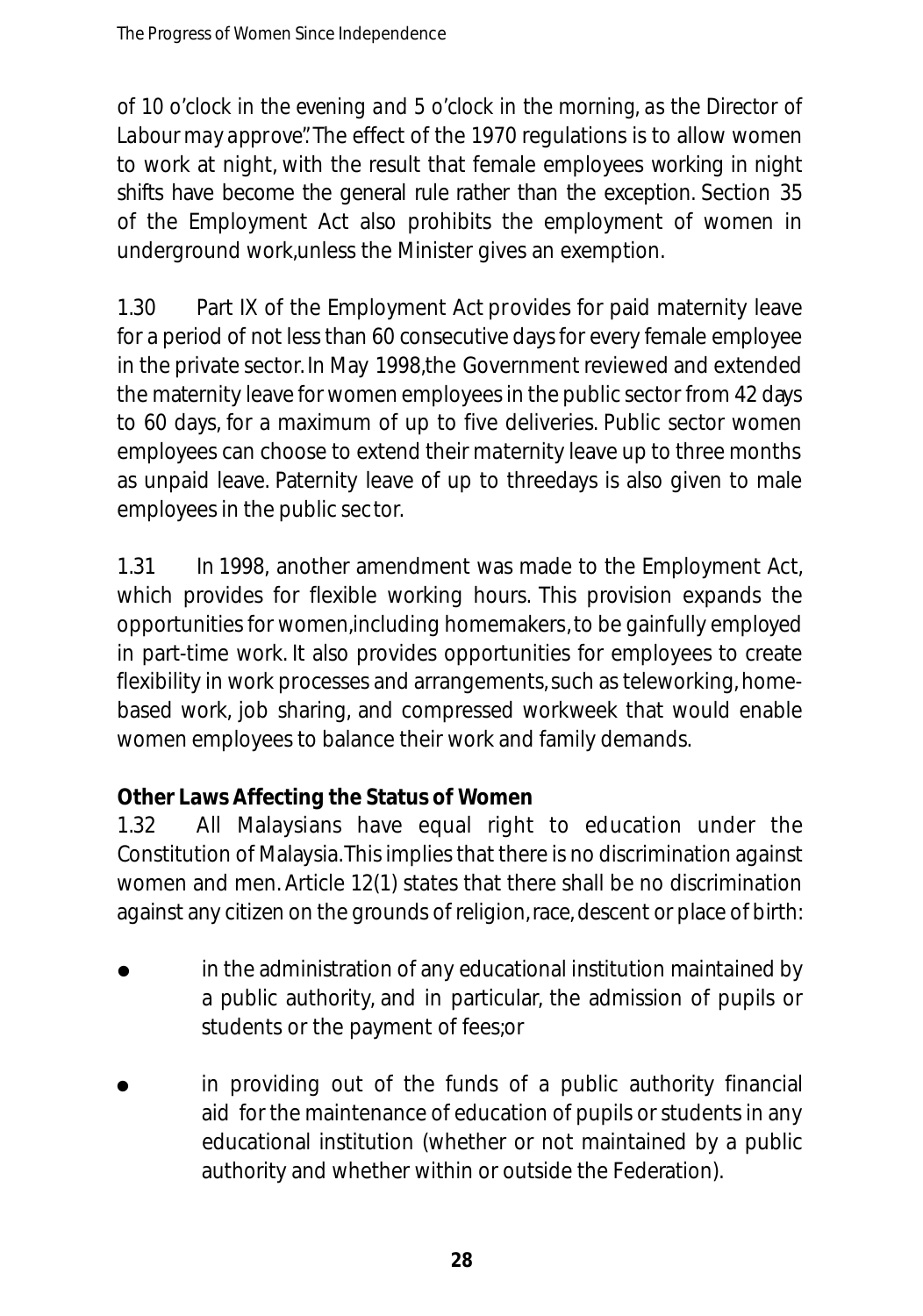1.33 The Universities and University Colleges Act 1991 stipulates open membership to all irrespective of gender.The New Economic Policy of 1970 also provides equal access to educational opportunities for both male and female Malaysians.

1.34 With regard to the legal recognition of the *guardianship of children*, the Guardianship of Infants Act 1961 initially militated against women. The Act was amended in 1999 to allow for joint guardianship of children in matters relating to immigration and registration.With the implementation of the amendment in 2000 mothers are allowed to sign all documents involving their underaged children.

1.35 The Income Tax Act 1967 (amended in 1975,1978 and 1991) gives an option to married women to have separate *income tax assessment*. The clause prohibiting a married working woman from separate income tax assessment was subject to several amendments (1975,1978 and 1991).The amendment of 1991 allowed for separate assessments for married women unless they choose to be assessed jointly. Today, women taxpayers, whose husbands have no taxable income, are eligible for taxable relief similar to that available to a male taxpayer whose wife has no taxable income.

1.36 With regard to the protection of women against *domestic violence*, the Domestic Violence Act was passed in 1994 and implemented in 1996. Domestic violence is now dealt with as a criminal offence with appropriate penalties imposed. Realising that legislation may only remove the more blatant discriminatory practices, the Government and NGOs in Malaysia continue to push for greater transparency of procedures adopted by police personnel, and have urged for the appropriate training and gender sensitisation of the relevant parties. Currently, the NGOs are pushing for a review and amendment of the Act.

1.37 The Ministry of Human Resources issued the *Code of Practice on the Prevention and Handling of Sexual Harassment in the Workplace* on 1 March 1999. This Code of Practice contains guidelines to employers on the establishment and implementation of in-house preventive and redress mechanisms to prevent and eradicate sexual harassment at the workplace. This approach is believed to be the most effective way of dealing with the problem. Employers are encouraged to implement policies and programmes on anti-sexual harassment, as well as to provide redress mechanisms at the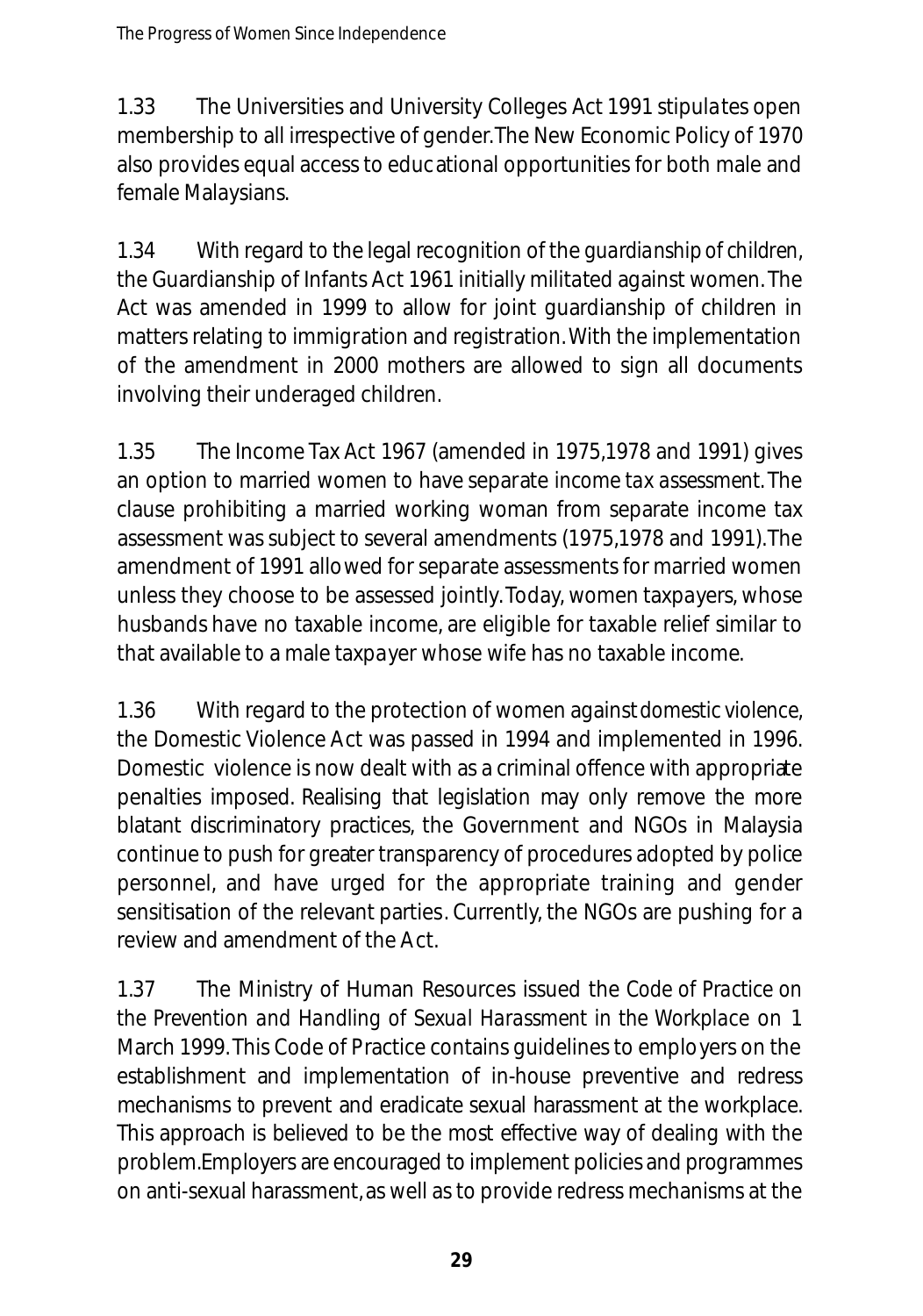organisational level.

1.38 There is also a specific legislation to *protect the rights and dignity of women*. The Women and Girls Protection Act 1973 and the Child Protection Act 1991 were reviewed and streamlined into the Child Act 2000. Both the Women and Girls Protection Act (which contains provisions for prosecuting persons involved in prostitution and trafficking of women) and the Child Protection Act were criticised as being very vaguely worded and could be liberally interpreted. An underaged girl,if found in a dubious place or circumstances, may be interpreted to be "in need of protection" and may be detained in a corrective centre.Both Acts contain some aspects of discrimination,which could be damaging to victims.

#### **Box 1.2: Definition of Discrimination**

Article 1 of the Convention on the Elimination of All Forms of Discrimination Against Women (CEDAW) states that"discrimination against women"shall mean:

"any **distinction, exclusion or restriction made on the basis of sex** which has the effect or purpose of impairing, or nullifying the recognition, enjoyment or exercise by women, irrespective of their marital status, on **a basis of equality of men and women, of human rights and fundamental freedom in the political,economic, social,cultural,civil,or any other field".**

This definition implies that applying a neutral rule for women and men will constitute discrimination if the result is that women do not enjoy the intended benefit.

1.39 In 1995, prior to the Fourth World Conference on Women in Beijing, Malaysia ratified the Convention on the Elimination of All Forms of Discrimination Against Women (CEDAW),with some reservations.

#### **VIII. CONCLUSION**

1.40 Malaysian women have made significant progress since Malaysia gained independence in 1957. The progress is perceptible and near universal, with more Malaysian women, in both absolute and relative terms, being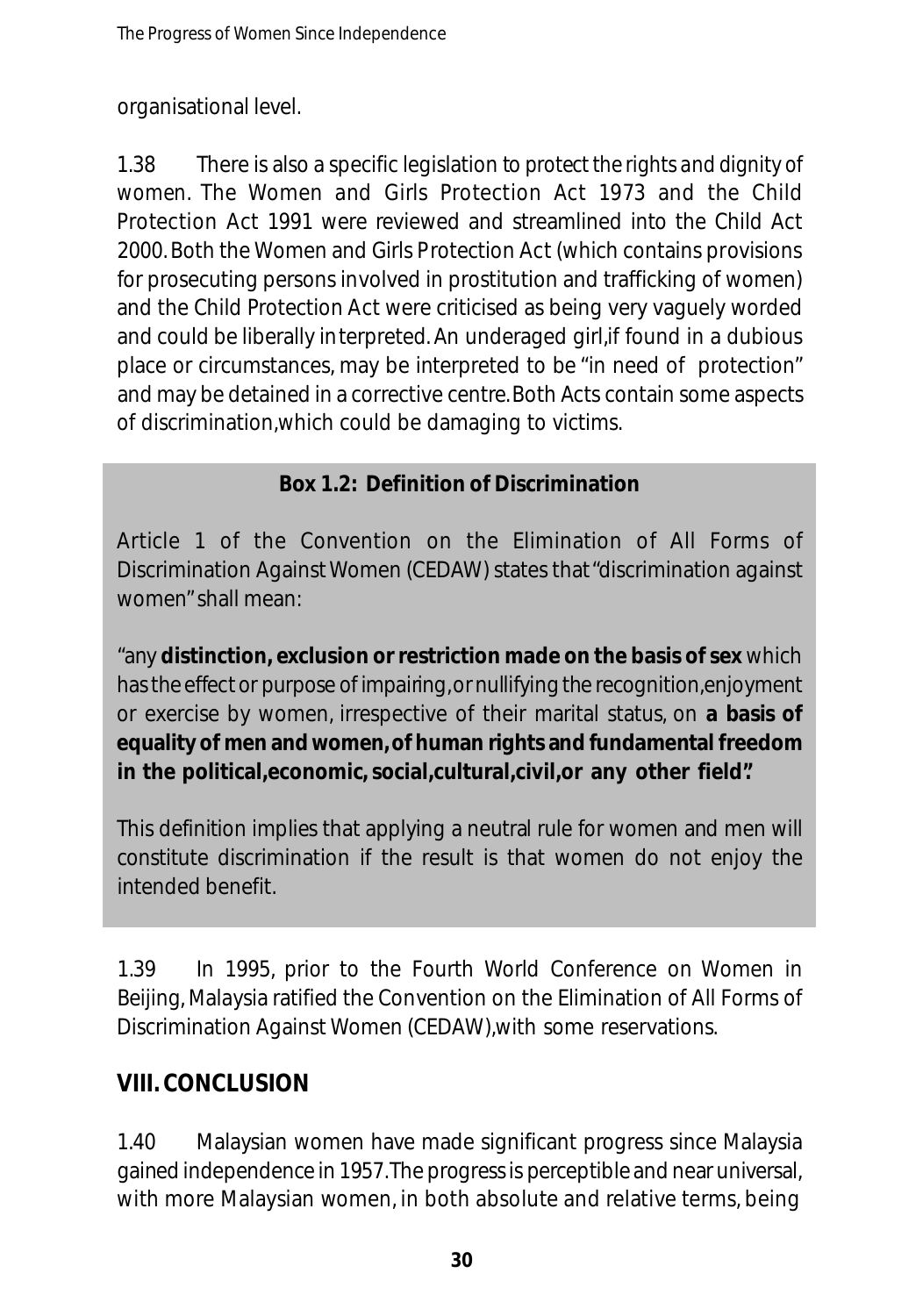involved in all key socio-economic areas than before: in education, in health, in the economy, and in power-sharing and decision-making. The quest for greater gender equality has been relatively successful,although improvements can still be made in certain sectors. It will be necessary for the Government, which has played a leading role in women's progress in the country, to continue providing the necessary assistance and legislative support to remove persistent barriers and to consolidate further the gains and progress already achieved.

1.41 The Government's commitment to improve the status of women has intensified over time. Mainstreaming gender into social and economic development plans is a continuous process to be undertaken by line ministries and state agencies (implementing women specific programmes and projects). Even so, Malaysia is an example of a country which has, since gaining independence, made great progress in improving the quality of life and status of women, particularly in providing them with ever-increasing opportunities to become stakeholders in the country's economic development.

#### **Box 1.3: Selected Relevant Declarations and Action Plans Signed by the Government of Malaysia**

- Equal Remuneration Convention (ILO No. 100),1951; •
- Discrimination (Employment and Occupational) Convention (ILO No. 111),1958; •
- First World Conference on Women 1975; •
- International Women's Decade (1975–1985); •
- The Convention on the Elimination of All Forms of Discrimination Against Women (CEDAW),1978; •
- Third World Conference on Women,1985; •
- Declaration on the Advancement of Women in the ASEAN Region, 1988; •
- Earth Summit Agenda,1991; •
- Geneva Declaration for Rural Women by the Summit on the Economic •
- Advancement of Rural Women,1992; •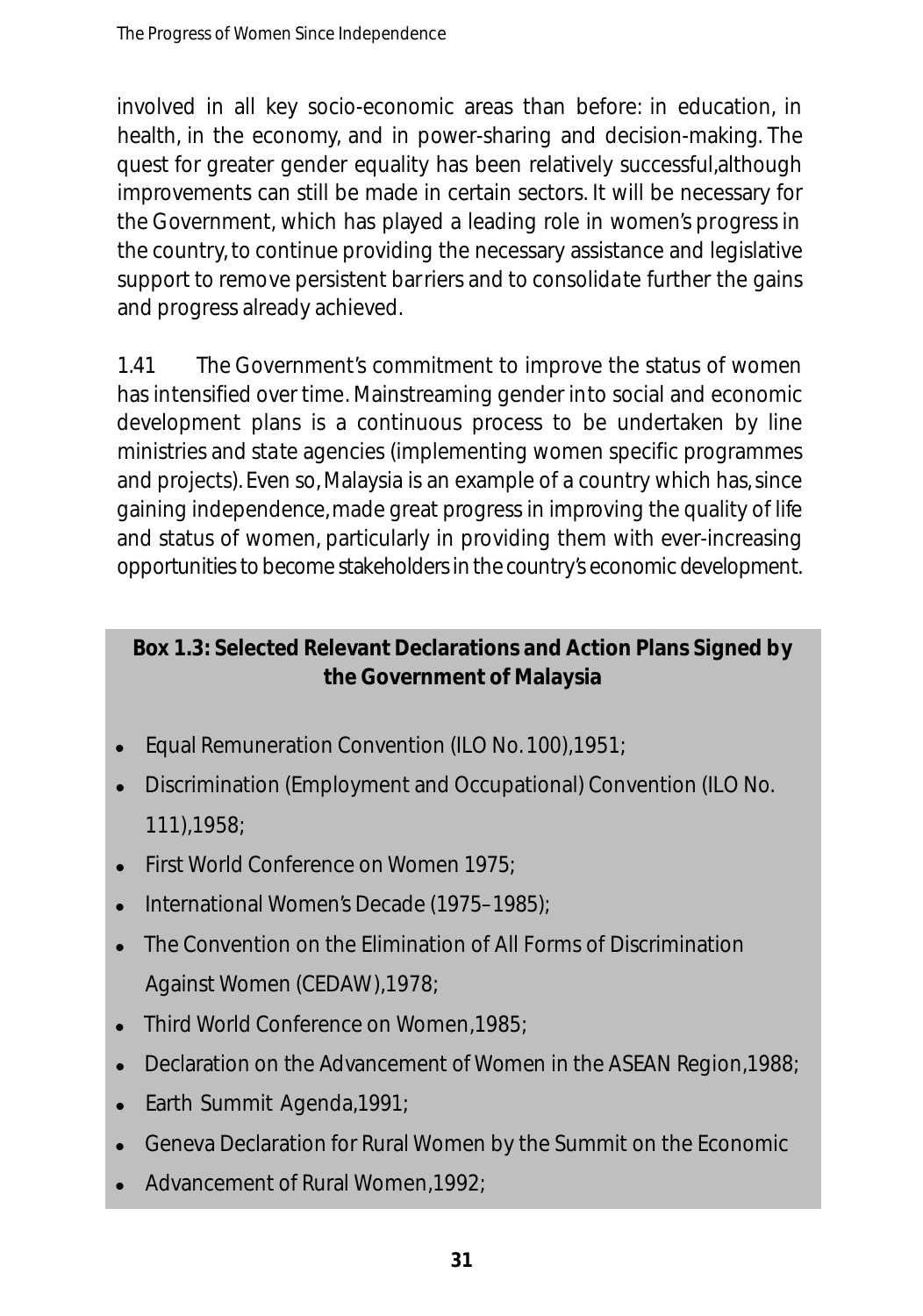- World Social Development Conference, 1994; •
- International Conference on Population and Development, Cairo, 1994;
- Fourth World Conference on Women, Beijing 1995; •
- World Food Summit, 1996; •
- Micro-Credit Summit, 1997; •
- An Update to the 1995 Commonwealth Plan of Action on Gender and Development: Advancing the Commonwealth Agenda for Gender Equality into the New Millennium (2000–2005);and
- Beijing Plus 5, Women 2000: Gender Equality, Development and Peace •for the 21st Century (Special Session of the Venereal Assembly, 5–9 June 2000).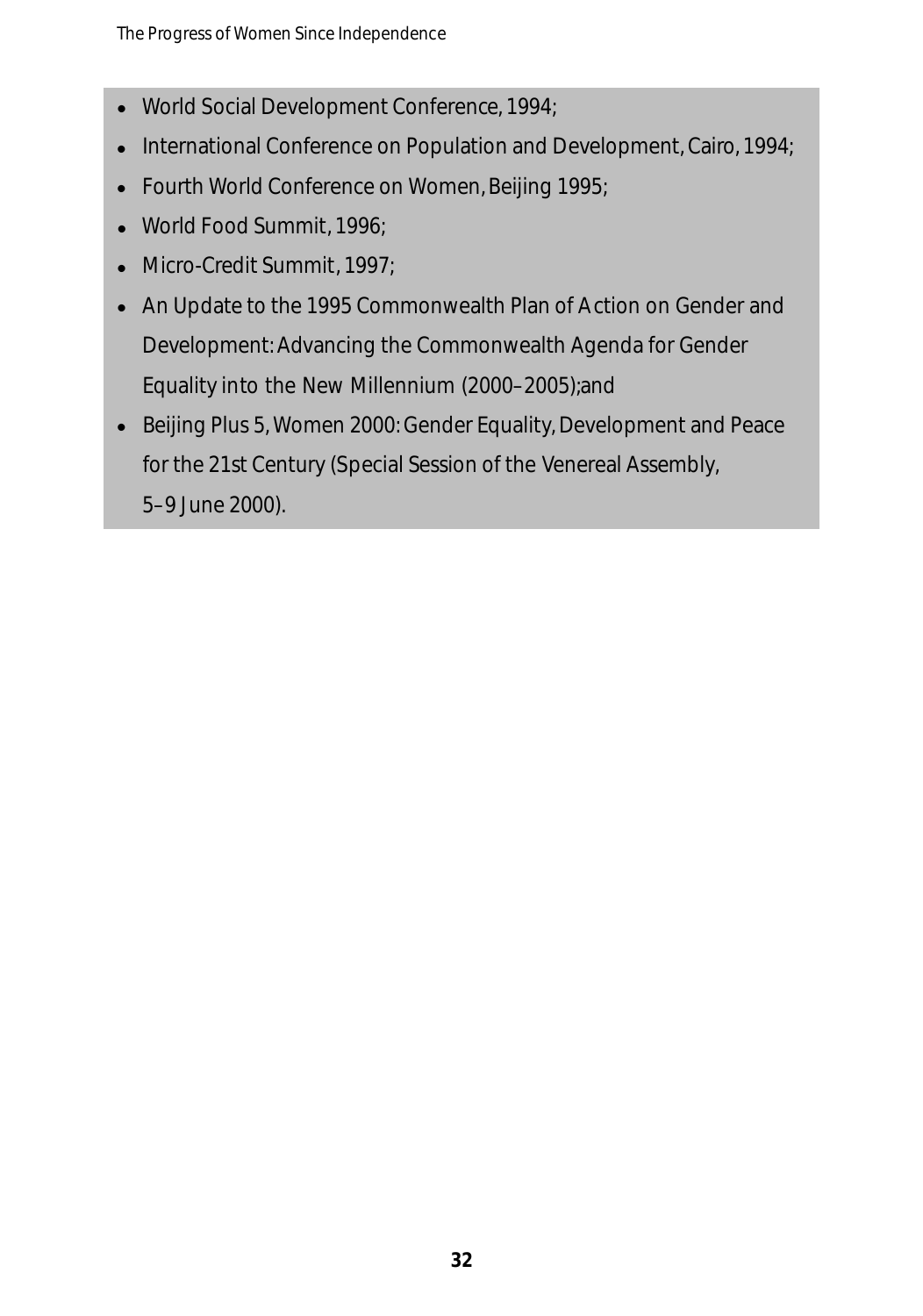#### **Chapter 2 EDUCATION AND TRAINING OF WOMEN**

#### **I.INTRODUCTION**

2.01 Article 12 (1) of the Federal Constitution which guarantees the right to education for all Malaysians regardless of gender has enabled Malaysian women to gain equal access to education and training. They have benefited from the increased access as indicated by the improvement in women's literacy rates and net enrolment at all levels of education since independence. Education, formal and non-formal has been vital for the personal, social and economic development of the women in Malaysia. An ongoing process,it has been the means for improving the knowledge,skills and attitudes of Malaysian women and their development capacity. With higher educational attainment Malaysian women are able to participate actively in the development of the nation, exercise their voice in the family, the communit y, place of work and the public arena of politics as well as enjoy greater economic independence. Despite the improved educational attainment of Malaysian women, gender differences still exist in enrolment in science and technical subjects, and the education they receive has gender stereotypes that perpetuate gender inequality.

2.02 This chapter will trace the achievement of women in education and training, formal and informal, since independence. The advancement of women in formal education will be discussed in terms of the progress made with regard to accessibility to education as well as the gender-related concerns such as enrolment in science and technology education. Gendersensitive indicators such as the trends in female enrolment, the proportion of male to female student enrolment at the primary, secondary and tertiary levels as well as transition rates will be used to assess women's access to education.The progress of women in non-formal education and training is also discussed with particular reference to the impact of non-formal education programmes on rural women. This will be followed by recommendations and conclusion.

#### **II.FORMAL EDUC ATION**

2.03 The achievement of women in formal education has been remarkable since independence as seen by the steady increase in participation rate at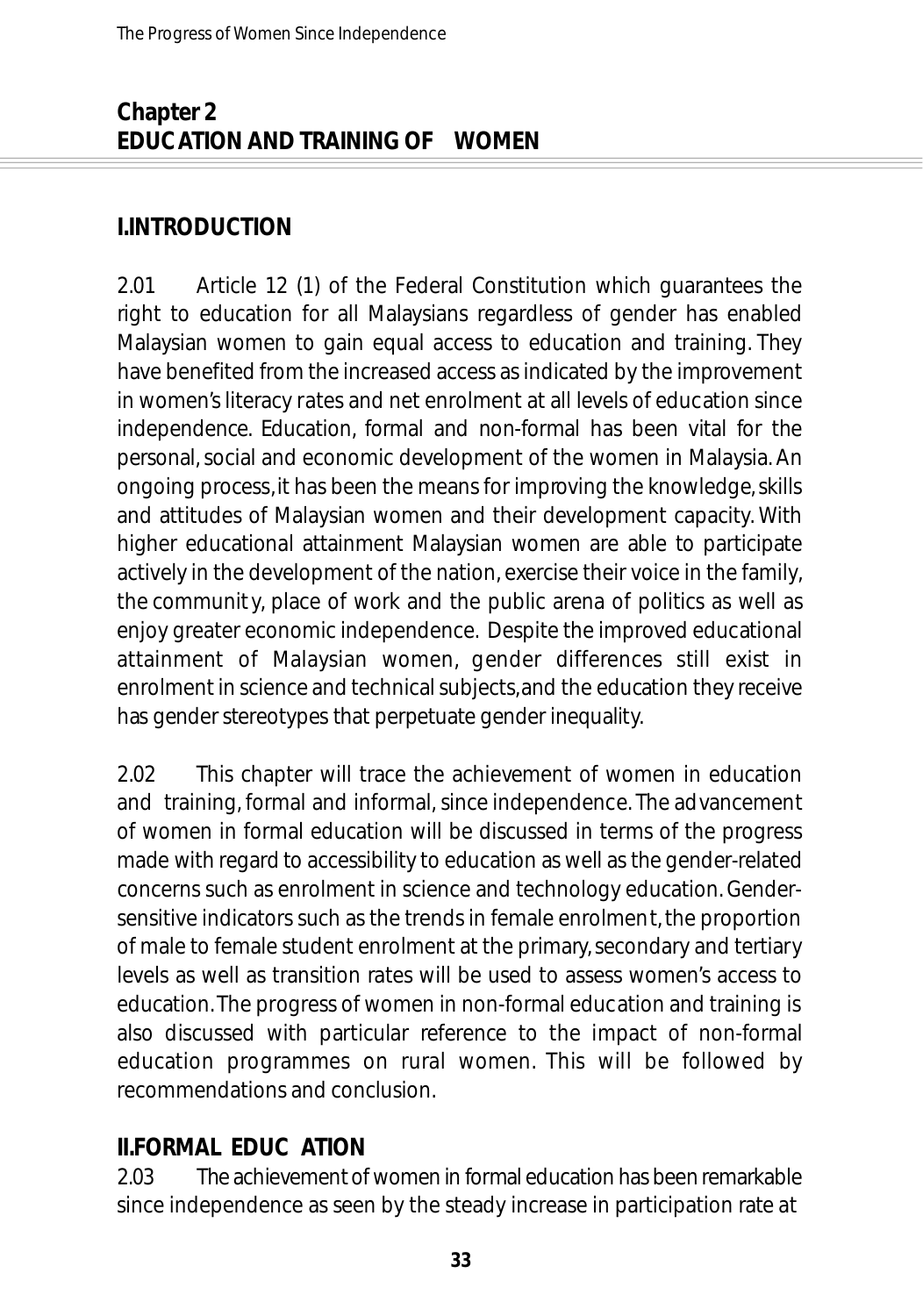the primary, secondary and tertiary levels. Specific indicators such as the enrolment ratio, the proportion of female to male student enrolment and transition rates reflect the improvement in the educational attainment of women. Women have benefited to a large extent from the expansion of education facilities and the provision of increased educational opportunities.

#### **Enrolment in P rimary and Secondary Schools**

2.04 Enrolment of women in primary and secondary schools progressed in tandem with the increase in access to education. The establishment of all-girls'schools such as Tunku Kurshiah College, Tun Fatimah Girls' School, Bukit Bintang Girls' School and Sri Putri Girls' School paralleled the establishment of the all-boys' schools to provide equal opportunities for



Source: Ministry of Education

girls to advance in education.Data on enrolment at primary and secondary levels indicated that there was a significant increase in the number and proportion of female students at all levels since independence. Figure 2.1 shows the primary school enrolment of male and female students during 1957-2000. Within a period of 43 years female student enrolment at the primary school level increased more than three and a half times from a total of about 390,000 students in 1957 to 1.42 million students in 2000.The ratio of males to females enrolled at the primary school level revealed that there was a higher proportion of males in primary school compared to females in the 1950s. Although the percentage of female students enrolled in primary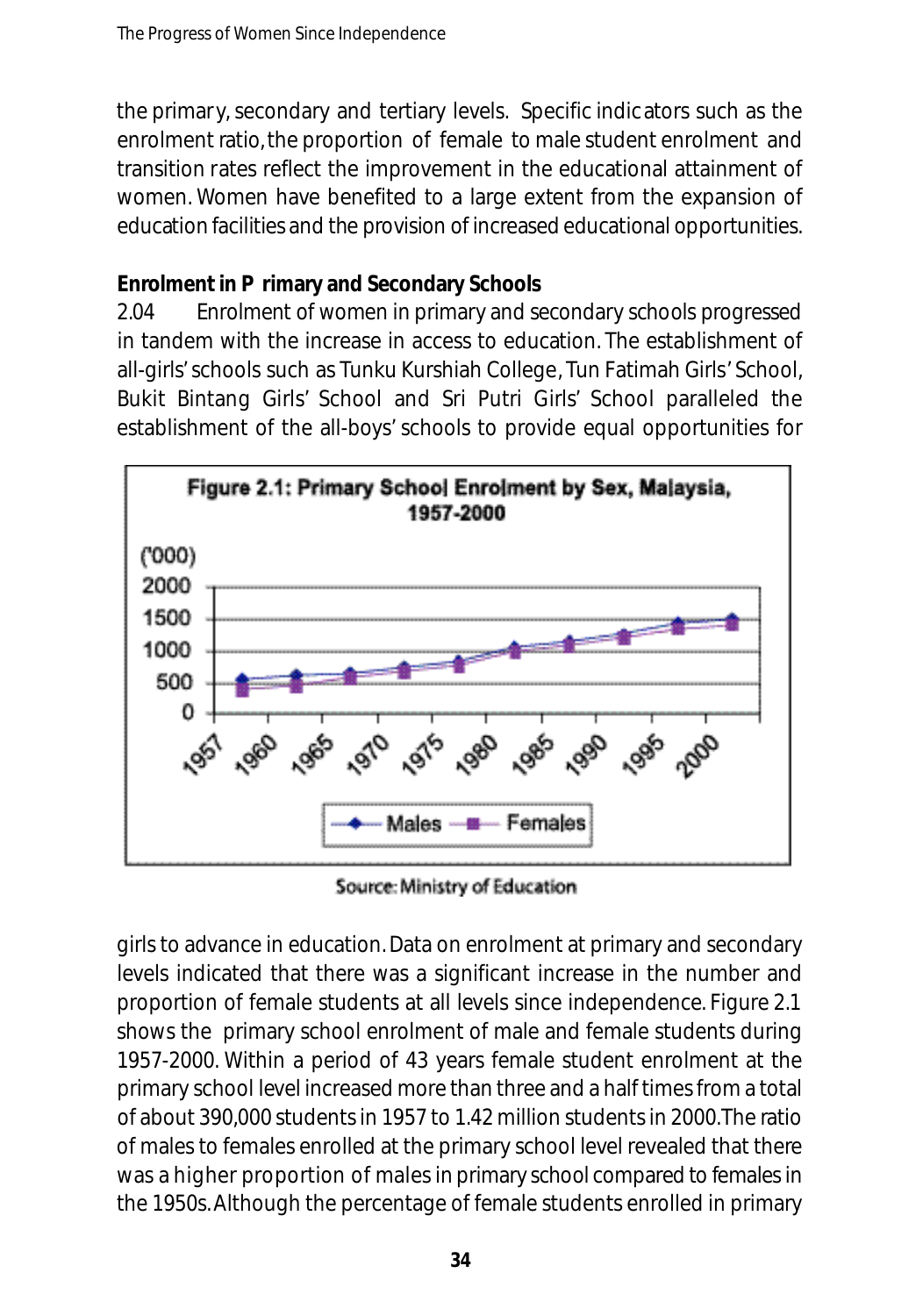schools was still lower than that of male students in 2000, the progress made by female students is evident from the percentage improvement in female enrolment between 1957 and 2000.

2.05 The gap between the male and female student enrolment at the secondary level in the early 1960s was smaller compared to the gender gap at primary level. In the late 1950s and early 1960s, the number of male and female students enrolled in secondary school was low but it progressively increased with time. The steady increase in student enrolment of both sexes continued into the early 1970s, with the increase being exceptionally high in the late 1970s as seen in Figure 2.2. In absolute terms, there were 965,054 male and 985,692 female secondary students in 2000 as against 53,974 male and 27,068 female school students in 1957.



Source: Ministry of Education

2.06 Figure 2.3 shows the proportion of male and female students enrolled in both primary and secondary schools during 1957-2000. The figure demonstrates again the progress made by females in education.The proportion of females enrolled in secondary schools was lower that of males until 1990 when it accounted for 50.5 per cent of total enrolment.The proportion was the same in 2000. In contrast, the enrolment of female students in primary schools lagged behind that of male students during the whole period of 1957-2000.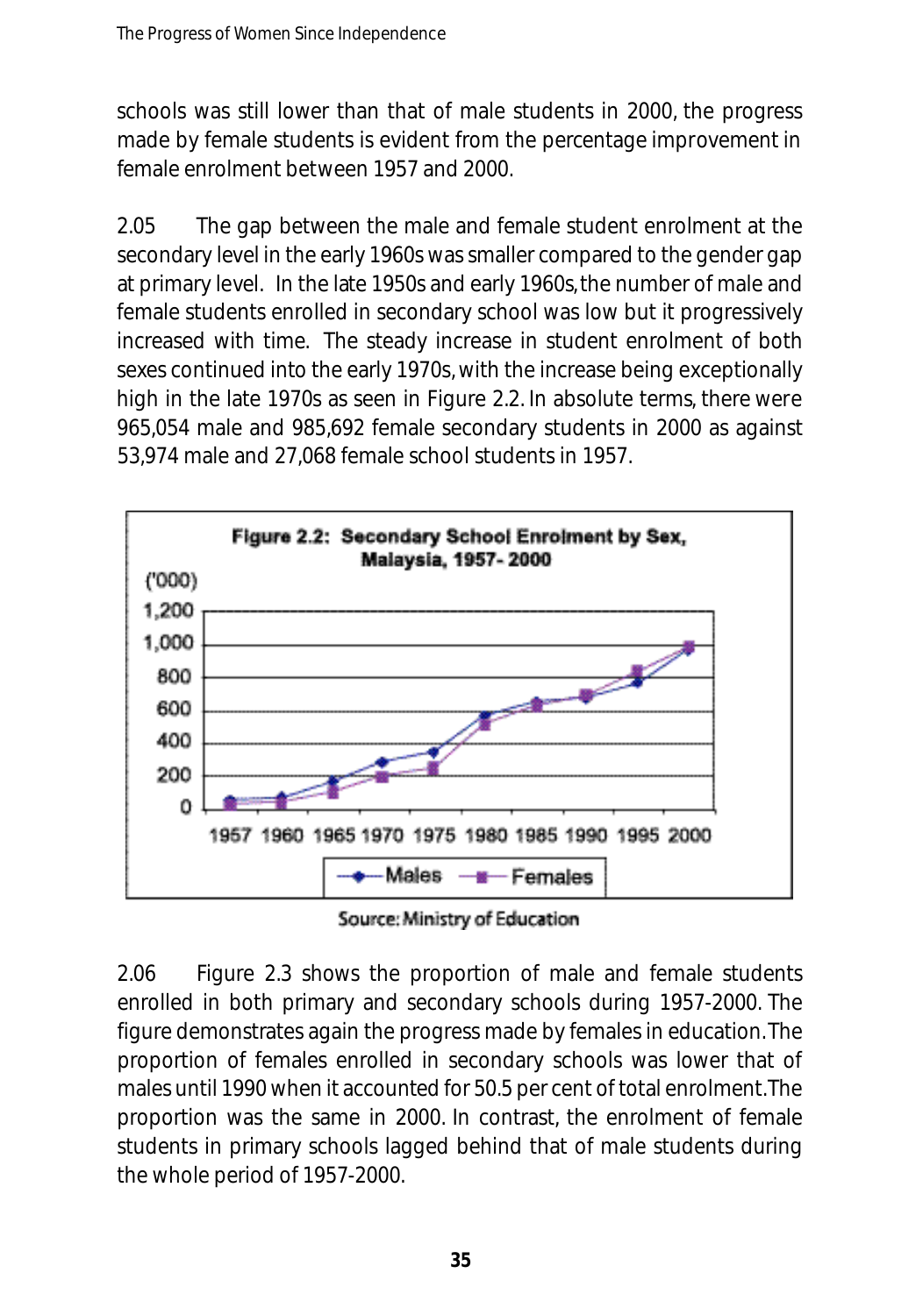

Source: Ministry of Education

2.07 Malaysian females have access to education even at the pre-school level. The proportion of the population in the age cohort of 3-5 years who attended pre-school in 1997 was about 30 per cent. Pre-school education during the early years of independence was affordable only for the wealthy. However, affordable pre-school education is currently conducted both by public agencies as well as the private sector. In the 1980s and 1990s, female students comprised about 48 per cent of all children in pre-school, fairly close to the female-male ratio for the whole population.

2.08 The difference in the transition rates of female and male students at the secondary school level is another indicator of the achievement and educational attainment of women in Malaysia. Figure 2.4 shows the class cohorts of Standard Six students of 1990 and 1995 who remained in the school system till the upper secondary school levels during 1990-2000.In general,the transition rates of the female students were higher than their male counterparts at every secondary school level.In the 1990 class cohort of Standard Six students,79.7 per cent of the female students progressed to Form Three compared to 73.5 per cent of the male students. More male students were leaving the school system compared to the female students. The transition rates declined after the *Penilaian Menengah Rendah* Examination (PMR) at the end of Form Three for both male and female students. Among the students of the class cohort of 1990 only 55.5 per cent of the male students and 65 per cent of the female students remained in school up to Form Four. However, the transition rates of both male and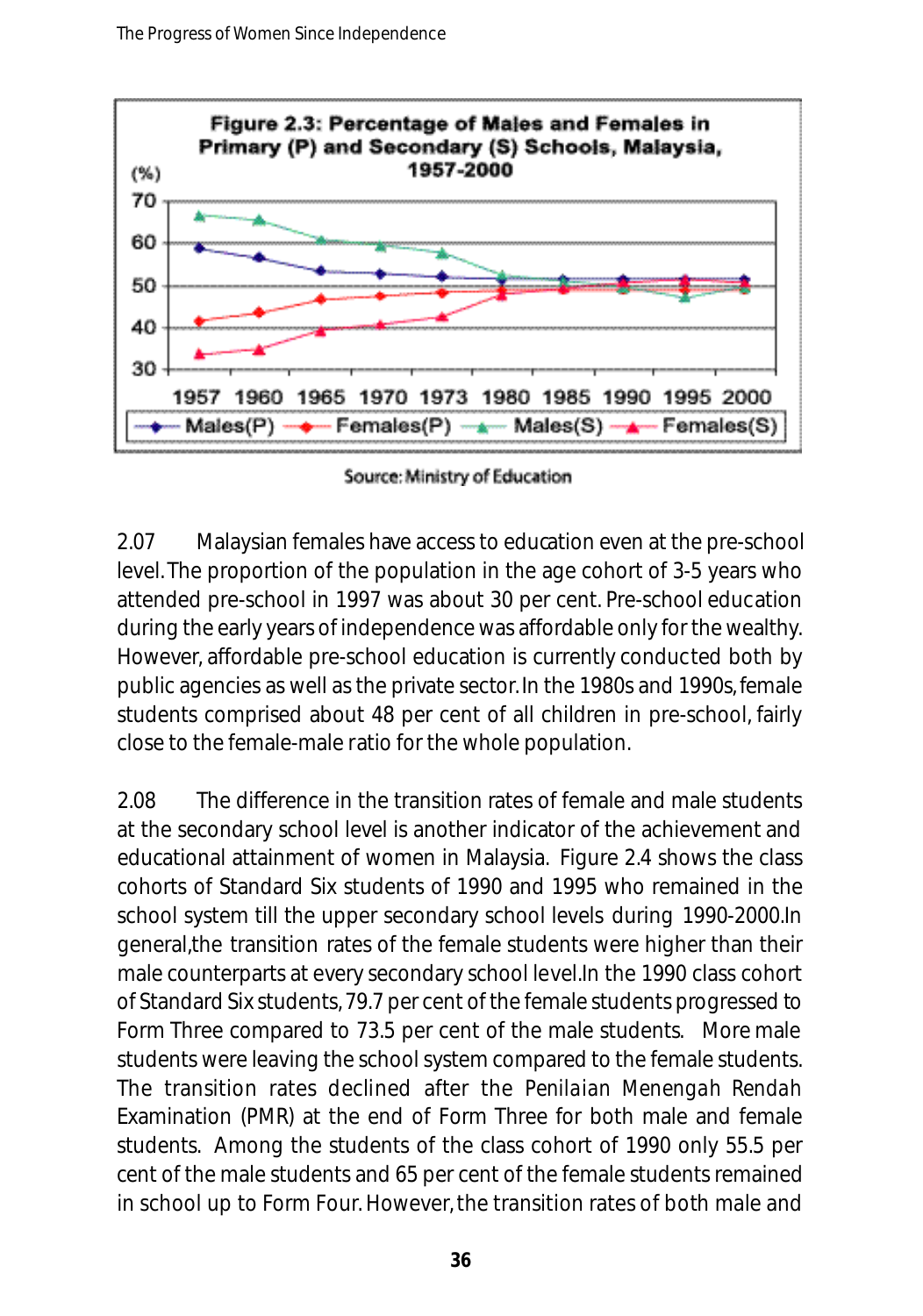

Source: Ministry of Education

female students of the 1995 class cohort improved significantly at all upper secondary school levels. 90 per cent of the female students and 75.6 per cent of male students were in Form Five, indicating that more students were staying longer in schools.

#### **Female Enrolment in Technical and Voca tional Educ ation**

2.09 The number of male and female students in technical and vocational schools during the period, 1957-2000 has increased steadily although there were more males compared to females in the schools.



Note: There were 4 vocational and 77 technical schools in 2000 Source: Ministry of Education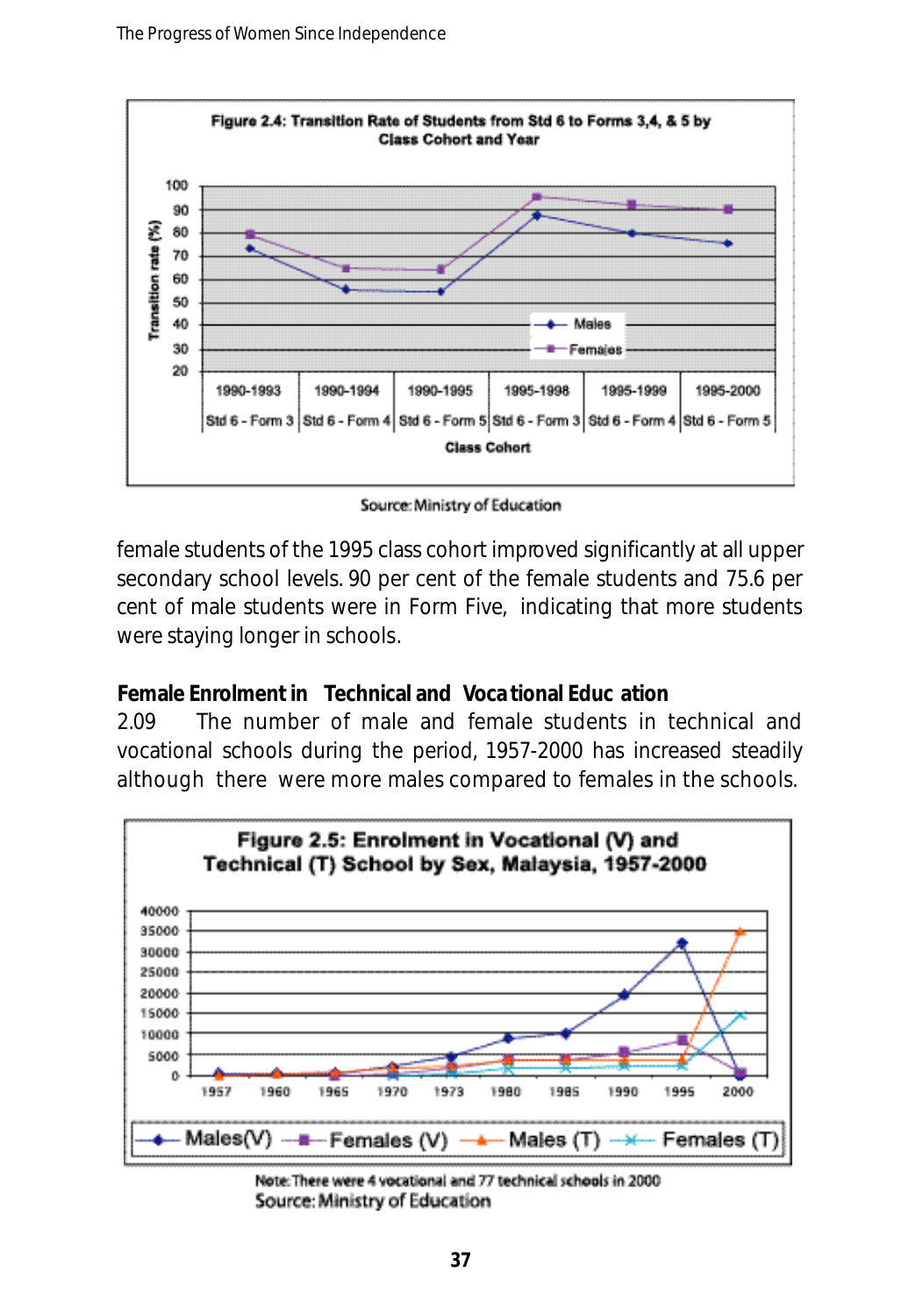Female students traditionally have shown a preference for the arts-based courses. Figure 2.5 shows the total number of students enrolled in vocational and technical education.Female students comprised 30 per cent of the total enrolment in technical and vocational schools in 2000,a rapid development compared to earlier years as seen in Figure 2.6.The first intake of female students in vocational schools was made in 1965,when 5 of the total of 558 total students enrolled were females, while for technical schools, the first batch of female students, 59 out of 1391 students was enrolled two years later in 1967.



Source: Ministry of Education

2.10 Gender preferences appeared to guide the selection of courses by students. The majority of the female students were enrolled in vocational institutes specialising in home economics courses, while the male students were dominant in the vocational and technical schools offering engineering trade courses. This gender gap and gender preferences in vocational and technical education persist until today. In the vocational and technical schools, the choice of optional courses also reflects gender preferences. The percentage of females pursuing agriculture and commerce courses was 76 per cent compared to only 12 per cent in mechanical engineering, 22 per cent in electrical engineering and 48 per cent in civil engineering trade courses. Overall, less than 10 per cent of the total female students were enrolled in the engineering trade courses while 80 per cent of them were pursuing commerce courses.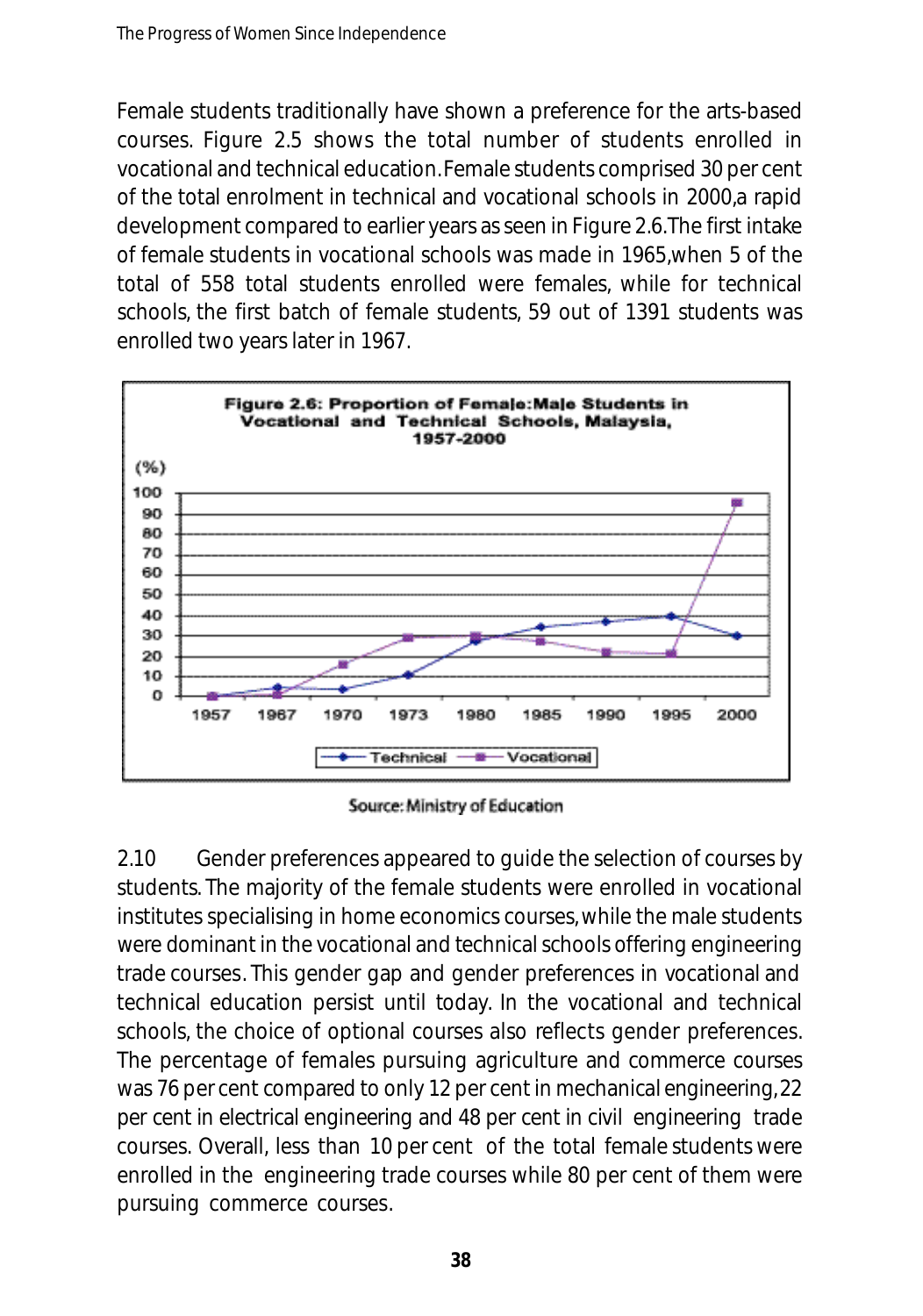2.11 A similar trend was observed in the student enrolment in the polytechnics. Female students comprised about 30 per cent of the polytechnic students and they were mainly enrolled in the food technology, hospitality, and fashion and commerce courses. The percentage of female students in engineering was very small.

#### **Tertiary Educ ation**

2.12 Women in tertiary education reflected the evolution of tertiary education in Malaysia,gradually expanding in number and in relative terms as tertiary education facilities expanded after independence, especially during the post-1970 period. During the early years after independence, the opportunity for post secondary education was limited. There was only one technical college and one university, initially located in Singapore and subsequently relocated to Kuala Lumpur. Many students continued their education up to university level overseas due to the lack of higher education facilities locally. Tertiary education facilities expanded rapidly during the post-1970 period arising from the establishment of new universities, technical colleges in both the public and private sectors, and the conversion of numerous colleges into universities after 1995. As tertiary educational facilities expanded, the enrolment of women in tertiary education also rose. This excludes those who studied overseas.

2.13 As shown in Figure 2.7, student enrolment at the tertiary level increased rapidly during the review period. In 1959, there were 77 female



Source: Ministry of Education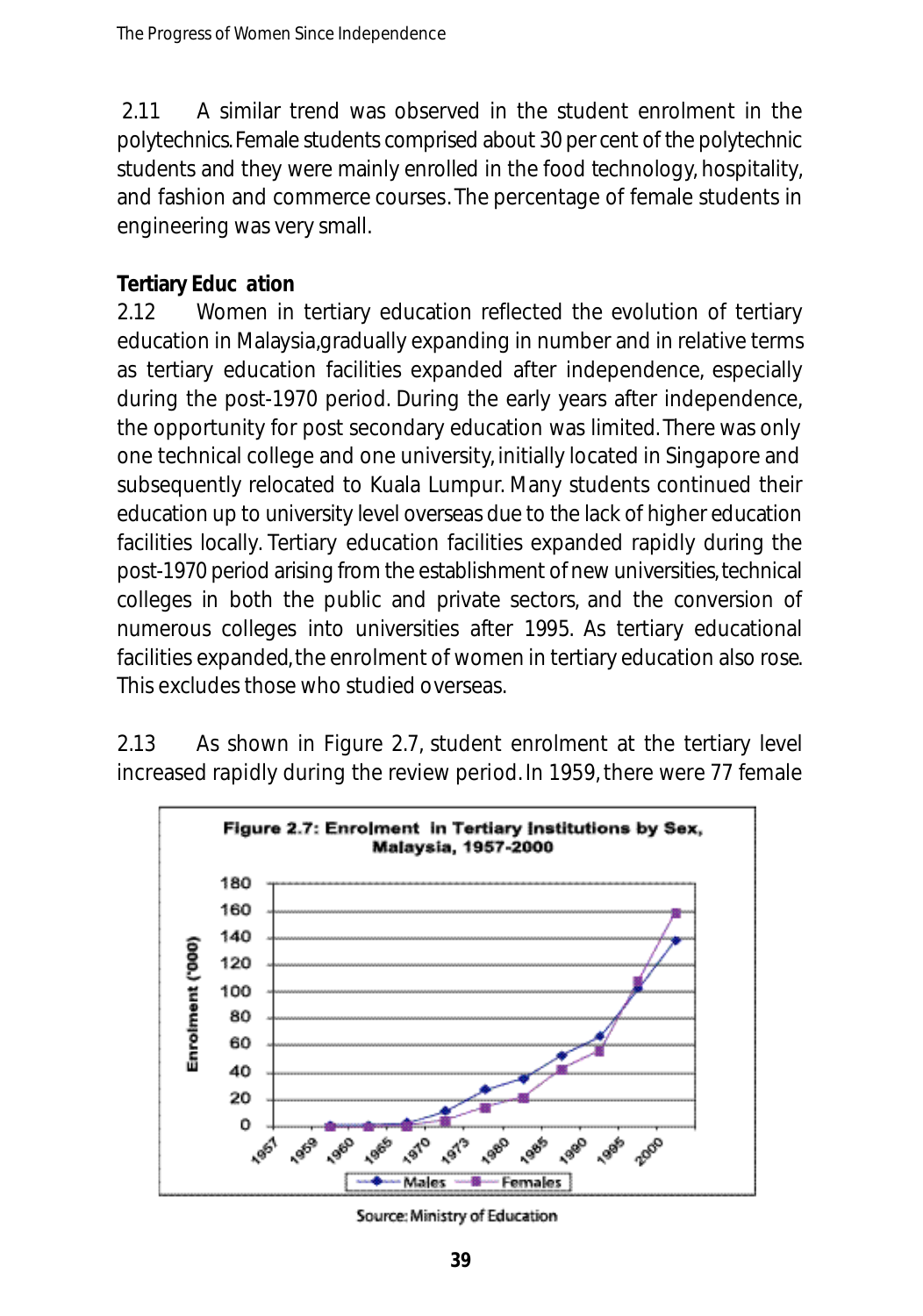undergraduates comprising 10.7 per cent of the total student enrolment in the University of Malaya,which was the only university at that time. Male students consistently outnumbered female students in the local universities before 1995. The gap in the ratio of male to female students progressively narrowed, particularly in the 1980s and early 1990s. Indeed, after 1995, female students exceeded male students in local institutions of higher learning, a sharp contrast to the situation 36 years earlier. Thus in 1996, there were 106 female students for every 100 males in tertiary education.The female enrolment at the tertiary level in 2000 has increased to 158,633 or 51.3 per cent of the total enrolment in universities. Figure 2.8 clearly illustrates the changing proportion of male and female students in tertiary education since independence.



Source: Ministry of Education

2.14 As the female student population increased, changes were also seen in the enrolment in the field of study by gender. Initially, there was a preponderance of female students in the arts faculty. In 1959,among the 77 female students enrolled in the University of Malaya only three of them were enrolled in the science faculty while the rest studied in the arts faculty. The University's faculty of engineering admitted its first female student in 1964, whilst the first female medical student was enrolled in 1963. Since then,the composition of female students enrolled in technical and science courses has changed. Figures 2.9 and 2.10 show the trends in enrolment of graduates in engineering courses in local universities for the period 1991- 1998. The number of female students pursuing engineering courses has increased but the gender gap still exists despite the fact that there are more females enrolled in local universities than males. The majority of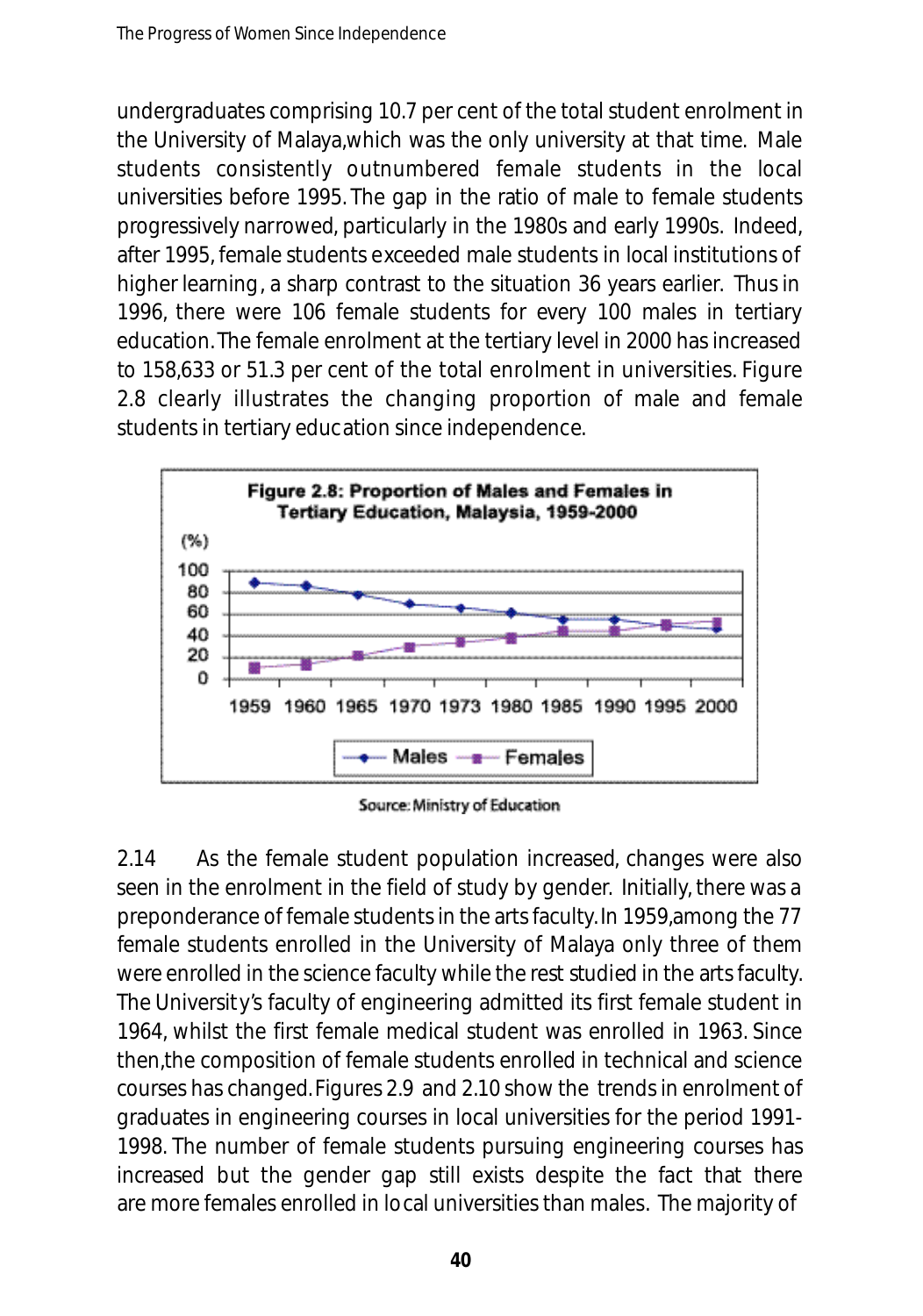female students do not enrol in technical courses, such as engineering, a world-wide phenomena.Consequently, the number of female students in engineering is small compared to male students. In contrast, the enrolment of female students in computer science and information technology (IT) courses was higher compared to that of engineering courses. Women comprised 51.4 per cent of total enrolment in IT courses in the seven local universities for the 1990-1991 academic year (Ng and Shanti,2000).While IT courses were popular among students regardless of gender, the same



study revealed that there was a smaller percentage of female graduates enrolled in electronic/electrical courses. The entry of female students into ICT-related areas was also facilitated by the implementation of the Computer-in-Education Programme in schools; half of the members of



Source: Ministry of Education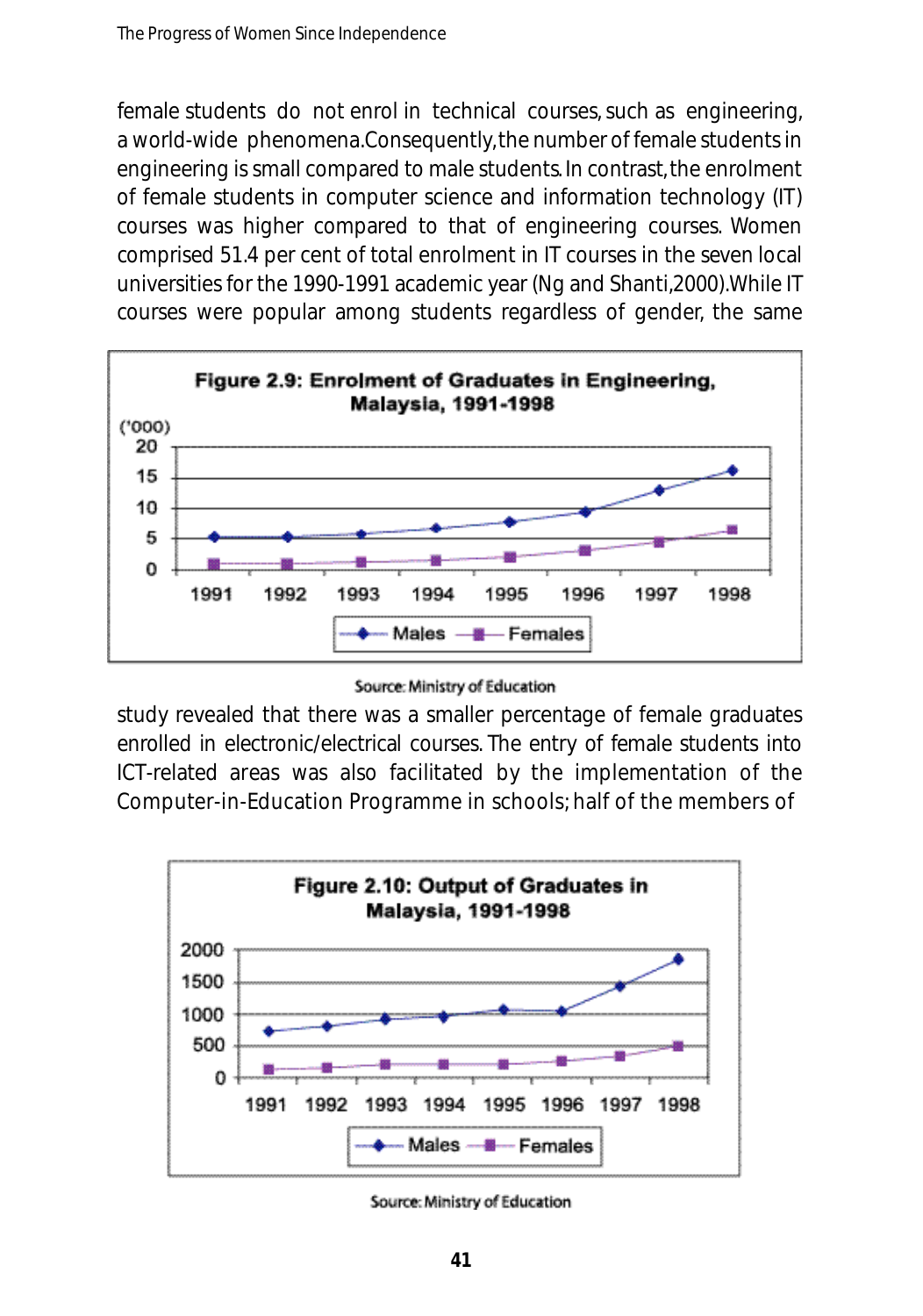computer clubs in schools were female students (Ng and Shanti,2000).

#### **Educational Attainment of Rural Women**

2.15 The educational attainment of both rural and urban women improved as can be seen in Figure 2.11. The proportion of the female population in rural areas with no schooling declined from 55 per cent in 1970 to 27 per cent in 1991. The figure also indicated that the percentage



Source: Population Census 1970, 1980 and 1991

of both rural and urban female population with tertiary education had increased during 1971-1991. However, the progress of rural women in education was slower compared to their urban counterparts. These ruralurban differentials in educational attainment still exist for both sexes. Since rural women comprise about one quarter of Malaysia's population, they merit special attention in terms of their access to education.

#### **International Comparison in Educ ational Attainmen t**

2.16 Increased access to education has resulted in a marked improvement in educational attainment for all Malaysians especially women. According to the United Nations Human Development Report of 1998, the primary enrolment ratio in Malaysia for both girls and boys in 1997 was 99 per cent, which was comparable to Japan. Furthermore, the same report reveals that Malaysia's achievement for secondary school enrolment at 115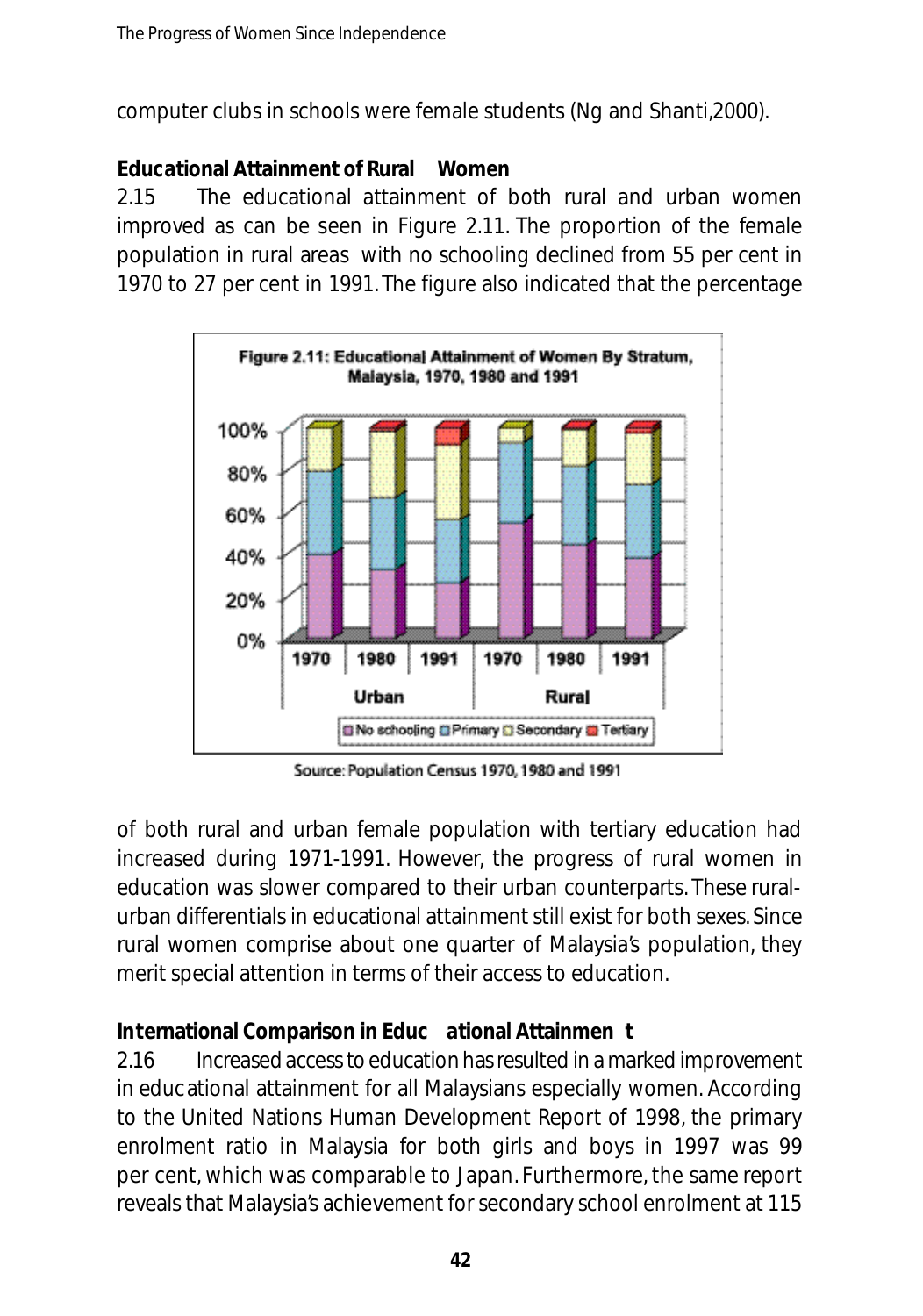female students for every 100 males was higher than that of Japan (100:100) and Singapore (98:100).

## **III. NON-FORMAL EDUC ATION AND TRAINING**

2.17 Malaysia recognises that non-formal education and training is as important as formal education is in disseminating information and imparting knowledge and new skills to women,especially to those who are no longer in the formal education system. In the early years of independence, nonformal education carried out in the country took the form of adult education classes and agriculture extension. These non-formal education programmes were usually offered by government agencies involved in rural and agricultural development.

2.18 One of the early and well-know non-formal education efforts was the literacy programme known as *Kelas Dewasa* (adult class) carried out by the Community Development Division of the Ministry of Rural Development. Figure 2.12 shows the number of students in the adult education classes during 1958- 1967. As the figure shows, the number of female students in adult education classes was lower at the beginning, but the trend reversed after 1962 when there were more female than male students. Initial interest in adult education classes was strong but its popularity appeared to decline after 1964. The adult education classes



Source: Ministry of Education, various years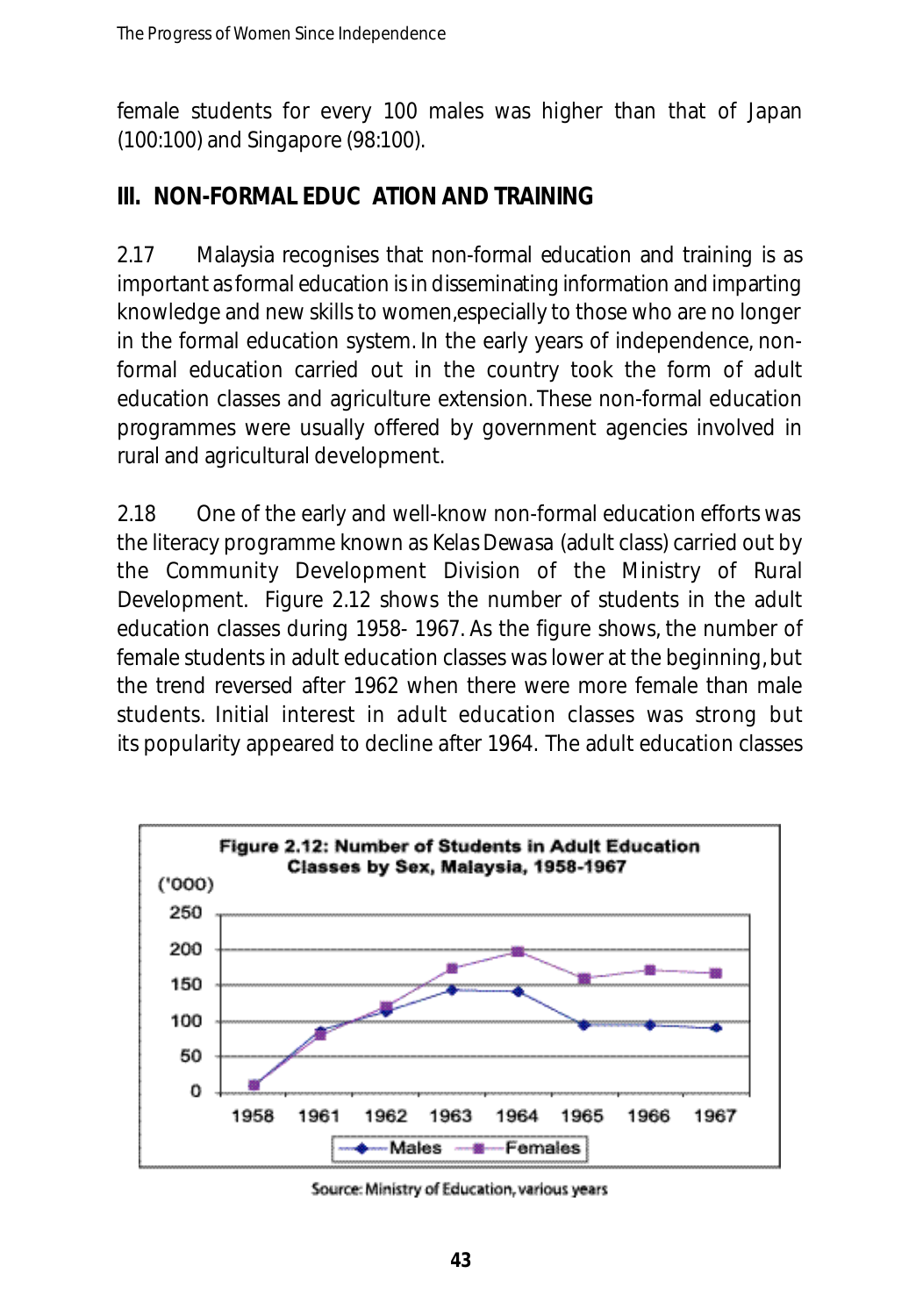focused on agricultural development and extension later expanded to include functional literacy covering three main areas, were economics, health and civic consciousness. Since the majority of students in the adult education classes were women, home economic courses (ERT) were subsequently introduced to provide women with homemaking skills. Historical data on the participation of women in these classes is not available but for the period 1981–1986,an increase of 46 per cent in the participation of women in these ERT classes was recorded. The 1996 KEMAS report indicates that



Source: UNESCO Literacy Projections, 1998

there were slightly fewer than 80,000 women actively involved in home economics and skill training classes offered by KEMAS.

2.19 Fragmentary evidence suggests that the adult education classes had been successful and beneficial to rural women. Apart from imparting useful knowledge and skills, it had also reduced the literacy rate among rural women and improved the overall literacy rate of all Malaysian women. As shown in Figure 2.13,the female literacy rate increased from 50 per cent in 1970 to 79 per cent in 1995. In terms of the rural-urban differentials, a literacy gap existed regardless of sex, but the literacy rate tended to be lower among females than among males. In 1991 the literacy rate among rural women improved from 42 per cent in 1970 to 74 per cent but this achievement by rural women was lower than that of urban women (86 per cent), rural men (86 per cent) and urban men (94 per cent).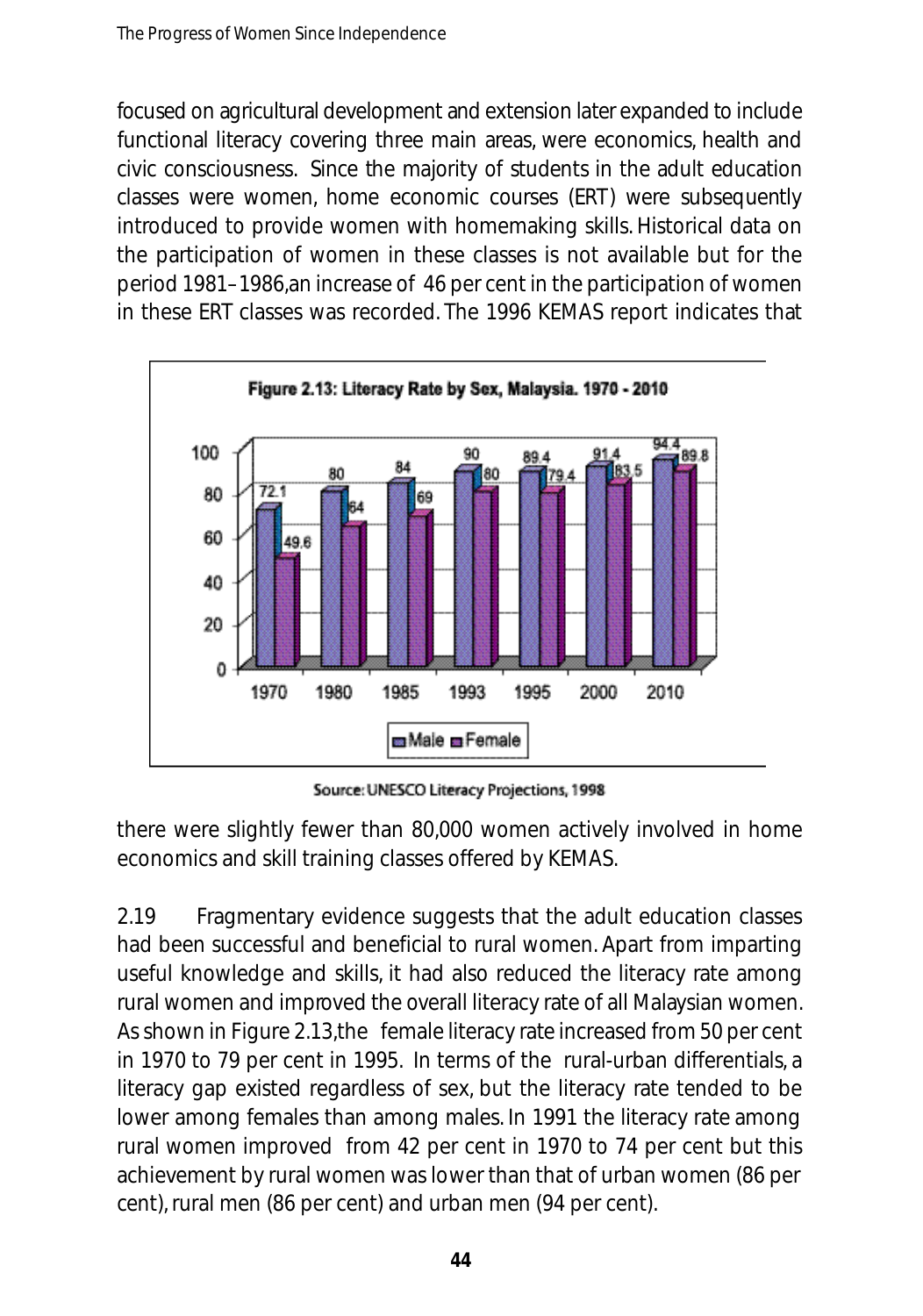2.20 More evidence on literacy levels is available from the UNESCO Report on Literacy Projections (1998). As shown in Figure 2.13 the literacy rate among Malaysian women increased from 79.4 per cent in 1995 to 83.3 per cent in 2000,and is expected to reach 90 per cent by 2010.

2.21 The home economics (ERT) and entrepreneurial training programmes conducted by the Department of Agriculture and other rural development agencies warrant special attention. These programmes were designed to enable women to acquire new knowledge and skills and develop motivation and leadership skills. The first ERT training was conducted in the Agriculture Training Centres in Chembong, Negeri Sembilan and Manong, Perak in 1961. The focus of the ERT training then was on improving the quality of life through improved nutrition,health and increasing the family income through home gardening. Cooking including home food processing and sewing were the most popular subjects taught in these training centres in the 1960s and 1970s.

2.22 In 1967,the ERT training for women offered by the Department of Agriculture was expanded into extension programmes and assigned to a special group of trainers, the women junior agricultural assistants. Traditional homemaking skills including cooking, sewing and food preservation were conducted by the women extension officers for groups of women. These groups, each of which numbered 2,000 had a membership of 30,000 women, and were subsequently named Women Extension Groups (WEG).

2.23 A major reorientation of the ERT programmes was again initiated in late 1980s, providing among others, entrepreneurial training for women who were involved in micro-enterprise. The initiative was rewarding because several Women's Extension Groups (WEG) were successful in either establishing or expanding their micro-enterprise. Courses offered under the new initiative focussed on enterprise development, enterprise management, financial management, good manufacturing practices, quality control, computer literacy and other business–related topics.

2.24 In addition to the Ministry of Agriculture, the Ministry of Rural Development and its agencies were also actively involved in providing non-formal education and training for women. Agencies such as the Rubber Industrial Development Authority (RISDA), Federal Land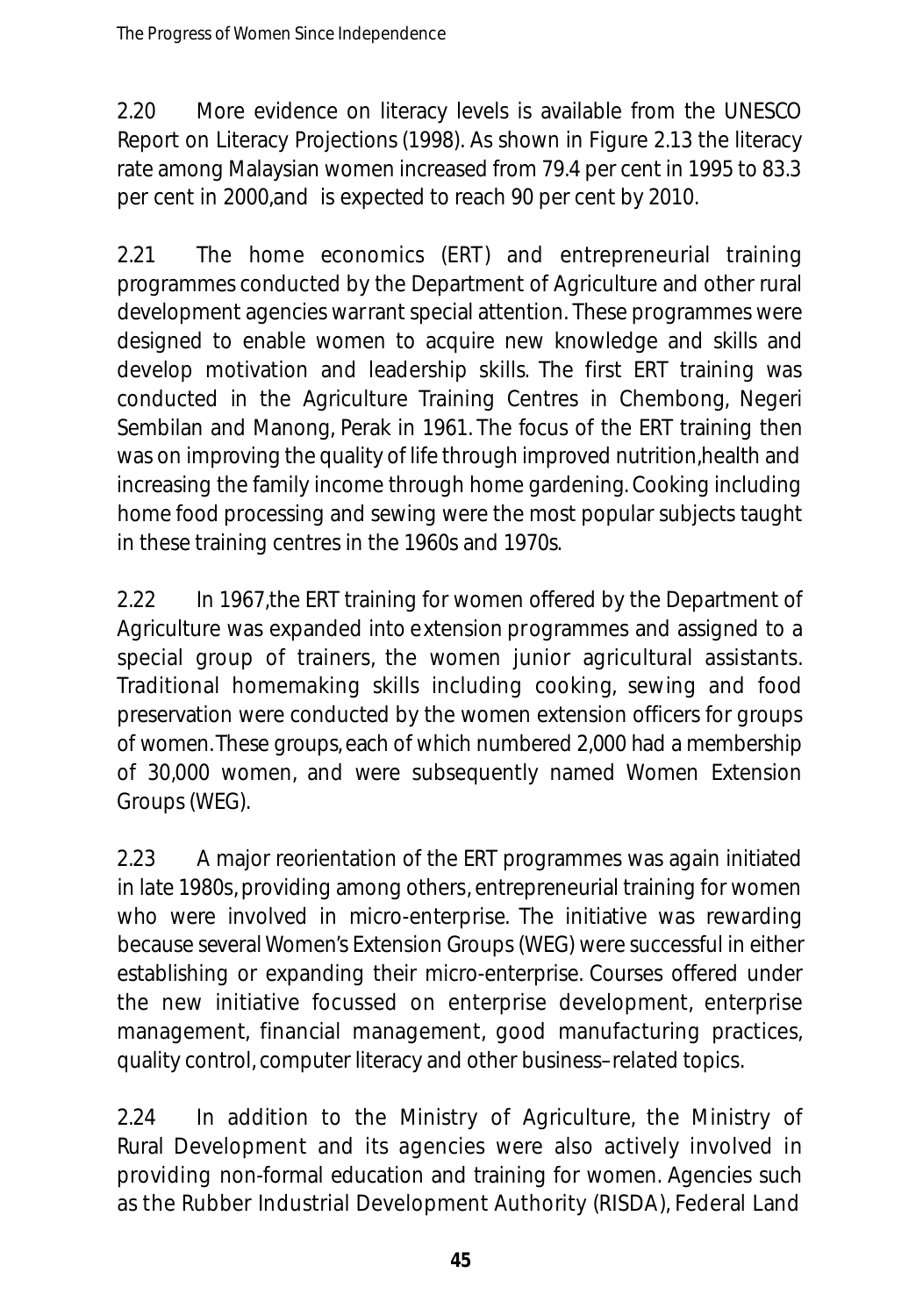Consolidation and Rehabilitation Authority (FELCRA), Federal Land Development Authority (FELDA) and several regional development authorities have community development programmes that encompass wo men - specific components such as family devel opment, entrepreneurship, cooperatives, cottage industry development, and human resource development. In addition, the Amanah Ikhtiar Malaysia (AIM), a nongovernment non-profit agency, focussed on providing micro-credit to aid rural women entrepreneurs. AIM provided micro-credit facilities to about 22,850 women to facilitate their involvement in small businesses, and conducted training programmes to assist single mothers in obtaining employment.

2.25 A report prepared for the Regional Steering Committee for the Advancement of Rural Women (RSC-AP) in 1998 revealed that the orientation of training and courses offered by the various agencies had shifted from the traditional homemaking skills to entrepreneurship, family development, leadership and motivation. Overall, more women especially full-time housewives were gaining access to these special programmes. These courses were often offered during office hours thereby inadvertently precluding the participation of women who were involved in regular jobs.

#### **Box 2.1: Scaling up Micro E nterprises , Department of Agricultur e**

Research to investigate the profile of rural women who were involved in micro-enterprise, their problems and potential for expanding their enterprises was carried out in 1994. Three hundred and nineteen members of WEG all over Peninsular Malaysia were interviewed. The mean age of women in this study was 43 years old and the majority were married and had a low level of education. Though they were involved in micro enterprise, 47.5% of them indicated that they were full time homemakers. A majority of the respondents were producing snack food, followed by traditional cookies and fresh food production. Their involvement in micro enterprise contributed to about 30% of their total family income. They had attended courses offered by the Department of Agriculture. Courses attended included quality control (8 per cent), food processing (68 per cent),management (41 per cent),motivation (19 per cent) and community

*Continued on next page*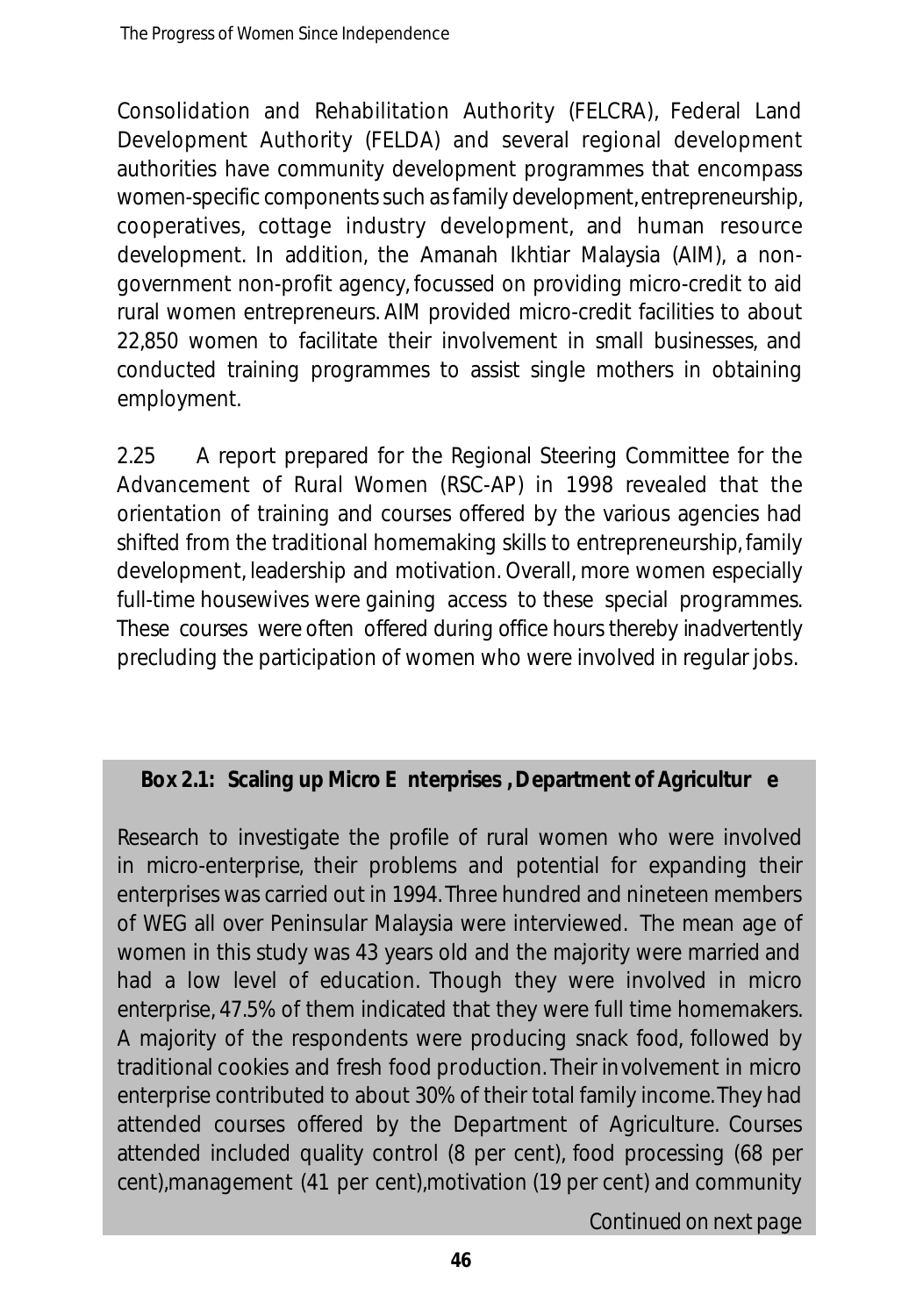development (9 per cent). Training received improved their production skills and enabled them to venture into micro-enterprise. They received te chnical advice regarding their enterprises from the Department of Agriculture There is a need to provide further training to enable them to scale up their projects, thereby contributing towards the development of small industries in the rural areas and providing job opportunities to others.

*Source:Jariah M.and Laily P.(1995) Rural Women's Involvement in Micro Enterprise: Problems and Potential for Scaling Up. Research Report Submitted to Japan International Cooperation Agency (JICA).*

2.26 The Ministry of Health had been providing health-related training to improve maternal and child health since independence. Improvement in the health indicators of the country can be partly attributed to the educational programmes carried out by the Ministry to improve sanitation, health status and food intake practices of the people.Though women were the initial target group of the health education programme, of late the programmes have been expanded to include men as well.

# **IV. FUTURE CHALLENGES**

2.27 From the previous description and analysis the following issues and future challenges facing women in education and training are as follows:

*low enrolment of women in science and technology courses at the tertiary level.* This is a major issue which needs to be addressed to bridge the gender gap in the labour market, especially in the high paying jobs. The challenge is to attract and encourage more females to venture into the sciences and the professional fields to narrow the gender gap in certain fields of study. Serious efforts have to be undertaken to eliminate any invisible gender bias in the school system as well as in the family. Data has shown that females usually opt to be in commerce and home economics courses while males choose to enter the technical and science courses. What, how and who influences this decision is still unclear. What is clear is that the streamings begins in school and in order to close the gap at the university level,the issue has to be addressed •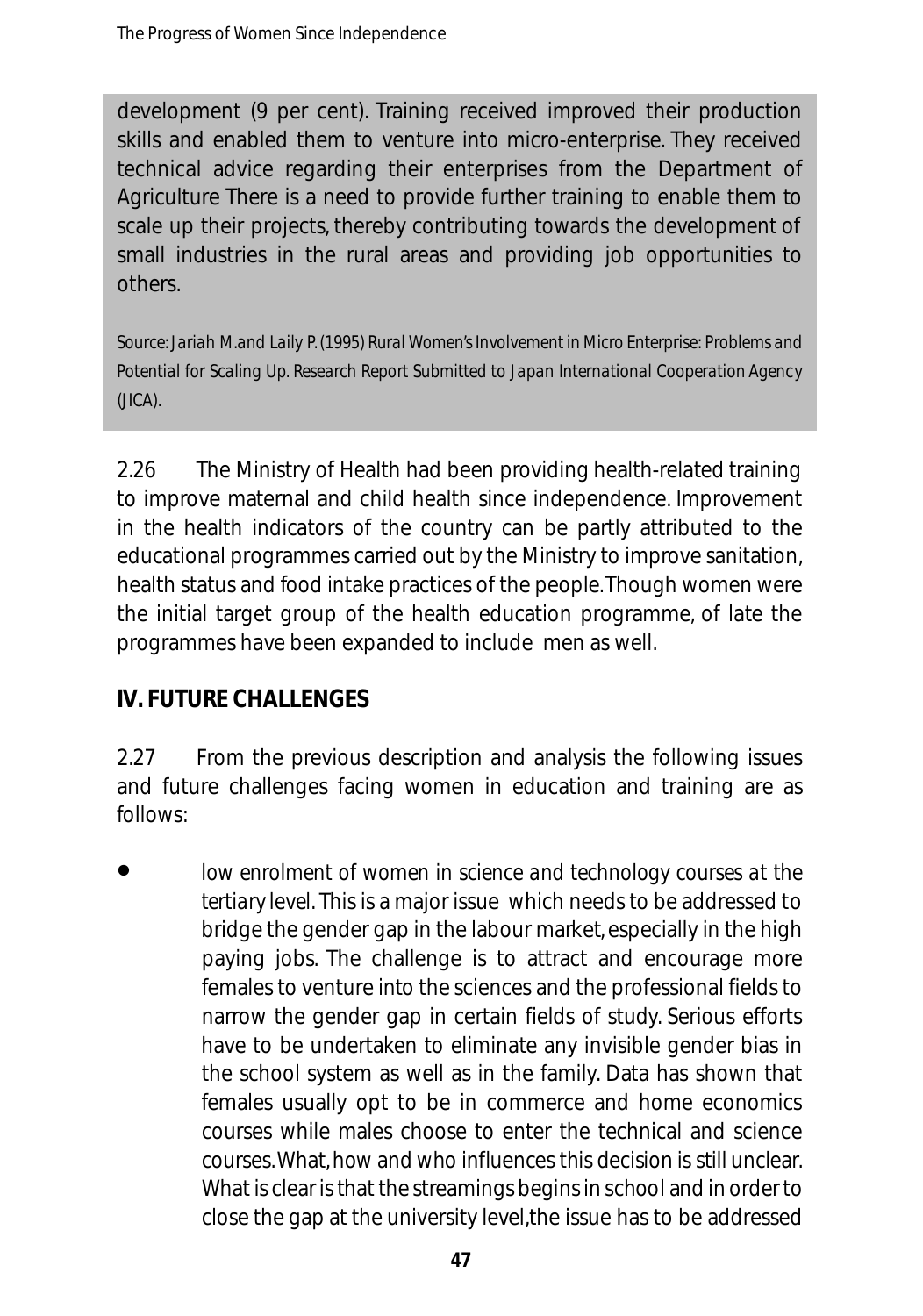at the primary level itself. Gender sensitisation among parents and all parties in the school system have to be carried out to ensure that the streaming of boys and girls will not be directed by the traditional gender role constructs;

- *limited skills and knowledge of working women.* This issue has to be addressed to enable them to take up new challenges and face competition. Non-formal education and training for women workers have to be flexible to accommodate the other roles women have to undertake. Gender sensitivity among the policy makers, programme planners and implementers will enable them to design non-formal education and training programmes that are more gender friendly for working women; •
- *lack of a non-formal education policy in Malaysia*. The non-formal education programmes, particularly for rural women, that have been carried out by various agencies and ministries were planned and conducted independently within the scope of the functions of their respective organisations. A more concerted effort is needed to streamline the delivery of such programmes to ensure more effective implementation and greater success in upgrading the skills and knowledge of women; •
- *absence of non-formal education programmes for urban women.* As the country becomes more urbanised, more women are living in urban centres. Many women from the rural areas have become part of the urban population as they migrate to the cities in search of better jobs and a perceived better condition of living. It is necessary to address their needs to enable them to adapt and cope with the challenges of urban living; •
- *rigidity of non-formal training programmes.* To address this issue, non-training programmes should be dynamic, up-to-date and adaptable to the needs of women. Such programmes should address the strategic needs of women such as the ability to be involved in decision-making processes, or acquire managerial skills, computer literacy and competency in any newly emerging field. Those involved in micro-enterprise should be given the opportunity to scale up their enterprises and be trained in areas such as e-business; •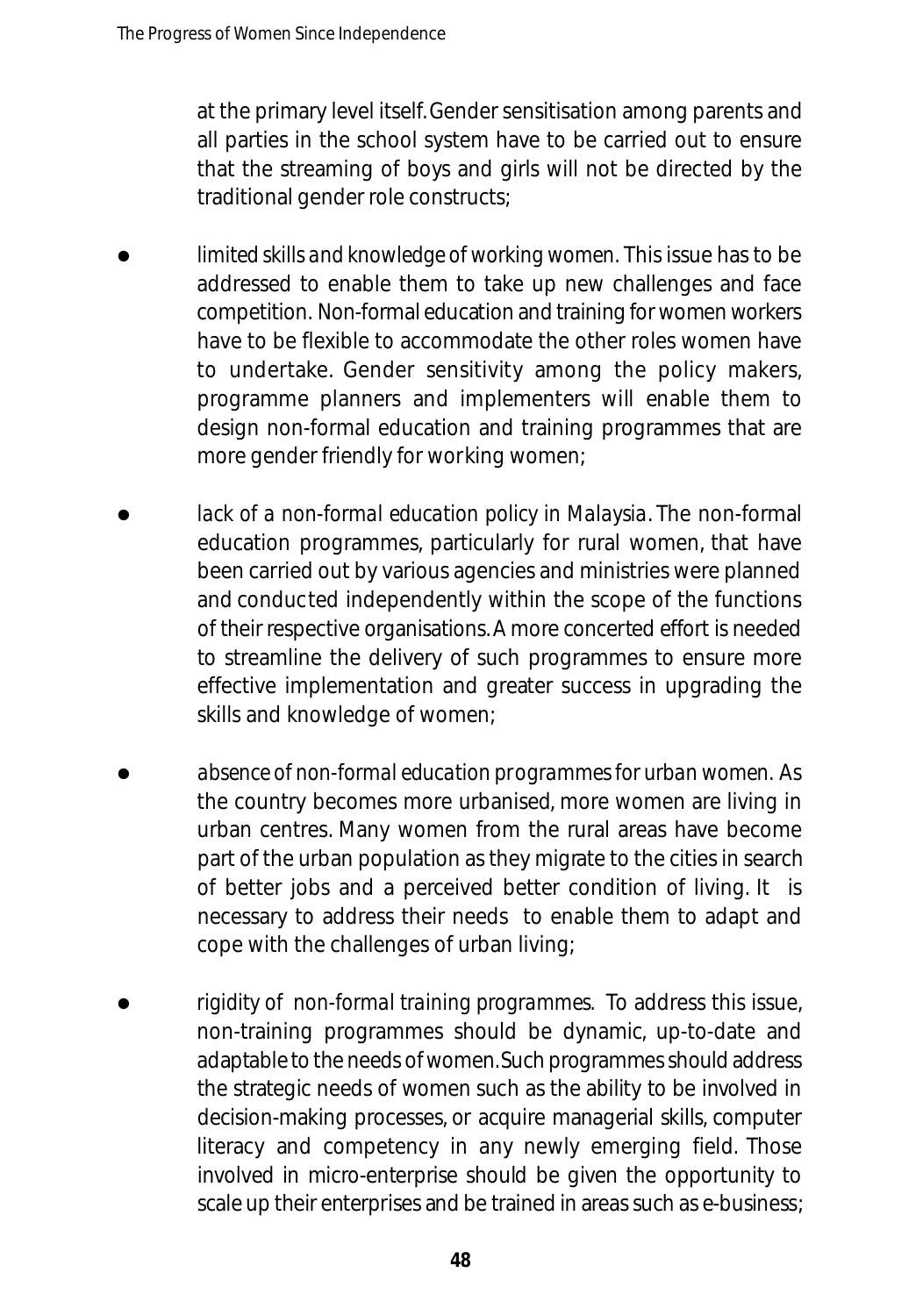- *the limited range of the educational delivery system.* Apart from the conventional channels of schools, colleges and universities, all other delivery system options should be used to upgrade the skills of women. Distance learning, self-study programmes or virtual classrooms are among the feasible options for women to further their educational attainment. The e-village program launched under the Second Rural Development Transformation Scheme can be a mechanism to get women to play an active role in the global economy; •
- *limited scope of women-specific programmes.* While women-specific programmes are good, there is a need to gradually integrate these educational programmes into the mainstream training agenda. It was observed that women would discuss and participate actively in women-only meetings, but tended to be more reticent in mixed group meetings. Training aimed at developing self-confidence, communication and leadership skills is needed to ensure all women are equipped with skills to help them cope with the challenges of the new millennium; •
- *limited participation of women in training programmes.* Although many training programs are available, the participation of women is still limited due to cultural, attitudinal, qualification, situational and institutional barriers (Evans, 1995). New strategies must be adopted to motivate, empower and enable women to avail themselves of the opportunities to boost their confidence, improve their skills and equip them for promotion or changing job needs as a result of globalisation. Childcare support facilities need to be provided to enable women to attend training. Family packages should be explored to attract women into attending training programmes;and •
- *a dire lack of data* is a major obstacle to enabling effective monitoring and impact assessment let alone determining the current status of women. The unavailability of gender-disaggregated data constitutes one of the major constraints faced in analysing the progress of women, especially in the non-formal education and training programmes. This issue needs to be addressed particularly by the Ministry of Women and Family Development. •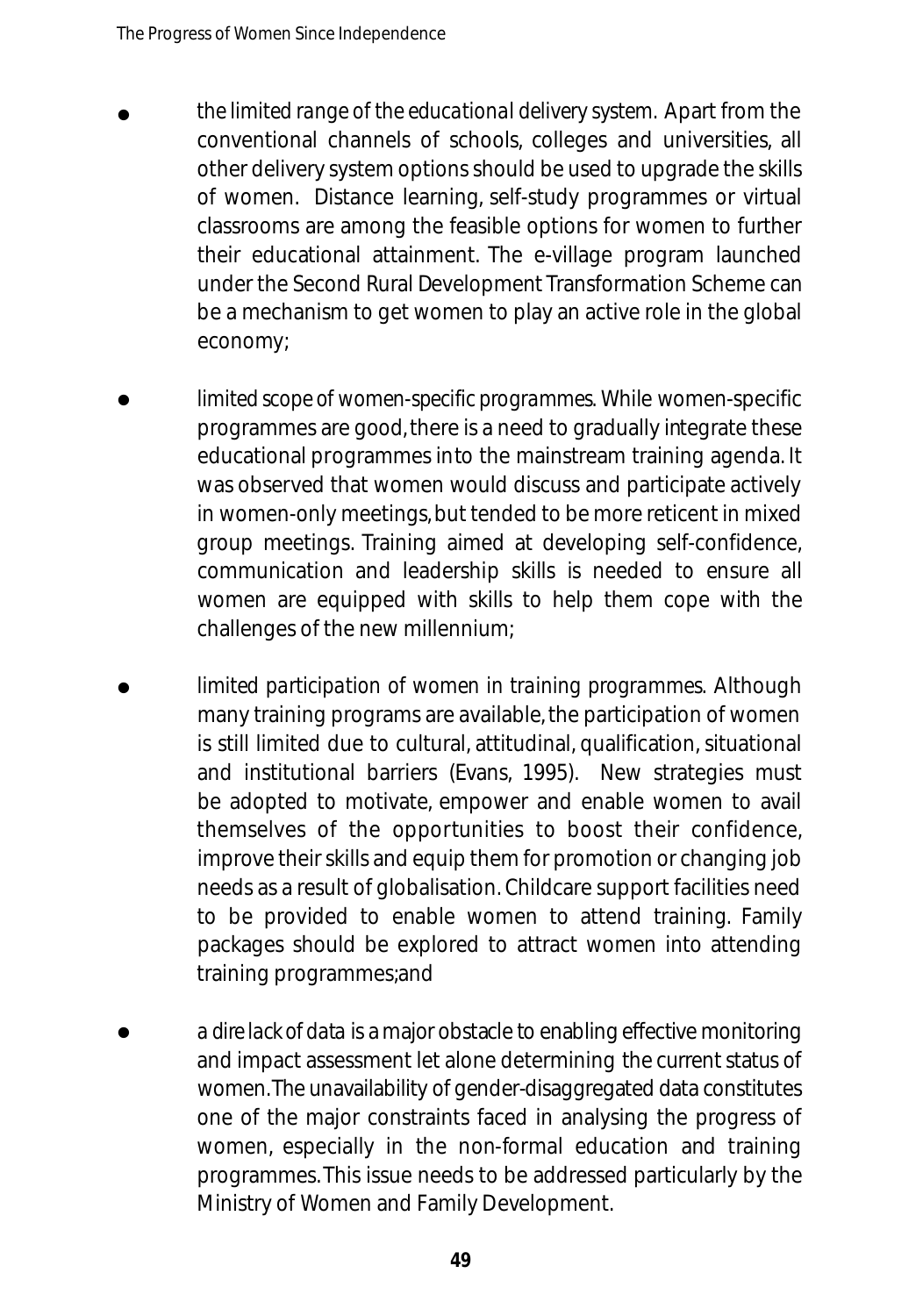2.28 In general,the challenges to enhance the capability and capacity of women are as diverse as the issues confronting policymakers and educational planners. Gender sensitisation at all levels is a prerequisite to the development of gender-sensitive programmes. The ability and commitment of educational programme planners to identify gender constraints will determine the effectiveness of the efforts to integrate women into mainstream development. Gender sensitivity among teachers is imperative to discontinue the gender stereotyping of fields of study, which impact future career options for female students. Parents also need to be gender sensitive so that they can teach their children to be gender neutral.

### **V. RECOMMENDATIONS**

2.29 In view of the issues and challenges on gender equality in education, it is recommended that the following measures be taken to promote further the educational attainment of women:

- *encourage all government departments as well as NGOs to keep gender-disaggregated data* for the purpose of monitoring and evaluation. The newly created Ministry of Women and Family Development can initiate this task; •
- *make efforts to gender-sensitised parents, teachers and school administrators* to counter the traditional role socialisation of women vis-à-vis the men, and at the same time to address the gender gap in science and technology; •
- *make greater efforts to hire more male teachers to counter the larger* proportion of female teachers in schools. Since Malaysia subscribes to the philosophy of partnership in development, special incentives and acknowledgement should be sought that will render the teaching profession more attractive to men to balance the number of male and female teachers in schools; •
- *formulate a policy on non-formal education* to form the basis for enhancing the overall development of programmes to improve the knowledge and skills of the population. Since women have different needs compared to men, such a policy has to take into •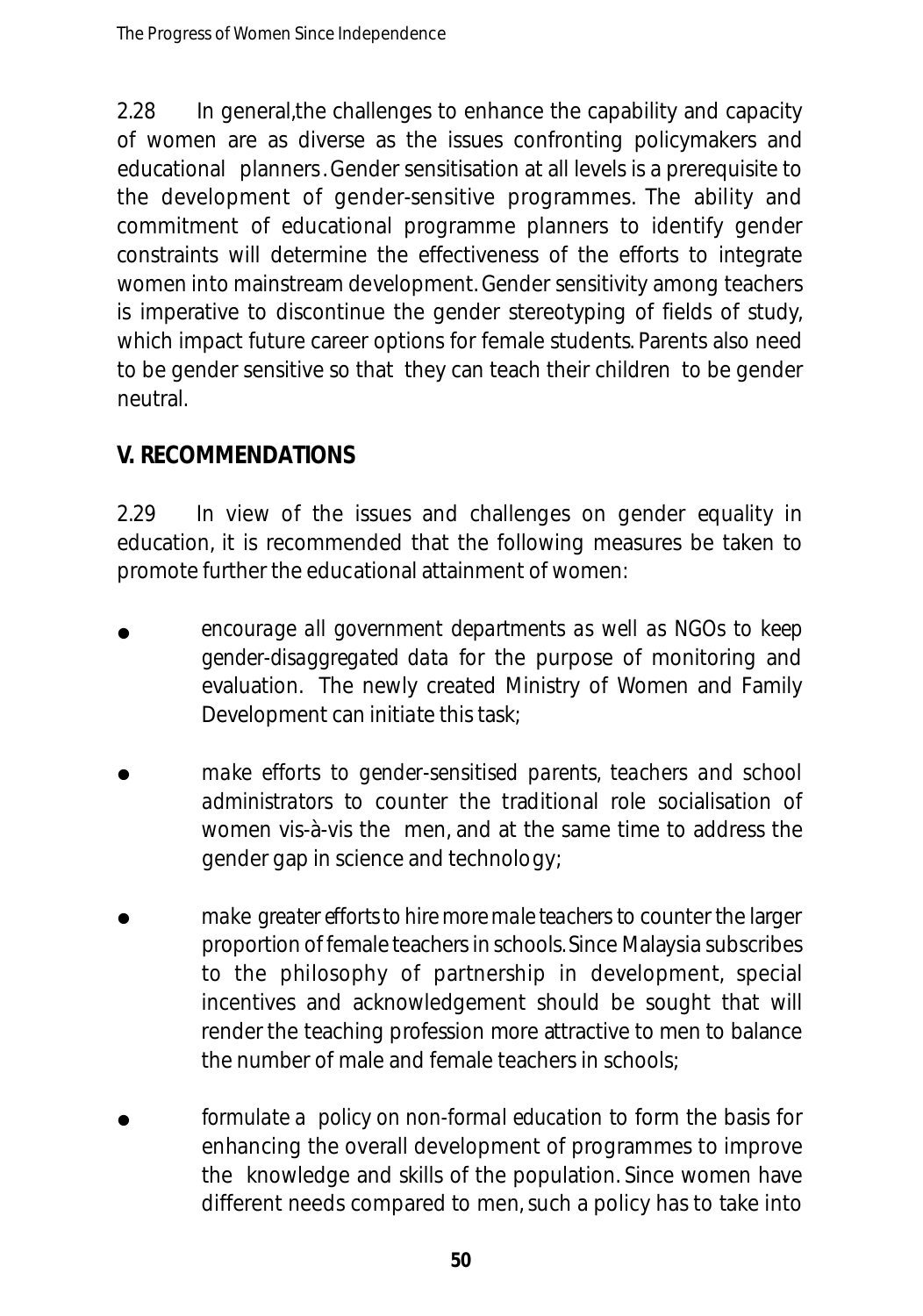account the different needs of men and women in non-formal education. The non-formal education and training programmes being offered by several agencies should be coordinated;

- *develop special training programmes with the objective of assisting women to scale up their micro- enterprises.* It is imperative to target women as potential entrepreneurs and design gender-sensitive entrepreneurial training programmes to further motivate, nurture and expand the pool of successful women entrepreneurs;and •
- *implement special distance learning programmes, open universities or education programmes* through the radio to reach out to the majority of women.This will facilitate non-formal learning among both rural and urban women. •

# **VI. CONCLUSION**

2.30 Women in Malaysia have made significant progress in education. Increased literacy rates and enrolment in schools and tertiary institutions are indicators of their access to education. The number of participants in non-formal education programmes offered by various agencies reflects the accessibility of educational opportunities.While women have achieved significant progress in education, gaps still exist between the sexes as well as between the rural and urban population.

2.31 In formal education and training, gender gaps in certain fields of study still exist. The only area of women's educational advancement that Malaysia is not progressing satisfactorily in, relates to the selection of courses. Despite the increasing number of female students at the primary, secondary and tertiary levels, the concentration of female students in the arts, economics and business courses persists at all levels. Female students tend to dominate in the optional courses such as home economics and commerce, and are the minority in engineering courses. A similar trend was also observed in the vocational and technical schools. Although there was no 'intentional'segregation,the cultural practices and socialisation processes tended to perpetuate in the aspect of course selection. There have been considerable efforts made to encourage female students to venture into science and technology courses. Nevertheless, while improvements have been made, gender preferences for the arts and non-technical courses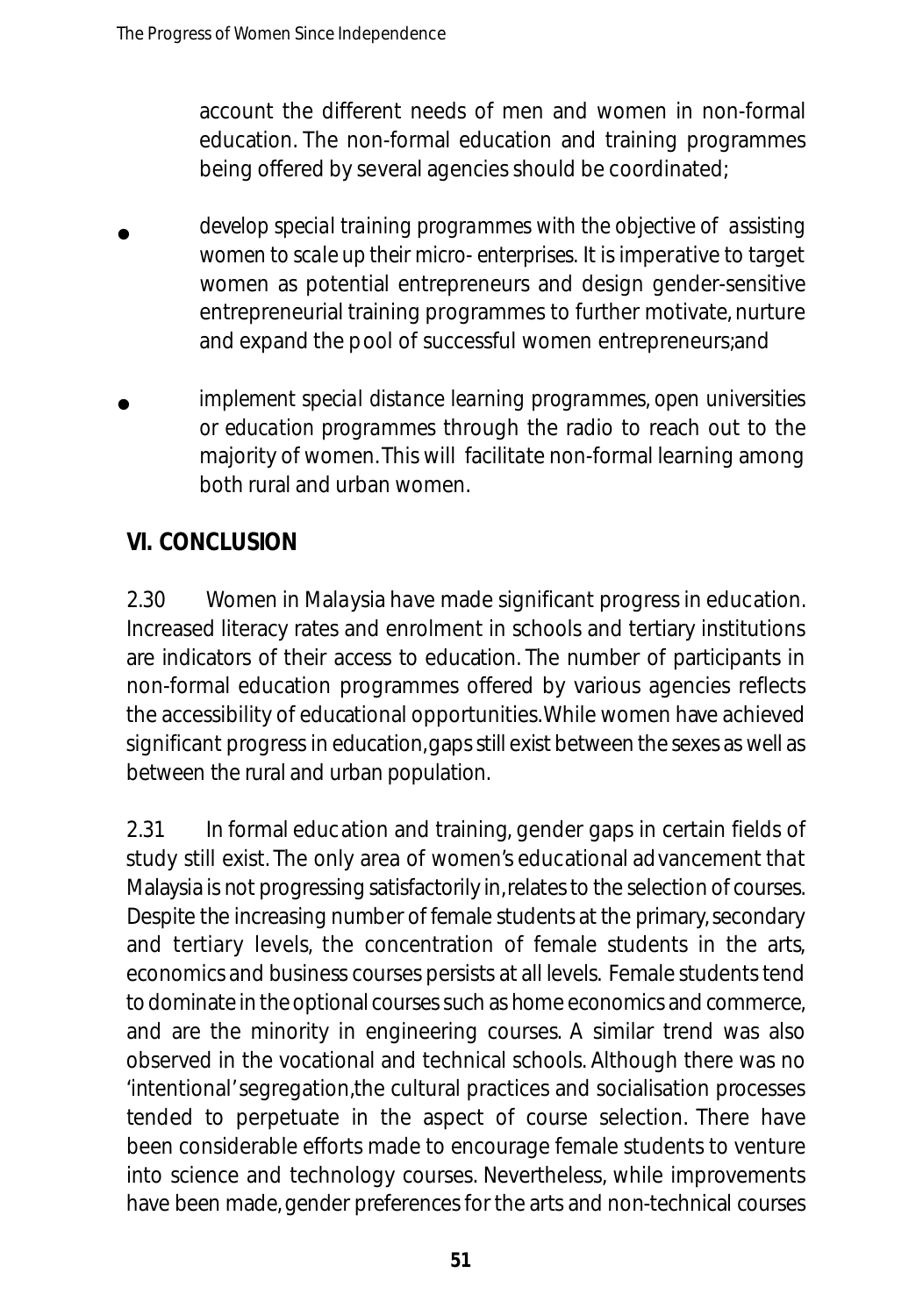continue to prevail even as the country enters the new millennium.

2.32 The lack of available data limits any quantitative analysis of the progress made by women in non-formal education.Available data,which is fragmentary and offers only rough orders of magnitude, suggests that the level of participation of women in non-formal education is low. Furthermore,since many agencies serve the rural communities at the same time, there is a tendency for some duplication of activities.

2.33 With the fast pace of development in the private sector and in the urban areas, the educational needs of rural and poor women and girls need to be given a special focus to prevent their marginalisation from mainstream development.In addition to addressing the practical needs of these disadvantaged groups, they also need to be gradually introduced to the new challenges of the global economy. Education and training should enable women to balance their role in the domestic domain as well as in the public domain. Skills in managing their families are as important as skills at the workplace. To optimise the contribution of women in the development of the country, educational programmes need to address the gender issues and constraints faced by women.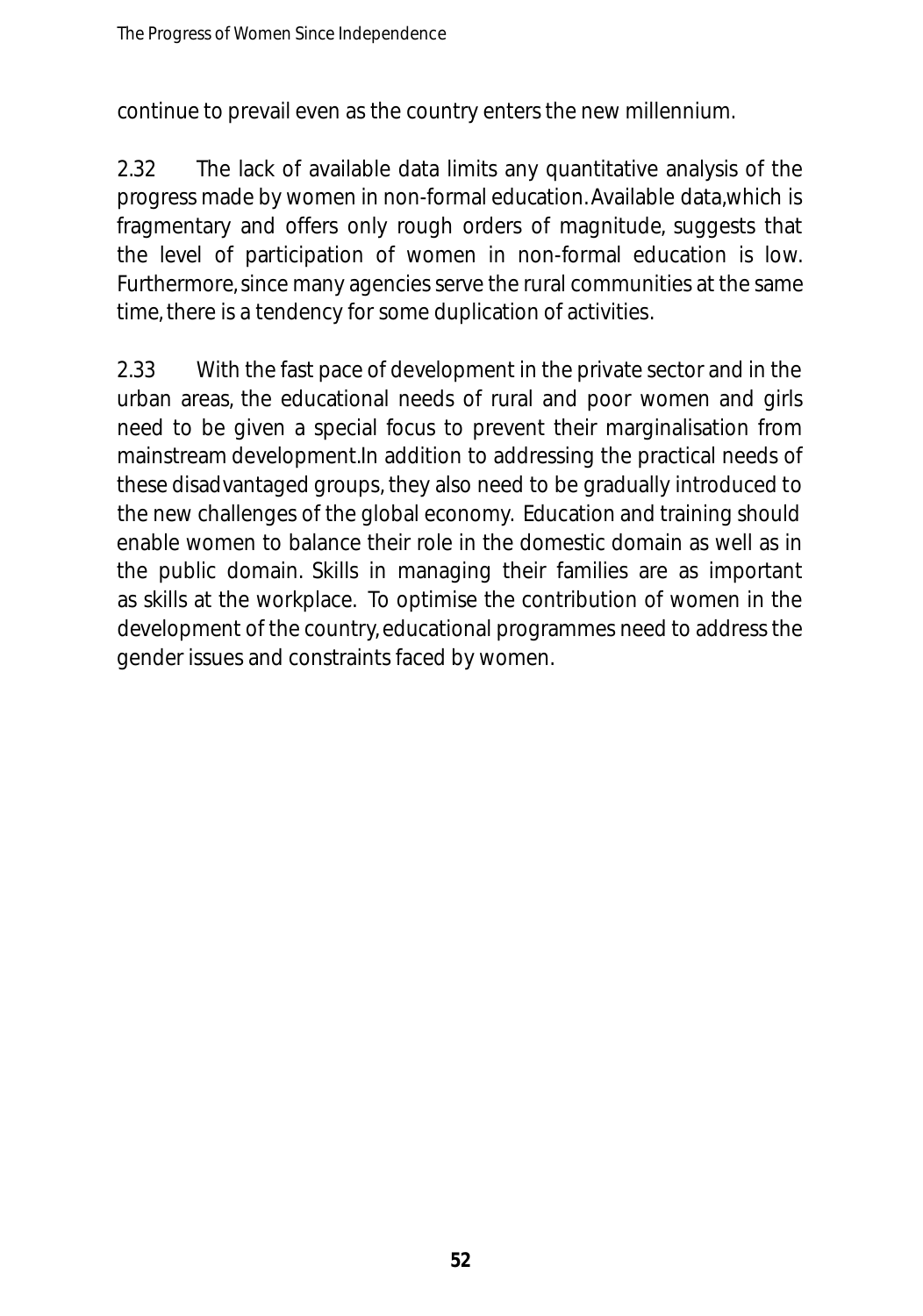### **Chapter 3 WOMEN AND THE ECONOMY**

### **I.INTRODUCTION**

3.01 Economic development and growth in Malaysia during the last four decades have created new employment opportunities benefiting both men and women. Structural changes in the economy had shifted the demand for labour to the manufacturing and service sectors. While employment expanded, the demand for female labour, both skilled and unskilled, increased in tandem with economic growth.Increased access to education leading to the improved educational attainment of women has enabled them to be gainfully employed in all economic sectors. The employment of women in all sectors of the economy has multiplied since the 1970s. More jobs, higher income and a better standard of living have substantially reduced gender inequality and raised the social and economic status of women in Malaysia.

3.02 In Malaysia today, women can be seen actively working alongside their male counterparts, in offices as diverse as that of the nation's policy-makers to the municipality and district public administration. Acknowledgement of women's capabilities and competencies by the Government of Malaysia has led to the appointment of women ministers as well as administrators joining the top echelons of the civil service. Furthermore,successful and enterprising rural women have been accorded recognition with the "Successful Woman Farmer" and "Successful Woman Entrepreneur" awards since the 1980s. Among other factors, appropriate government policies and cultural and tolerance have facilitated the participation of women in the nation's economy.

3.03 This chapter traces and highlights the participation of Malaysian women in the labour market especially with regard to changing work trends, occupational patterns as well as the employment status of women. The progress achieved will be assessed not only in quantitative terms but also the qualitative progress to reflect the narrowing gap between men and women as productive human resources available to the nation.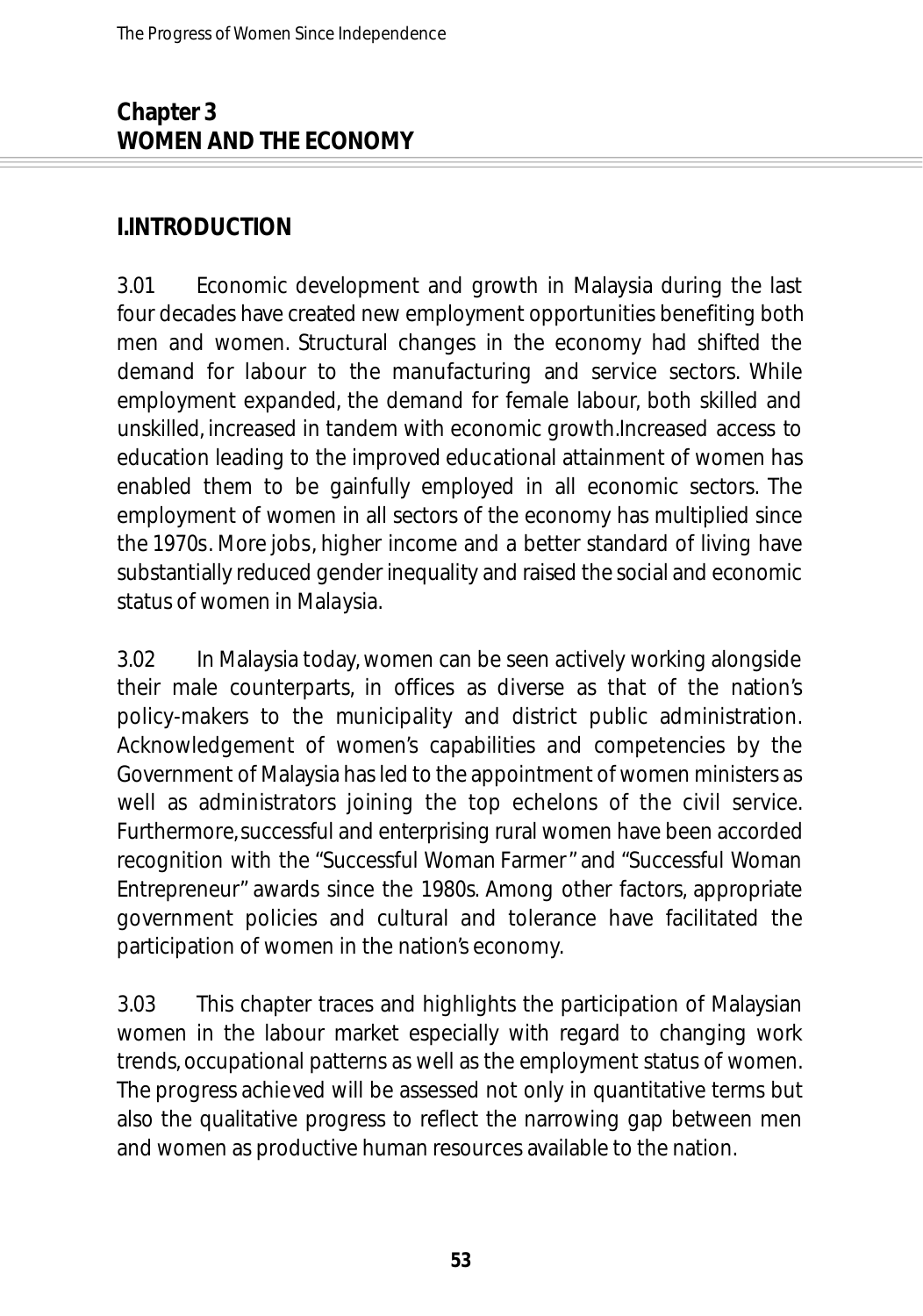#### **II.TRENDS IN WOMEN'S ECONOMIC PARTICIP ATION**

3.04 The participation of women in the labour force has been on a rising trend since Malaysia gained independence in 1957. They are engaged in paid employment in all the economic sectors or are employers, selfemployed and unpaid family workers. Changes have been occurring in the employment pattern of women during the period 1957–2000 in line with a changing economic structure that saw the country transforming itself from an agriculture-based economy to manufacturing production, particularly after the 1970s.

#### **Women in the Labour For ce**

3.05 The female labour force continues to be an important component of the labour supply in Malaysia,accounting for 3.17 million or 33.1 per cent of the total labour force in 2000. This, however, is low compared to the proportion of women who are in the working-age group of 15–64 years, which was 48 per cent. The situation was different in 1957 when the size of the female labour force in Peninsular Malaysia was only 2.04 million or 24.3 per cent of the total labour force. In 1970,females accounted for 32 per cent of the total labour force in Malaysia although 50 per cent of them were in the working-age group. In terms of educational attainment the female labour force has become more educated since 1957,with 16.7 per cent of them having acquired tertiary education while 51.9 per cent had passed their secondary education. Only 8.6 per cent of them did not have any formal education. It is interesting to note that only 12.4 per cent of the male labour force had tertiary education,lower than that of females in 2000.

3.06 The participation rate of women has shown an increasing trend during the period 1957–2000 as shown in Table 3.1.The female labour force participation rate (LFPR) for Peninsular Malaysia in 1957 was only 30.8 per cent. In 1970,the LFPR for Malaysia as a whole was 37.2 per cent for females

| l Year                                 | 1957 | 1970 | 1980 | 1991 | 1995 | 2000 |
|----------------------------------------|------|------|------|------|------|------|
| Labour Force Participation<br>Rate (%) |      |      |      |      |      |      |
| Male                                   | 88.7 | 79.3 | 84.8 | 85.3 | 84.3 | 83.3 |
| Female                                 | 30.8 | 37.2 | 42.2 | 47.8 | 44.7 | 46.7 |

**Table 3.1: Labour For ce Participation R ate by S ex, Malaysia,1957–2000**

Note : Data for 1957 is only for Peninsular Malaysia.

Source : Census of Population and Housing 1957,1970,1980 and 1991; and Labour Force Surveys 1995 and 2000.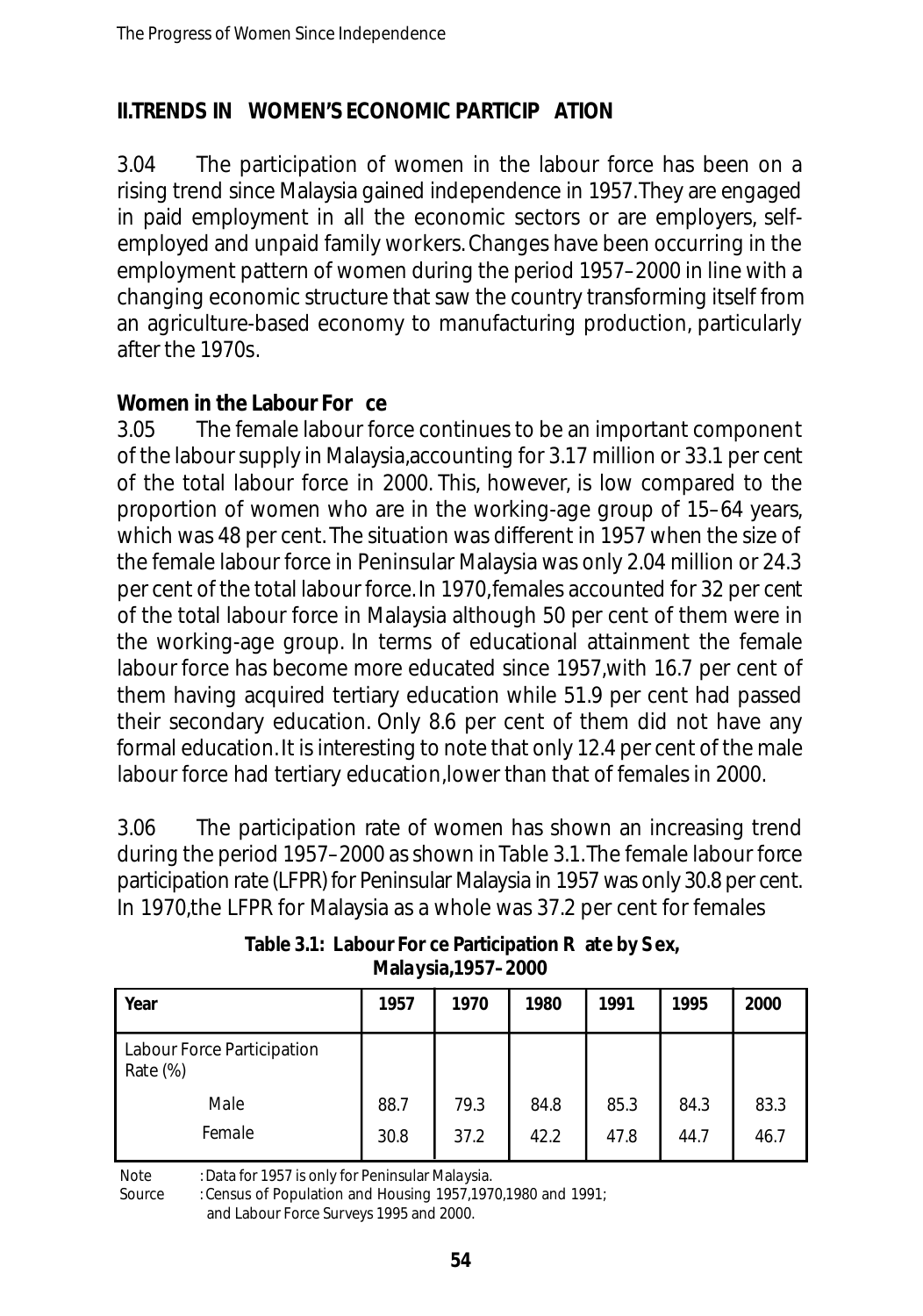and 79.3 per cent for males. Although the LFPR for both males and females increased further by 2000, it can be seen that the growth in the female LFPR is higher due to a large extent by the expansion of employment opportunities in the non-agriculture sectors and women's improved educational attainment.

3.07 Although the trend of the female LFPR has been rising, the participation level of Malaysian women is still relatively low compared to developed countries. Statistics from the OECD (1999) indicate that among the developed nations, Sweden has the highest participation rate of 74.5 per cent; followed by the United States of America (74.3 per cent), Switzerland (69.4 per cent), the United Kingdom (66.8 per cent), Australia (64.7 per cent),Japan (63.7 per cent) and South Korea (54.8 per cent).

#### **Employment Status of Women**

3.08 The employment status of women is an indicator to denote the level or quality of progress of women's participation in the economy. The female workforce can be classified into the employment status categories of "employer","employee","own account worker" and "unpaid family helper". An increase in the number of women working as employers, i.e. as sole proprietors of modern business or active business partners and entrepreneurs, indicates a higher level of achievement of women in the labour market. An increase in the number of women engaged as waged employees as well as a decrease in the number of unpaid family-helper workers and own account workers indicates an improvement in the status of women. Table 3.2 shows changes that have taken place in the employment status of women since 1957.

| Status and S ex, Malaysia, 1957–2000 |      |        |      |      |        |                |      |      |      |      |  |
|--------------------------------------|------|--------|------|------|--------|----------------|------|------|------|------|--|
| <b>Employment Status</b>             | Male |        |      |      | Female |                |      |      |      |      |  |
|                                      |      | $(\%)$ |      |      |        | $(\%)$         |      |      |      |      |  |
|                                      | 1957 | 1970   | 1980 | 1991 | 2000   | 1957           | 1970 | 1980 | 1991 | 2000 |  |
| Employer                             |      | 4.2    | 4.0  | 3.6  | 3.9    |                | 2.3  | 3.0  | 2.0  | 0.8  |  |
| Employee                             | 56.8 | 49.3   | 59.6 | 64.1 | 73.8   | 56.3 36.9 53.5 |      |      | 70.8 | 75.8 |  |
| Own Account Worker                   | 38.4 | 31.9   | 28.3 | 28.3 | 19.6   | 24.6           | 18.0 | 23.8 | 16.7 | 11.9 |  |
| Unpaid Family Worker                 | 4.8  | 14.6   | 8.1  | 4.0  | 2.7    | 19.1           | 42.8 | 19.7 | 10.5 | 11.5 |  |

**Table 3.2: Percentage Distribution of Emplo yed Persons by Employmen t Status and S ex, Malaysia,1957–2000**

Note : Data for 1957 are for Peninsular Malaysia only and exclude the "employer" category Source : Department of Statistics, Census of Population 1957,1970,1980 and 1991;and

100 100 100 100 100

Labour Force Survey 2000

Total

100 100 100 100 100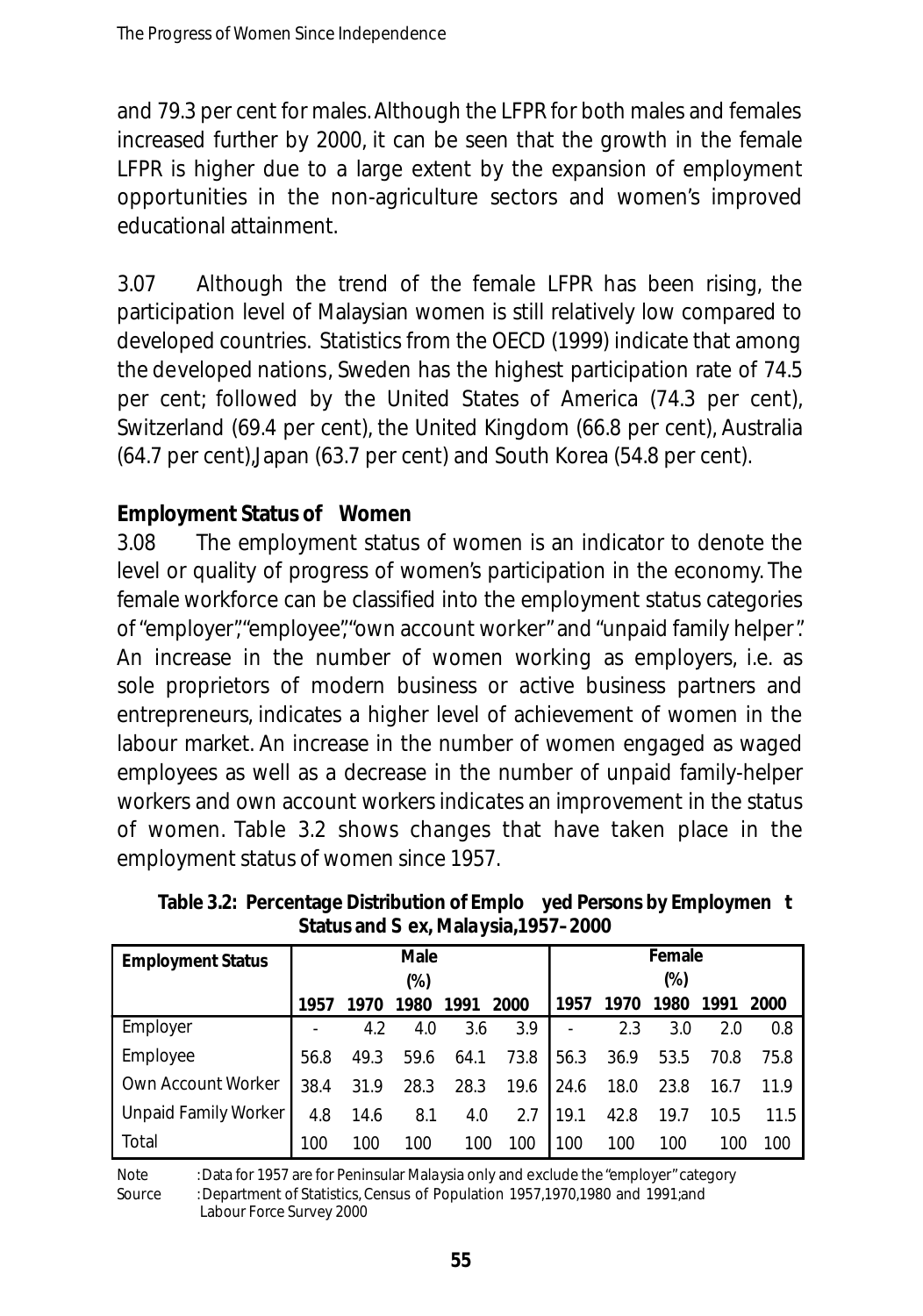3.09 The percentage of females who were employers has declined, with 0.8 per cent in 2000 as against 2.3 per cent in 1970. Similarly, the percentage of males who were employers also declined in 2000 although they constituted almost 90 per cent of the total number of employers. In the employee category, there has been an improvement in the quality of women's employment as the percentage of women engaged as waged employees has risen over the period. In 2000, 75.8 per cent of the women were paid employees as against 56.3 per cent in 1957. Along the same line, the proportion of females who were own account workers declined from 24.6 per cent in 1957 to 11.9 per cent in 2000, an indication of improving the quality of women's employment. Women as unpaid workers also declined from 19.1 per cent in 1957 to 11.5 per cent in 2000 although they still comprised more than two-thirds of all unpaid family workers.

3.10 In terms of the distribution of employed women by age groups, the highest concentration of employed women was within the age group of 20–24 years, particularly after the 1990s. When analysed by marital status for the period 1975 to 1984, the proportion of single working-women was higher than married working-women, which ranged between 54.4 per cent in 1975 to 51.7 per cent in 1984. There was a lower participation of married women during the same period (which, in fact, showed a decline from 43 per cent in 1975 to 39.1 per cent in 1984). However, the proportion of married workingwomen underwent a significant reversal from the late 1980s, with the number of working-women escalating to 55.3 per cent in 1990 and 58.4 per cent in 2000. In 1990, about 76 per cent of the married working-women were concentrated within the reproductive age group between 30 to 34 years (Labour Force Surveys, 1990 and 2000, Department of Statistics, Malaysia). This also implies that the percentage of dual-income families has increased with the percentage increase of married working women.

### **Employment by Sec tor**

3.11 The employment of women in all economic sectors expanded during the period 1957–2000 in tandem with the country's economic growth. Overall, females accounted for 34.7 per cent of total employment in 2000 compared to only 24.5 per cent in 1957. However, as seen in Table 3.3, there has been a change in the distribution of employment by sector for both females and males during the same period. The manufacturing and service sectors have become the key drivers for employment creation and absorbers of labour. There has been a gradual shift of female employment from the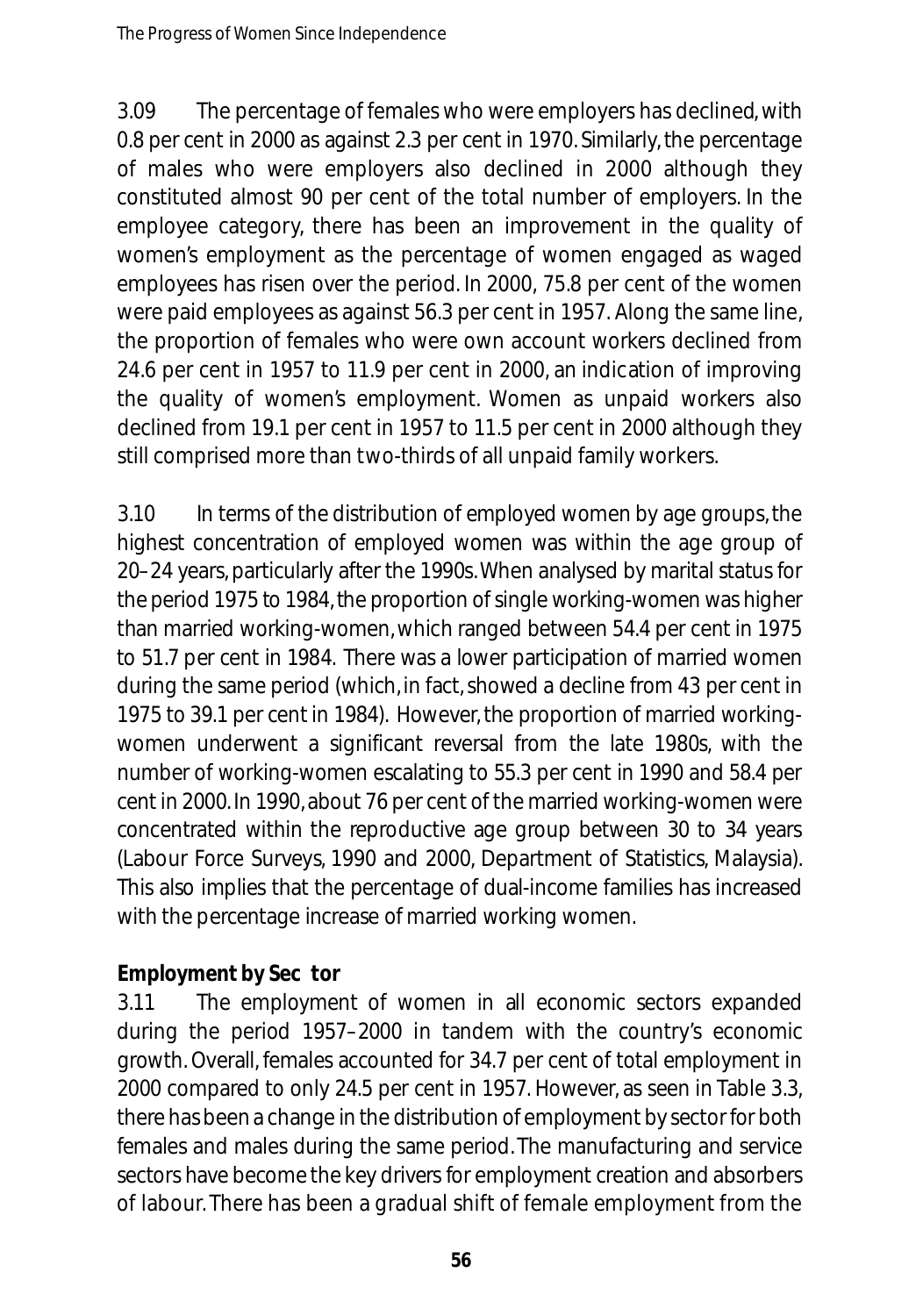agriculture sector to these two sectors, similar to that of male employment. The proportion of female employment in the agriculture sector peaked in 1957, at 76.7 per cent of the female workforce and gradually declined throughout the 1970s to 1990s. By 2000, the agriculture sector accounted for only 14.1 per cent of total female employment.

3.12 The majority of female workers were in the *manufacturing sector* in 2000 unlike the situation in 1957 when only 7 per cent of the male employment and 4.3 per cent of the female employment were attributed to the manufacturing sec tor. The proportion of males in this sector gradually increased, but for females, the rate of increase was more rapid. In 1970,the proportion of females engaged in the manufacturing sector was 8.5 per cent, twice the proportion in 1957. By 1980,the proportion of females in the manufacturing sector was 16.3 per cent and had overtaken that of the males, which was 11.8 per cent. From then onwards, women's participation in the manufacturing sector increased rapidly, reaching a peak of 27.1 per cent in 2000.

3.13 Within the manufacturing sector, women were predominantly employed in the electronics and electrical, garment/textile and food processing industries while the men were employed in heavy industries such as iron/steel and car manufacturing. While women comprised 75 per cent of the workforce in the electronics and electrical industry they formed more than 90 per cent and 85 per cent of the workforce in the garment industries and textile industries respectively (Jamilah Ariffin, 1994). As of 1998 the trend of occupational segmentation and stratification by gender in the manufacturing sector, according to job categories, still persisted. Although the share of managerial and professional posts occupied by women in this sector had increased from 10.1 per cent in 1978 to 22.5 per cent in 1998,there existed a disproportionately high representation of men in the professional, technical and supervisory positions. On the other hand, women dominated in the category of directly employed skilled workers, mainly as production workers.

3.14 The *services sector* also registered an increasing share of female employment during the period 1957–2000. The sec tor covers a variety of sub-sectors, namely, wholesale and retail trade, hotels and restaurants, finance, insurance, real estate, and community, social and personal services. The community, social and personal services sub-sector in particular had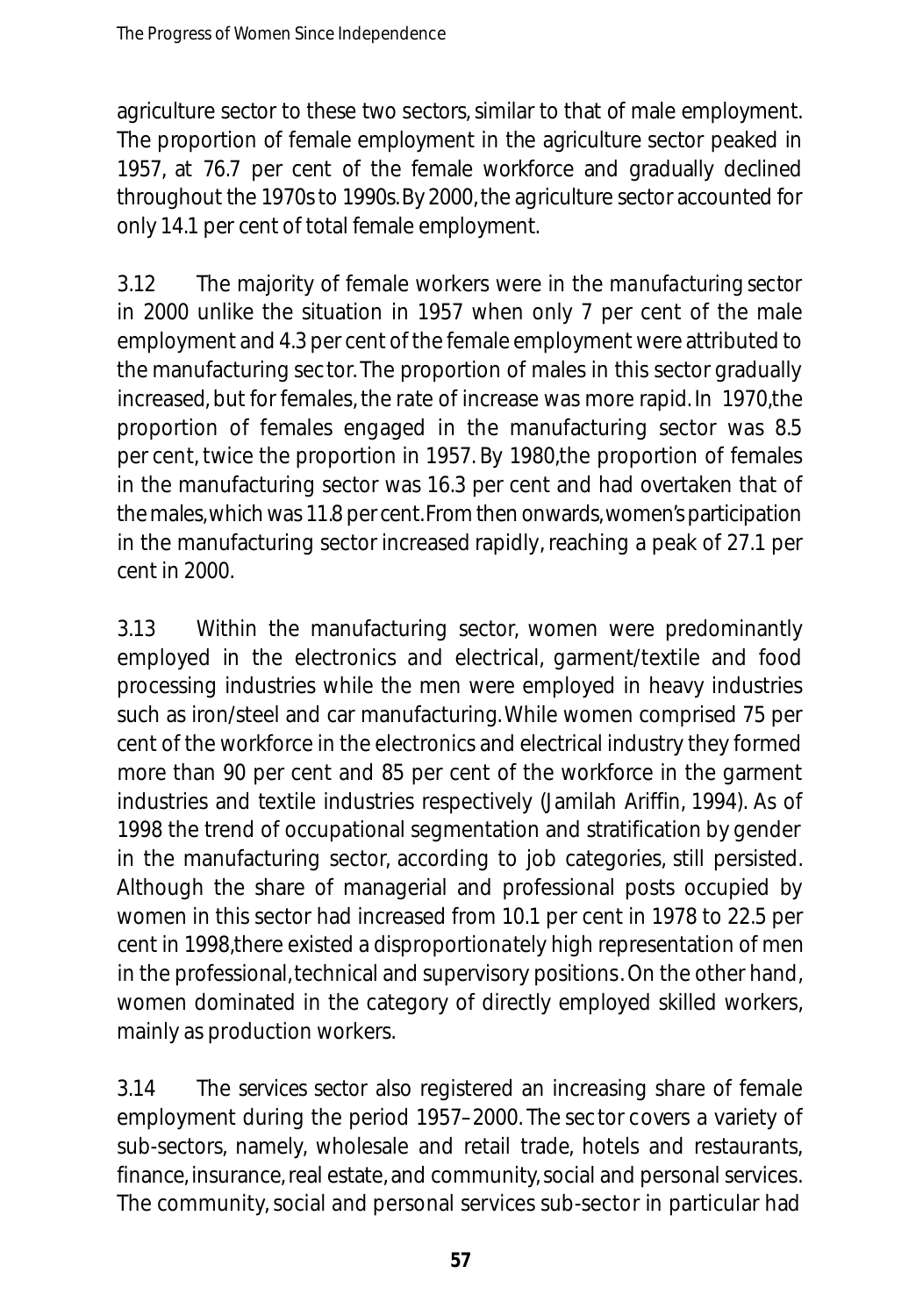the largest increase in female employment. In 1957, the proportion of women in this service sub-sector was only 11.2 per cent but by 2000,it became the largest sector absorbing women labour, accounting for 27.4 per cent of total female employment.

|                                                       | 1957        |                          | 1970                     |             | 1980                              |                          | 1991                     |                          | 2000        |                          |
|-------------------------------------------------------|-------------|--------------------------|--------------------------|-------------|-----------------------------------|--------------------------|--------------------------|--------------------------|-------------|--------------------------|
|                                                       | M<br>$(\%)$ | $\overline{F}$<br>$(\%)$ | $\overline{M}$<br>$(\%)$ | F<br>$(\%)$ | $\overline{\mathsf{M}}$<br>$(\%)$ | $\overline{F}$<br>$(\%)$ | $\overline{M}$<br>$(\%)$ | $\overline{F}$<br>$(\%)$ | M<br>$(\%)$ | $\overline{F}$<br>$(\%)$ |
| Agriculture and<br>Forestry                           | 52.6        | 76.7                     | 45.4                     | 58.9        | 37.5                              | 49.3                     | 28.9                     | 28.2                     | 20.2        | 14.1                     |
| Mining and<br>Quarrying                               | 3.1         | 1.8                      | 2.6                      | 0.8         | 1.4                               | 0.3                      | 0.7                      | 0.2                      | 0.4         | 0.1                      |
| Manufacturing                                         | 7.0         | 4.3                      | 9.5                      | 8.5         | 11.8                              | 16.3                     | 15.2                     | 24.3                     | 20.5        | 27.1                     |
| Electricity, Gas<br>and Water                         | 0.7         | 0.1                      | 1.0                      | 0.1         | 0.2                               | 0.1                      | 0.2                      | 0.1                      | 0.7         | 0.2                      |
| Construction                                          | 3.9         | 1.0                      | 3.0                      | 0.5         | 6.4                               | 1.0                      | 8.7                      | 0.7                      | 12.3        | 1.5                      |
| Wholesale, Retail<br>trade, Hotels and<br>Restaurants | 12.7        | 4.0                      | 11.0                     | 5.3         | 13.1                              | 11.2                     | 16.9                     | 19.7                     | 17.6        | 22.1                     |
| Transport, etc                                        | 4.5         | 0.3                      | 5.0                      | 0.5         | 5.0                               | 0.7                      | 5.9                      | 1.5                      | 6.1         | 1.7                      |
| Finance,<br>Insurance, etc                            | 0.4         | 0.1                      | 1.0                      | 0.5         | 1.9                               | 1.6                      | 4.0                      | 3.9                      | 4.5         | 5.9                      |
| Community,<br>Social and<br>Personal<br>Services      | 14.0        | 11.2                     | 17.7                     | 16.4        | 22.7                              | 19.5                     | 18.8                     | 21.4                     | 17.2        | 27.4                     |

**Table 3.3: Percentage Distribution of Emplo yed Persons by Sec tor and S ex, Malaysia,1957–2000**

Note : Data for 1957 and 1970 are for Peninsular Mala ysia.

Source : Department of Statistics, Census of Population and Housing 1957,1970,1980 and 1991; and Labour Force Survey 2000.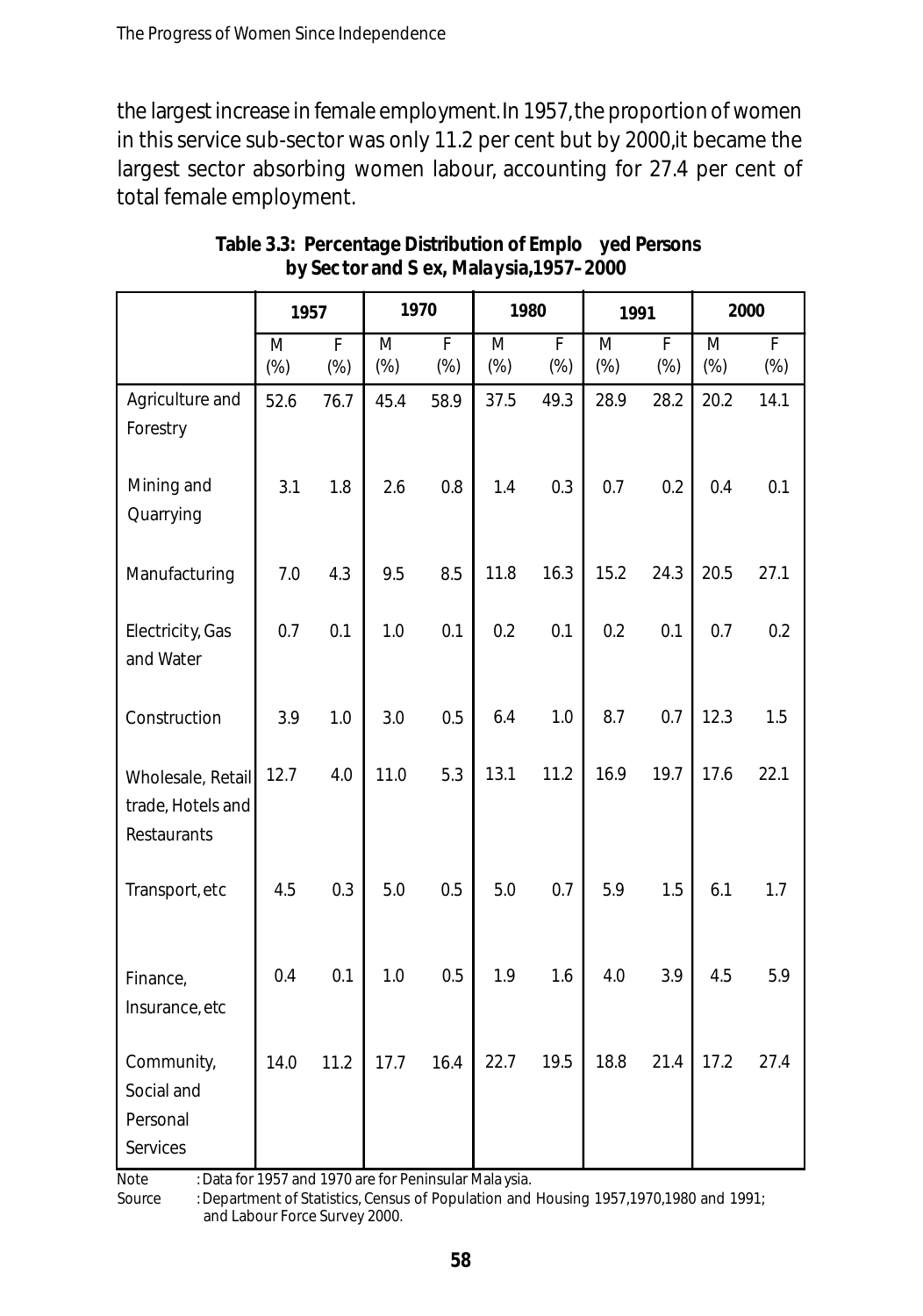3.15 The government services sub-sector, which falls within the services sector, was an important employer, accounting for 10.6 per cent of total employment in 2000, of which 42 per cent were female employees. The proportion of females employed in the public sector increased by 50 per cent during the period 1980–2000. Although the majority of female government employees were in the C and D categories or support staff group, there was an increase in the number of women occupying posts in the managerial and professional categories. In 1968, only 1.1 per cent of female employees and professionals were in this category, by 2000 the percentage rose to 15.9 per cent.

3.16 The wholesale and retail trade, hotels and restaurants sub-sector emerged as the third largest sector offering employment to women, accounting for 22.1 per cent of female employment in 2000. As seen in Table 3.4, in 1998, employees in hotels and hospitality management services comprised 41 per cent women. Although women occupied 32 per cent of the managerial and professional posts, they represented only 7 per cent of total females in this industry. In addition, women in technical and supervisory positions represented only about 13 per cent of total females in the industry. The majority of women worked as general workers such as telephone operators, wait resses and chamber maids. A substantial proportion of women,52 per cent, were also employed in tourist and travel agencies, where more than half of the supervisory and technical workers comprised women while 39 per cent of the managerial and professional personnel were females. However, 66 per cent of all the females employed in these agencies worked as clerical and support staff. Women's participation in these industries could be further improved by increasing the number of female managerial, professional and supervisory personnel.

3.17 At the beginning of 1980, Malaysian women also ventured into another service industry, namely, finance, real estate, insurance and business services. The proportion of women in this sub-sector increased from 1.6 per cent in 1980 to 5.9 per cent in 2000. The real estate industry under this sub-sector (Table 3.4) offered wide opportunities for women to be involved in professional businesses. This type of service requires highly qualified and knowledgeable workers, irrespective of gender. Hence, the opportunity is wide open for women to participate not only as professional workers but also as proprietors and business partners. Their participation has increased steadily over the years. In 1998, about 48 per cent of all employees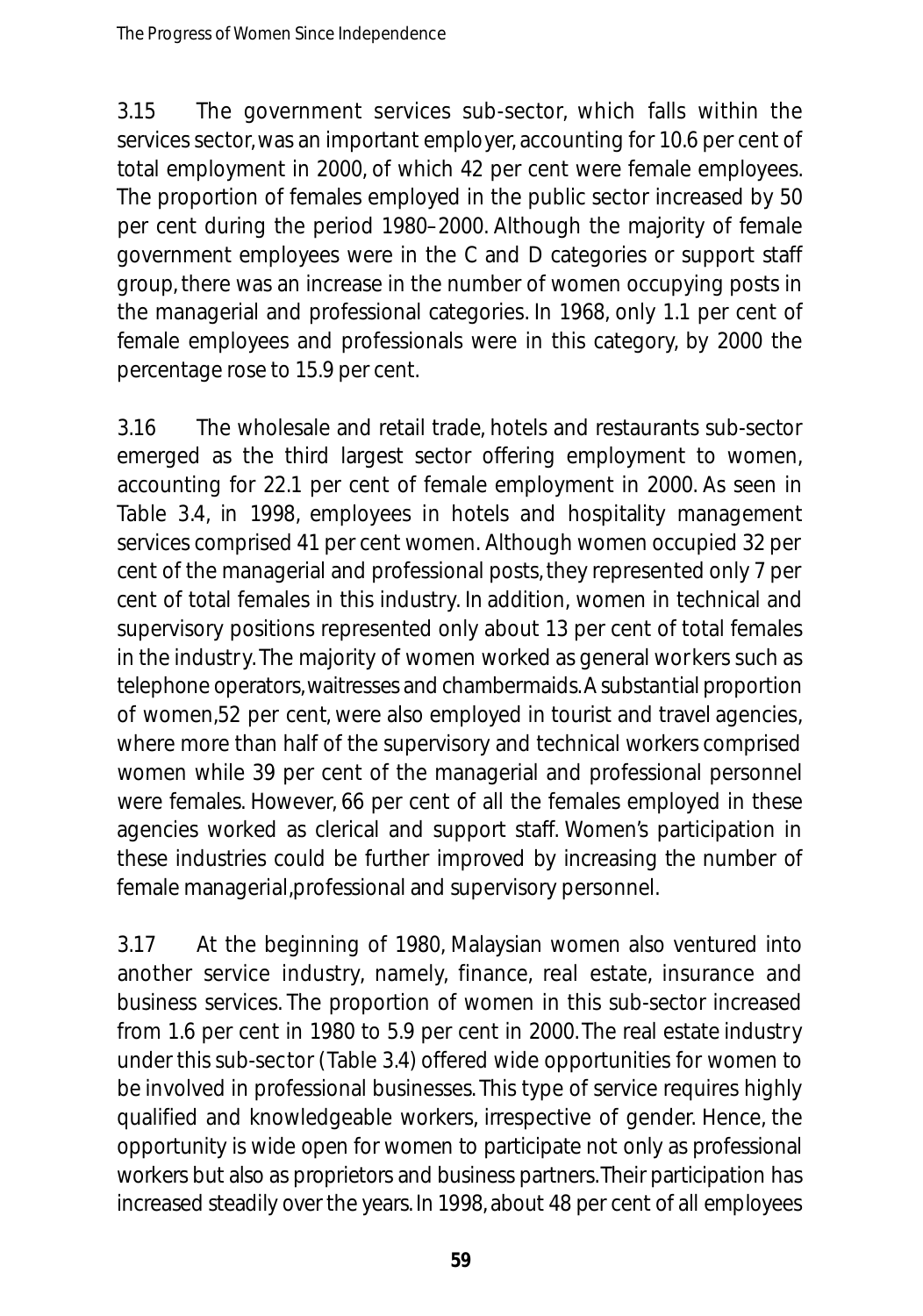in the real estate industry were women,of whom 9 per cent were engaged as professionals in managerial or executive positions and 8 per cent were employed as technicians and supervisors. The majority, however, were employed as support staff.

|                                                         | 1998                      |           |             |  |  |  |  |  |
|---------------------------------------------------------|---------------------------|-----------|-------------|--|--|--|--|--|
| <b>Types of Service Industries</b>                      | <b>Total</b><br>Emplo yee | Male<br>% | Female<br>% |  |  |  |  |  |
| Hotels and other L odging Places                        | 67,031                    | 59        | 41          |  |  |  |  |  |
| Managerial and Professional                             | 6,061                     | 68        | 32          |  |  |  |  |  |
| <b>Technical and Supervisory</b>                        | 11,397                    | 69        | 31          |  |  |  |  |  |
| Clerical and Related Occupations                        | 9,635                     | 43        | 57          |  |  |  |  |  |
| <b>General Workers</b>                                  | 39,938                    | 59        | 41          |  |  |  |  |  |
| <b>Real Esta tes Agents</b>                             | 2,014                     | 56        | 44          |  |  |  |  |  |
| Managerial and Professional                             | 319                       | 74        | 26          |  |  |  |  |  |
| Technical and Supervisory                               | 309                       | 75        | 25          |  |  |  |  |  |
| <b>Clerical and Related Occupations</b>                 | 1,212                     | 46        | 54          |  |  |  |  |  |
| <b>Tourist and Travel Agencies</b>                      | 9,939                     | 48        | 52          |  |  |  |  |  |
| Managerial and Professional                             | 1,924                     | 61        | 39          |  |  |  |  |  |
| Technical and Supervisory                               | 1,388                     | 43        | 57          |  |  |  |  |  |
| <b>Clerical and Related Occupations</b>                 | 4,639                     | 28        | 72          |  |  |  |  |  |
| Stock, Commodity and Foreign<br><b>Exchange Brokers</b> | 9,250                     | 54        | 46          |  |  |  |  |  |
| Managerial and Professional                             | 2,203                     | 62        | 38          |  |  |  |  |  |
| Technical and Supervisory                               | 2,799                     | 53        | 47          |  |  |  |  |  |
| Clerical and Related Occupations                        | 3,836                     | 47        | 53          |  |  |  |  |  |

**Table 3.4: Distribution of Emplo yees in Selec ted Service Industries b y Gender, Mala ysia,1998** 

Source : Department of Statistics, Census of Selected Service Industries, 1999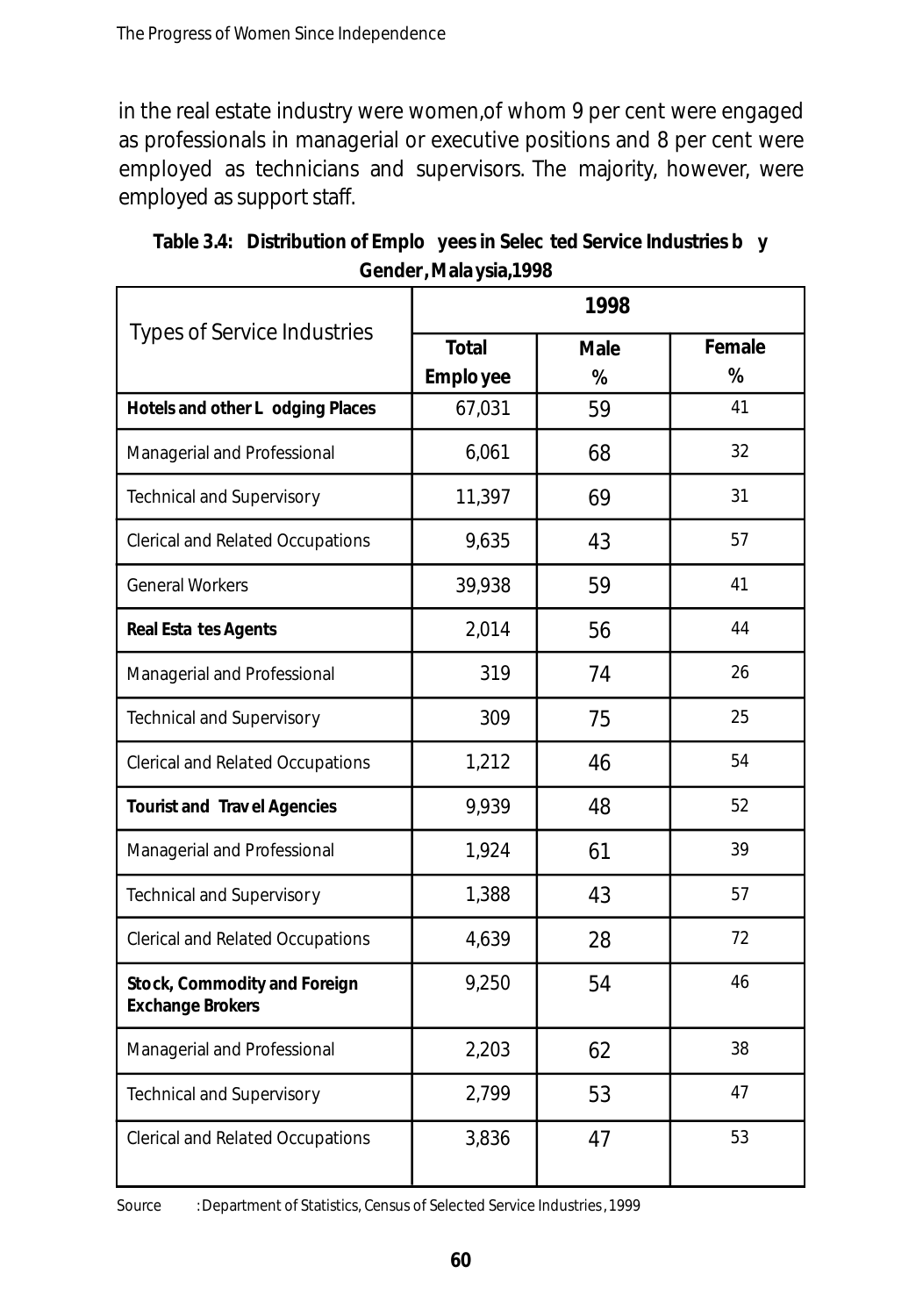3.18 Similarly, 46 per cent of the employees in the stock, commodity and foreign exchange brokers industry were women. While women occupied 38 per cent of the managerial and professional posts, they represented only 20 per cent of the total number of women employed in this industry. The majority of them, 48 per cent, were in the clerical and support staff posts.

#### **Employment by Occupational C ategor y**

3.19 An analysis of female employment by occupational category over the years from 1957 to 2000 confirms the rising trend of women moving into occupations which require post-secondary education. In 2000, the proportion of females in the professional, technical and related workers category was 44.6 per cent compared to 28.2 per cent in 1957 (Table 3.5). Female employment in this occupational category was increasing at a faster rate than male employment, particularly from the 1980s onwards. According to the Dictionary of Occupational Classification, this category not only accounts for the highly qualified professionals such as lawyers, engineers, accountants and doctors but also includes other professionals such as teachers, nurses, technicians, religious workers, performing artists and social workers. The rapid increase in this category was largely due to the entry of a large number of female teachers and nurses who had attained post-secondary educational qualifications and training.

3.20 The share of female employment within the administrative and managerial occupational category also registered a perceptible improvement, rising from 2.0 per cent in 1957 to 20.2 per cent in 2000.The increase is attributed partly to the rise in the employment of female diploma-holders and degree graduates, as the labour force participation rate of females with tertiary education had been increasing and was 61 per cent in 2000.Among the females in gainful employment in 2000,at least 16 per cent had tertiary education while 51.6 per cent had completed secondary education.With higher levels of educational attainment, 2.3 per cent of all employed females were holding jobs in the administrative and managerial occupational category, compared to 4.9 per cent of all employed males as shown in Figure 3.1. It is interesting to note that only 12.5 per cent of the total number of males employed had acquired tertiary education in 2000.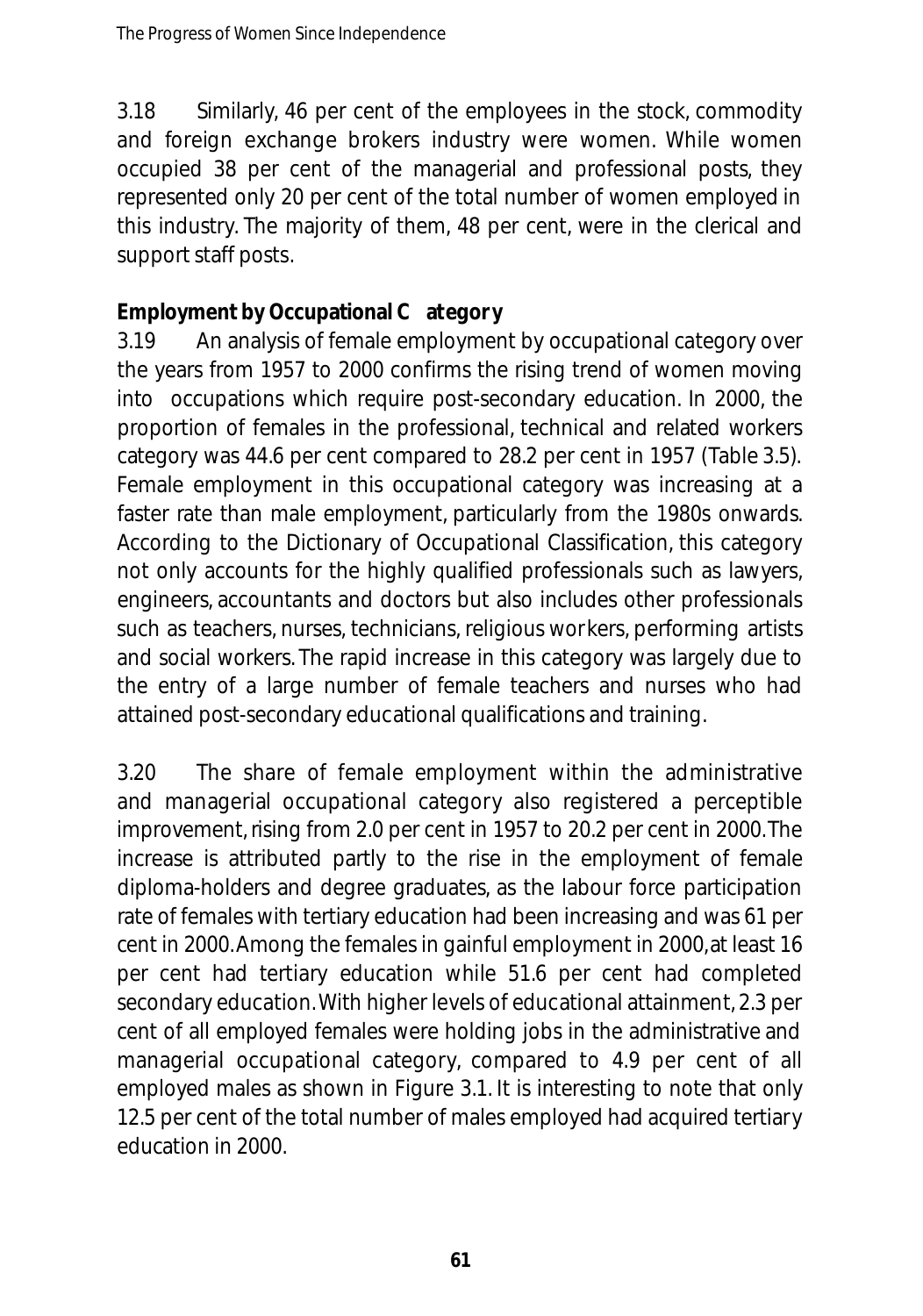| Occupation al                    | 1957   |               |        | 1970          |        | 1980                        | 2000   |        |
|----------------------------------|--------|---------------|--------|---------------|--------|-----------------------------|--------|--------|
| Category                         |        | Males Females |        | Males Females |        | Males Females Males Females |        |        |
|                                  | $(\%)$ | $(\%)$        | $(\%)$ | $(\%)$        | $(\%)$ | $(\%)$                      | $(\%)$ | $(\%)$ |
| Professional and<br>Technical    | 71.8   | 28.2          | 66.1   | 33.9          | 61.8   | 38.2                        | 55.4   | 44.6   |
| Administrative and<br>Managerial | 98.0   | 2.0           | 96.9   | 3.1           | 91.7   | 8.3                         | 79.8   | 20.2   |
| Clerical                         | 92.6   | 7.4           | 74.7   | 25.3          | 56.7   | 43.3                        | 42.3   | 57.7   |
| Sales Workers                    | 90.1   | 9.9           | 81.8   | 18.2          | 75.2   | 24.8                        | 62.3   | 37.7   |
| Service Workers                  | 79.2   | 20.8          | 68.2   | 31.8          | 67.9   | 32.1                        | 50.5   | 49.5   |
| <b>Agricultural Workers</b>      | 66.9   | 33.1          | 61.5   | 38.5          | 62.6   | 37.8                        | 73.7   | 26.3   |
| <b>Production Workers</b>        | 88.9   | 11.1          | 83.4   | 16.6          | 78.4   | 21.6                        | 76.0   | 24.0   |
| Total                            | 75.5   | 24.5          | 67.4   | 32.6          | 68.0   | 32.0                        | 65.3   | 34.7   |

**Table 3.5: Share of Employment by Gender within Occupational C ategories , Mala ysia,1957–2000**

Source : Department of Statistics, Census of Population and Housing 1957,1970 and 1980;and Labour Force Survey 2000

3.21 Female workers had become dominant in the three occupational categories of clerical and related workers, services workers, and sales workers, accounting for 57.7 per cent, 49.5 per cent and 37.7 per cent of total employment respectively in 2000. The situation was different in 1957 when the male share of the employment in these categories was higher, 93 per cent of total employment in the clerical and related workers category, 90 per cent in the sales workers category and 79 per cent in the service workers category. As more women acquired at least a secondary education they could compete with the men for employment in these occupational categories. In addition,the growing importance of the manufacturing and service sectors in employment creation since early 1980 had changed the nature of tasks associated with these occupations, which required different skills and more feminine traits. Employers were recruiting more women as they were more suitable for these occupations, thus contributing to the increased share of female employment. In 2000, nearly half or 47.5 per cent of all females employed were working in these three occupational categories.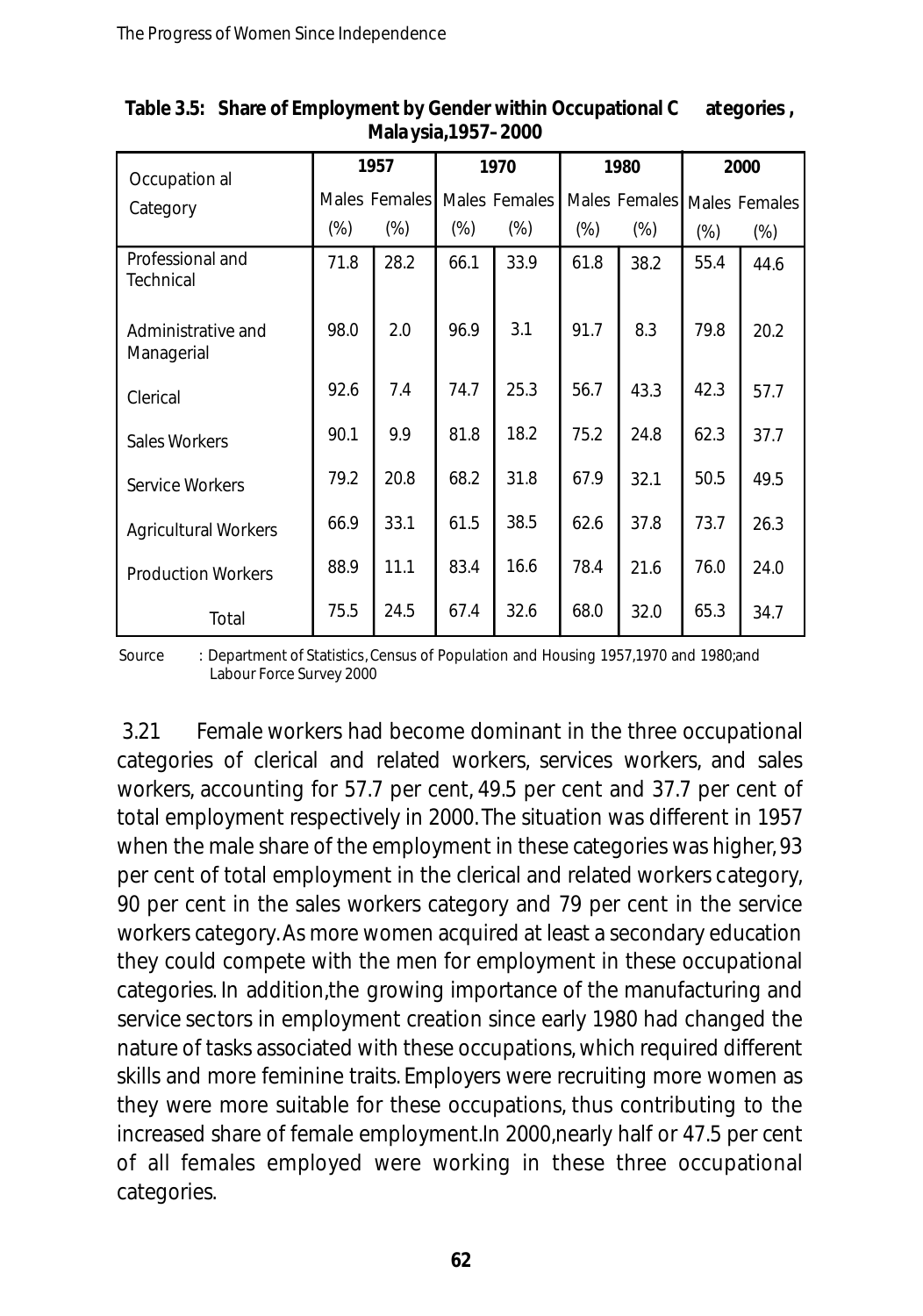

The Progress of Women Since Independence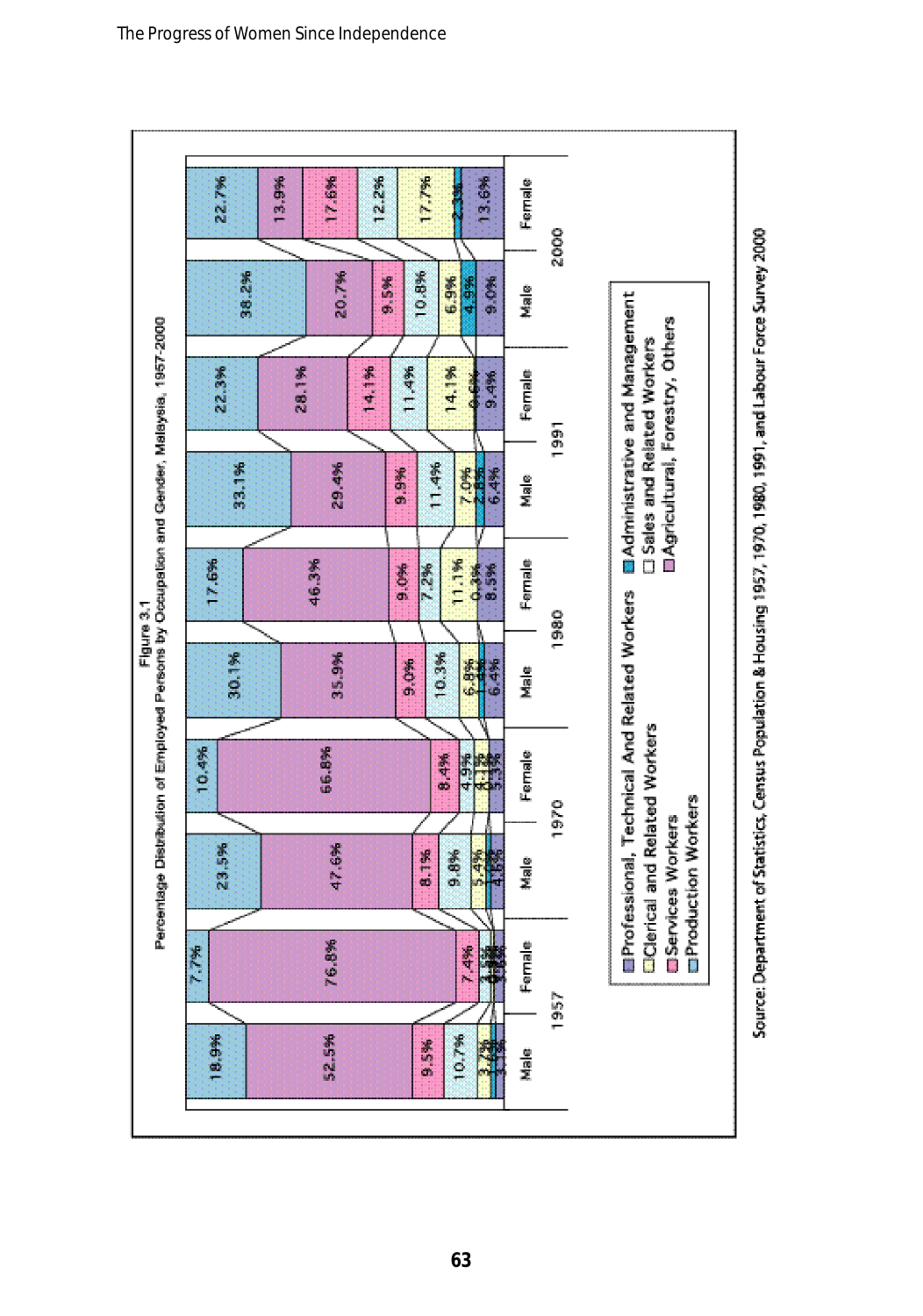3.22 Within the production and related workers occupational category, the share of employment by females was 11.1 per cent in 1957 but by 2000, it had increased to 24 per cent, implying that the share of employment by males had declined by more than 10 per cent. Among the employed females, 7.7 per cent were working as production workers in 1957 and in 2000 it was 22.7 per cent.

3.23 The employment of women as agricultural workers declined in tandem with the overall fall in economic and employment growth of the agriculture sector. Female workers accounted for 33 per cent of the total 1.71 million agricultural workers in 1957. By 2000, females accounted for only 26 per cent out of a total of 1.26 million workers in this category. In the 1950s,the majority of the agricultural workers were males and this scenario still prevailed in 2000. However, among employed females the percentage who were employed as agricultural workers declined rapidly particularly after 1980 as seen in Figure 3.1. In 1957, more than three-quarters of employed females were in the agricultural workers category and the proportion declined to 46 per cent in 1980. It dropped further to 13.9 per cent in 2000. Besides the slower growth of the sector, the use of laboursaving techniques in production and processing in the agriculture sector further reduced the requirements for manual workers. Female workers with secondary education were also recruited as clerks, service workers and production workers in the manufacturing and services sectors.

#### **Potential G rowth Areas: Women in Business and P rofessional Services**

3.24 The number of women who are working as employers or proprietors and business partners is still relatively low compared to men.In 2000,only 10.4 per cent of the 3.23 million working females were employers while more than a third of them were paid employees in all economic sectors. As more women acquire tertiary education they have the ability to operate their businesses. Potential exists in the services sector where Malaysian women can further enhance their economic participation and employment status.

3.25 An increasing number of highly-educated professional Malaysian women are entering business and modern professional services.They work as proprietors, active business partners, or practicing professionals in private organisations such as legal firms, accountancy firms, business services, private hospitals, or medical centres. The gender gap seemed to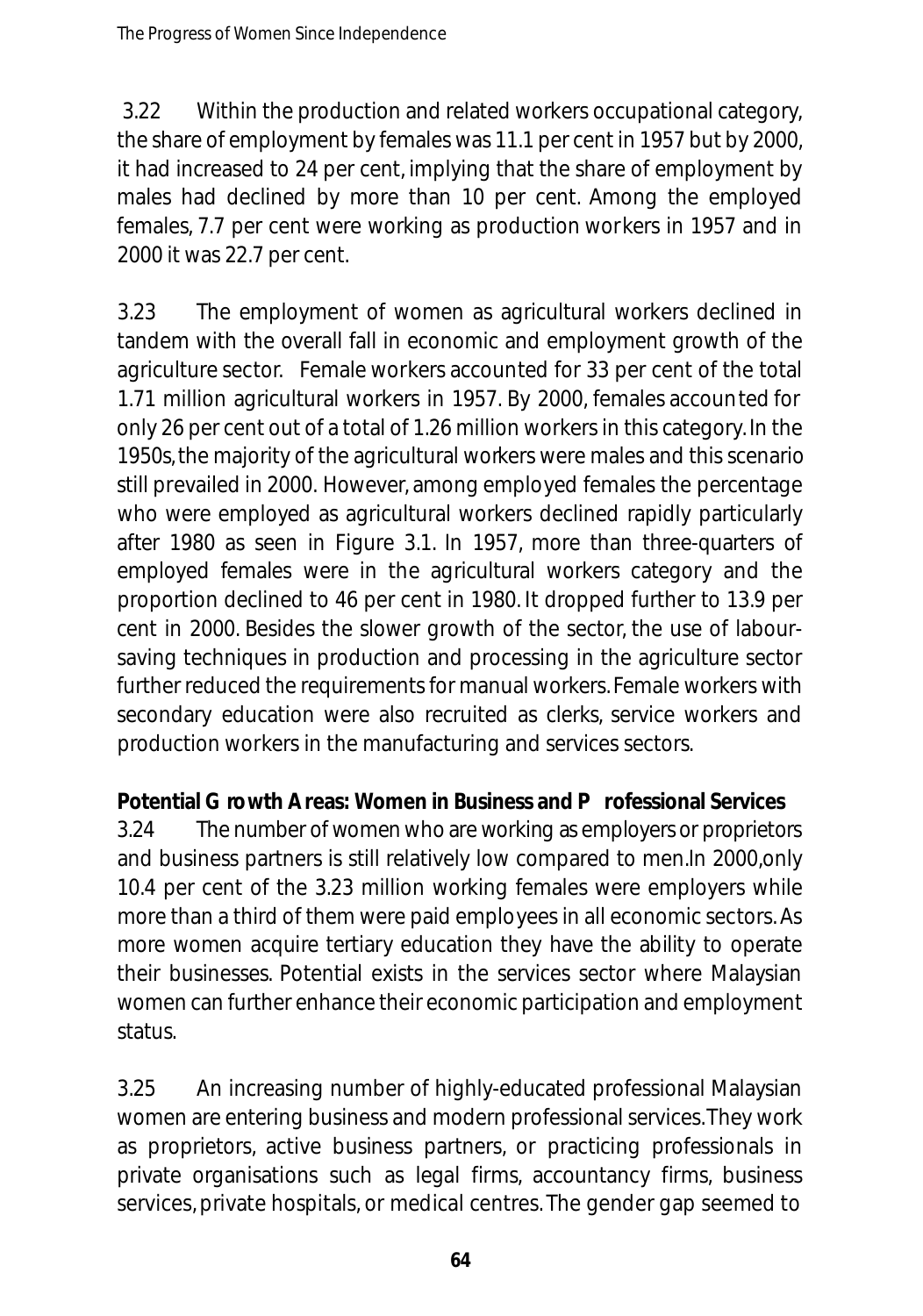have narrowed tremendously among male and female professionals in selected services. In 1996, about 54 per cent of professional staff in legal firms were females while in accountancy services establishments,the malefemale ratio for professionals was 5.1: 4.9 and in dental clinics the malefemale ratio for dentists was 5.6:4.3. In medical clinics, females accounted for 30 per cent of professional staff. There were still very few professional women in the male-dominated engineering,survey and architectural firms, implying a lucrative potential growth area for women to expand their economic activities.

### **Women E ntrepreneurs: Progressing F rom Micro-E nterprises to Small and Medium E nterprises (SMEs)**

3.26 Malaysian women have long been involved in business as petty traders, unpaid helpers in family business enterprises, or as operators of micro-enterprises, both in rural and urban areas. The challenge now is to upgrade the level of entrepreneurship, venturing into business in areas that offer opportunities such as educational and training services, food business,health care, financial services, personal services or in new services such as information and communication technology (ICT). Although limited in terms of numbers and industries, Malaysian women entrepreneurs currently are either owners or have control over businesses providing services such as training and consultancy, child-care and pre-school,beauty and skin care;with the range of business extending into the production of rattan furniture, property management, construction, the oil and gas industry, and insurance.

3.27 The development of women entrepreneurs has received active Government support during the last two decades. In rural areas, the Ministry of Rural Development and the Ministry of Agriculture offer programmes to scale up women's micro-enterprises into smallscale enterprises. In urban areas, credit facilities are available to women professionals to set up businesses. However, data from a case study (Jariah and Laily, 1997) indicated some undesirable developments where microenterprises which were scaled up to bigger enterprises were subsequently managed and taken over by the husbands or other male family members.

3.28 There are abundant opportunities for women to venture into business using their existing skills and inclinations.The task ahead is to add professionalism to what used to be cottage industries and take advantage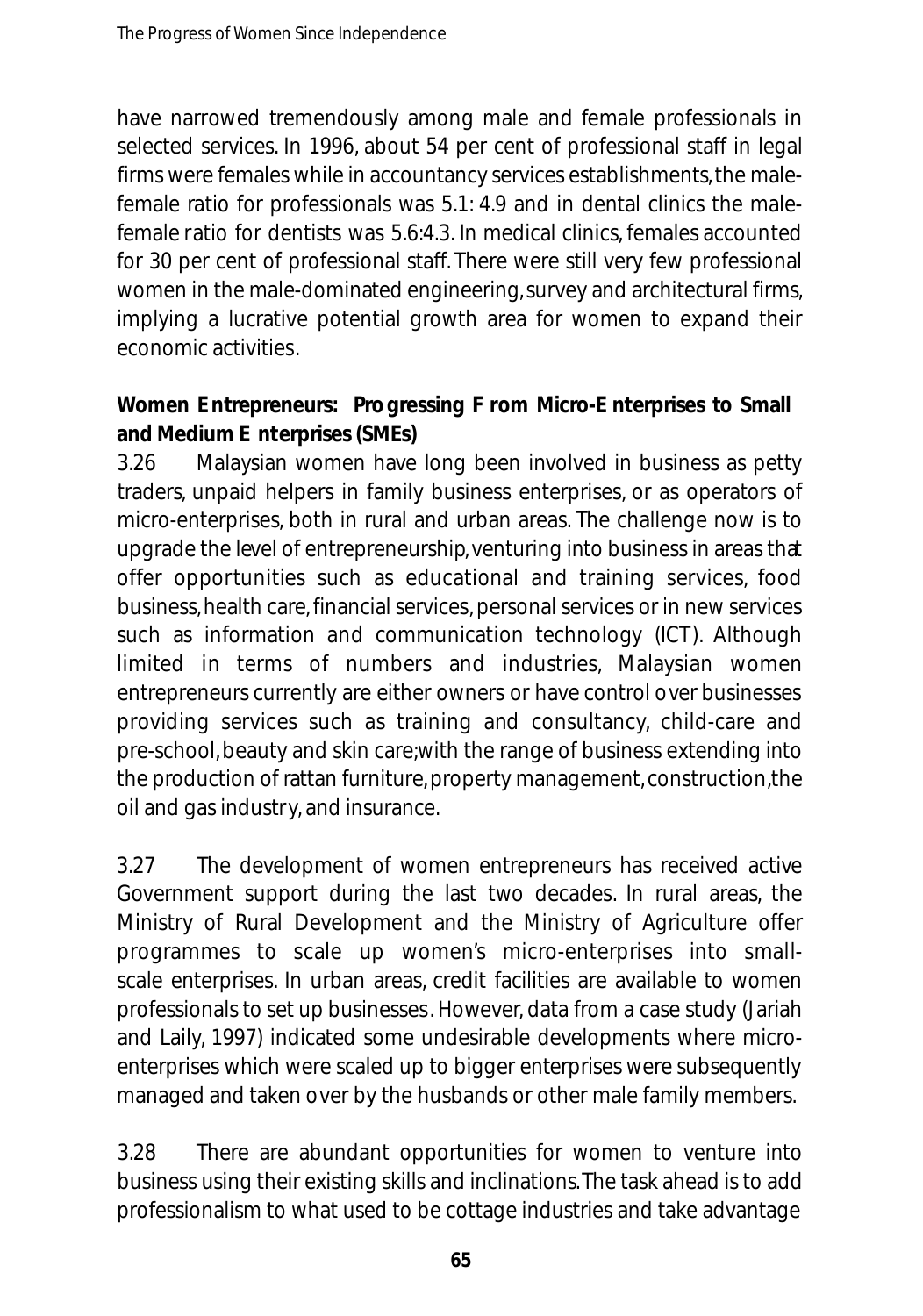#### **Box 3.1: Datuk Muhaiyani Shamsuddin, Founder and Managing Direc tor of Muhaiyani Securities Sdn.Bhd . and Deput y Chair person of Kuala Lumpur S tock E xchange**

Datuk Muhaiyani Shamsuddin is an example of a new breed of Malaysian women who has made her mark in the financial services and corporate world. She is a clear testimony of the rise of women power in the corporate world in Malaysia.

After completing her post-secondary education in Penang, Datuk Muhaiyani secured a scholarship to pursue a degree in Knox College, a liberal arts college in Indiana, USA despite parental objections. Her next academic stop was Cornell University where she studied for her MBA and was initiated into the world of finance and politics. This academic introduction to the financial services world marked the start of an illustrious career of a talented and visionary lady.

Upon her return in 1975, she joined the Urban Development Authority (UDA), a statutory government organisation, which provided her the opportunity to develop and enhance her managerial and organisational skills. A six-year stint in the Amanah Chase Merchant Bank saw Datuk Muhaiyani rise to the second highest position in the bank - the highest attained by women at that point.

In 1985,this talented and assertive lady was ready to spread her wings and put to test her entrepreneurial and business skills. With her husband as a business partner, she founded and became the Managing Director of Muhaiyani Securities, a stock broking firm in Petaling Jaya, Selangor. The economic-political environment was booming then and Muhaiyani Securities steadily grew to its present strength of 120 staff and 100 remisiers. Datuk Muhaiyani's business acumen and prudence were welltested during the economic downturn in 1997–1998, and unlike most brokering firms, her business remained stable and came out unscathed.

Like all successful entrepreneurs and leaders, Datuk Muhaiyani's talents have not gone unnoticed and at the national level, she is one of those individuals who have been handpicked to serve in several high-level policy and decision-making bodies, notably the Malaysian Economic Action Committee (MTEN),the High-Level Committee on Corporate Governance,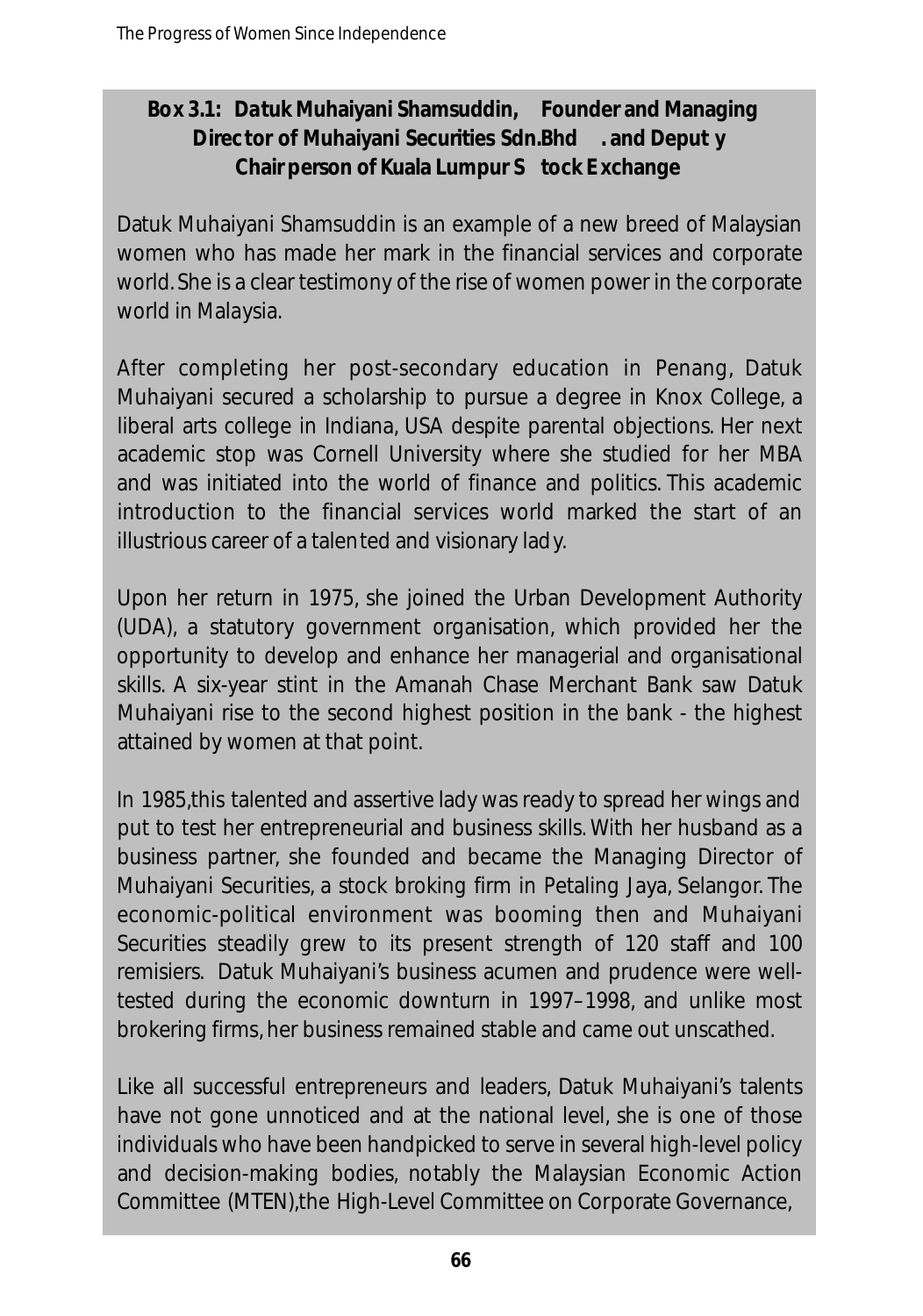National Economic Consultative Council II (MAPEN II),the Advisory Council on Capital Market, and she is also a committee member of the Strategic Capital Market. She is the current Deputy Chairperson of the Kuala Lumpur Stock Exchange.

Datuk Muhaiyani also assumes a leadership role in various women centred entrepreneurship associations, notably PENIAGAWATI, NAWEM and FEM. She is also a member of the National Council of Women and Development (NACIWID). Datuk Muhaiyani firmly believes that Malaysian women have the capability and commitment to advance in any field. However,she also admits that women have to struggle harder to be recognised in their work and for their contributions due to what she termed as a "perception based on religious-cultural environment, which perpetuates the attitude that women are second class citizens"(Interview with the New Straits Times, 8 March 2001).

Datuk Muhaiyani attributed her success to the Government's New Economic Policy (1970–1990) that gave her the opportunity and facilitated her entry into the business world. She spoke warmly of her husband, another successful corporate player, for his support right from the start of her remarkable career. He is, she asserted, her mentor. His emotional,moral and intellectual support keeps her reaching for the sky.

*Source: Personal interview, July 2001*

of the support and credit facilities available from the Ministry of Entrepreneurial Development, and some 40 other schemes that offer capital loans, services and consultations for business and entrepreneurial development. In Malaysia, Government support is a cornerstone of women's entrepreneurial development especially for rural women. Risktaking by women in business in Malaysia is not unknown but is an attribute that requires sustained Government support and guidance.

### **III.FUTURE CHALLENGES**

3.29 Despite the progress made by Malaysian women in all the key economic sectors, issues and challenges still exist which retard women's full and effective participation in the economy. The majority of women workers are concentrated in low-skilled and low-waged jobs and in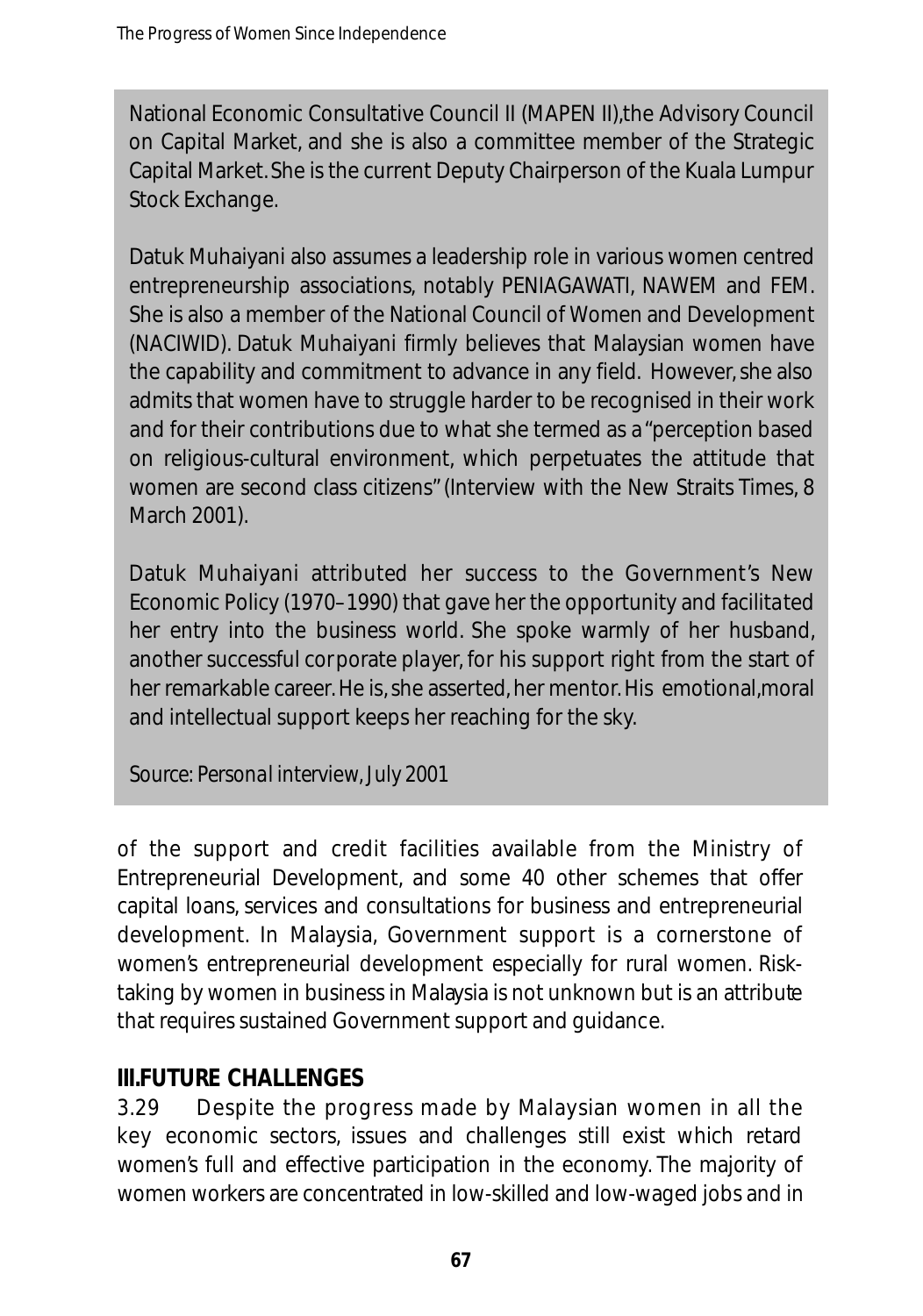certain occupations. Women are also under-represented in top managerial and decision-making posts. The constraints faced by women, whether at work or within the family and community, are often based on by gender constructs on the role, behaviour, decision-making processes and the relationship between men and women. The gender-specific issues that have slowed down women's progress are as follows:

- *Attitude towards women and work:* The attitude of the majority of Malaysian society towards women at work can be considered to be benign. Working women from poor families contribute significantly to family income and survival. However, there are still some Malaysians who uphold the belief that a woman's primary duty is to carry out domestic and child-rearing duties although this belief is gradually breaking down with the onslaught of education and cultural globalisation. Husbands are the main breadwinners in the family. Women are rarely acknowledged as "co-providers" to the family economic well-being. Women's role is therefore perceived by society to be supportive to men or to their husbands. This is a manifestation of the traditional gender constructs which places women in subordinate positions. The concept of women as marginal workers is also reflected in the behaviour of a majority of women employees whose careers are secondary to family responsibilities once they embark on marital life. Very few pursue a career path to become successful professionals, especially when they have to juggle their time between work and family. Many opt for early retirement once their husbands can financially afford a comfortable family life. •
- *Sex role stereotyping and gender division of labour* reinforce the classification of jobs as a male or female job and underpin wage differentials. Based on their "feminine" attributes, women stereotyped as soft, gentle, nurturing, caring, patient, disciplined, emotional, unpredictable, etc. On the other hand, men's attributes are stereotyped as strong, unemotional,risk-taking, objective and rational, aggressive, etc. A woman's feminine attributes are perceived as desirable and suitable for certain jobs such as teaching, nursing, or work in factories that demand long hours of concentration and dexterity. This has led to large numbers of women being employed in the teaching and nursing professions •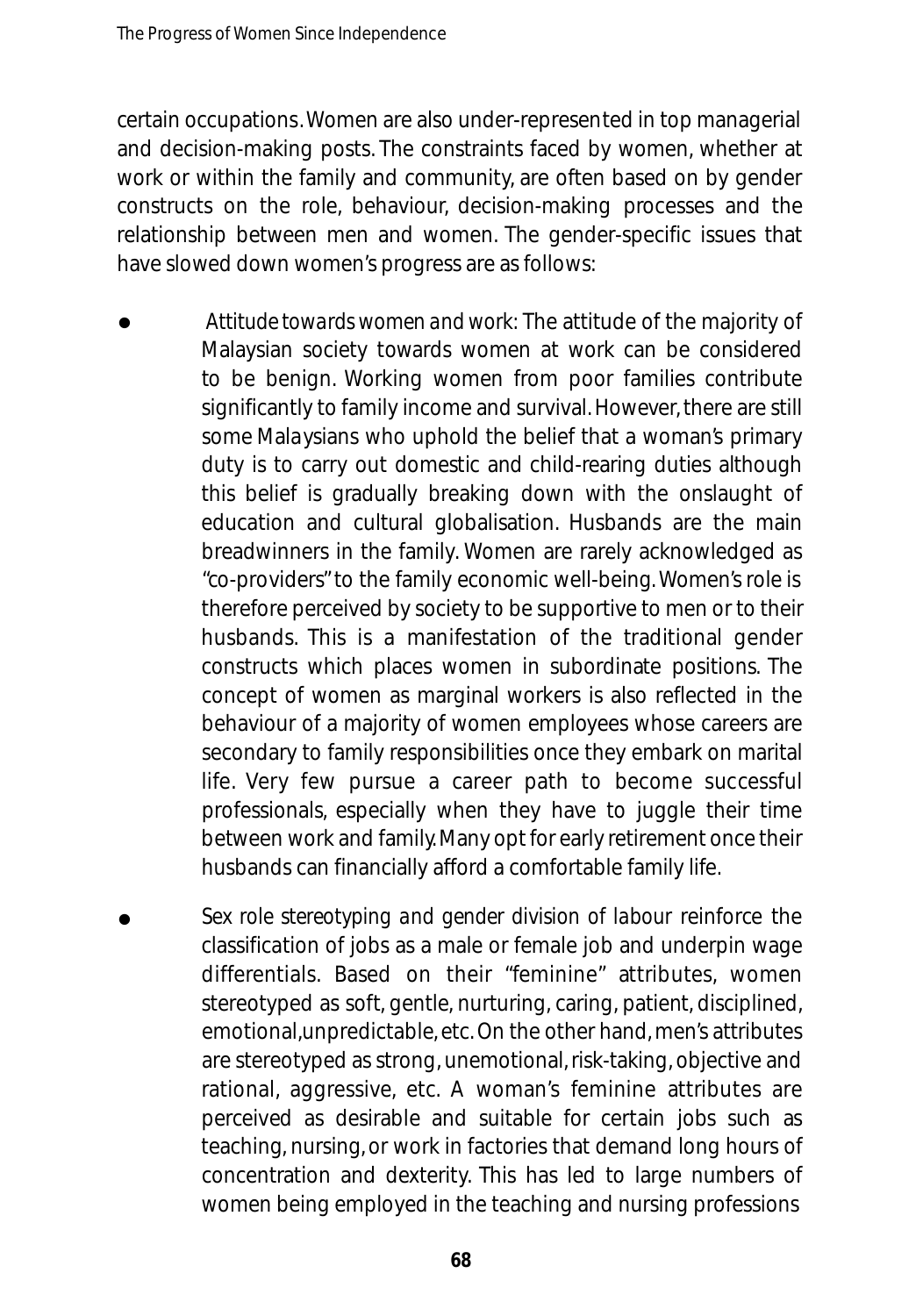while less educated women tend to find employment in the "female industries", i.e. the electronic, textile/garment and food processing industries. Such trends in turn result in gender profiling of occupations in selected manufacturing and service industries.

- *The multiple roles of women* either as workers or employers, and as wifes, mothers and healthcare givers have implications on their mental and physical health. The increased workload, especially in the case of women from dual-income families with small children, produces strains and stresses that can affect their health, work productivity and family harmony. Sharing of family responsibilities and reproductive tasks has yet to be accepted by Malaysian society at large, especially in older cohort groups. Among educated dual-income couples, steps toward gender equality are taking place amongst young families in urban areas. Unfortunately, the changing role of fathers is building up stress among men due to the inter-role conflicts,when they have to face the dilemma of allocating time to fulfil family and work demands; while at the same time face society's disapproval with regard to the manifestation of their changing role. •
- *Gender segmentation and stratification pose as barriers to* women's entry and promotion into occupations considered to be male dominated. As documented by numerous researchers in Malaysia,most of the female-dominated factories in the industrial zones offer low wages and very little prospects for upward mobility. The wages offered to employees are comparatively lower than wages in male-dominated industries. Even wages for mid-level positions differ between male and female workers. •
- *Gender discrimination at the workplace,* which exists to some extent in Malaysia, can be subtle and refers to an invisible barrier often termed "glass ceiling", that exists in organisations. Women often encounter this glass ceiling in promotion exercises to higher management level. It is a gender-based barrier formed as a result of negative attitudes towards women, sex stereotyping, and at times, prejudices against women. Such attitudes are often present at the workplace and of course produce adverse effects •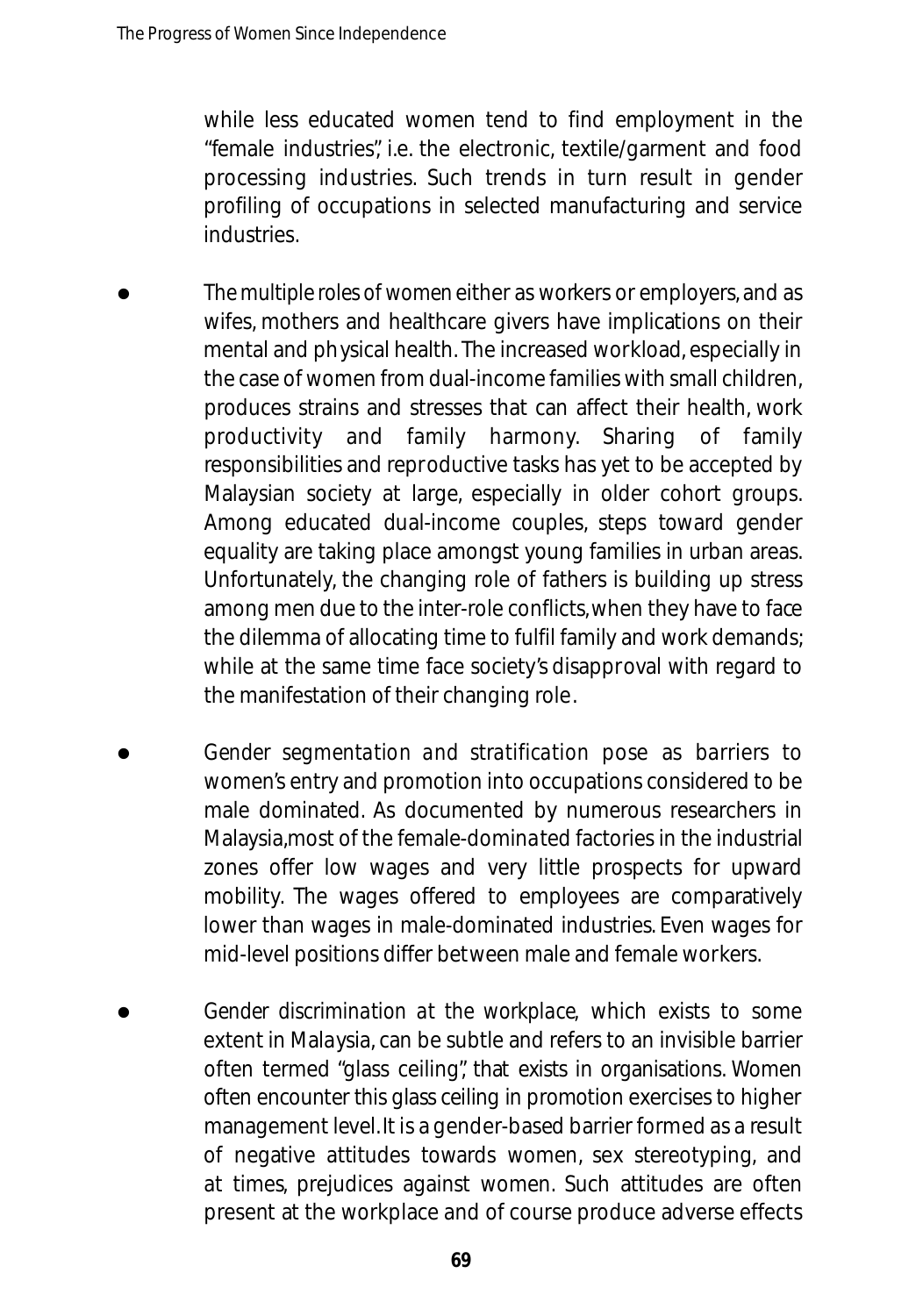for promotion (or any other work assignments) affecting women's interests. With regard to women in the higher levels of the corporate ladder as well as premier posts in the government service, several issues have been identified from the trends in women's employment. First, there is an overwhelmingly disproportionate underrepresentation of women in top leadership positions (between 15 per cent and 17 per cent only). It was also observed that the waiting period for women to be promoted to top management is longer than men. There were cases in the public service where frustrated women who had been stalled from reaching very senior management positions took optional retirement. The few women who have managed to break the glass ceiling in Malaysia are exceptional.

In a study by Tan (1991) on women in the government service, the respondents, who were high-level officials in the public sector, strongly expressed their belief that no special preference should be given to gender when evaluating candidates for promotion. But they also stated that certain promotion positions might not be "suitable" for women for various reasons, such as the level of complexity and responsibility of the job requirements.Thus, it can be said that pre-judgement has taken place before women candidates have the chance to participate. Such censure limits to some extent chances for women to develop their potential and show their capabilities.

# **IV. RECOMMENDATIONS**

3.30 Taking into account future opportunities given by a changing and expanding economy, more concrete steps are required to enable women to move at a faster pace in economic participation and gain greater gender equality. The following recommendations are proposed to further increase the progress of Malaysian women:

*increase gender awareness* and incorporate women into mainstream human resource development programmes in both the public and private sectors, by giving gender awareness and sensitivity training to policy-makers and decision-makers at all levels; •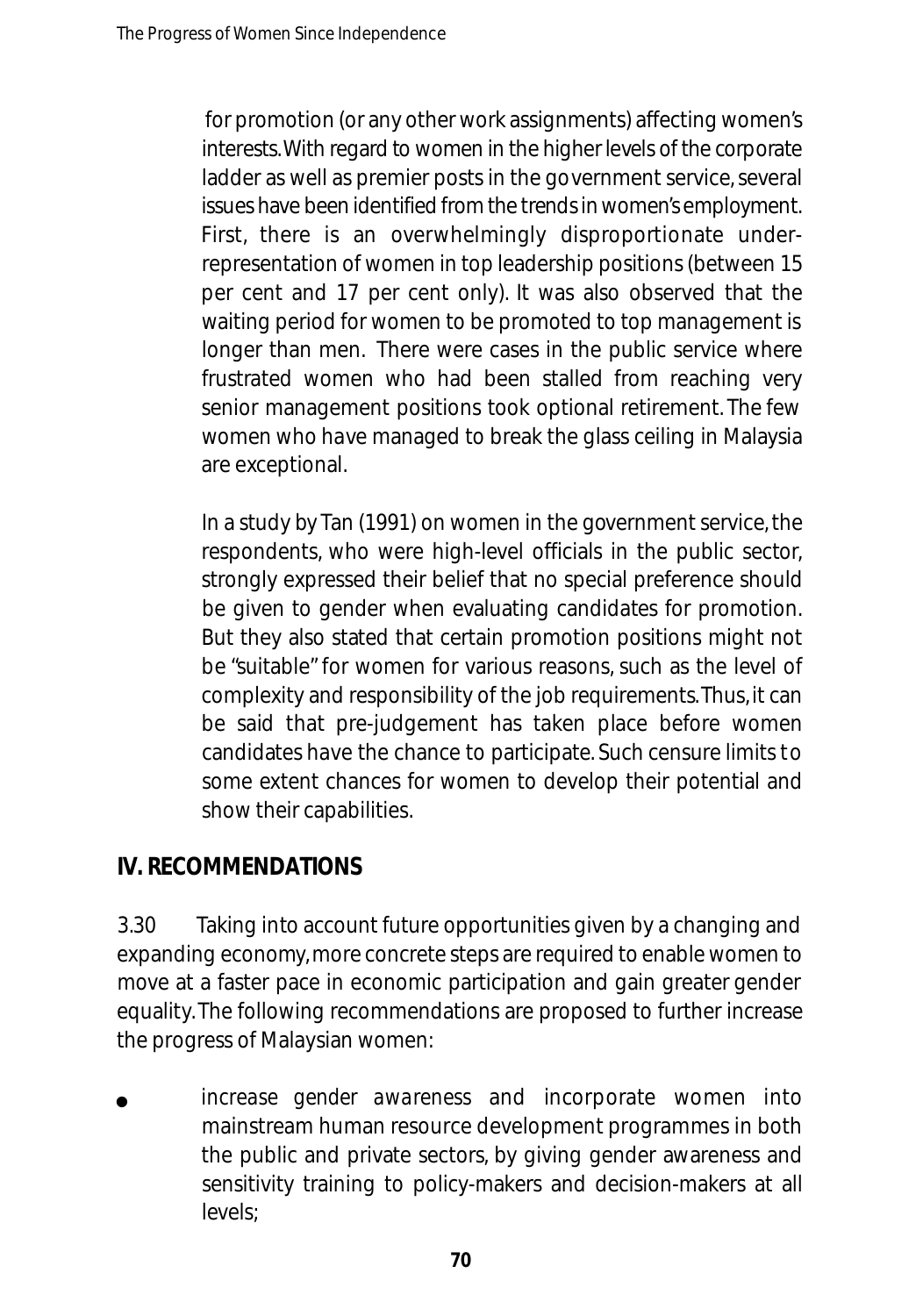- *equip the majority of women workers with relevant IT skills* required by the industry in view of the future direction and change in Malaysia's industrialisation and ICT policy. Technical and industrial training should be targeted at new female employees and re-training be given to current employees to fit into the requirements of higher technology industries. With increased gender sensitivity, gender segmentation and division of labour according to sex could be eliminated at the workplace; •
- *emphasise equal partnership be tween husbands and wives in carrying out tasks and responsibilities* in the home to lighten the work burden of women, while dissemination on the practice should be undertaken by the Government through the media and other appropriate means; •
- *encourage more employers to provide the necessary support* (such as day care centres for the young and after-school care arrangements for school-going children) and alternative work arrangements (flexi-time, compressed work-week,etc) as well as other facilities needed by husbands and wives from dual-income families. •
- *make special efforts to monitor and protect women in rural and informal* sectors, especially those in home-based work. from exploitation and to develop some form of social safety net (perhaps group insurance) for them to fall back on in times of crisis; •
- *further expand and target gender-sensitive entrepreneurial development programmes* and business opportunities for women, especially female heads of households, as well as provide supporting facilities including women-friendly credit (for lowincome and non-poor women) to operate, market and scale up their micro-enterprises; •
- *develop programmes on ICT for women from various socio-economic classes* and geographical locations so that they can utilise the new technology to access information that can improve and enhance their work, business and family life, thereby enhancing their quality of life;and •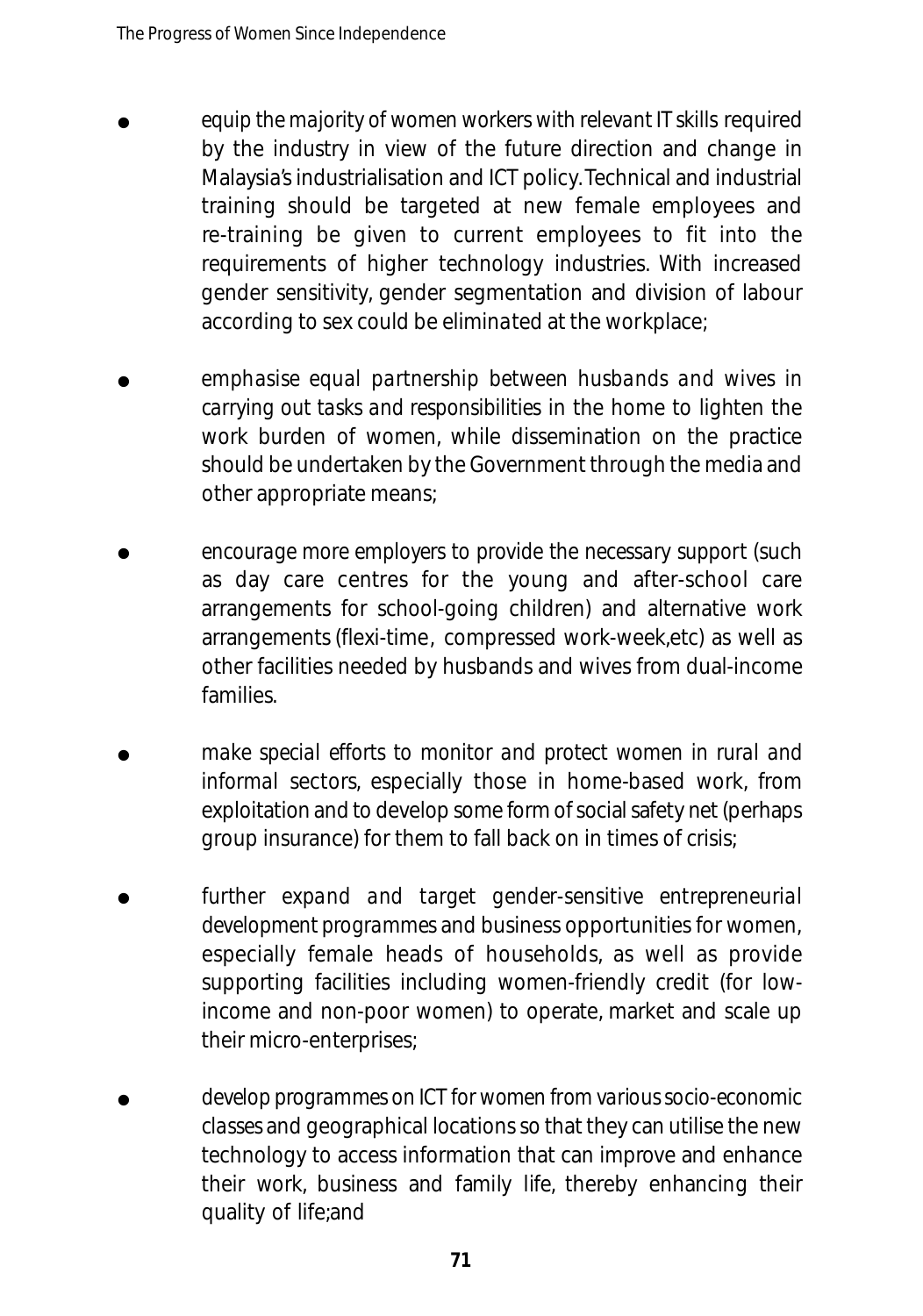*ensure that sex-disaggregated data,* particularly on employment and work patterns, be collected by all agencies in the public and private sectors. Such information can be used to evaluate the differential effect of policies and programmes on women's participation in employment. •

# **V. CONCLUSION**

3.31 It cannot be denied that since independence, with greater access to education, Malaysian women have progressed remarkably as economic participants, in line with the direction of the country's economic development. The rapid increase of women's participation in the labour force and in various sectors of the economy testifies to the progress achieved as women diversified their activities, from agriculture to non-agriculture and the service industries, in both the formal and informal sectors. However, the quality of women's involvement in the labour market and corporate world would be more significant and meaningful if the share of female employment in high-level managerial and professional occupations as well as chief executive posts could be increased to a level compatible with their educational level. To close the gender gap in the workplace, the mindset of employers and policy-makers needs to be changed through more aggressive gender awareness programmes via the media. The full potential of women as a critical economic resource, which can contribute to the growth and development of the country would have to be widely publicised and promoted in the such programmes.

3.32 In this new millennium Malaysia will face many challenges ahead, especially relating to rapid changes in the socio-economic and technological environment.Malaysians, and especially women,have to prepare and equip themselves with the necessary and relevant marketable skills needed by both the manufacturing and service industries. Globalisation, trade liberalisation, the k-economy and k-workers, the ICT revolution, and the high technology production/manufacturing processes require workers with a different set of skills and qualifications. These developments will have long-term implications on the role of women in the economy.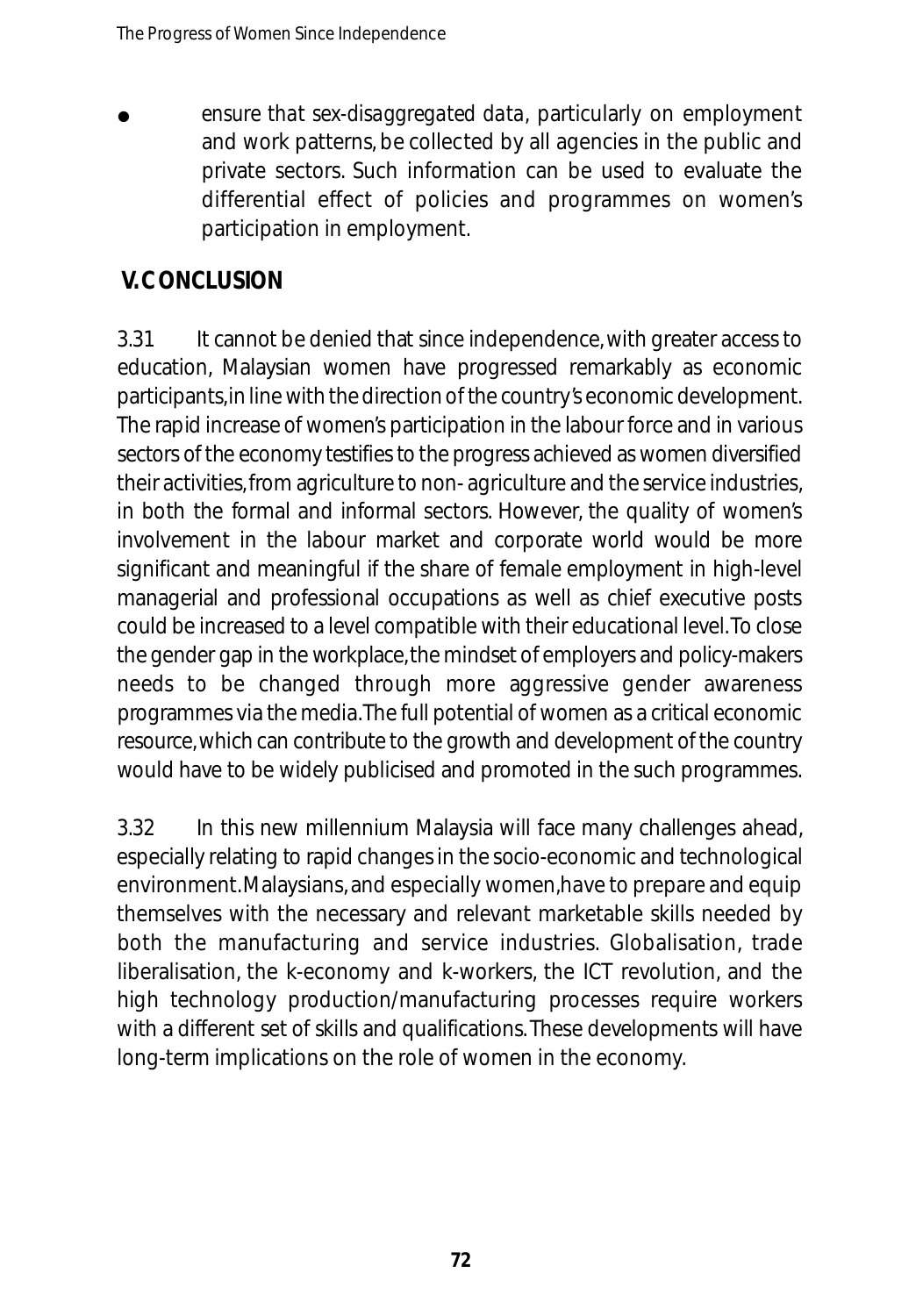### **Chapter 4 WOMEN AND HEALTH**

### **I. INTRODUCTION**

4.01 Malaysian women today are healthier, live longer and have a better quality of life compared to their counterparts in the 1950s. Access to quality health services, increases in nutrient intake, and better sanitation and water supply have contributed to the improved health status of women in Malaysia since independence in 1957. The increasing life expectancy at birth and the declining maternal mortality and morbidity rates are indicators of improvements in the health condition of Malaysian women. The rise in life expectancy of women is higher than that of men. With a maternal mortality rate of 0.2 per 1,000 live births in 2000, the health status of women in Malaysia is comparable to that of developed countries. Improvements in the Malaysian women's health status during the last four decades have been the key to their well-being and active participation in the country's economic and social development. Efforts to expand and develop heath services targeted at women and the family had been successful in reducing the incidence of death arising from communicable and non-communicable diseases as well as promoting healthy families, even in rural areas.

4.02 Although health care for women has expanded since 1957, it assumed a new significant and perspective in 1994 when the notion of reproductive health was introduced. Reproductive health,as defined in the next paragraph,subsequently formed the basis of a plan of action initiated by the Government to manage women's health in the country. The new health perspective was to strengthen and expand the range of services and facilities, and enhance the quality of healthcare available to women.

4.03 This chapter traces the health status of women from the onset of independence in 1957 through to the end of the millennium. It focuses on "reproductive health" which is seen within the scope of the physical, mental and social well-being of women and not merely the absence of diseases or infirmity, and all matters relating to the reproductive system and its functions and processes. It also highlights women's access to reproductive health services which include family planning, prenatal care, safe delivery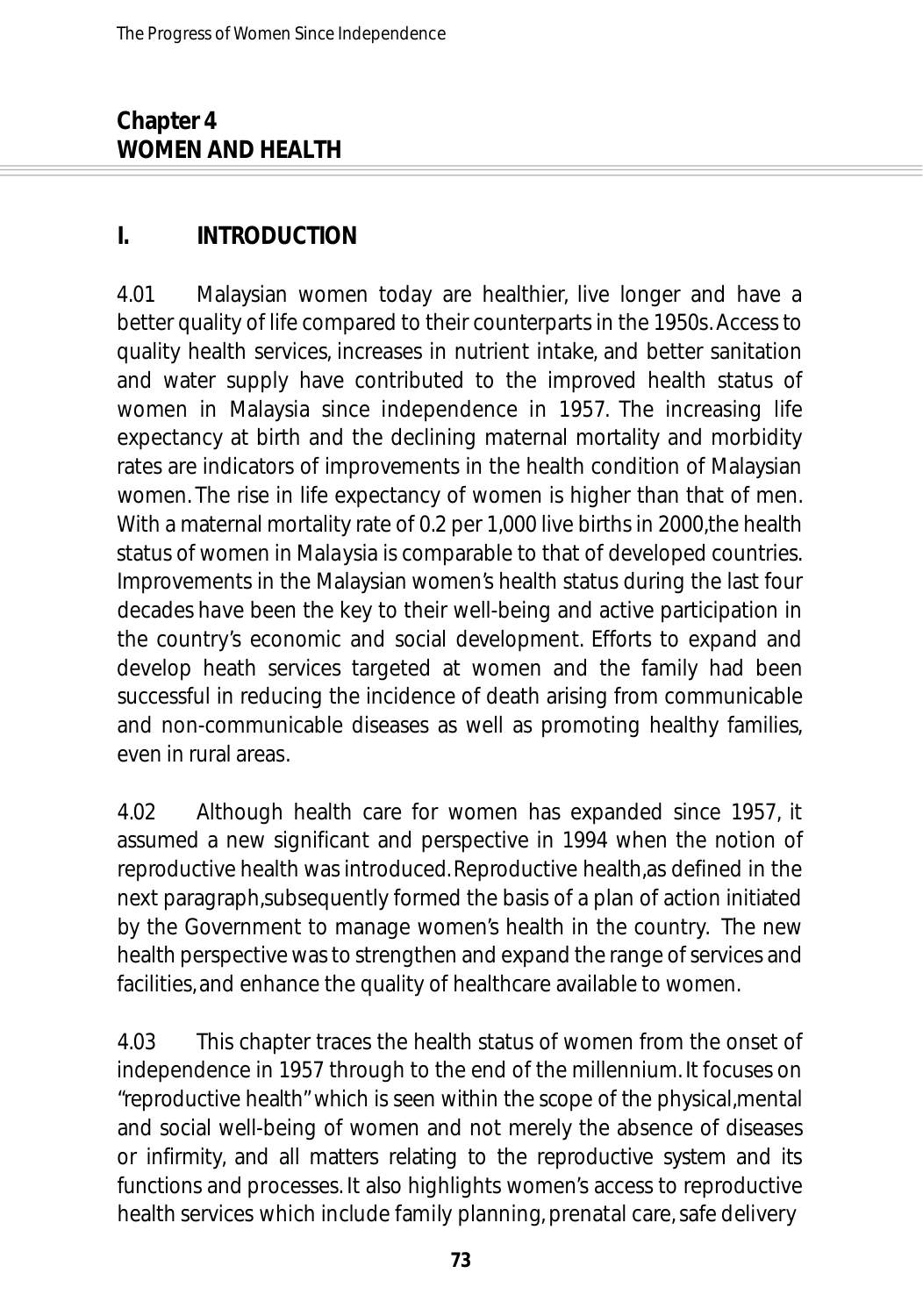and postnatal care, prevention and treatment of infertility, abortion, and treatment of reproductive tract infections and sexually transmitted diseases. Basic health indicators such as nutritional status, morbidity and mortality rates are used to indicate the progress achieved in improving the health status of women, while factors which impinge on women's health are also examined in terms of policy implications.

## **II.GENERAL HEALTH ST ATUS**

#### **Indic ators of Health Status**

4.04 Since independence, Malaysia has made impressive gains in the standard of living, many of these gains have accrued to women. There has been a steady improvement in the health status of Malaysian women as indicated by the rising life expectancy at birth and declining maternal mortality and fertility rate.The average life expectancy of women increased from 58.2 years in 1957 to 75 years in 2000,an increase of 29 per cent.Men, however, have a shorter life span, with a life expectancy of 70.2 years in 2000 as compared to 55.8 years in 1957. The difference in the life expectancy between males and females is mainly due to the lower crude death rate among females. The male death rate was 13.4 per 1,000 compared to only 11.5 per 1,000 for females in 1957. An improved quality of life and better healthcare services lowered the male and female crude death rates to 5.2 and 3.9 per 1,000 respectively in 2000.

#### **Maternal Mortalit y**

4.05 One of the direct indicators of the reproductive health of women, has been declining since 1957. The maternal mortality rate has decreased more than tenfold to 0.2 per 1,000 live births after 43 years of independence. From a high of 2.8 per 1,000 live births between 1956 and 1960, the maternal mortality rate declined by 25 per cent to only 2.1 per 1,000 live births five years later and then to 1.6 one decade after independence (Figure 4.1). Between 1957 and the early 1980s the decline averaged 27.8 per cent every five years and the mortality rate maintained its rapid fall through the 1980s and 1990s. Since the International Conference on Population and Development (ICPD) in 1994, efforts have been made to dispel the perceived notions that the reproductive health services provided are meant only for women. The Ministry of Health (MOH) has made several adjustments to its reproductive health programmes. One of them is the adoption of the Family Health Programme, a broader set of activities than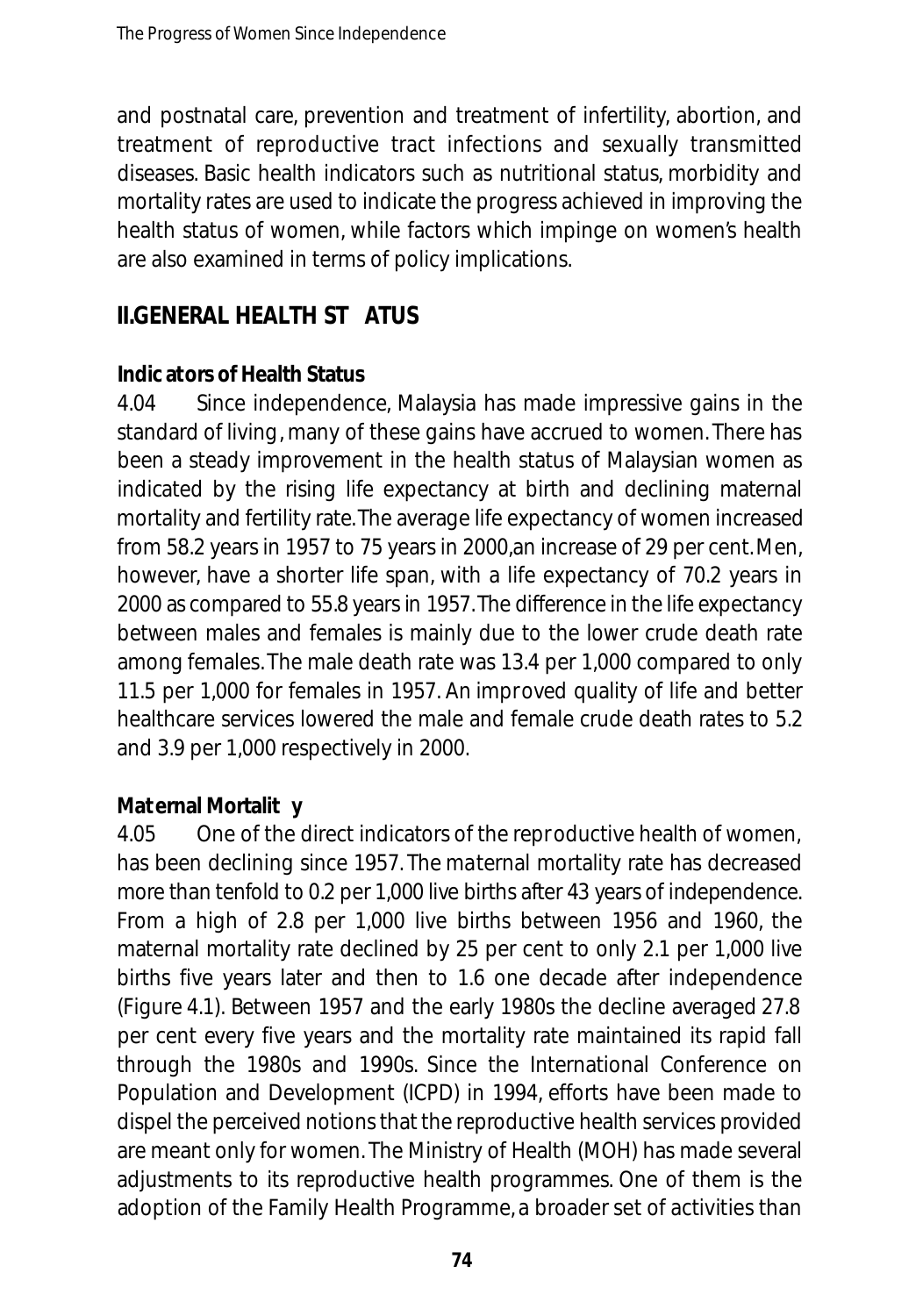the previous Maternal and Child Health Programme.

4.06 The expansion of maternal and child health services and facilities (including those in the rural areas) and the introduction of special healthcare programmes were pivotal in lowering the maternal mortality rate. Since 1984 these health care programmes incorporated the risk approach strategy, which was aimed at reducing maternal morbidity and mortality. The programmes also included the confidential enquiry on m ate rnal deaths approach, which was introduced in 1996. Every mate rnal death is analysed and potential preventive measures are identified for future actions. The establishment of breast cancer screening clinics in government hospitals and alternative birthing centres in rural areas provided additional health support facilities. The current maternal mortality rate of 0.2 per 1,000 live births is relatively lower than that of the other ASEAN countries with the exception of Singapore. This may be further compared with the maternal mortality rates for the world and Asia, which were 4.60 and 4.10 respectively in 1997. 1



Source: Department of Statistics: Vital Statistic

4.07 In analysing the deaths of women recorded between 1991 (with the introduction of the confidential enquiry approach) and 1994,Jegasothy  $(1998)$  found that the major causes of death were postpartum ha e m orrhage, hyperten sive disorders of pregnancy, obstetric pulmonary

<sup>1</sup> Source: World Health Organization (2000),"Priority Issues in Women's Health and Social Welfare: Global Perspectives, Comparisons and Case Studies," April,Japan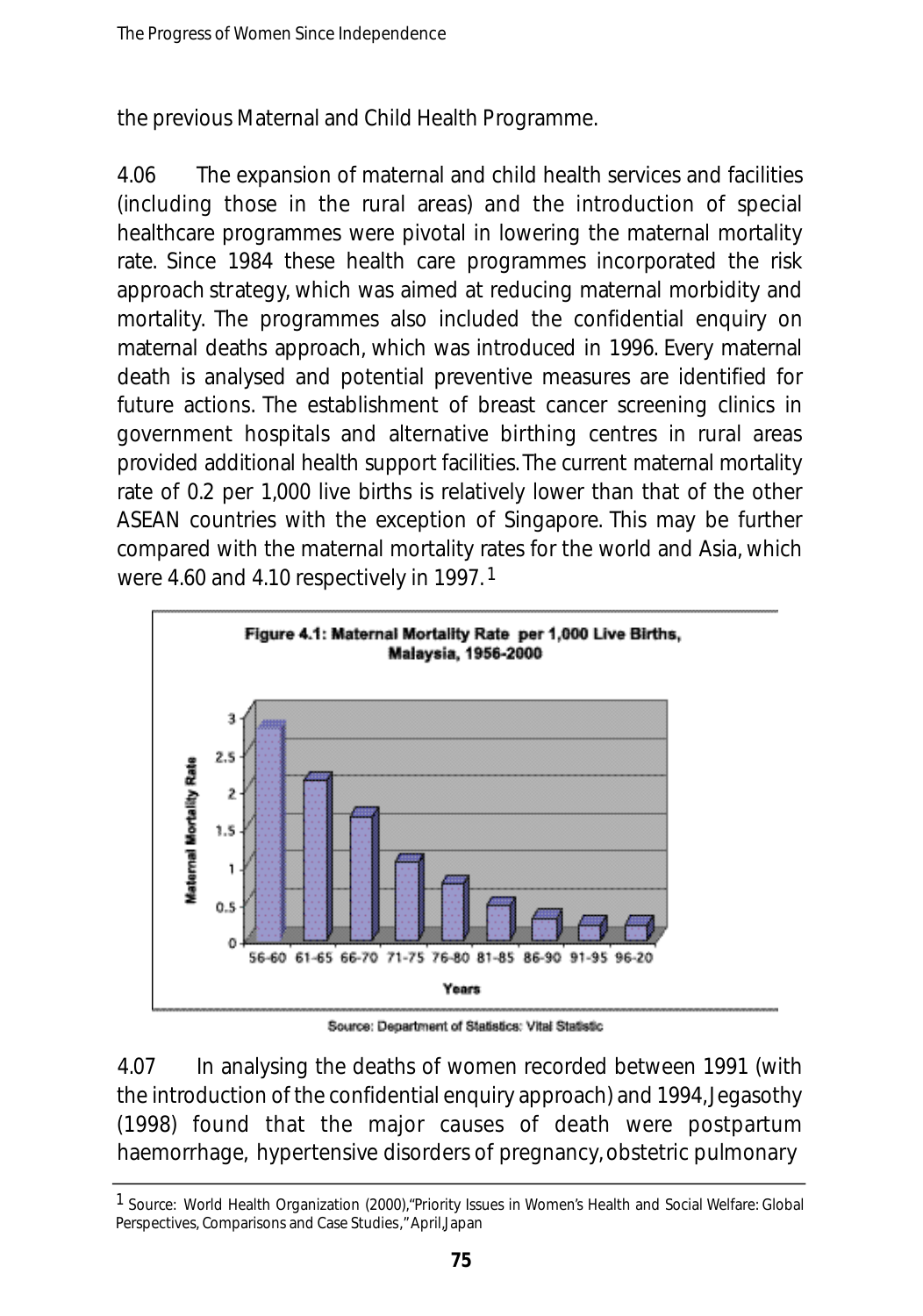embolism and other associated conditions. According to his study, 20 per cent of the mothers who died had haemoglobin levels of less than 11.0 gm percentage (the level acceptable by the MOH for pregnant mothers). Maternal mortality was also found to be higher under the following circumstances:

- when the maternal age of mothers was below 19 and above 35; •
- when the parity was five and above ; •
- when deliveries were performed by untrained persons at home; and •
- where there was substandard care including poor clinical management, in a dequate resuscitation and delayed surgical intervention. •

4.08 The decline in mortality rates in the post-independence period could also be attributed to better control over infectious diseases (Kwok, 1982; Noor Laily et al., 1982 and Hasan, 1987 in Leete, 1996). A healthier living environment resulting from better disease control has indirectly improved mortality rates and lengthened life expectancy. Like all countries, life expectancy of women in Malaysia has consistently been higher than that of men (Figure 4.2).



Source: Population Census 1957, 1970, 1980 & 1991 and the Eighth Malaysia Paln (2001 - 2005)

#### **Nutritional Status of Women**

4.09 Assessing the nutritional status of women in Malaysia is difficult, mainly because of the lack of data and the apparently low recognition of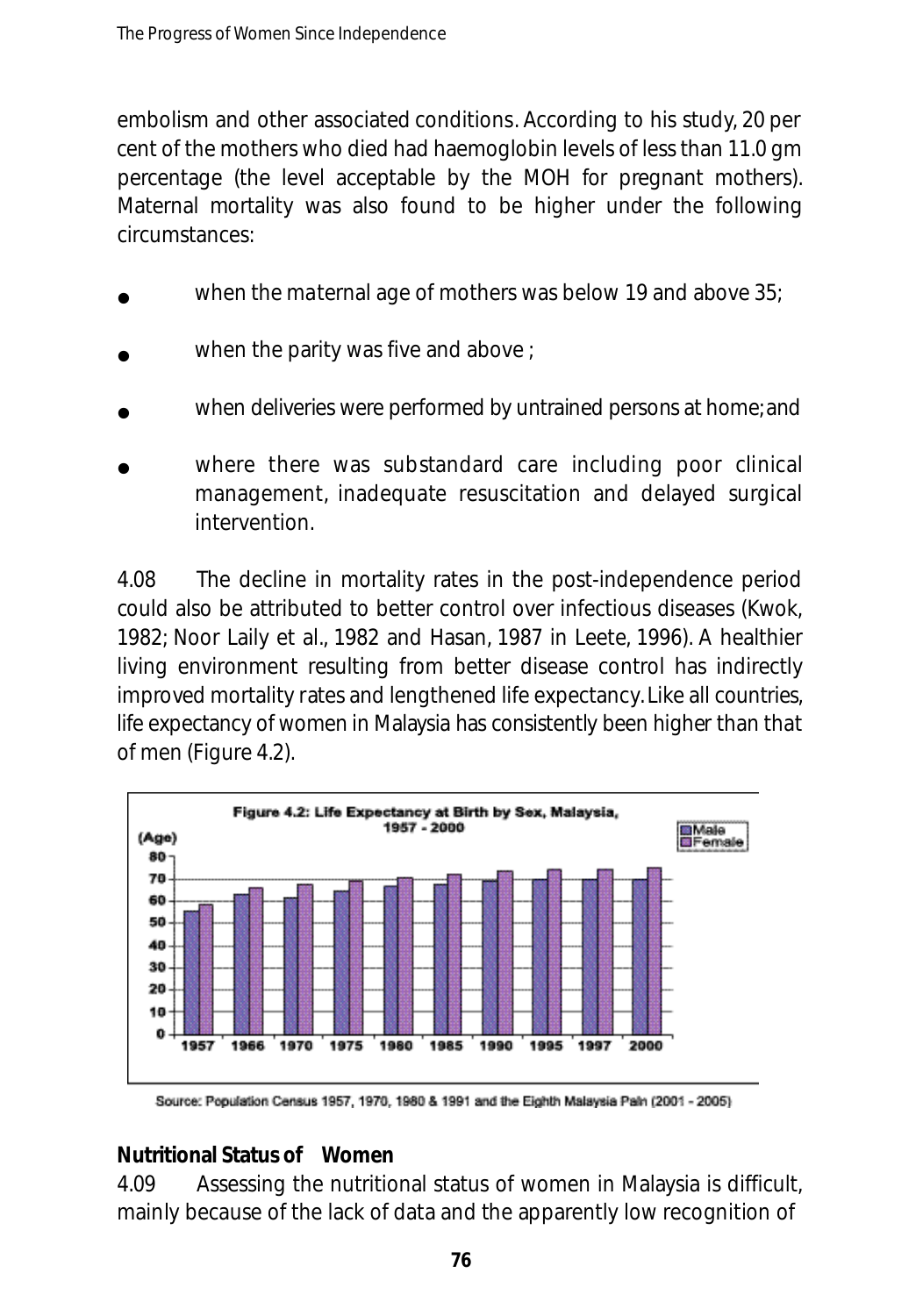its importance to health. Available data is found only in occasional reports and specific studies. Assessment of the study here will be undertaken primarily from the standpoint of specific nutritional deficiencies or problems. The nutritional status of women is often related to sufficient caloric and iron intake, both of which are important determinants of good health. As young girls move through the transition into adults, menstruation itself increases their need for iron. Pregnancy and childbirth with the accompanying increased need for iron intake often push women over the threshold into pseudo-anaemic states. More importantly, anaemia has also been identified as a contributing cause of maternal deaths (Jegasothy, 1998). It has also been known to increase the risk of miscarriages, premature births as well as prenatal morbidity (Taylor and Anthony, 1983). Nutrition reports of the Department of Health in 1956 cited iron deficiency, anaemia and caloric deficiency as problems faced by many pregnant mothers as well as young children. Various studies and data collected from maternal and child health clinics also indicated that antenatal mothers were generally anaemic.

4.10 According to a study by Tee (1995, p.154),in the 1950s and 1960s about 77 per cent of pregnant women were found to be lacking in iron and anaemic. Microcytosis, attributed to iron deficiency, was seen in 76 per cent of the cases and macrocytosis, attributed to folic acid and vitamin B12 deficiency, in most of the remaining cases. Studies in the 1980s also found low levels of serum float in approximately 60 per cent of pregnant women and low levels of RBC float in about 30 per cent of them. The prevalence of anaemia ranged from 30 per cent to 60 per cent depending on the ethnic group. Anaemia continued to be prevalent in the 1990s, and according to the Second National Health and Morbidity Survey of 1996 (NHMS2), the presence of anaemia among pregnant women varied across the states of Malaysia, ranging from 1.4 per cent to 10.2 per cent. The national average was 4.6 per cent in 1998,an increase from 4.4 per cent in 1995 (MOH,1999). Meanwhile, a 1994 study by the Institute of Medical Research on 1,417 adolescent schoolgirls found that 19 per cent of them were anaemic.

4.11 A nutritional problem that frequently affects more women than men is endemic goitre, which has been documented since the 1930s in 12 of the 25 districts of Sarawak. The main causes of goitre include low levels of iodine in drinking water and salt intake as well as low consumption of seafood, especially in the inland areas of Sarawak. Another cause is the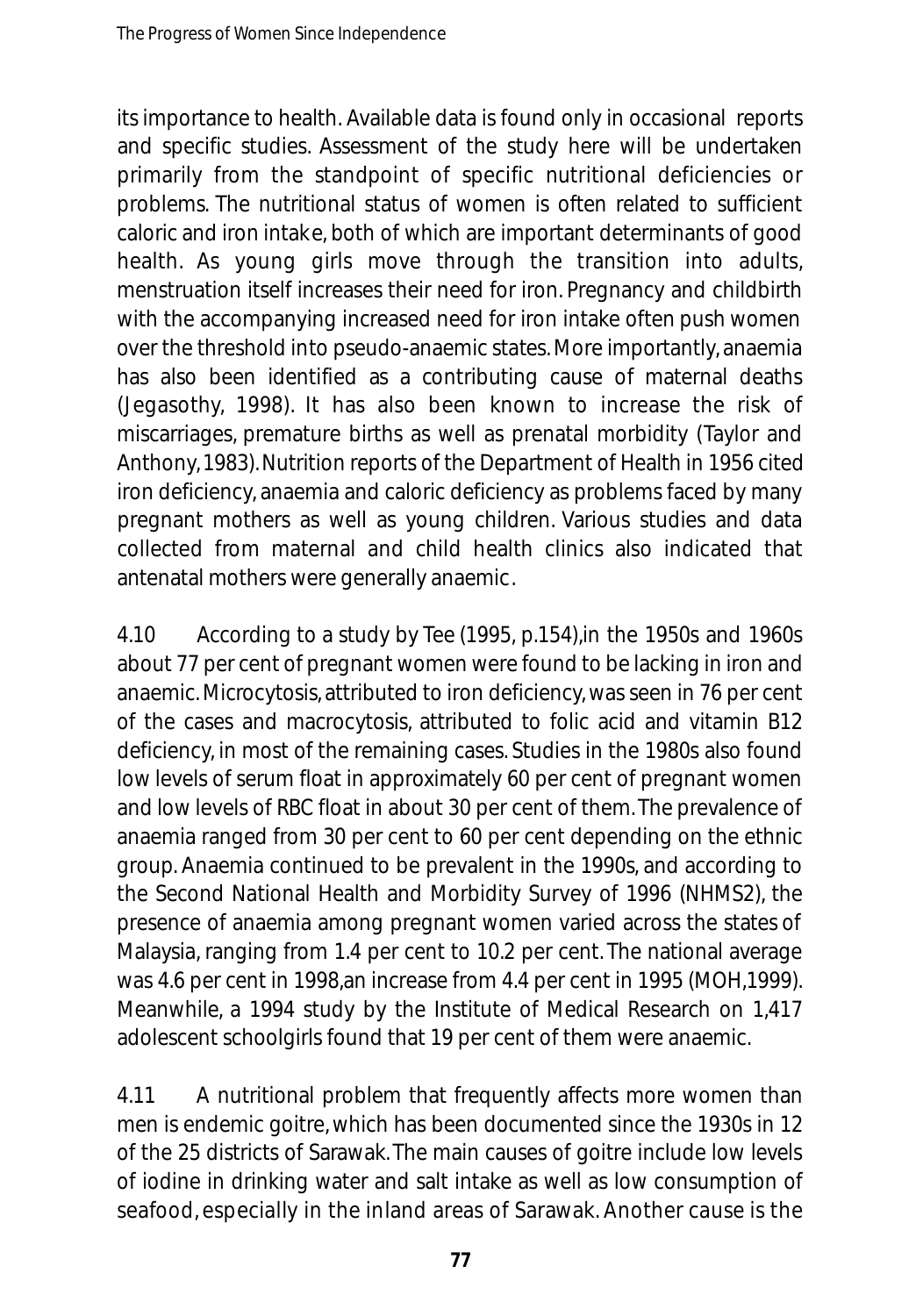presence of goitrogens in cassava,which is consumed in large quantities by hill tribes when rice supplies are exhausted. Studies done in Sabah in recent years have also found a high prevalence rate and that only 3 per cent of the people used iodised salt (Tee, 1995). In Peninsular Malaysia,goitre has also been reported in some areas of Kedah, Terengganu, Perak and Pahang, affecting 25 to 35 per cent of women aged 15 years and above. In fact, in 1993 an overall prevalence of 37 per cent was found in Kelantan,45 to 93 per cent in Sarawak and in the remote areas of Keningau in Sabah it was 75 per cent (National Plan of Action for Nutrition,1996–2000,MOH).

4.12 An emerging problem of the 1990s affecting both men and women is an increase in nutritional problems attributed to bad eating habits, a problem of "over nutrition". Tee (1995), in his study, noted that while a low prevalence of "overweight" subjects was the scenario in the 1980s, it was different in the 1990s, especially among the urban population. He cited a study of 3,000 urban subjects by Ismail and Zawiah (1991),which revealed that 28 per cent of men and 34 per cent of women were overweight. Changing eating habits and sedentary lifestyles were said to be the main causes of over nutrition among the urban middle-income population. Meanwhile, the NHMS2 reported that the number of overweight people (BMI of 25 to 30) was significantly higher in urban (17.4 per cent) compared to rural (15.5 per cent) areas, and among females (22.67 kg/m) compared to males (22.26 kg/m). It is thus evident that Malaysia is already beginning to experience the nutritional problems which are prevalent in developed nations.

### **Fertilit y Tr ends**

4.13 The total fertility rate among Malaysian women is declining, which is currently at 3.06 per woman. Urbanisation,late marriages and increased access to education as well as more employment opportunities have contributed significantly to the decline in fertility. In 1970,the total fertility rate for Peninsular Malaysia was 5.02 per woman.A study by Wong (1999) indicated that the total fertility rate in Peninsular Malaysia declined by 47 per cent from 6.2 to 3.3 per woman during the period 1957–1990.Although the decline was evident for all ethnic groups it was highest among the Chinese and Indians where fertility levels declined by more than 50 per cent. Leete (1995) noted that in the case of the Chinese, the decline in fertility began in the late 1950s while that of the Indians was evident in the mid-1960s and the Malays in the late 1960s. However, overall fertility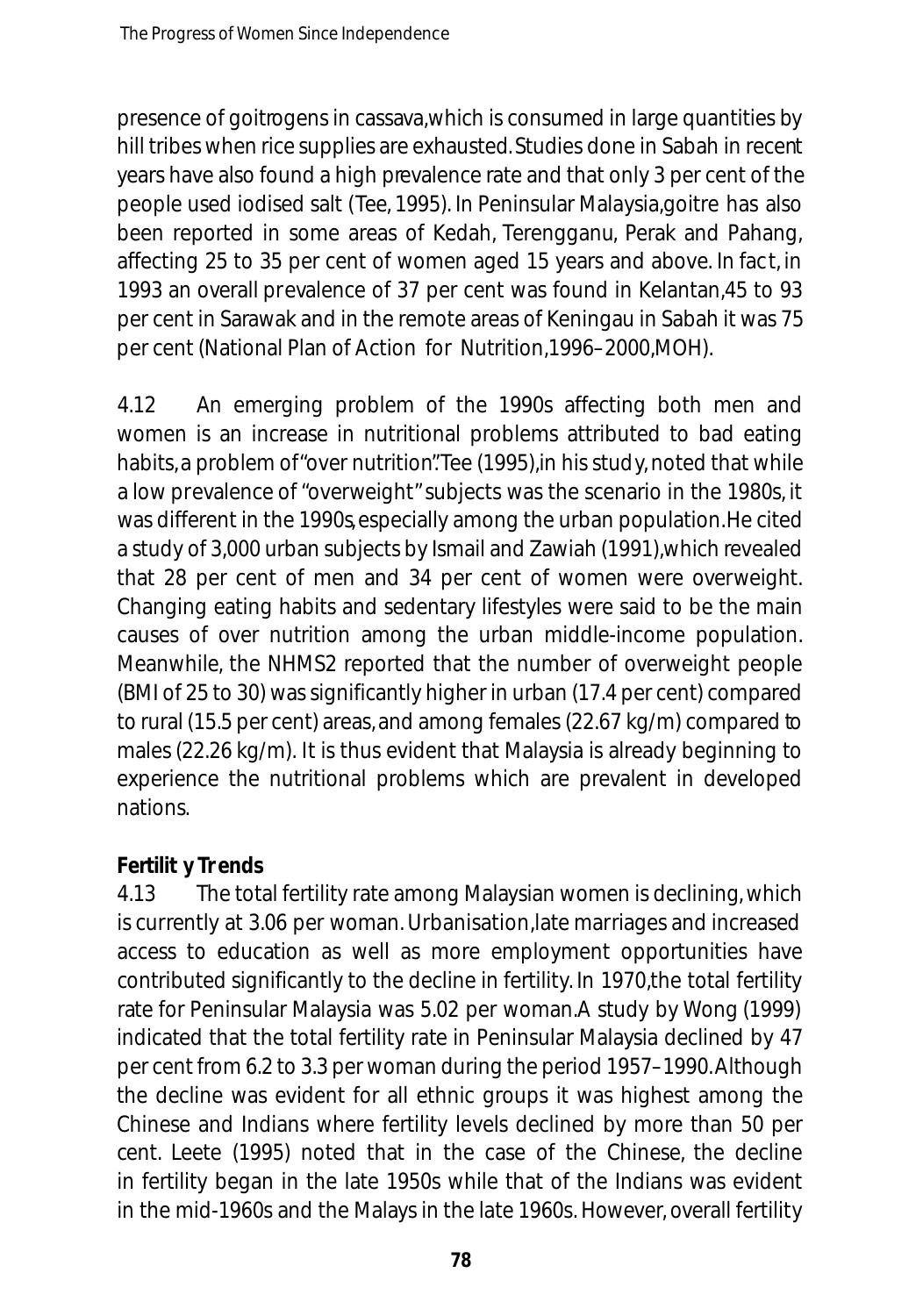declines were lower in the 1980s. This is largely due to the stalling of the decline in the Malay fertility rate. Leete (1995) and Wong (1999) observed that while Chinese and Indian fertility rates declined during the 1980s, that of the Malays levelled off at around 4.5 children per woman and even rose to 4.8 in 1985, while that of the Chinese and Indians were 3.4 and 3.6 respectively. This upsurge has been attributed to Islamic religious influences and possibly to the positive response of the Malays to the New Population Policy (NPP) enunciated in 1984 (Hamid Arshat et al.,1988 and Tey,N. P.,1992 in Wong, 1999).

# **II.REPRODUCTIVE HEALTH SERVICES**

4.14 The steady improvement in the health status of Malaysian women since 1957 is largely due to the provision of reproductive health services by the Government. Easier and wider access to appropriate health care has enabled Malaysian women to have safe pregnancies and childbirth as well as provide them the best chance of having healthy infants.The provision of health services includes family planning, antenatal and postpartum care, and management of breast and cervical cancer.

### **Family Planning**

4.15 Family planning was first made available through the initiative of a group of doctors who were appalled at the maternal deaths in hospitals because women had no access to contraception.The first non-government organisation (NGO) in family planning, the Selangor Family Planning Association, was formed in 1953. It was only 13 years later, in 1966,that the Government formed the National Family Planning Board (which was later renamed as the National Population and Family Development Board) to provide similar services to a wider cross-section of the population. In an effort to make family planning accessible to the rural population, family planning was integrated into the rural health services in the 1970s in Peninsular Malaysia,and extended to Sabah and Sarawak in the 1990s.

4.16 Despite its easy availability throughout the country, the adoption of contraception varied widely, with ethnicity being the most important determinant. Wong (1999, p. 168), quoting from the 1984/1985 Malaysian Population and Family Survey (MPFS) pointed out that "within any given marriage cohort, Chinese and Indian women have much higher levels of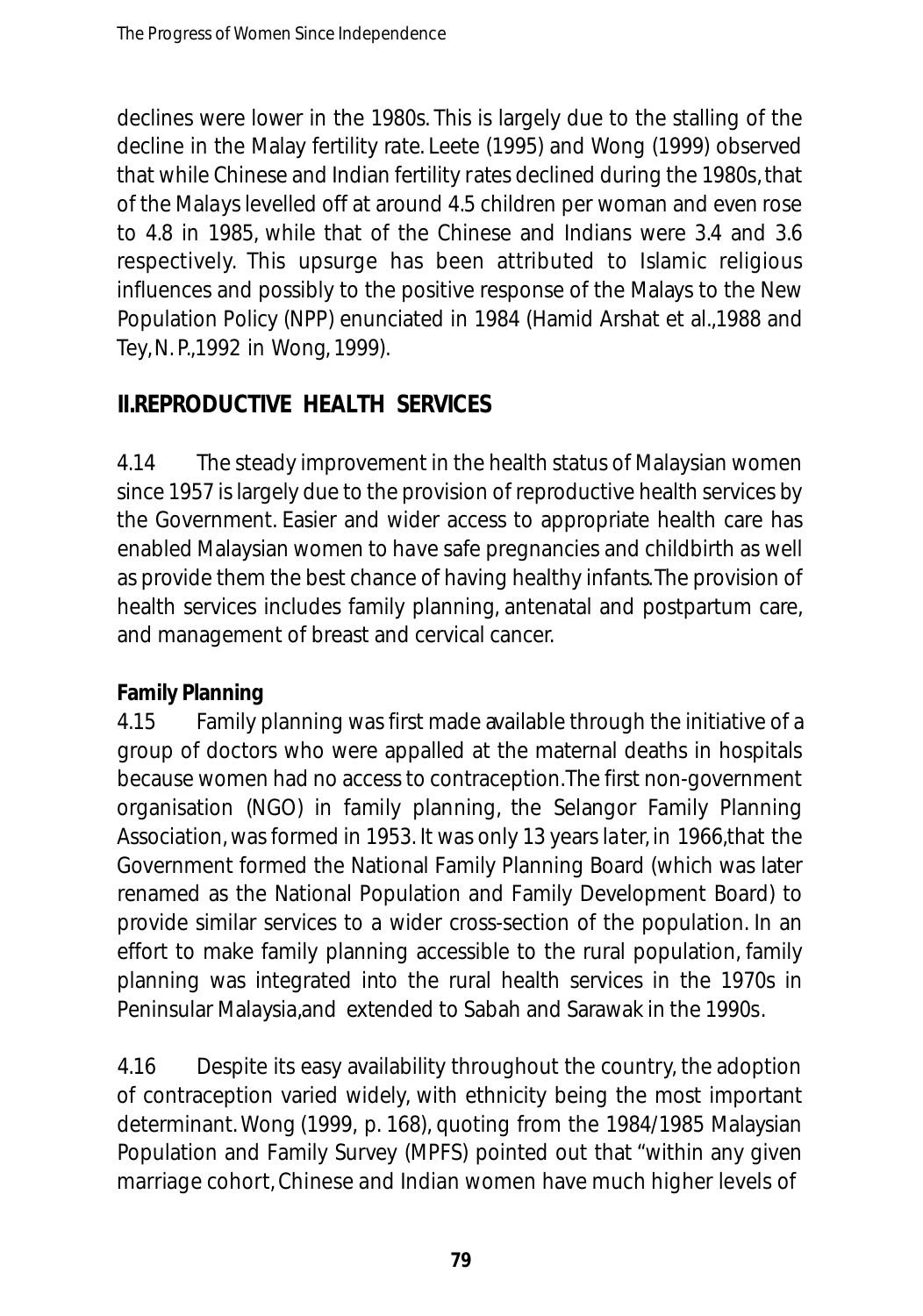"ever-use" of contraceptives than Malay women". The Second Malaysian Population and Family Survey also found no change in the pattern of usage of contraceptives. This study also revealed that rural Chinese women were twice as likely as rural Malay women to use an efficient method of family planning. This is not surprising because Tey et al. (1997) in their study on contraceptive choice in the rural areas of Peninsular Malaysia found that among the women studied, Malays were more likely to express the desire for another child despite having the largest family size.They were also more apt to use less reliable methods including the traditional herb or jamu. Tey et al. (1999) in their study of rural women found that more Chinese than Malays or Indians were worried about the adverse effects of contraception on their health and this was also true of the methods which were deemed unpleasant to use. They also found that Malays were less favourable of methods which were considered to be irreversible (tubal-ligation),against their religion (condom, intra-uterine contraceptive device or IUCD, permanent methods, etc), costly (IUCD), and not easily available or which required examination by a male doctor or surgery. Breastfeeding practised by almost all Malay mothers – is also sometimes considered to be a method of family planning.

#### **Antenatal and Postpartum Car e**

4.17 Under the MOH maternal and child health programme, antenatal and postpartum care has been made available even before independence. However, access has improved tremendously through the expansion of health centres, alternative birthing centres as well as mobile clinics. It is, therefore, not surprising that antenatal coverage through public health facilities is in excess of 60 per cent although the coverage is declining due to the availability of private healthcare services. In fact, one study by Huang (1995) on rural farming communities in Sabak Bernam, Selangor, revealed that antenatal coverage was almost 100 per cent (the mothers of 504 children studied had received antenatal care). In 1998, the average antenatal visits per mother increased to 8.1 from 7.5 in 1994 (Annual Report, 2001,MOH). The same report also revealed that postnatal coverage was 74.6 per cent in 1998.

#### **Management of Cervical and Breast Cancer**

4.18 Of an estimated 50 million deaths which occur annually worldwide, 10 per cent or 5 million are attributed to cancer. Breast cancer by itself accounts for 5 to 25 per cent of total deaths due to cancer (Abu Bakar, 1994).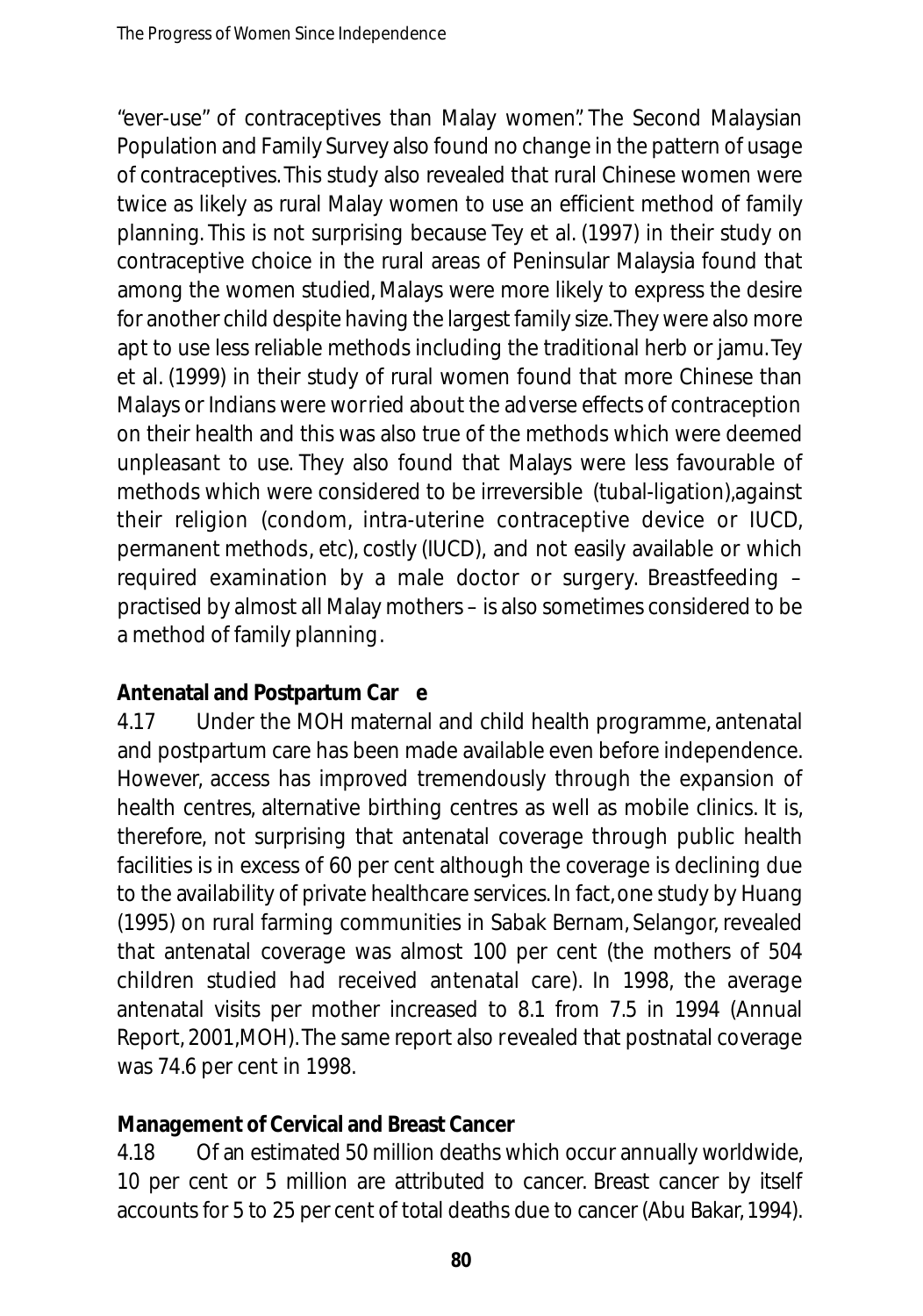In Malaysia, the discharge rates for the top three cancers in 1991 were cancer of the trachea, bronchus and lungs, breast and cervix. Among the cancers which affect women,breast and cervical cancers account for about half of total cases. As survival rates depend on early detection, the screening for breast cancer has been incorporated into the Family Development and Primary Health Care Programme (Narimah et al. 1997). While breast examinations by health workers are available in government health premises, the more thorough mammography examinations are available in government hospitals.

4.19 At the same time, pap smears are taken regularly as part of the postpartum services offered at maternal and child health clinics. Reports of the MOH showed that the number of pap smears taken and read increased from a mere 8,213 in 1982 to 354,930 in 1998 (Figure 4.3). The National Population and Family Development Board (NPFDB) as well as the Federation of Family Planning Associations Malaysia (FFPAM) through their network of clinics also offer both breast and cervical cancer detection programmes.

4.20 Despite the availability of services the National Health and Morbidity Survey of 1996 reported a screen rate of only 46 per cent based on any methods of breast examination with differences in prevalence rates by ethnicity, rural/urban localities, age groups, educational and household income levels (Narimah et al.,1997). The same study also reported that only 26 per cent of the 16,232 women studied had undergone a pap smear examination and that women who used the comprehensive reproductive



Source: Ministry of Health Report: Family Violence (1999)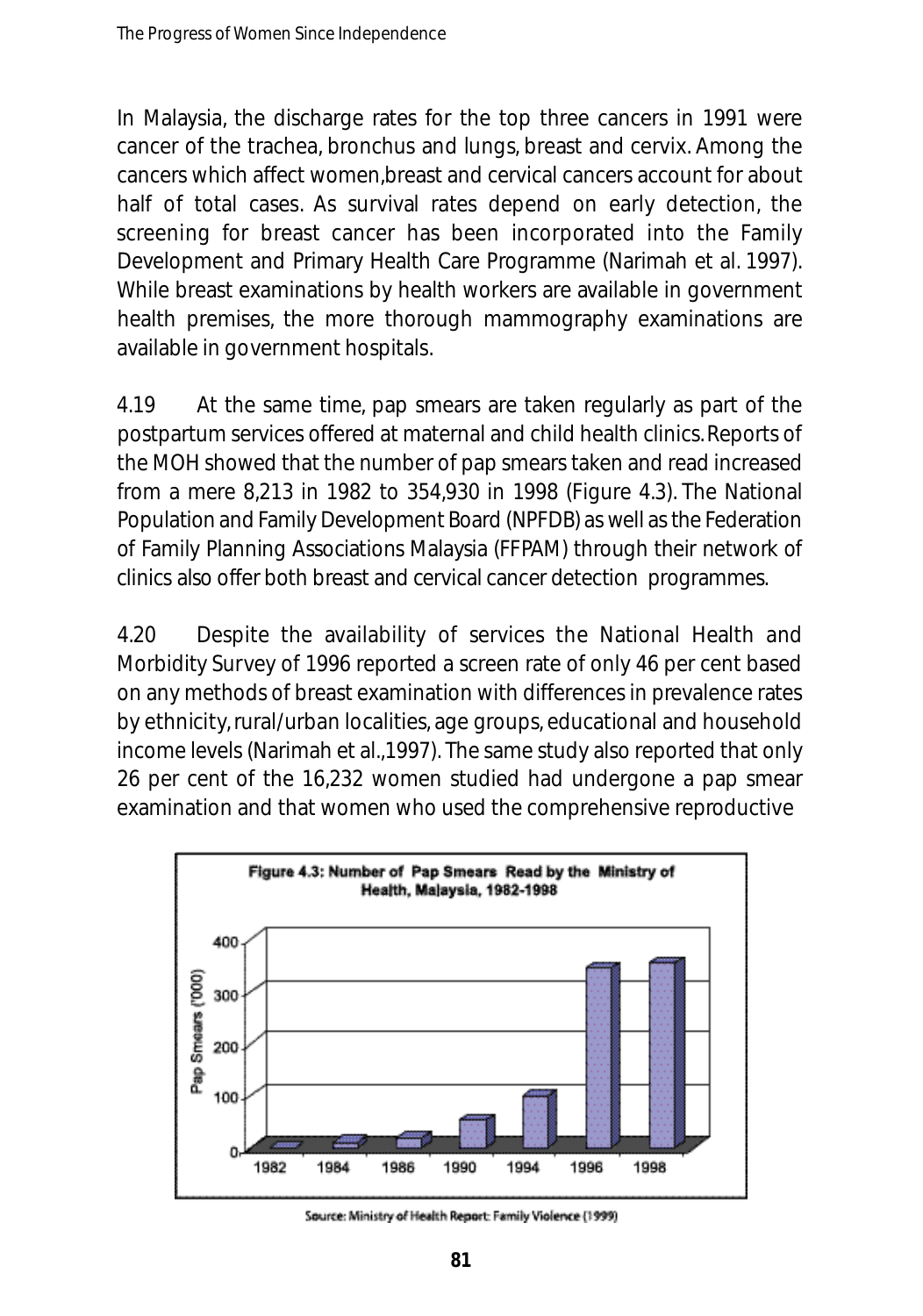services centres were most likely to have had a pap smear. Some women sought alternative traditional treatment, thus delaying the treatment of these cancers, and eventually losing their lives.

### **III HEALTH CONCERNS IN THE NEW MILLENNIUM**

### **Health Needs of Elderly Women**

4.21 The longer life expectancy of women has and will make the health needs of elderly women a major concern for the country in the new millennium. With a life expectancy of 75 years in 2000, the average Malaysian woman actually lives almost one third of her life in the menopausal state. In addition,the proportion of women who fall within the age group 50 years and above is increasing, based on the trend for the age group 65 years and above which constitutes 4.2 per cent of the total population or 501,000 women in 2000. The profile of women in these categories is different and requires different healthcare services.A study by Tengku Aizan (1996) indicated that the proportion of elderly women would continue to increase. Between 1970 and 1980 the number of women in the age group of 65–74 years increased by 43.4 per cent, and by 1991 the number had increased by 95.4 per cent. Meanwhile, the proportion of those aged 75 years and above increased by 155.5 per cent between 1970 and 1991. Many of the women in the older age groups had lower educational achievement than their male counterparts. Nazileh (1992) also reported that the health status of the aged differed by gender. In this instance, more females reported poorer health status than males. She also pointed out that most of the elderly were widows. Another study by Tengku Aizan found that in 1991, 80.6 per cent of the elderly males aged 65 years and above were married compared to only 36.2 per cent of the elderly females. In the same year it was pointed out that while 4 per cent of the females in the same age-group were divorced or separated, only 1.6 per cent of the male counterparts were divorced or separated. It would thus be necessary to provide appropriate health services for this group of people, considering that psychiatric morbidity is also significantly higher among females than males, higher among widowed than married persons, and also higher among divorced than married persons (Second National Health and Morbidity Survey, 1996).

4.22 These facts only reinforce the need for special healthcare services to tide women over the change of life into the menopausal state. Menopausal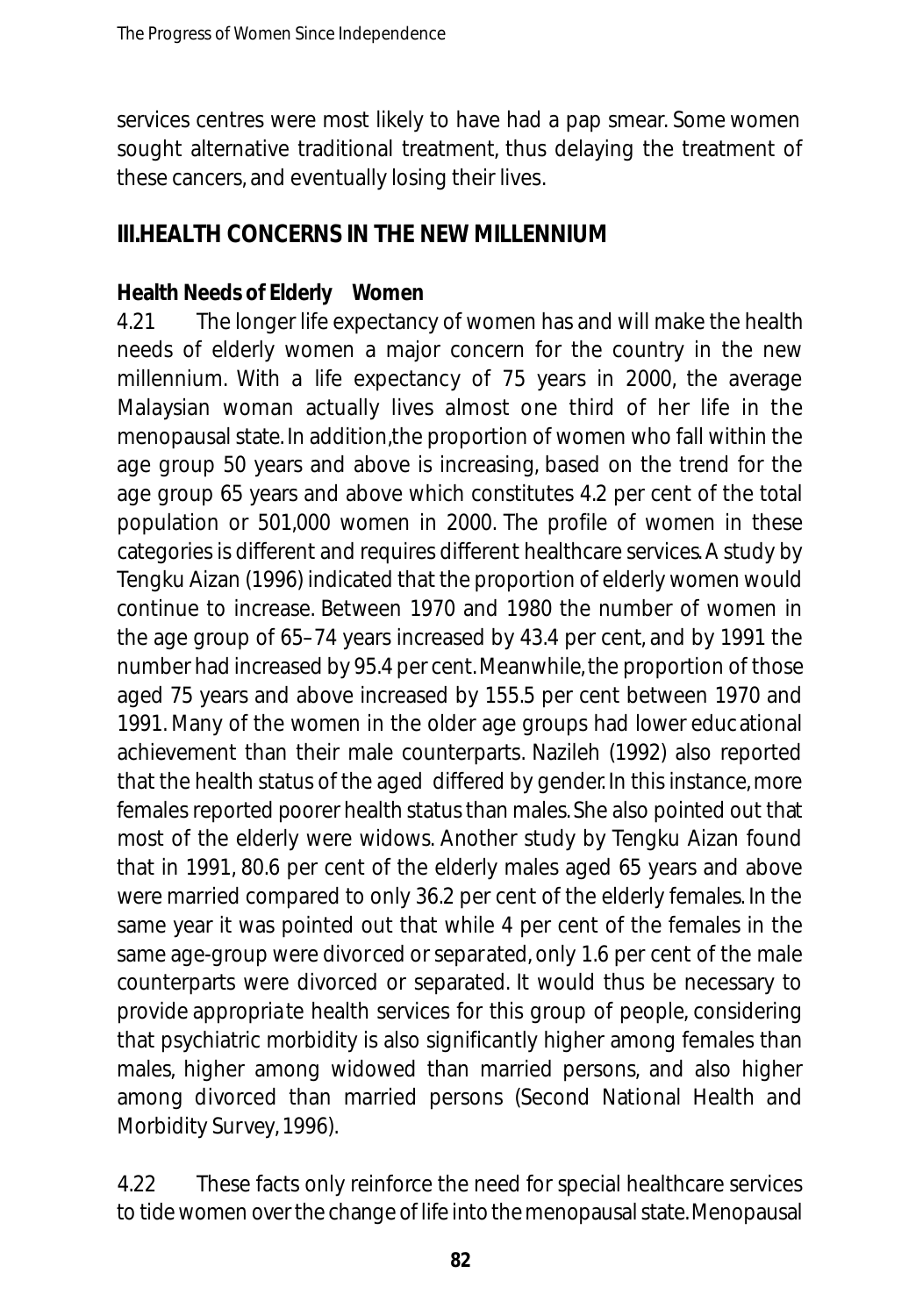health services have been made available by FFPAM,private hospitals and clinics. These health service providers have embarked on the provision of hormone replacement therapy and other menopausal health services to women in this age-group. In addition, menopausal clinics are also provided by NPFDB, government hospitals and some health clinics manned by family medicine specialists. In 2000, the MOH also implemented health services in the form of health education,exercise sessions, clinical screening for specific diseases as well as hormone replacement therapy (HRT) for older women in 351 of its 843 health clinics.

4.23 Older women are also afflicted with degenerative diseases and illnesses. A WHO study conducted in 1986 found that the common health problems among the older persons included eyesight problems (67 per cent) with some evidence of cataracts, difficulty in chewing food (48 per cent), hearing problems (16 per cent) and foot problems (8 per cent). An MOH study (1995) also found that the older persons were also experiencing chronic joint pains as well as hypertension, heart disease and diabetes. Mental health problems among the older persons include sleep difficulties, anxiety, loss of interest in life, tiredness and poor memory retention. Thus, MOH will need to expand the various geriatric services in order to meet the needs of the senior women citizens.

### **Domestic Violenc e**

4.24 Like other societies, Malaysian women are also subject to domestic violence, which includes physical battery, incest, rape, sexual abuse, and psychological bullying and exploitation. The victims suffer from physical and mental injuries, and could also be infected with contagious and fatal diseases. Figure 4.4 illustrates the number of domestic violence cases reported to the police during the period 1984–1997. The average number of cases reported were about 500 in the 1980s and early 1990s but rose sharply after 1996 following the passing of the Domestic Violence Act in 1994 which came into effect in 1996. The Act and the publicity initiated by various women's groups provided the mechanism to disseminate information on women's rights and encouraged them to make reports on domestic violence. As of 1998,about 88 per cent of government hospitals had one-stop centres where victims could make reports as well as receive treatment including counselling from relevant agencies without having to go through excessive bureaucratic procedures.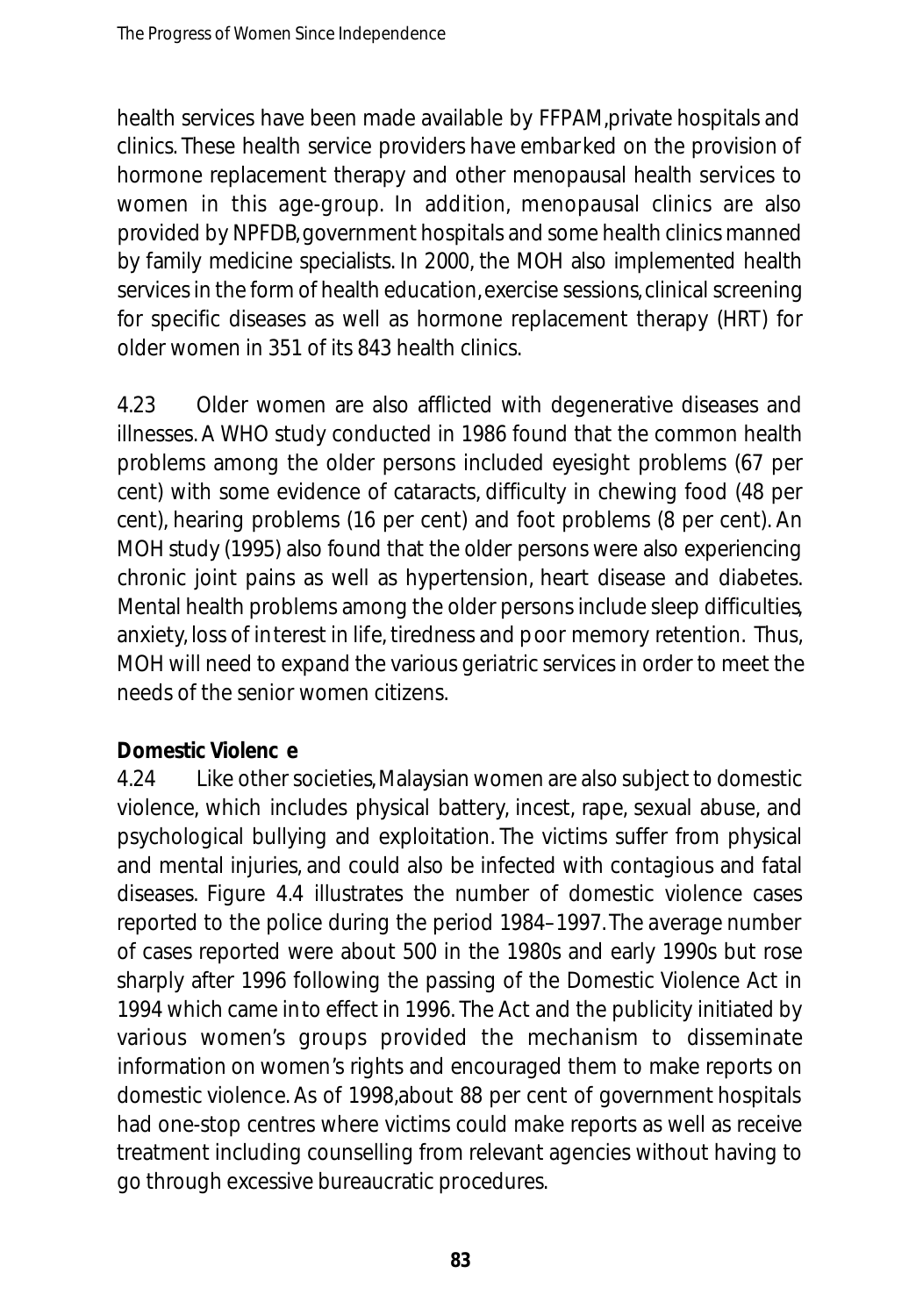

Source: Ministry of Health Report: Family Violence (1999)

4.25 Battered women run a high risk of suffering from depression, attempted suicides, other psychiatric morbidities and increased somatic complaints as well as serious injuries. Wong (1999) quoting from Rashidah et al. (1995) reported that a 1990 study carried out by the Women's Aid Organisation (WAO) revealed that it was estimated that 39 per cent of women aged 15 years and above suffered spousal abuse. In a study of 60 battered women they found that the types of abuse included being slapped, kicked, punched, strangled, stabbed or threatened with a knife or sharp instrument.In addition,they found that 68 per cent had been beaten during pregnancy and more than half of these women had experienced physical force during sexual intercourse.

### **Mental Health**

4.26 The overlap between a woman's reproductive and career roles can affect the mental health of women. An MOH annual report showed that in 1960 there were 158,364 female outpatients seen for mental, psychoneurotic and personality disorders. Meanwhile, the NHMS2 reported that psychiatric morbidity among adults aged 16 years and above was significantly higher among females (12.7 per cent) than males (8.5 per cent). The same report showed that neurotic depression, the most common mental disorder, was three times more prevalent among females than males.

4.27 The NHMS2 also revealed that 11 per cent of the women in the age group 16 years and above had psychiatric illnesses. The common psychological symptoms included sleep difficulties (18.8 per cent), feeling unhappy and depressed (11.8 per cent) and constantly under strain (11.7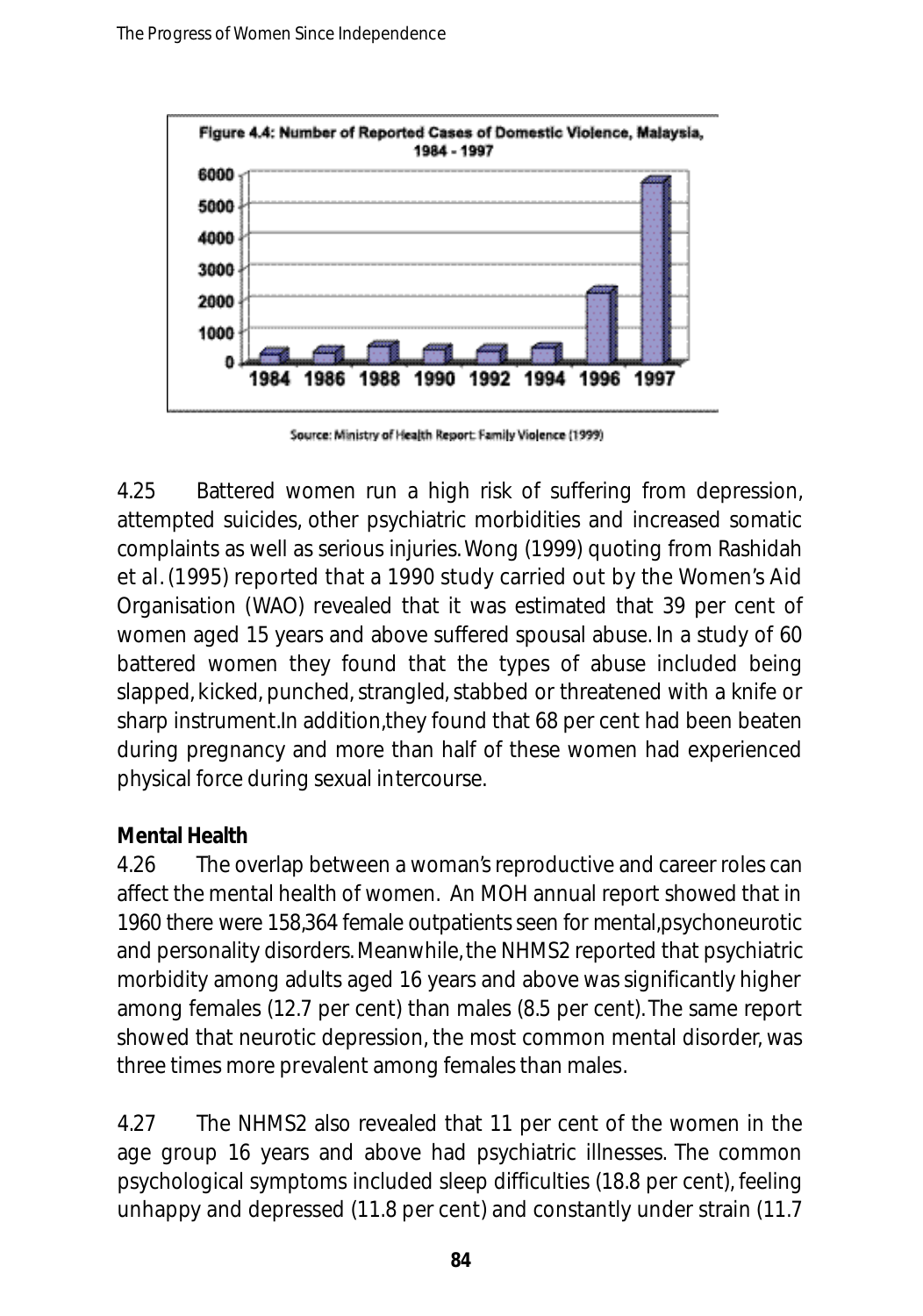per cent). The study also showed that although the prevalence of emotional disorders by state and by urban/rural was not significantly different, prevalence was significantly higher among females (12.7 per cent) than males (8.5 per cent) by 1.5 times

4.28 Another indicator of mental health is suicides and para-suicides, both of which are more prevalent among women than men as seen in Figure 4.5.In general, suicide rates for Malaysia are lower than most developed countries. Lee (1981) reported that the rate of suicide for both sexes in 1981 was only 3 per 100,000 population compared to 24 for Denmark,9 for Singapore and 47 for Sri Lanka in the same period. Data collected by MOH showed that in 1996 there were 2,823 suicides. Furthermore, while the number decreased to 2,695 in the following year, the number of deaths from attempted cases rose from 7.5 per cent of total admissions for suicides in 1996 to 9.1 per cent in 1997. At the same time suicide figures were higher among women (59.9 per cent in 1995, 63.3 per cent in 1997 and 60.8 per cent in 1999) than men. A study of 167 para-suicides at the University Hospital in 1992 also revealed that 72.5 per cent of the suicides occurred among women. Incidentally, para-suicides, which are prevalent among those who suffer from personality disorders, interpersonal relationship problems with spouses, parents or others,generally occur among young females.On the other hand,suicides are more common among the older persons, particularly among those who suffer from mental illness and chronic physical disorders.



Source: Second National Health and Morbility Survey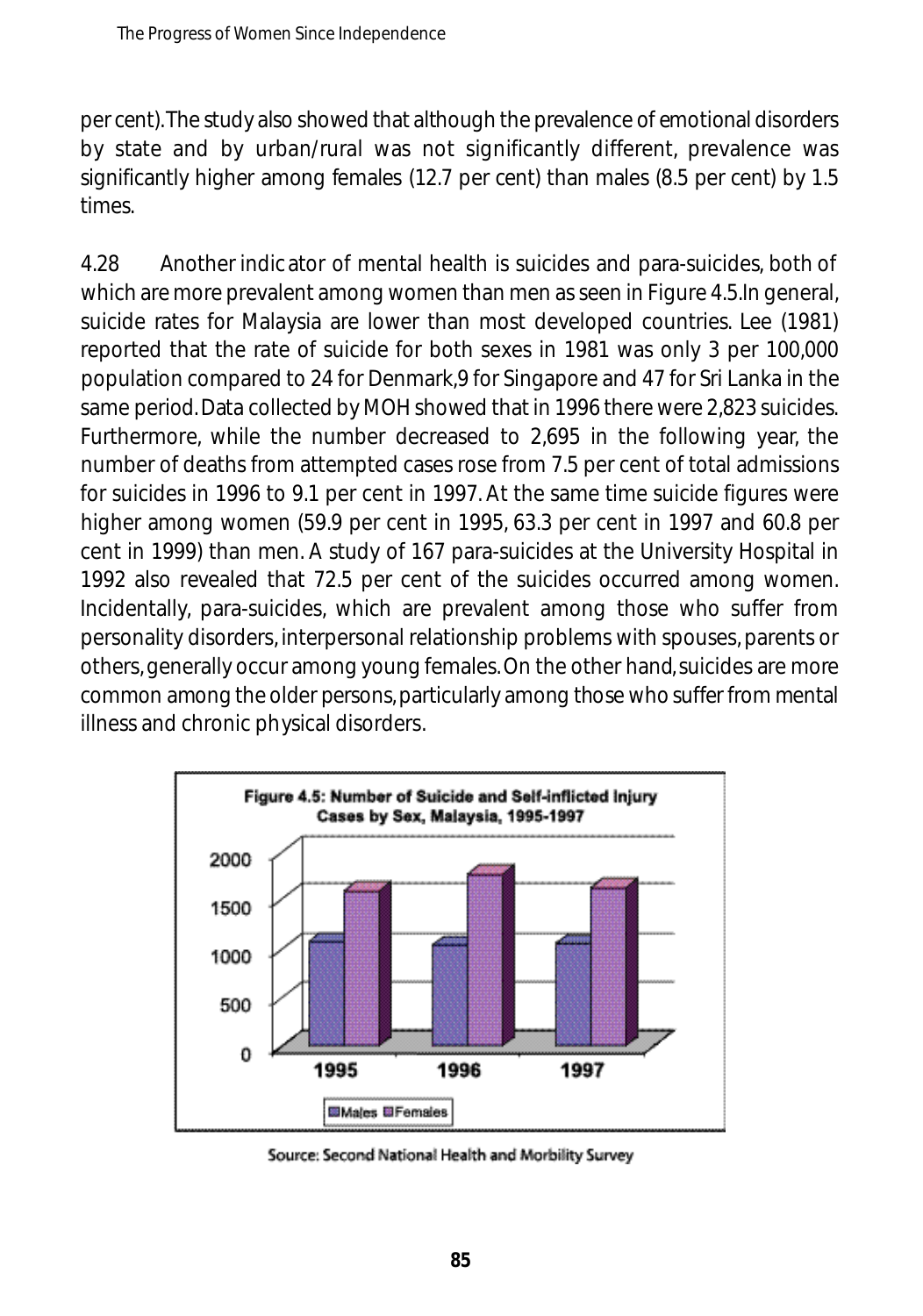### **The HIV/AIDS Epidemic**

4.29 The human immunodeficiency virus (HIV) has in the last decade brought hardship and misery to the world. Up to the end of 2000 a total of 36.1 million people worldwide been infected,making it the fourth leading cause of death in the world.While Africa bears the brunt of the epidemic at the present time, UNAIDS has predicted that Asia will be the next epicentre of the epidemic in the new millennium. Women now form 47 per cent of all infected adults.

4.30 Since the epidemic was first detected in 1986, the number of infected cases in Malaysia has increased to 38,044 by the end of 2000 (MOH, 2001). From data collected over the years, 94.9 per cent of HIV infections and 93.1 per cent of AIDS cases were detected in males,of whom 81.8 per cent were in the age group of 20–39 years. Records of routine testing of all known drug addicts and those sent to prison and drug reh a bilitation centres indicated that 75.4 per cent were found to be infected through the sharing of hypodermic needles.

4.31 However, the rate of infection among women has been increasing as seen in Figure 4.6. In 1990, nine women were infected with HIV. This figure increased by 17.8 times to 161 in 1995 and by the end of 2000 it had almost tripled that of 1995.A similar increase in the number of AIDS cases among women was also recorded. In 1991, two cases of AIDS were detected but by 1995 it had gone up to 15 cases.In 2000,there were 98 cases of AIDS among women. This sevenfold increase in AIDS cases between 1995 and 2000 is due to the fact that in women,the presence of the virus is detected



Source: Ministry of Health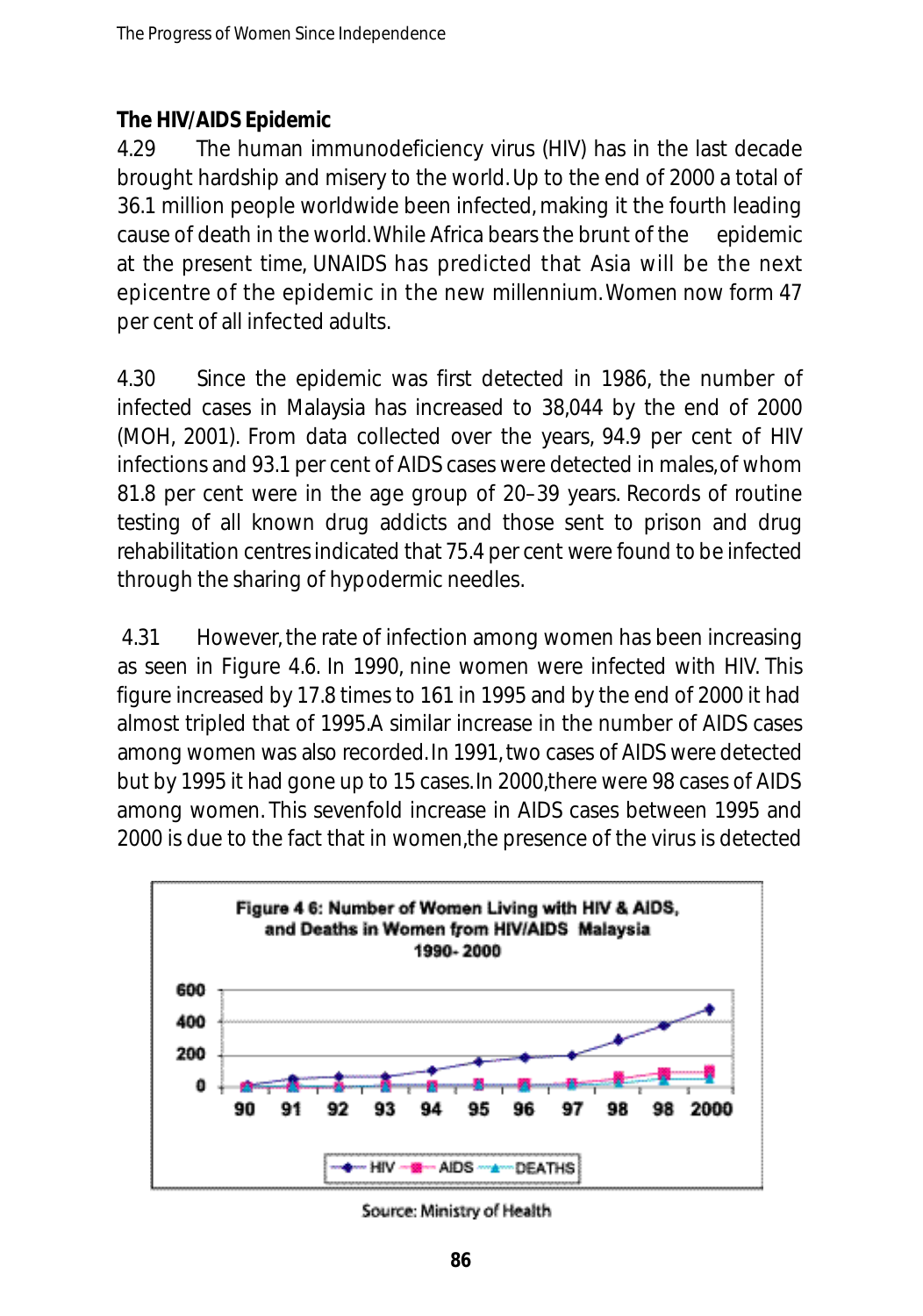later than in men when secondary infections become apparent. Concurrently, the number of women who have died from HIV infection has also increased from nine in 1991 to 15 in 1995 and 58 in 2000. Deaths from HIV/AIDS are expected to increase in the coming years, considering the fact that there is no known cure at present and that the costs of medication (a combination therapy) are beyond the means of most Malaysians.

## **V. FUTURE CHALLENGES**

4.32 The majority of Malaysian women have benefited from a comprehensive health services system and the implementation of programmes to safe guard the reproductive health of women. The reproductive health status of Malaysian women ranks among the best in the developing countries, and in the ASEAN region it is only second to Singapore. However, it cannot be assumed that all Malaysians have been able to benefit from the availability of services. In the mind of the average woman, availability does not guarantee accessibility of reproductive health services, especially women who have been marginalised by social as well as economic factors and who need special attention. In view of this, affirmative actions have to be taken to address the following issues and challenges on women's health:

- *unequal power relationship* between Malaysian men and women often limits women's ability to protect themselves against unwanted pregnancies and sexually transmitted diseases including HIV/AIDS. The increase in HIV infection among females from 4.3 per cent in 1995 to 5.1 per cent in 1999 is a major area of concern; •
- *the culture of silence* which makes it difficult for women to be informed about the risks of contacting contagious diseases. This culture also stigmatises women who seek treatment for sexuallytransmitted diseases; •
- *women's economic dependence* on their husbands increases their vulnerability to HIV infection as they are less likely to be able to negotiate safer sex and are less likely to leave a relationship that they perceive to be risky; •
- *stigma and discrimination against Persons Living with HIV/AIDS*  •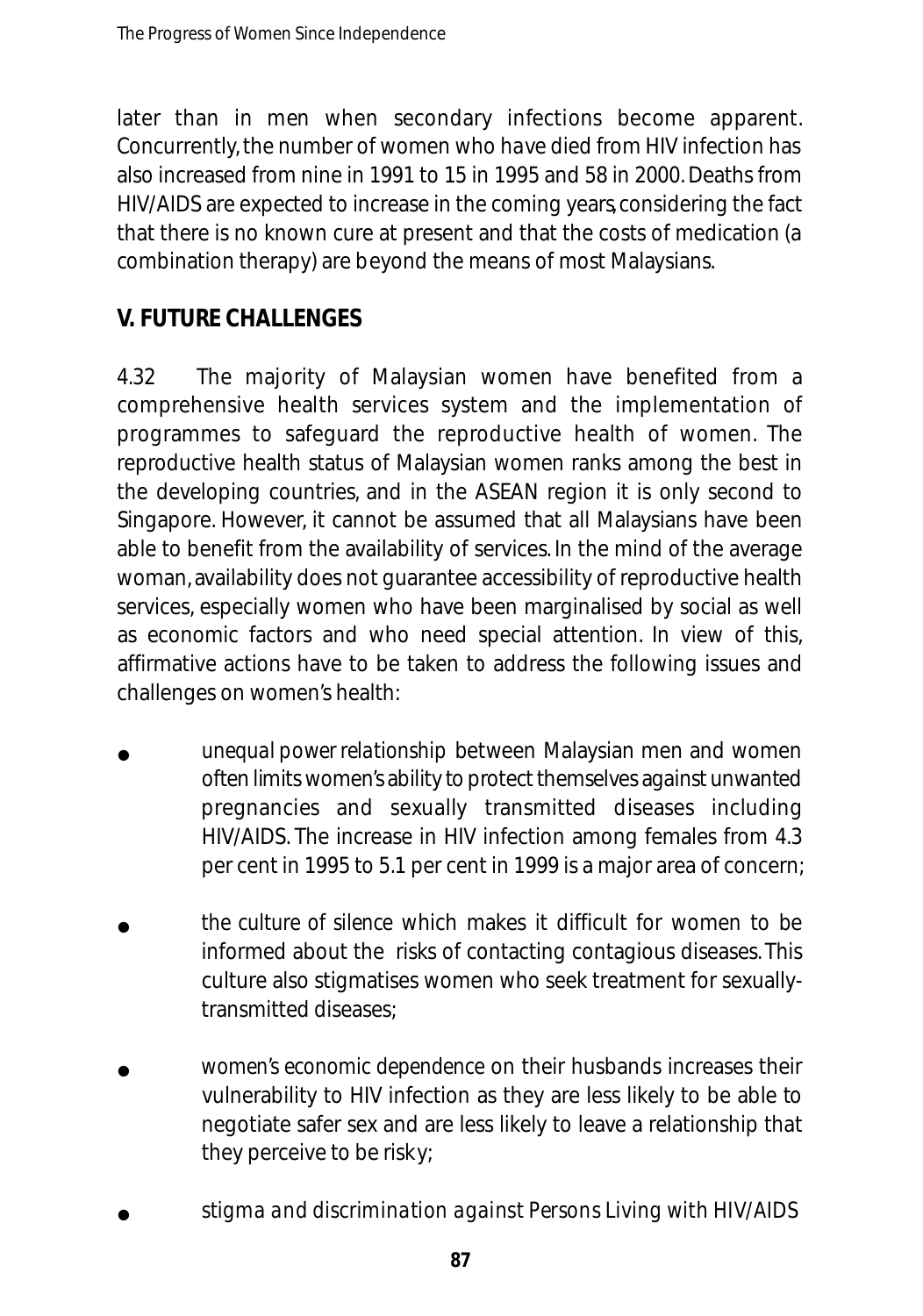*(PLWHAs)* prevent women and men from being tested, thus perpetuating the infection if they were positive, and preventing early detection and treatment;.

- *maternal mortality is higher among women in rural areas and* teenage mothers who have a higher risk of dying; •
- *the adoption of contraception is higher among Chinese and Indian* women than Malay women who have higher fertility rates. Rural Chinese women were twice likely as rural Malay women to use more efficient methods of contraceptives; •
- *breast and cervical cancer* account for half of total cancer cases among women and the survival rates depend on early detection, yet the majority of women do not undertake early cancer detection via self-examination or at reproductive health service centres; •
- *medical problems of elderly women are increasing* and appropriate geriatric services in public hospitals will have to be provided and existing services expanded, as the number of women aged 65 years and above is projected to increase in this decade; •
- *the prevalence of suicides and mental disorders* are higher among women than men due mainly to increased urbanisation, the breakdown of the extended family system, and mental stress arising from the need to balance career with family life; •
- *teenage mothers* who give birth at an age deemed to be detrimental to their health is causing concern among policymakers. Births by mothers aged below 17 years represented 3 per cent of the 12,976 live births in 1997; •
- *tendency of the majority of male spouses to let their wives shoulder the responsibility for family health concerns and well-being* even if their wives are career women. This does not augur well for the policy to develop healthy families and promote gender equality; •
- *increased occurrences of lifestyle diseases among women requires* •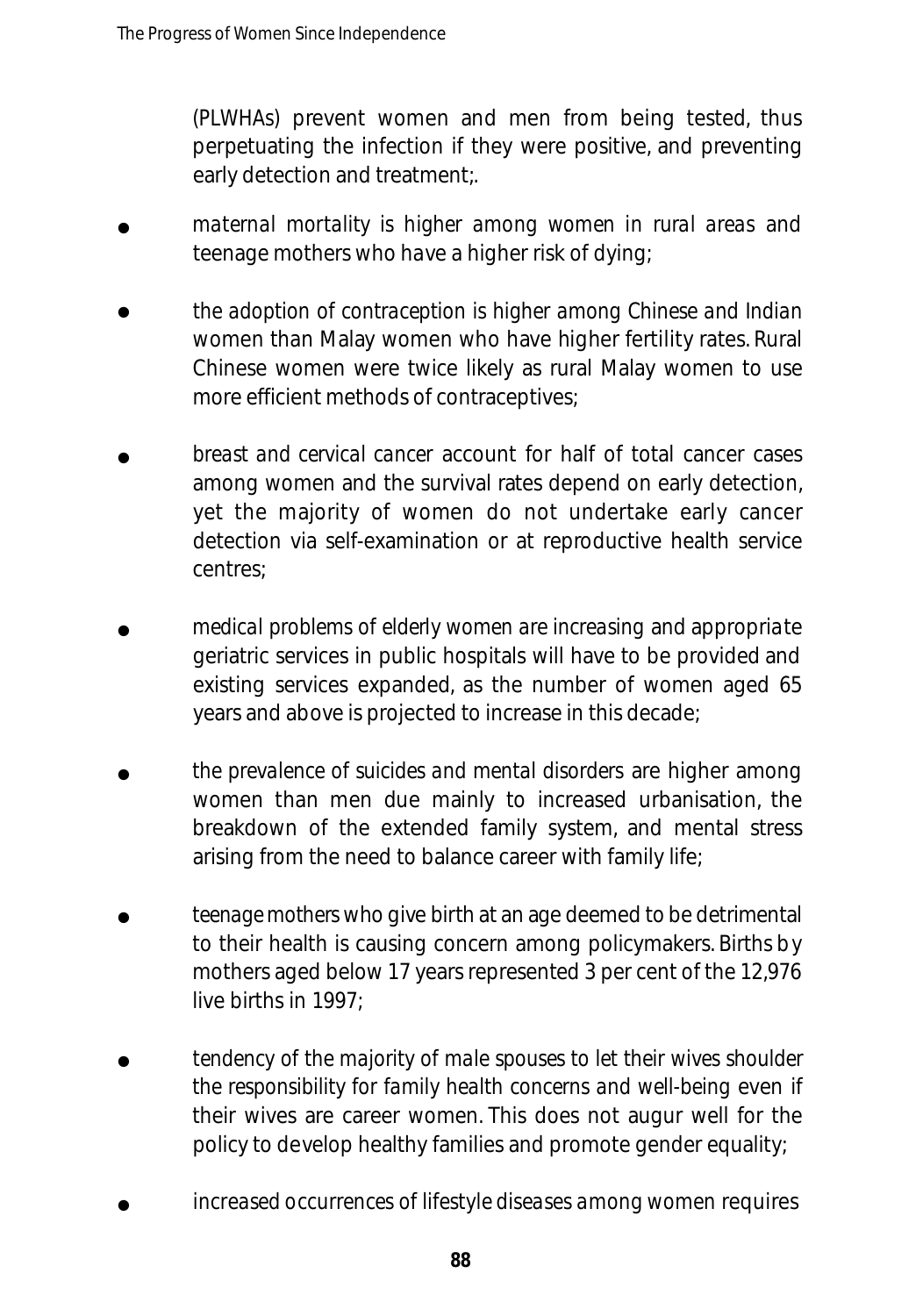more educational programmes to inform women on how to assert their rights to health and a healthy environment as well as to avail themselves to reproductive services, such as family planning, maternal care and cancer screening services;

- prevalence of domestic violence against women, which is still *a problem* in Malaysia, is frequently rooted in the unequal power relationship between men and women, and can be countered by ensuring continued empowerment of women through education, economic independence and greater decision-making power; and •
- *insufficient gender-disaggregated data on women's health and their perceptions* of available health services hamper efforts to improve the planning, monitoring and evaluation of health and healthrelated programmes, especially for chronic diseases. •

### **VI.RECOMMENDATION**

4.33 In general it can be seen that Malaysian women's access to he alth care services are satisfactory and this has contributed to the improved health status of women since independence in 1957. However, economic development and increasing urbanisation have implications on women's health and the following measures are proposed to address the emerging issues and challenges:

- *encourage male spouses to attend reproductive health clinics* and programmes through specifically-designed programmes. Health information directed at husbands will encourage them to jointly discuss and make informed decisions, which will safeguard the reproductive health of their wives; •
- *increase the family development programmes* aimed at promoting healthy lifestyles especially in urban areas in view of the increasing incidence of lifestyle diseases and HIV infection; •
- *make more concerted efforts to provide support* to women who are the primary caregivers to the sick and elderly; •
- *provide affordable drugs which can sustain the health of those affected* •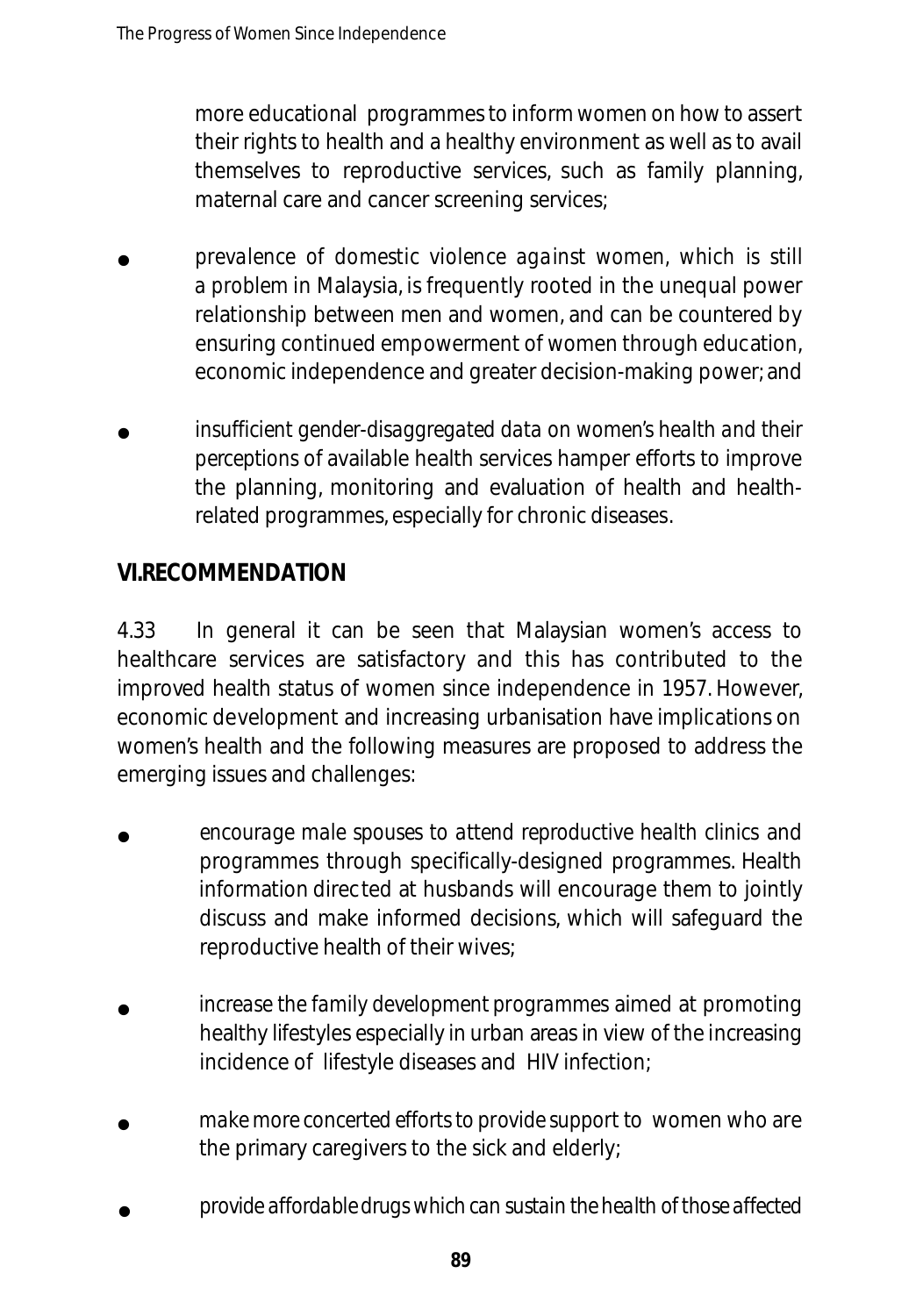with HIV/AIDS, especially women who have to shoulder the responsibility of caring and maintaining a family and children;

- *introduce reproductive health education in schools* so that young people can grow into adulthood, empowered with adequate knowledge on reproductive health including sexually transmitted diseases; •
- *ensure easy access to healthcare services* to meet the health needs of senior citizens, especially of females as life expectancy at birth has extends beyond 70 years;and •
- *improve the database on the health status of Malaysian women.* Efforts should be made to prevent under-reporting as well as to ensure the availability of gender-disaggregated data so that planning, monitoring and evaluation of programmes can be undertaken to improve the efficiency of delivery of the health services. •

### **VII. CONCLUSION**

4.34 Considerable progress has been made in improving the health status of Malaysian women during the period 1957–2000 due mainly to the development and availability of health services. Improvements in infrastructure, education and other social services also all contributed to the increase in women's access to health services. Female maternal mortality and crude death rates have declined to levels comparable to some developed countries during the last 50 years. As a result the life expectancy women in Malaysia has increased and women are participating effectively in the economic,social and political development of the country.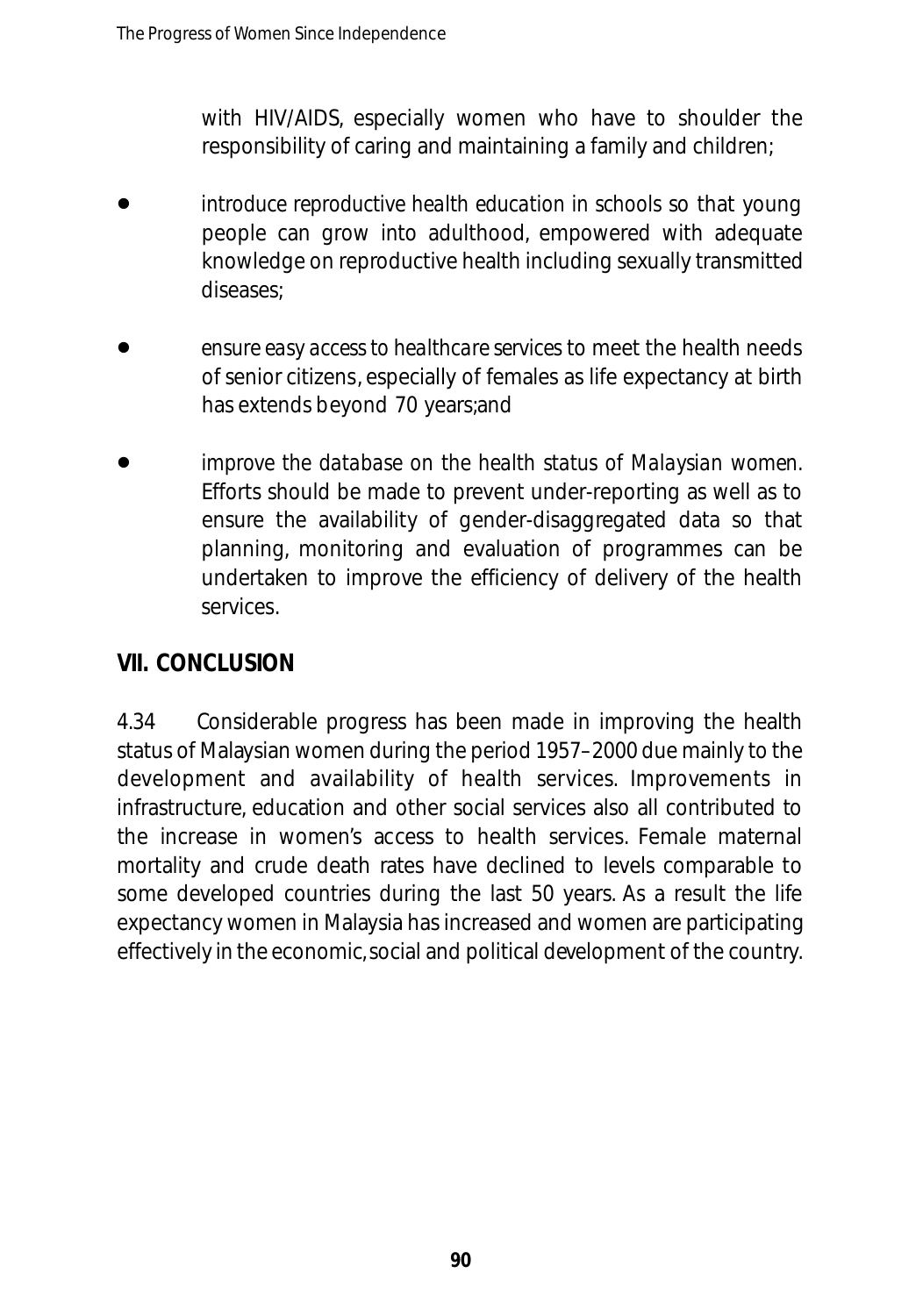### **Box 5.1: Dato' Sharizat A bdul Jalil – An A dvocat e and Solicitor , an Eminent Cor porate Figure and a Cabinet Minister**

Dato' Sharizat Abdul Jalil, the Member of Parliament for Lembah Pantai in the Federal Territory of Kuala Lumpur,was elected as the first minister of the newly-created Ministry of Women and Family Development on 17 January 2001. Her appointment as a minister is viewed as a major milestone in the political participation by women at the Cabinet level. Trained as a lawyer, she blazed through her career path to become a prominent corporate figure and a judicious political leader achieving the position of a minister within a relatively short time span.

Dato' Sharizat, the eldest in a family of four, was born in Penang. She studied at some of the best schools – the St. Georges' Girls' School in Penang and thereafter at the prestigious Tuanku Kurshiah College in Seremban, Negeri Sembilan, Malaysia. She read law at the University of Malaya, Kuala Lumpur, graduating with honours in 1976. Her career in the public sector commenced with her appointment as a magistrate and she subsequently rose to the position of Assistant Treasury Solicitor at the Ministry of Finance.In 1979,she resigned to practise law as an advocate and solicitor, and in 1993,she started her own law firm.

In the corporate world, Dato' Sharizat was among the first Malaysian woman to become chairperson of two public-listed companies on the Kuala Lumpur Stock Exchange. She also sat on the boards of several other corporations.

Her career in politics started in 1981 when she became an UMNO member and was chosen to head the women's wing of the Kepong Baru Branch, Selangor.That marked the start of a meteoric rise which saw her election to the UMNO Supreme Council in 1996. In the 1995 General Elections, Dato' Sharizat was the first woman to be fielded as the Barisan Nasional's candidate for the Lembah Pantai constituency, which she won. She created history by winning the same constituency for two consecutive terms. After her first election victory, she relinquished all her corporate positions in the private sector to accept her appointment as the Parliamentary Secretary at the Ministry of Youth, Culture and Sports. She was appointed Deputy Minister in the Prime Minister's Department in December 1999. In May 2000,she was elected Deputy Head of Wanita UMNO.On 17 January 2001,

*continue next page*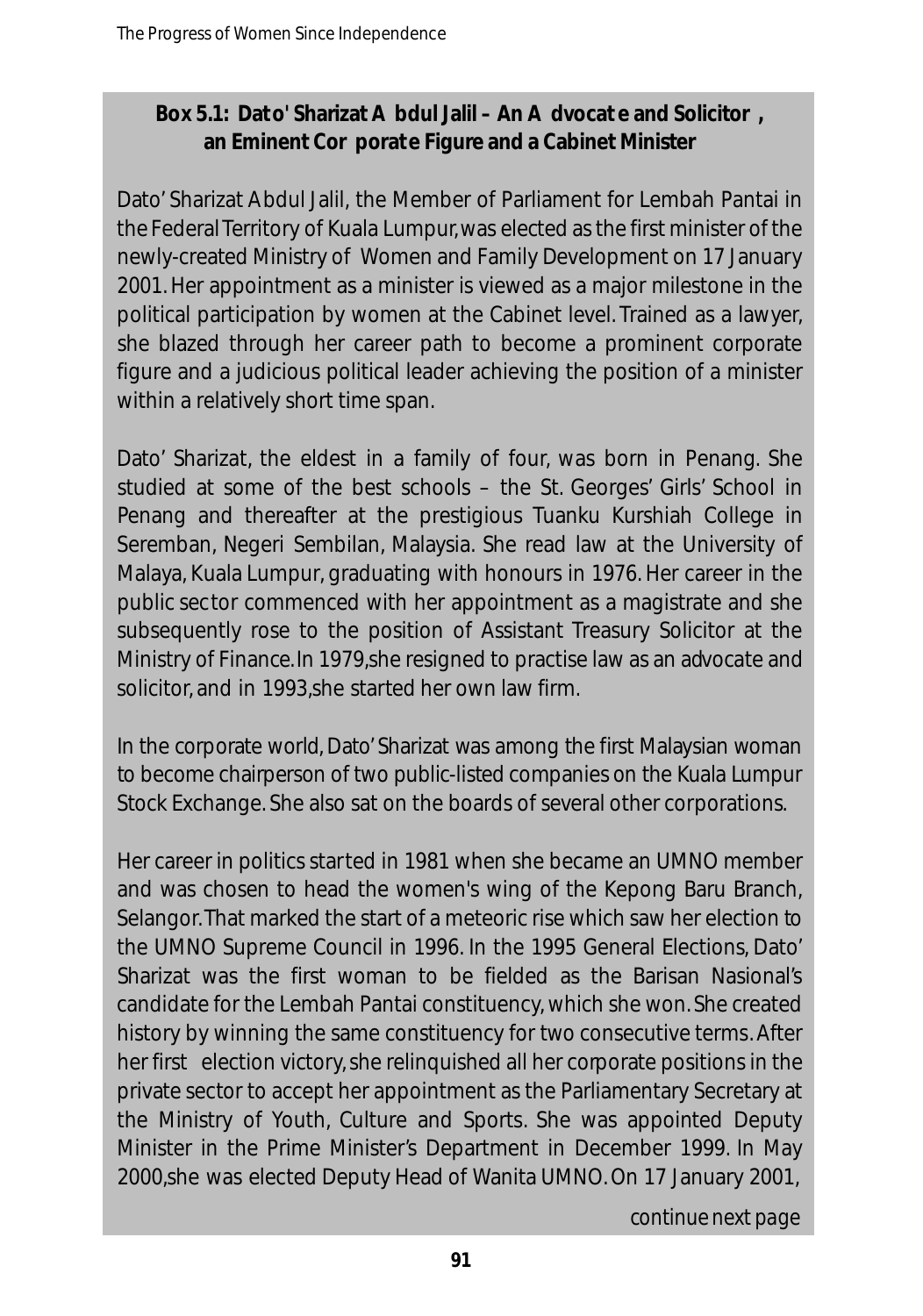Dato' Sharizat became the first minister of the Ministry of Women and Family Development.

Despite her hectic schedule, Dato'Sharizat has never lost sight of her role as a mother and wife. She firmly believes that in order to succeed, there must be a strong family foundation, family bonding and support. This she gets from her husband and three children, and her close-knit extended family, who have been her pillars of strength throughout her professional and political career.

She was decorated with the Darjah Indera Mahkota Pahang by His Majesty the Sultan of Pahang in 1998,which carries the title of Dato'. In May 2001, she was conferred the prestigious "A Woman of Distinction" award by the National Women Entrepreneur Malaysia, being one of the three receipients of the award. The milestones she charted in her professional, political and public life make her an ideal role model for the younger generation of professional women who aspire to follow in her footsteps.

*Source: Citation from "Woman of Distinction", May 2001.NAWEM.*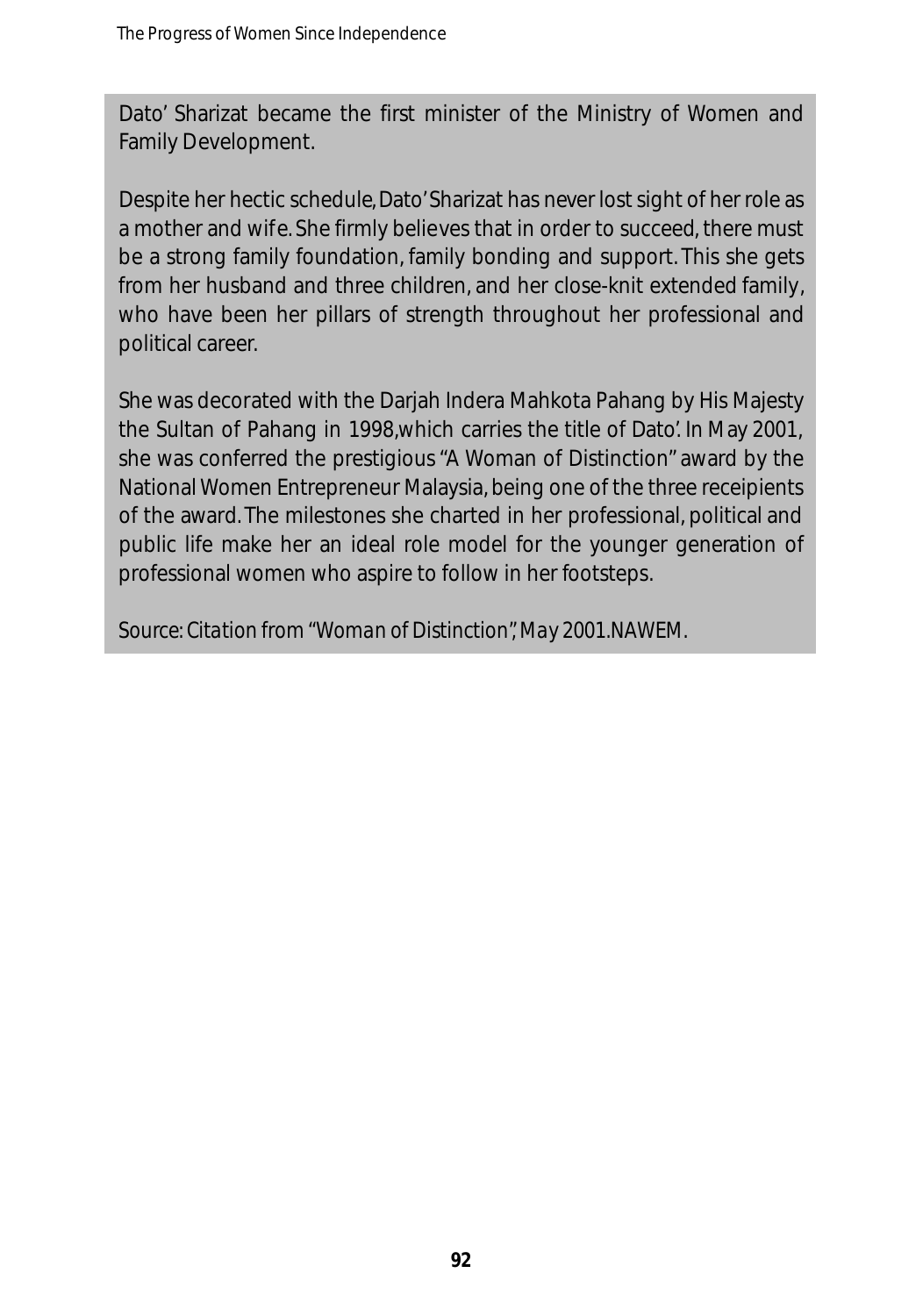### **Chapter 5 WOMEN IN DECISION-MAKING AND POWER SHARING**

### **I.INTRODUCTION**

5.01 The economic progress and improved standard of living since the country's independence have enabled women in Malaysia to enjoy greater access to education,healthcare facilities,employment opportunities as well as greater participation in politics.They have enjoyed more autonomy than before and this is reflected by their progressive participation in the once male dominated political and professional arenas.The Malaysian women of today are projecting a positive and assertive image as they make inroads into various professions and decision-making positions in both the public and private sectors. In the political arena, a new profile of woman leaders and activists has emerged. They are more educated, more vocal in expressing women's needs and interests, more aware of national development, and more sensitive to current development issues especially those which work against women.

5.02 Although Malaysian women have through the years demonstrated considerable leadership abilities in public office as well as in community and informal organisations at the grassroots, they still remain far behind the men in terms of access to high-level positions and participation in decision making.The majority of women remain very much within the confines and demands of their family life, while the men pursue their career aspirations, enabling them to have access and control in the power structure and decisionmaking processes. More concerted efforts should be made to close the gender gap and increase the participation of women in decision-making positions.

5.03 This chapter provides an overview of the progress of Malaysian women in the areas of decision-making and power sharing since independence. The progress achieved by Malaysian women in leadership and power-sharing positions will be assessed by examining their role and status in political parties, the Government, public service, trade unions, employer organisations, the private sector and non-governmental organisations (NGOs). It will also discuss their participation in the decisionmaking process in these organisations. Finally, the report will present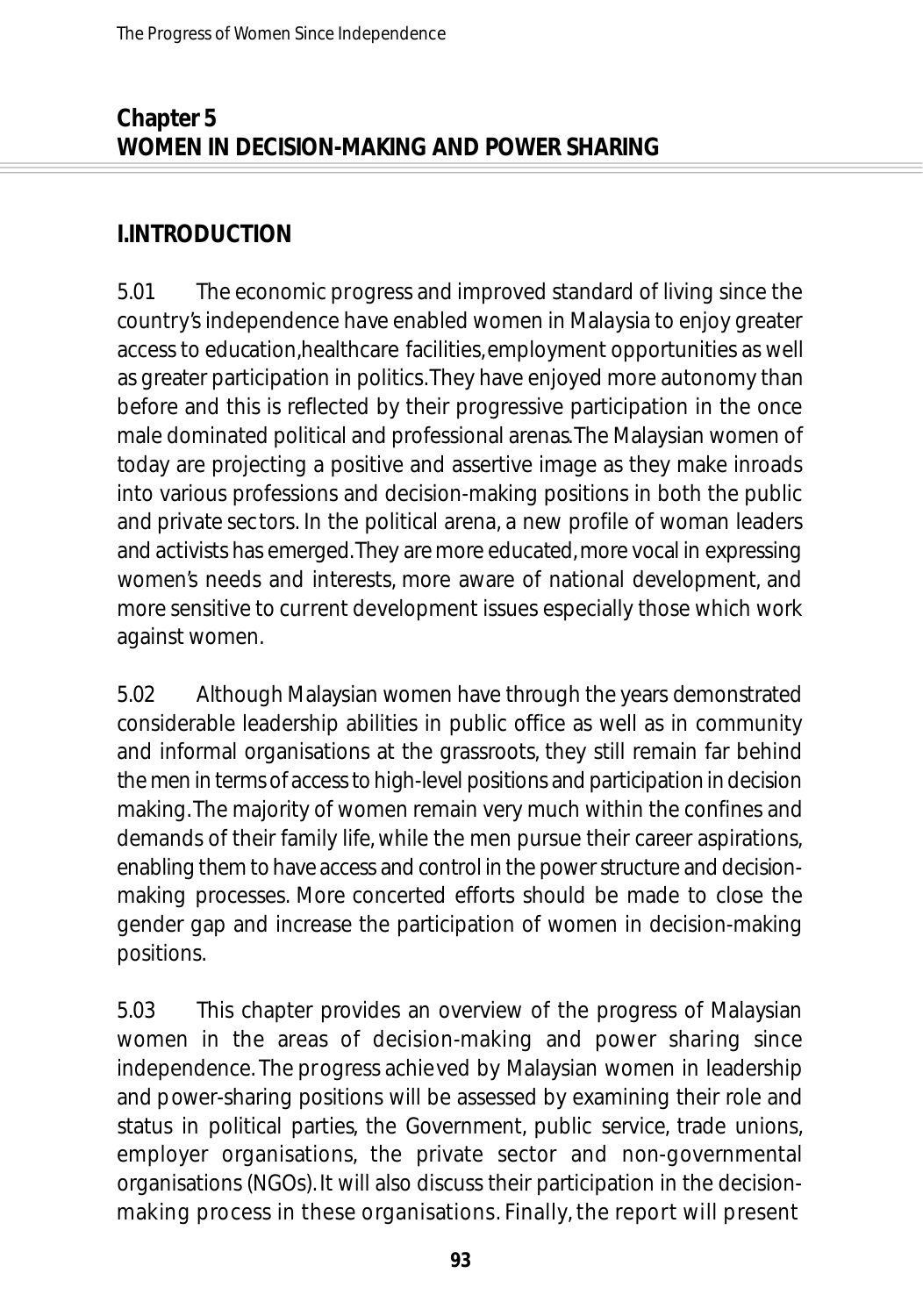issues and obstacles that slow down women's progress and propose recommendations to address these issues and challenges.

## **II TRENDS IN LEADERSHIP AND POWER SHARING**

5.04 Women's involvement in power-sharing and decision-making positions in politics and the economy has been on an upward trend since in de pendence. There has been a continuing incremental increase in women voters and membership in political parties as well as in the number of female political candidates. The same positive signs of advancement are seen in the number of women in elected and appointed offices. In the government service and corporate sector women's participation in managerial and key positions have also been increasing as more female graduates enter the labour market. However, the occupancy of top management posts by women in both the government service and corporate sector is still relatively low.

#### **Politic al Membership and L eadership**

5.05 The trend in women's participation in politics since independence indicates they are gradually playing a significant role as voters, party candidates and party workers/campaigners in determining the success of their parties during general elections as well as being leaders and representatives on women's issues. Today, women constitute half of the registered voters. There are women who are Members of Parliament, senators, cabinet ministers and deputy ministers, parliamentary secretaries, state assembly representatives and state executive councillors, board members of companies, leaders of women's groups, and members of the Village Consultative and Security Council (or JKKK). They are also gradually making their presence felt though they are still few in numbers compared to men.

5.06 There has been a steady increase in women membership in the three major component political parties of the Barisan Nasional (or National Front) since 1957. Malay women through Kaum Ibu dominated the scenario of women in politics during the first decade of independence, so that by 1983 women comprised 54 per cent of the total membership of the United Malays National Organisation (UMNO). In 1975, the national women's wing – Wanita MCA – of the Malaysian Chinese Association (MCA) was established, followed by the Malaysian Indian Congress (MIC). Women members in the MCA had increased from 18 per cent of total membership in 1983 to 36 per cent in 2000. In contrast, efforts by two opposition parties, Parti Islam SeMalaysia (PAS)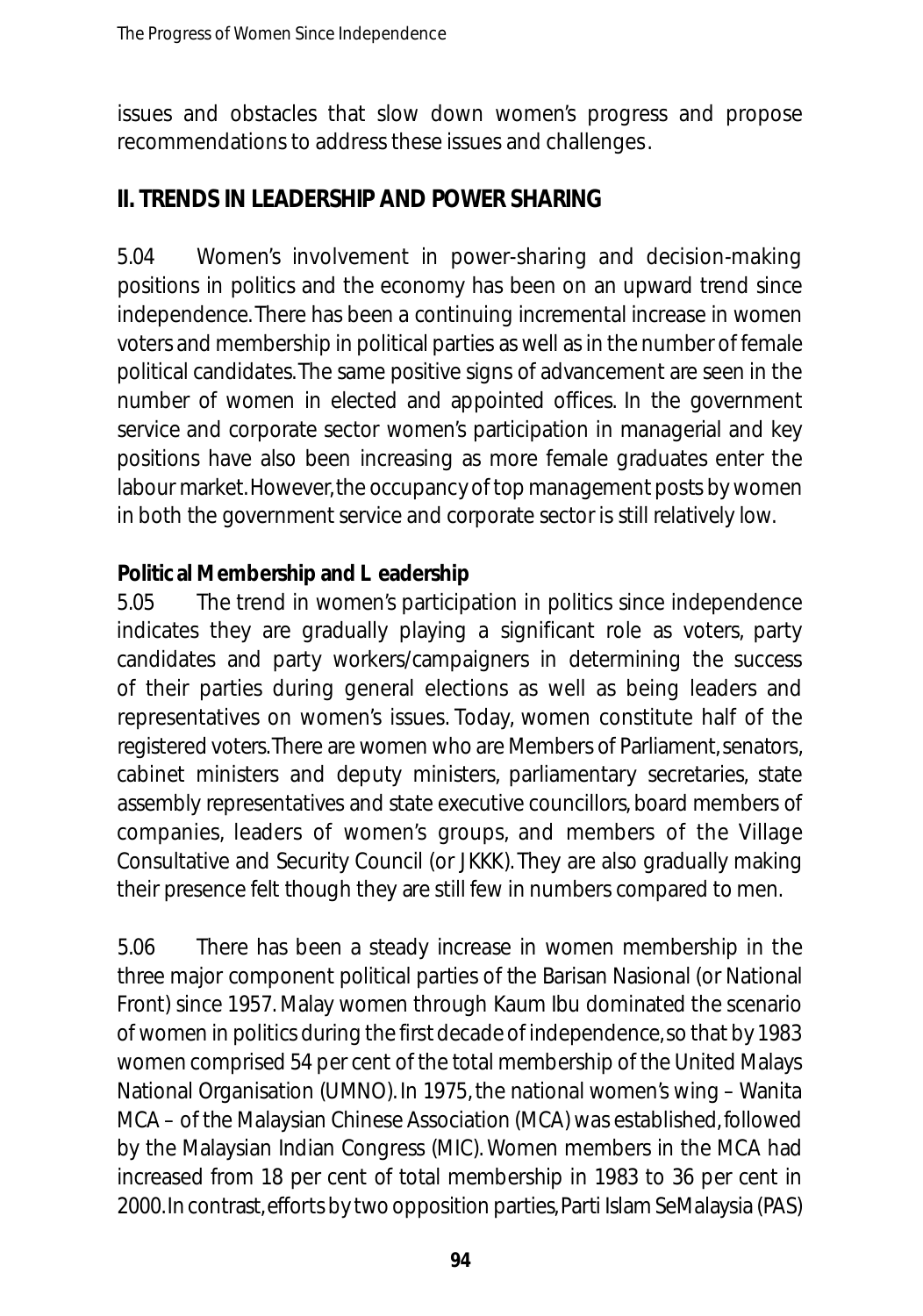and the Democratic's Action Party (DAP), to organise women supporters have been minimal. Women's membership in these parties is still small. Even for the other component parties of the Barisan Nasional, such as Parti Gerakan Rakyat Malaysia (Gerakan), the women's sections remained relatively und eveloped in the early years.

5.07 Despite stepped-up efforts by political parties to increase the proportion of women actively involved in politics, the results have not been en couraging. Following the formation of Puteri UMNO in early 2001, the current focus of the major political parties is to step up their recruitment of young women supporters from all walks of life.

5.08 The participation of women as political leaders has undergone considerable change and growth over the four decades since independence. Malaysian women have progressed from a situation where they did not hold any positions in political parties to a situation where they have been elected as heads of party divisions and members of the respective party's supreme council or central executive committee. In 1956, all the 43 UMNO divisions, which filed reports, had no women as chairpersons or secretaries. Subsequent party records for 1957, 1958, 1961 and 1967 showed that two women headed UMNO divisions, one of whom was Tan Sri (Dr) Aishah Abdul Ghani who led the Kuala Lumpur Bandar Division for 18 years (1964–82). However, no women headed UMNO divisions in 1983 and fewer than 25 led any of the 8,000 UMNO branches. The UMNO Supreme Council had, at the most three to four women members out of 35. Prominent women who had sat on the UMNO Supreme Council during the 1980s were Tan Sri (Dr) Aishah Abdul Ghani, Dato' Seri Zaleha Ismail, Dato' Seri Rafidah Aziz and Datin Paduka Rahmah Osman. In the late 1980s, Kaum Ibu took the name of Wanita UMNO, which led to the emergence of new women political leaders who became members of the UMNO Supreme Council. Among these were Dato' Napsiah Omar, Dato' Dr Hajjah Siti Zaharah Sulaiman and Dato' Shahrizat Abdul Jalil.

5.09 As for the women's section of MCA, its role within the party was minimal in the early years, as reflected by the lack of women's representation in the party's highest policy-making body, the General Assembly. MCA's record for the 1960s showed that women held no leadership positions within the party (Danz, 1987). Today, women MCA members are visible at the state level as well as the national level.Dato' Dr Ng Yen Yen's election as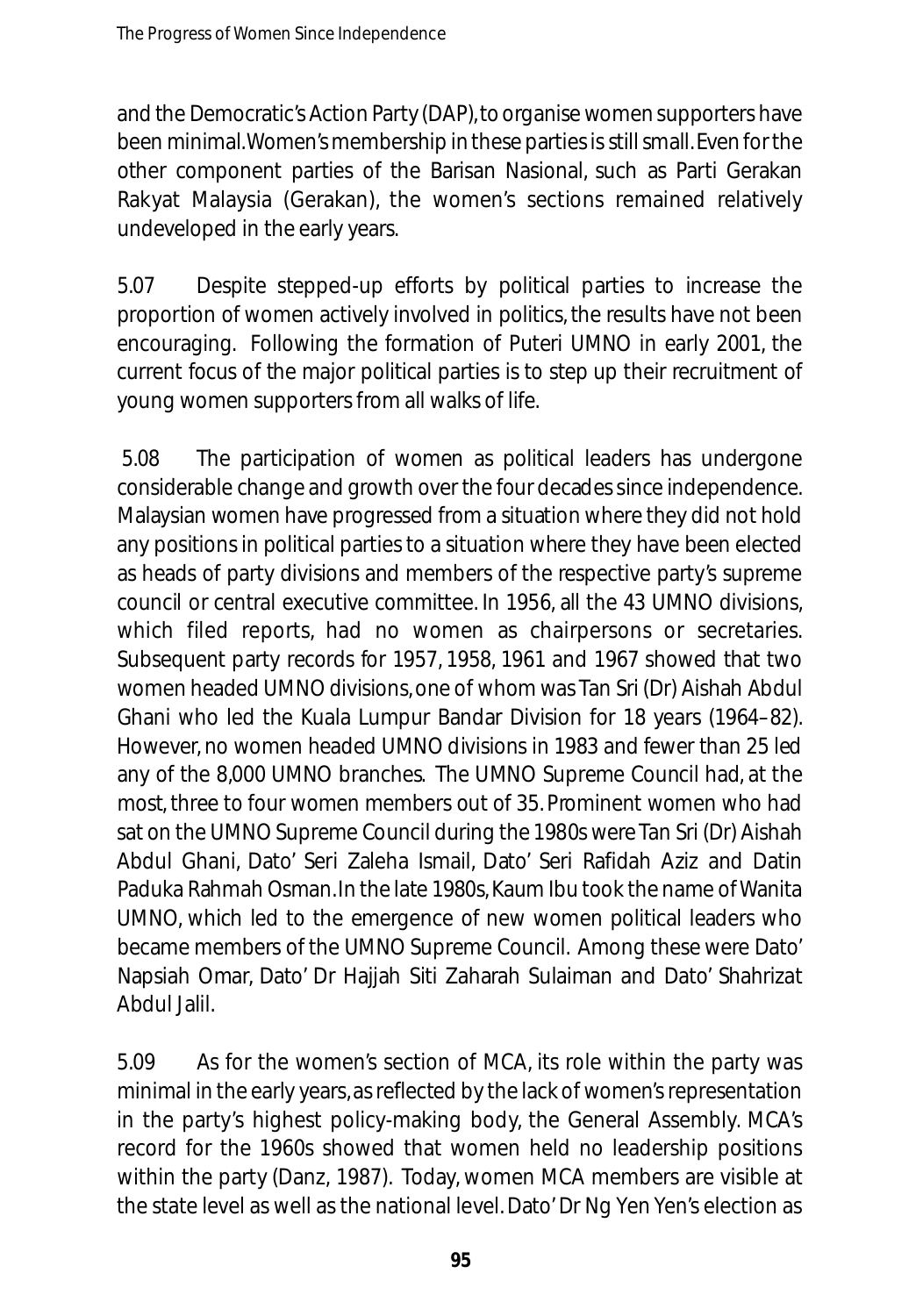the national Wanita MCA Chairman in 1999 represented a milestone for women MCA members. She became the Deputy Minister of Culture, Arts and Tourism after the country's general elections in 1999.

5.10 The MIC was the last to organise and establish a national women's wing and this was soon followed by the establishment of the first National Women's Council for Indian women in 1975. The women's section of MIC did not play a visible role in the party affairs as it is still new compared to the women's wings of UMNO and MCA. The MIC women's section, which has a relatively low profile, remains very much under the control of the party's central leadership.

5.11 In the case of Gerakan, it decided to set up a women's wing in 1979, which was finally launched in 1982. Dato' Kee Phaik Chen is a key woman leader and politician in Gerakan, having risen through the ranks in the party to the state-level office, and gaining national political prominence. Her appointment as the national Chairman of the Gerakan women's wing was followed by her appointment in the Penang State Executive Council as a senior member. This post places her third in the state government hierarchy, after the Chief Minister and Deputy Chief Minister. Like the MCA's women members, the women Gerakan party leaders are stepping up their role in contributing towards the progress of their party.

### **Politic al Candidac y**

5.12 Women's candidacy in the country's general elections has increased steadily, albeit very slowly, over the years both at the federal and state level elections as depicted in Table 5.1. In the 1959 general elections, 806 candidates contested for 292 seats at the state level and only 15 were women. At the federal level, five women competed with 254 men for 104 parliamentary seats. In the 1964 general elections, the increase in the number of women candidates was slight. At the state level, there were 753 male candidates as compared to 16 female candidates. Likewise, at the federal level, of the 281 candidates only six were females. In the 1969 and 1974 general elections, out of 105 parliamentary seats being contested there were only seven women as compared to 220 men, and of the 678 candidates for 282 state assembly seats, only 16 were women. The last 1999 general elections saw the largest number of female candidates ever fielded by political parties at both state and federal levels. A total of 31 and 22 women candidates contested the parliamentary and state assembly seats respectively.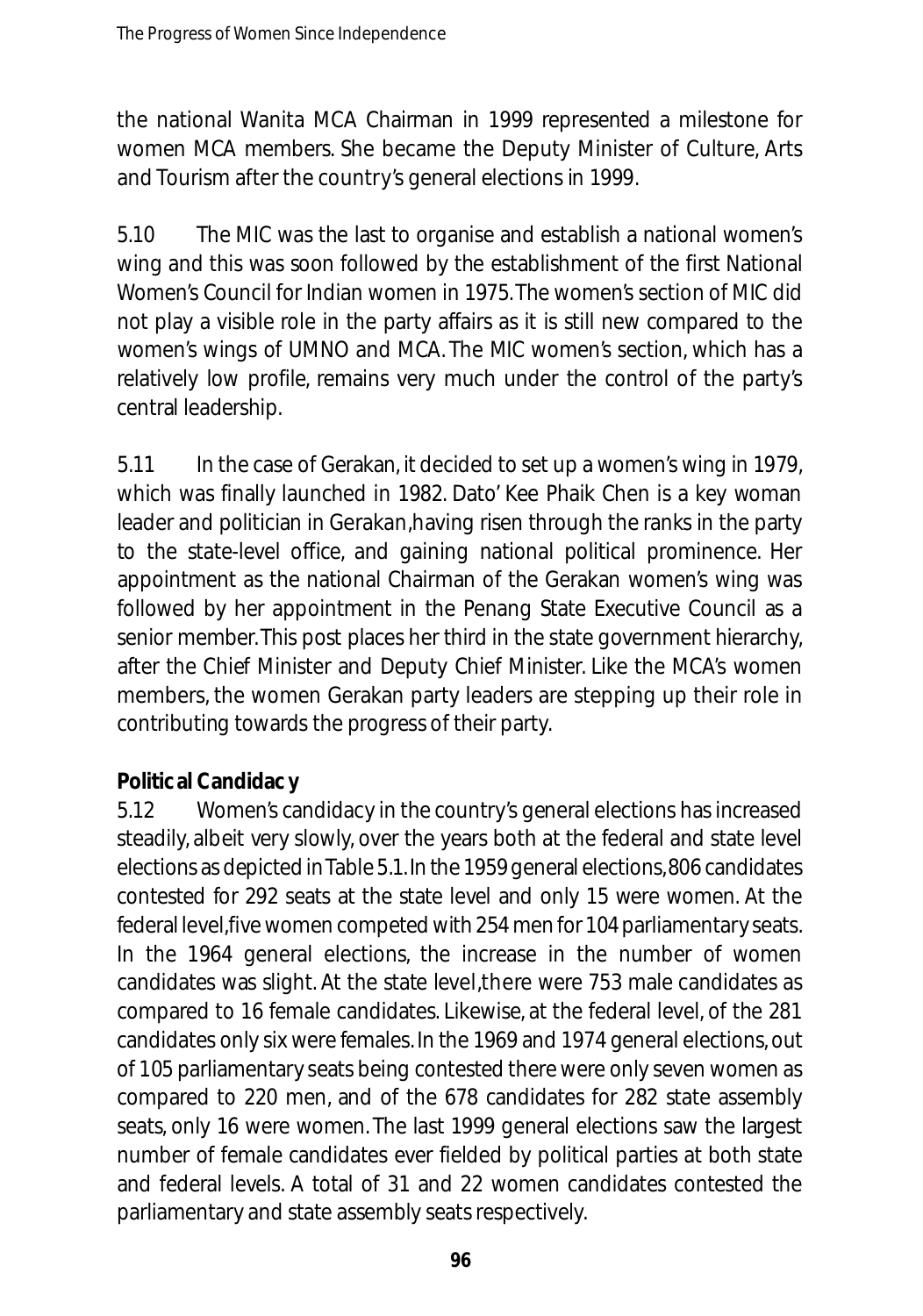| Year | <b>States</b><br><b>Assemblies</b> |       | Total | $%$ of | Parliamen t |       | Total | % of  |
|------|------------------------------------|-------|-------|--------|-------------|-------|-------|-------|
|      | Men                                | Women | Seat  | Women  | Men         | Women | Seat  | Women |
| 1959 | 791                                | 15    | 806   | 1.9    | 254         | 5     | 259   | 1.9   |
| 1964 | 753                                | 16    | 769   | 2.1    | 275         | 6     | 281   | 2.1   |
| 1969 | 662                                | 16    | 678   | 2.4    | 220         | 7     | 227   | 3.1   |
| 1974 | 845                                | 21    | 866   | 4.8    | 282         | 8     | 290   | 2.8   |
| 1978 | 703                                | 19    | 722   | 2.6    | 370         | 14    | 384   | 3.6   |
| 1982 | 695                                | 17    | 712   | 2.4    | 433         | 11    | 444   | 2.7   |
| 1990 | 843                                | 21    | 864   | 2.4    | 374         | 13    | 387   | 3.4   |
| 1995 | 869                                | 19    | 888   | 2.1    | 403         | 25    | 428   | 5.8   |
| 1999 | 800                                | 22    | 822   | 2.7    | 391         | 31    | 422   | 7.3   |

**Table 5.1: Women Political Candida tes in Sta te and Federal Elections , Malaysia,1959–1999**

Source:Danz,1987 (\*pp 143,145,2 02 and 203) and The Election Commission,2000

5.13 For the Barisan Nasional component parties, the female candidates performed significantly well in the general elections despite some who lost their seats after 1991. In the 1982 and 1986 general elections, all the female candidates from the major political parties won their seats.

5.14 Despite the lower representation of women in key political posts, Malaysian women have in effect achieved some progress since independence. Most of the major component parties of the Barisan Nasional now have active women sections with considerable membership. Generally, the women sections of UMNO, MIC and MCA tend to play the conventional supporting role to the main political parties; but they are increasingly becoming more vocal. Most political parties have initiated affirmative action to increase the number of female candidates in general elections and in elected/appointed offices. Malaysia is a signatory to the 1995 Beijing Platform for Action, which pledges to have at least 30 per cent female participation in the Government.

#### **Elected Offices and Appointments**

5.15 The political scenario for women saw healthy signs of progress in 1983. For the first time, the country had two women ministers, four deputy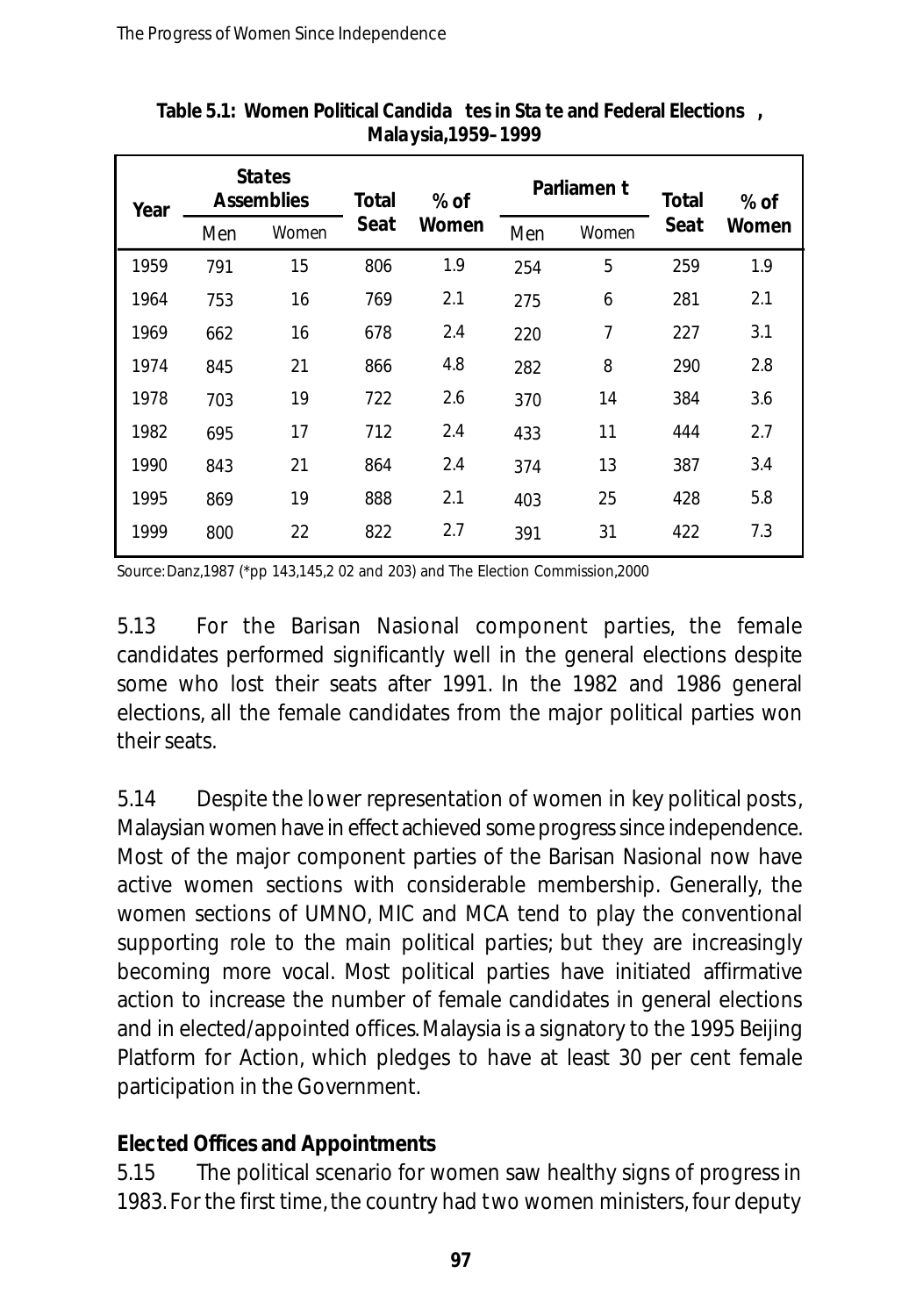ministers, four senators, six Members of Parliament (MPs) and a federal court judge. This encouraging trend continued and in 2000, Malaysia had three women ministers, one deputy minister, 11 senators and 19 MPs. In 2001, another woman was appointed minister of the newly-created Ministry for Women and Family Development. Generally, the percentage of women in various positions in elected offices has increased after each general election as shown in Figure 5.1.



Source: Secretariat for the Parliment, Malaysia

5.16 The steady increase of women MPs from a sole representative in 1955 to an encouraging 19 in 2000 was not without some setbacks,notably after the 1969 general elections and again in 1986.In the Upper House of Parliament, women's representation as senators increased from 17.5 per cent in 1990 to 29.2 per cent in 2000.

5.17 The percentage of Malaysian women MPs of 9.8 per cent in 2000 is still below the average figure of 14.1 per cent for Asian countries. Based on the 1995 Human Development Index (HDI), Malaysia ranked 73 among 180 countries for women representation in Parliament and 60 out of 174 countries for the proportion of women occupying ministerial and subministerial posts. Malaysia's ranking has risen to the 56th. position among 162 countries based on the Global UNDP Development Report 2001. However, Malaysian women's share of parliamentary seats has not yet surpassed the acceptable level of 30 per cent, which is perceived as a critical criterion in impacting decision-making processes, set by members of the Inter-Parliamentary Union of Commonwealth Countries. So far, only non-Commonwealth countries like Sweden (40.4 per cent), Norway (39.4 per cent),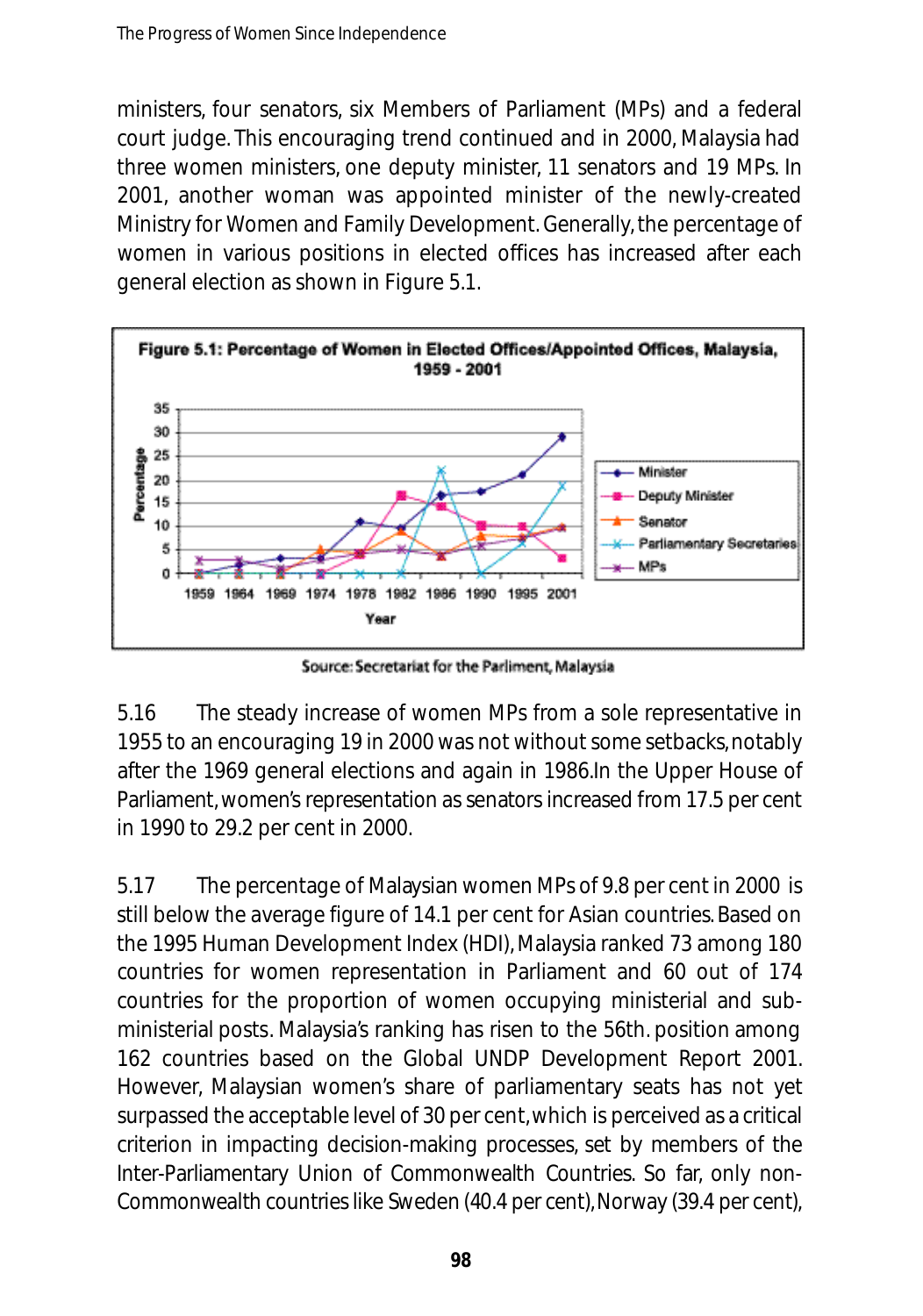Finland (33.5 per cent) and the Netherlands (31.3 per cent) have achieved and surpassed this international standard.

### **Representation in the Sta te Assemblies**

5.18 As in Parliament, the gap between the number of men and women in the state assemblies shows a similar picture. Overall, the percentage of women state assembly representatives has been increasing but women politicians at the state level are still lagging behind in numbers compared to the number of women representatives in the Parliament.

5.19 In Malaysia,the state administration is headed by a chief minister (or *menteri besar*) and an Executive Committee (Exco) or a state cabinet as in the case of Sabah and Sarawak. The Exco members are selected from among the Assembly members belonging to the ruling party. Over the last three general elections, there has been a steady increase in the percentage of women Exco members and state ministers but the number remains low. In 1995,of the total 150 state Exco members nationwide, only 10 or 6.3 per cent were women. Some states – Kedah,Kelantan, Terengganu and Melaka – do not have women Exco members.

**Share of Leadership and D** ecision-Mak ing Positions in the Public S ector 5.20 Existing trends in the mainstream public sector display similar pyramidal structures as in politics,with male executives at the apex and the base comprising mostly female employees (typists, clerks and secretaries). This indicates that public sector female employees are mostly in lowly-paid jobs and that there are too few women in the upper echelons of public service or public corporations.This section attempts to examine the trends of women's leadership positions at various levels in the public sector.

### *Key Management Positions in the Public Sector*

5.21 The Administrative and Diplomatic Service (PTD), formerly known as the Malaysian Civil Service, is the single most influential service provider in the country by virtue of its key role in the overall administration and management of the government machinery. Under its portfolio lies key positions including the Chief Secretary to the Government as well as top ministerial and state posts. In 1964,the first batch of women were recruited into the PTD. In 1980,there were no women occupying the top and middle management posts but the situation changed subsequently as more women entered the civil service. Various reasons can be attributed to the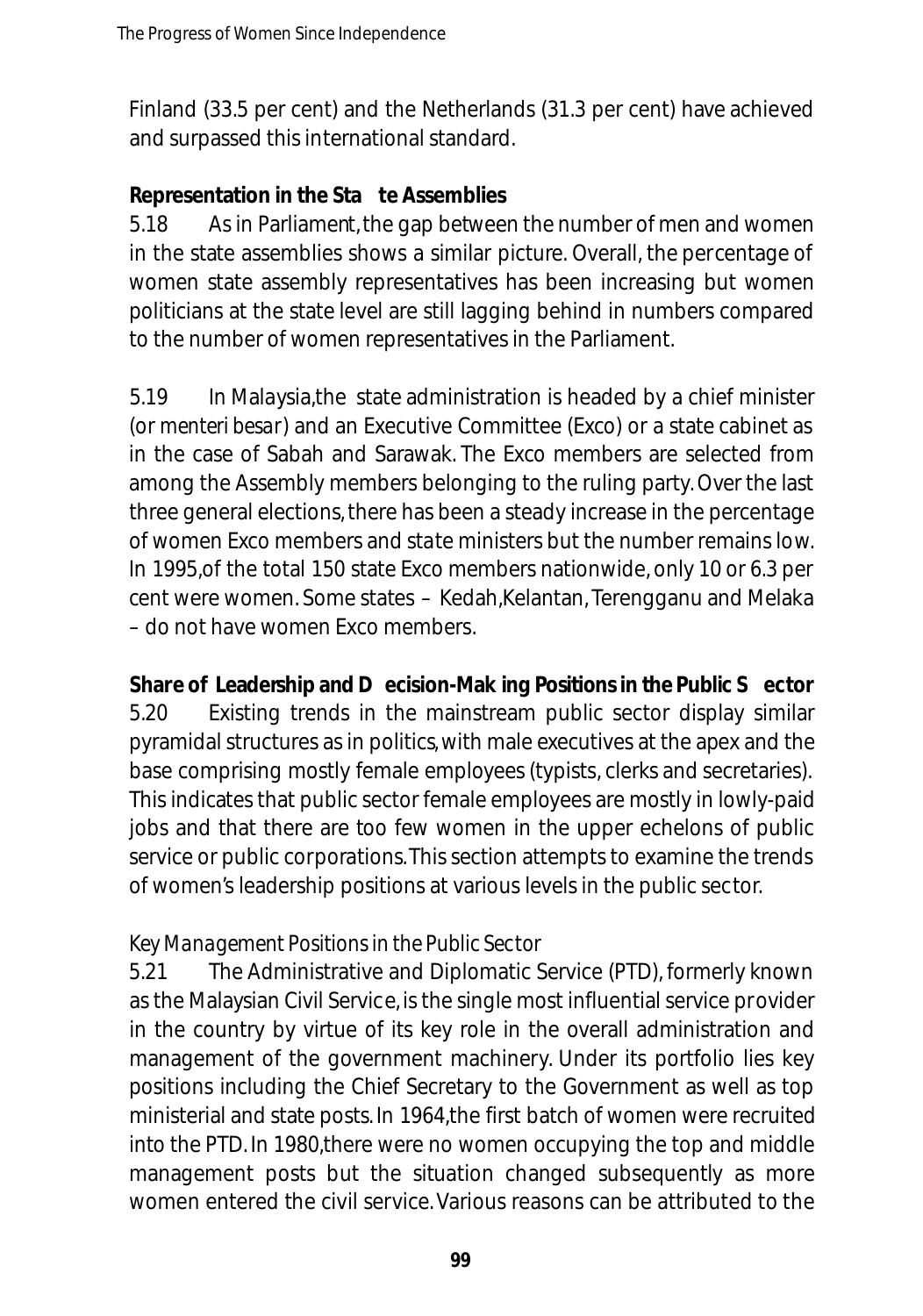minimal progress made by women in the Administrative and Diplomatic Service, the most important probably being the perceived prejudices with regard to women's abilities in a field which is traditionally regarded as being "suited to men"because of the nature of and the demands that come with the position and the job.

5.22 The recent appointment of a few highly qualified and professional women with good public record and standing in key institutions, including Tan Sri Dato' Dr Zeti Akhtar Aziz as the first woman Governor of Bank Negara Malaysia, P. G.Lim as the first Malaysian woman ambassador to the United Nations and Rafiah Salim as the first Malaysian woman UN assistant secretary general, are significant milestones in the history of women's progress and advancement in Malaysia.Table 5.2 shows the distribution of posts in the public service and a breakdown by gender. Even at the premier C post, the number of women is comparatively smaller than men and the disparity becomes progressively more visible at each ascending level. Optimistically speaking, it is expected that as more women become eligible for promotion into the premier posts in the future, more of them will be expected to occupy the higher key positions.

| Service G roup           | 1980    |          | 2001 (M ay)  |         |          |                |
|--------------------------|---------|----------|--------------|---------|----------|----------------|
|                          | Male    | Female   | <b>Total</b> | Male    | Female   | <b>Total</b>   |
| Chief Secretary          |         | 0        |              | 1       | 0        |                |
| Staff <sub>1</sub>       |         | $\Omega$ | 1            | 4       | $\Omega$ | 4              |
| Staff <sub>2</sub>       | 4       | 0        | 4            | 2       | $\Omega$ | $\overline{2}$ |
| Staff <sub>3</sub>       | 7       | 1        | 8            | 9       | $\Omega$ | 9              |
| Premier A                | 25      | $\Omega$ | 25           | 25      | $\Omega$ | 25             |
| Premier B                | 51      | $\Omega$ | 51           | 56      | 4        | 60             |
| Premier C                | 155     | 1        | 156          | 346     | 78       | 424            |
| Managerial/ Professional | 246,008 | 118.909  | 364,917      | 48,240  | 47,268   | 95,508         |
| Supporting staff         | 343,900 | 124,407  | 468,307      | 343,656 | 250,703  | 594.359        |
| Total                    | 590,152 | 243.318  | 833,470      | 392.339 | 298.053  | 690.392        |

**Table 5.2: Number of Personnel in the Public Sec tor by S ex and Grade, Malaysia,1980 and 2001**

Source : Malaysian Public Service Department, 2001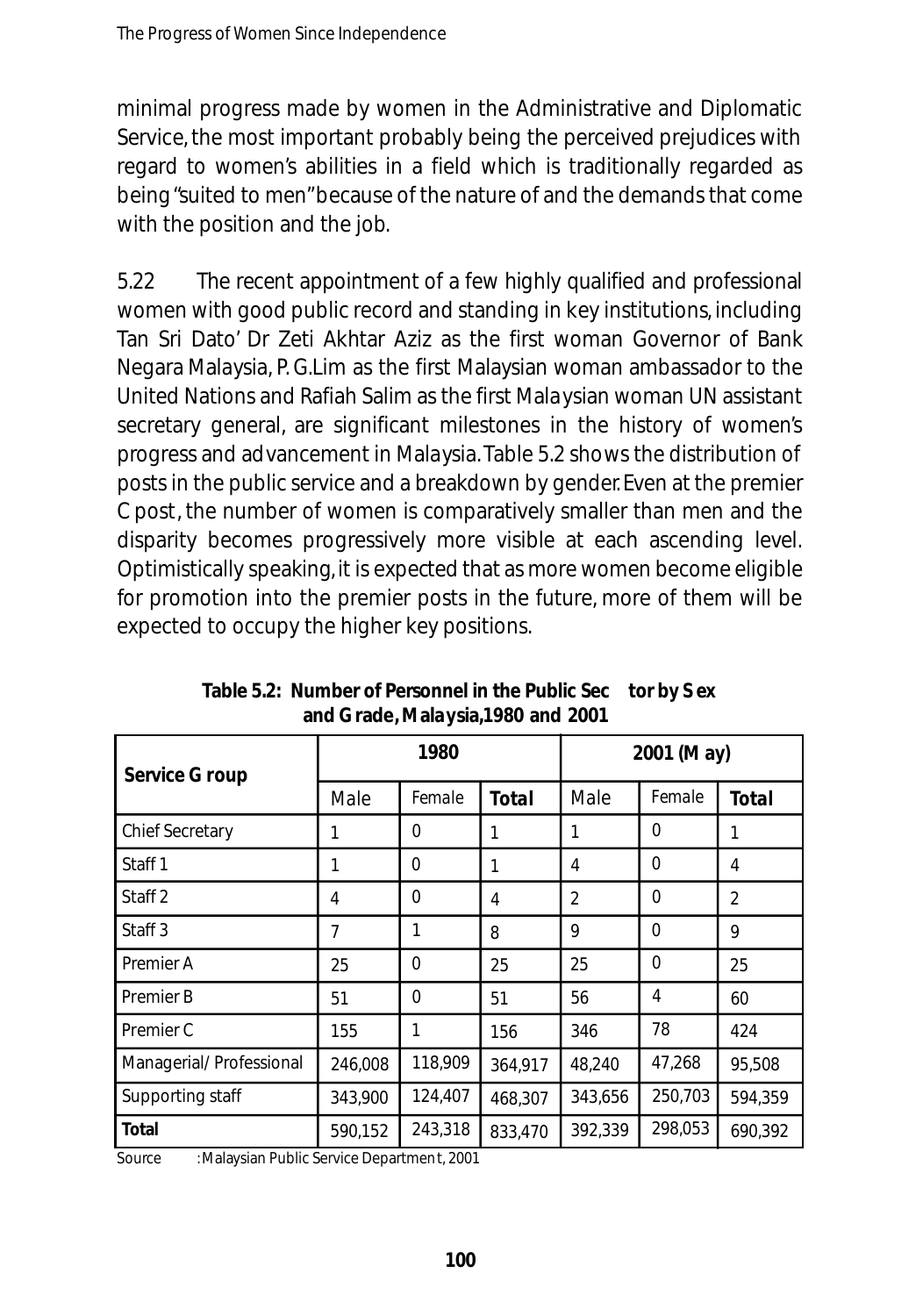### *Appointments in the Foreign Service*

5.23 The number of women officers in the Malaysian Foreign Service has significantly increased over the years.At the end of 1998,out of the 273 diplomatic officers, 42 or 15.4 per cent were women,six of whom were of ambassadorial rank.In addition,there were also four female deputy heads of missions, one consul-general, two counsellors, one first secretary, and six second secretaries assigned to various Malaysian missions abroad. As of May 2001, there were six females (34 per cent) in the lower management level (M2 grade) as compared to 52 men. The increase in the number of Malaysian women in top management in the Foreign Service is depicted in Figure 5.2.



Source: Publis Service Department, Malaysia

### **Representation in L ocal Authorities**

5.24 It is worthwhile to draw attention to the under-representation of women in local authorities. The Kuala Lumpur City Hall and the Selangor local councils are used as examples because they cover larger areas and population,and hence have a wide scope of work and responsibility.

5.25 The woman–man ratio in the Advisory Board of the Kuala Lumpur City Hall during 1988–1991 ranged from 1:12 to 1:13.There was no female representation from 1992 until 2000 when a woman was elected as a member of the Advisory Board.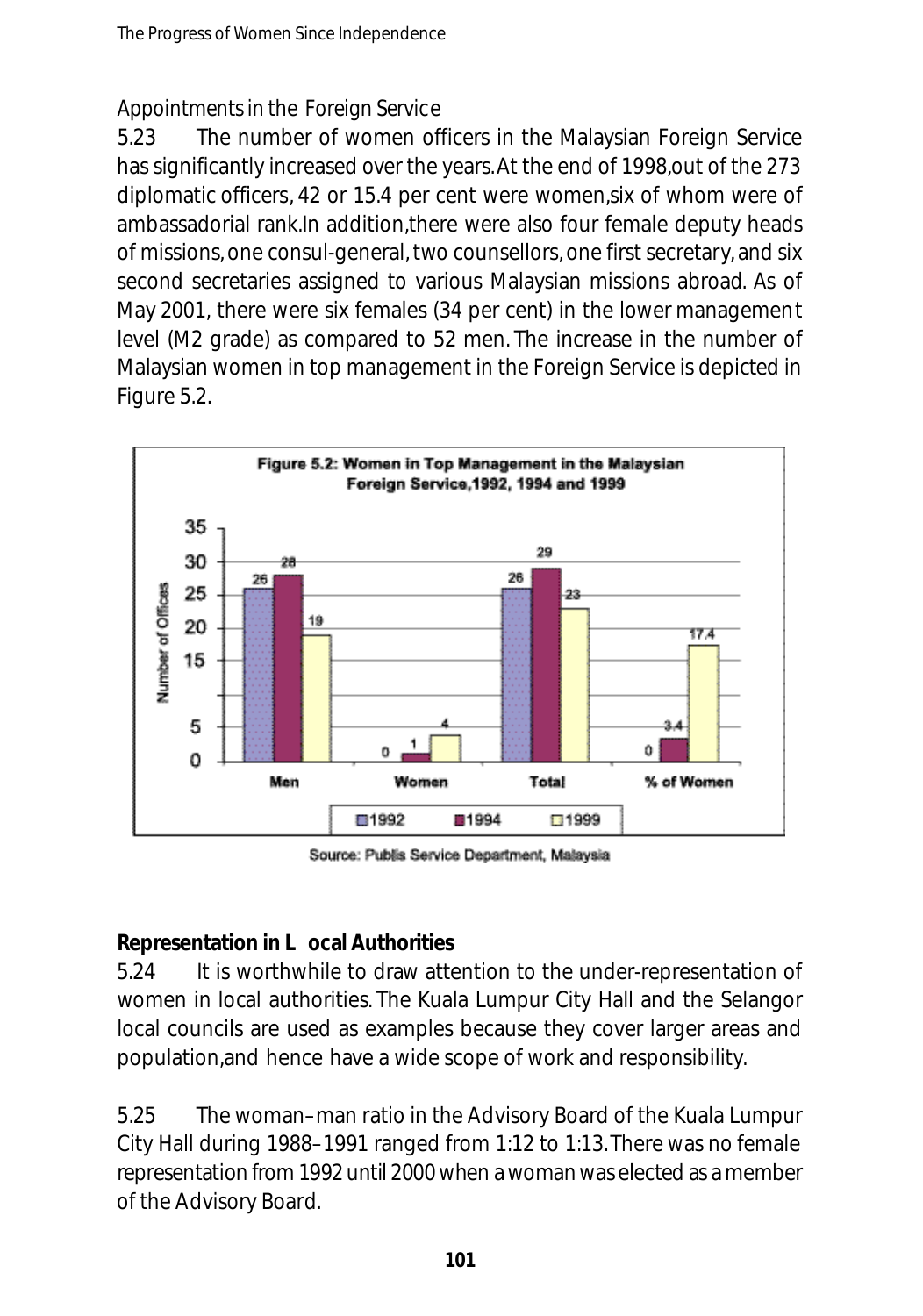5.26 In Selangor, during the period 1988–1989 (Selangor State Government Records) there were only 19 women out of the 241 councillors in the 12 local government committees. The participation of women in local government bodies did not increase during the period 1990–1991; wherein out of 241 only 20 (8.3 per cent) were women councillors. The percentage dropped to 6.9 for the subsequent service term. However, in Sabah, Datuk Dayang Adeline Leong became the first woman President of the Kota Kinabalu Municipal Council, which became the first local authority in Malaysia to be headed by a woman.

5.27 Overall, the number of male councillors outnumbered female councillors in all district and municipal councils as shown in Table 5.3 – with women's representation ranging from 0 to 12.5 per cent in 1997.Women's participation and input in policy and decision making in local authorities, state councils or committees is important because planning for development without incorporating gender perspectives can have an adverse impact on women's progress and advancement, and on the wellbeing of families and communities in the long run.

| Municipality/Distric t | Total | <b>Male</b> | Female | % Female |
|------------------------|-------|-------------|--------|----------|
| Johor<br>1             | 345   | 316         | 29     | 8.4      |
| Kedah<br>2             | 103   | 94          | 9      | 8.7      |
| 3<br>Kelantan          | 284   | 267         | 17     | 5.9      |
| Melaka<br>4            | 75    | 71          | 4      | 5.3      |
| Negeri Sembilan<br>5   | 188   | 174         | 14     | 7.4      |
| Pahang<br>6            | 243   | 219         | 24     | 9.9      |
| Perak<br>7             | 331   | 301         | 30     | 9.1      |
| Perlis<br>8            | 24    | 20          | 4      | 16.7     |
| 9 Pulau Pinang         | 48    | 42          | 6      | 12.5     |
| 10 Selangor            | 296   | 270         | 26     | 8.8      |
| 11 Terengganu          | 161   | 144         | 17     | 10.6     |
| 12 Wilayah Persekutuan | 24    | 24          | 0      | $\Omega$ |
| 13 Sabah               | 359   | 328         | 31     | 8.6      |
| 14 Sarawak             | 548   | 515         | 33     | 6.02     |
| <b>TOTAL</b>           | 3029  | 2785        | 244    | 8.05     |

**Table 5.3: Members of District /Municipal Councils by S ex, Malaysia,1997**

Source : Information Resource Centre, HAWA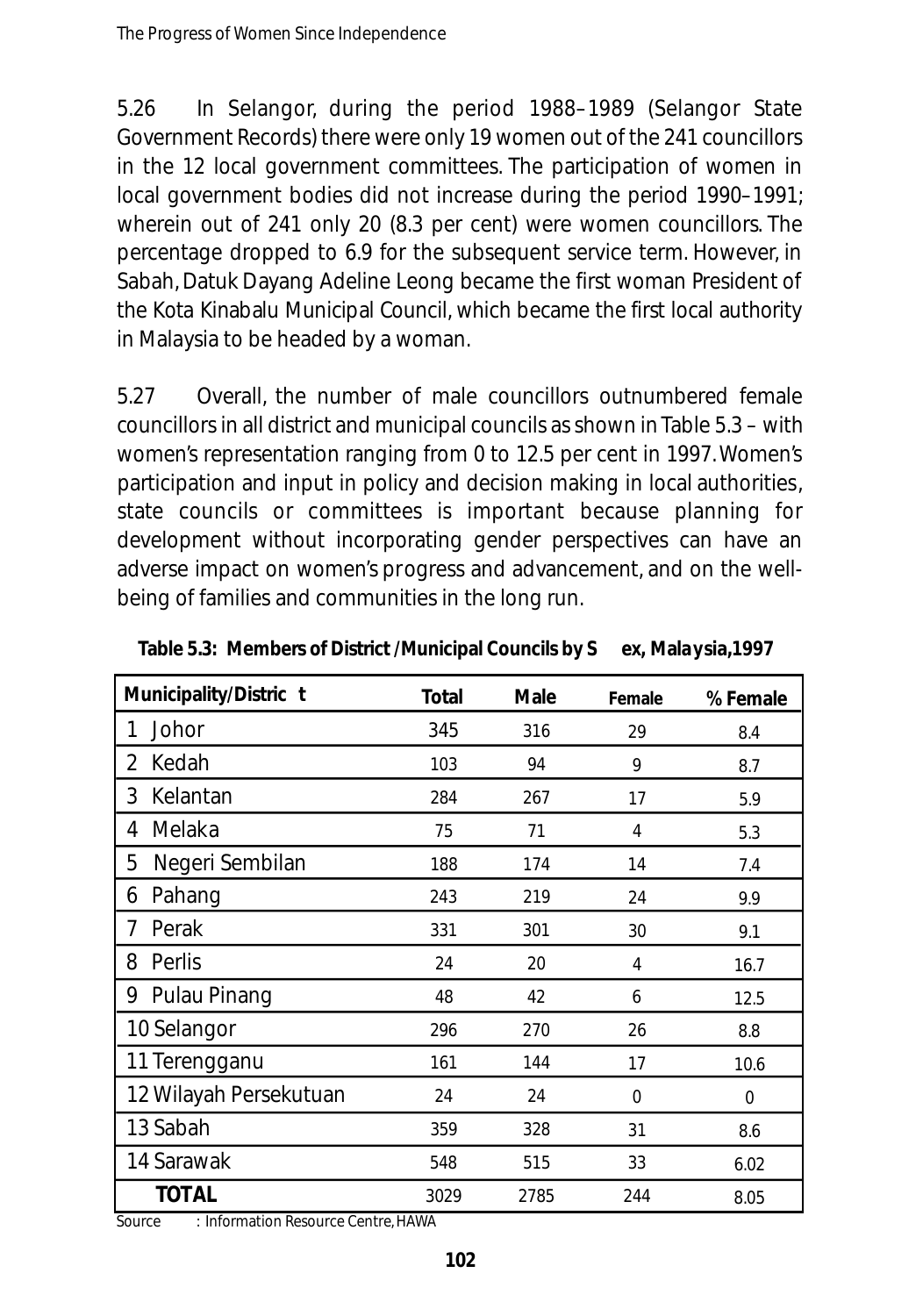#### *The Grassroot Level*

5.28 At the lowest rung of the government administration hierarchy is the Village Consultative and Security Council (JKKK). In most parts of rural areas, women are under-represented in important village committees such as JKKK and other village associations or organisations. The sole woman representative in JKKK is usually the head of Wanita UMNO in the village. As women are less visible in the village committees, their opinions are often not reflected in the important decision-making process. Their sphere of participation and activity is generally confined to the role of organising social and welfare events and providing the support needed. Because of role stereotyping, women generally end up at the sidelines, missing out on the important information and knowledge needed to make effective decisions.

5.29 Aside from JKKK, the Area Farmers' Organisation (AFO) constitutes another rural institution that can tap on women's potential and hone their leadership abilities. However, despite the encouragement given by the Farmers' Organisation Authority, women comprised only 21 per cent of the total membership (1996). The representation of women in the AFOs' board of directors is even smaller, representing only 6 per cent of the total number of directors. Thus, rural women's participation at the grassroots level is still very modest especially in a mixed group setting (Khaled, 1997). As an observation, women's status within the AFOs is usually confined to the Women Farmer Groups and Cooperatives, which are auxiliary organisations through which they are actively involved in a variety of economic and social activities. In these all-women groups, rural women are exposed to, and assume, leadership roles as office bearers, committee members, secretaries and treasurers.

5.30 Nevertheless, it cannot be denied that there are rural women who have risen to the occasion and have proven themselves as good leaders in the village committees. Still,they tend to be more active as leaders in their own informal women's groups or associations or in government-sponsored women's groups which have socio-economic objectives like the Women Farmers Group, notably the Women Extension Groups (WEG) sponsored by the Department of Agriculture (DOA),the Women Settlers' Coalition (GPW) of the Federal Land Development Authority (FELDA), and the women's groups of the Federal Land Consolidation and Rehabilitation Authority (FELCRA), Rubber Industry Smallholders Development Authority (RISDA) and the Community Development Division (KEMAS).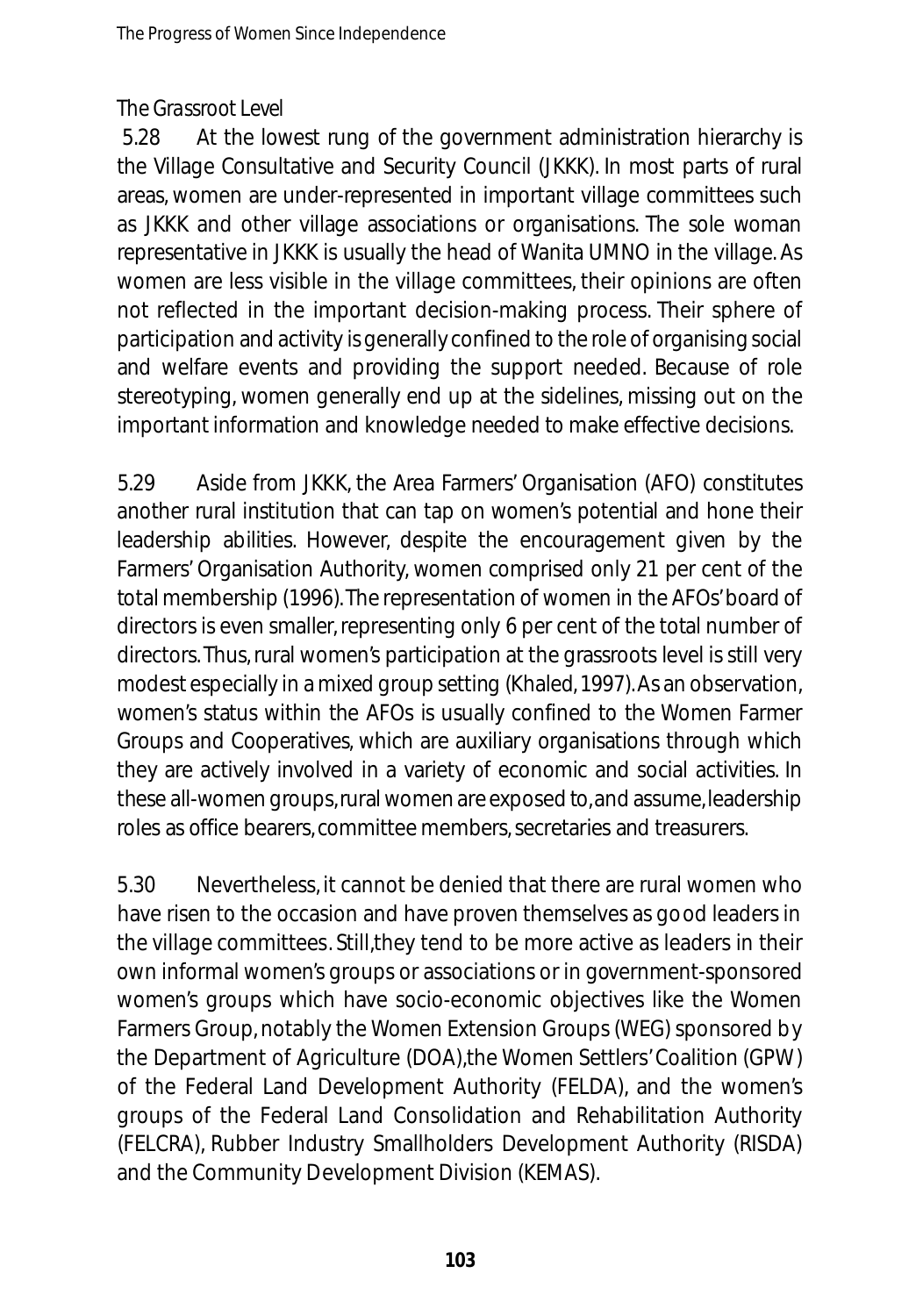5.31 These women's groups have developed considerable membership strength and formed the basis for nurturing micro-enterprises among the rural women. As a case in point, the WEG from DOA, from its modest beginning as an extension group has expanded its functions to facilitate transfer of technology in agriculture and home food processing. According to DOA, the WEG has grown into a network of 1,307 groups throughout Peninsular Malaysia,with a total membership of over 34,000 women and a total turnover of RM72.6 million netted by 1,551 micro-enterprises nurtured therein. FELDA's GPW has a total membership of over 100,000 in 2000 as shown in Table 5.4.

| <u>1960–2000</u>                 |         |  |  |  |  |
|----------------------------------|---------|--|--|--|--|
| Year<br><b>Number of Members</b> |         |  |  |  |  |
| Up to 1960                       | 2,772   |  |  |  |  |
| 1979                             | 20,718  |  |  |  |  |
| 1980                             | 64,063  |  |  |  |  |
| 1990                             | 119,180 |  |  |  |  |
| 2000                             | 103,001 |  |  |  |  |
|                                  |         |  |  |  |  |

| Table 5.4:FELDA GPW | Women Group Membership, Malaysia, |
|---------------------|-----------------------------------|
|                     | 1960–2000                         |

Source : FELDA,2000.

FELDA and FELCRA are examples of agencies that work towards having women representatives at the area and national levels. Indeed, some rural women have become board members of some FELDA and FELCRA corporations.

5.32 In general, most agencies involved in rural development have implemented women-specific programmes which have provided the initial and much needed opportunity for women to be exposed to decisionmaking and leadership responsibilities. Some women have been able to make the leap into leadership roles in the "mixed" groups facilitated by gender-sensitised sponsoring institutions.

### **Management Positions in the P rivate Sec tor**

5.33 In the private sector, the majority of women are concentrated in the middle management and support staff levels. Similar to the employment pattern in the public sector, men still predominate in the private sector, particularly at the higher executive management level. A few highly qualified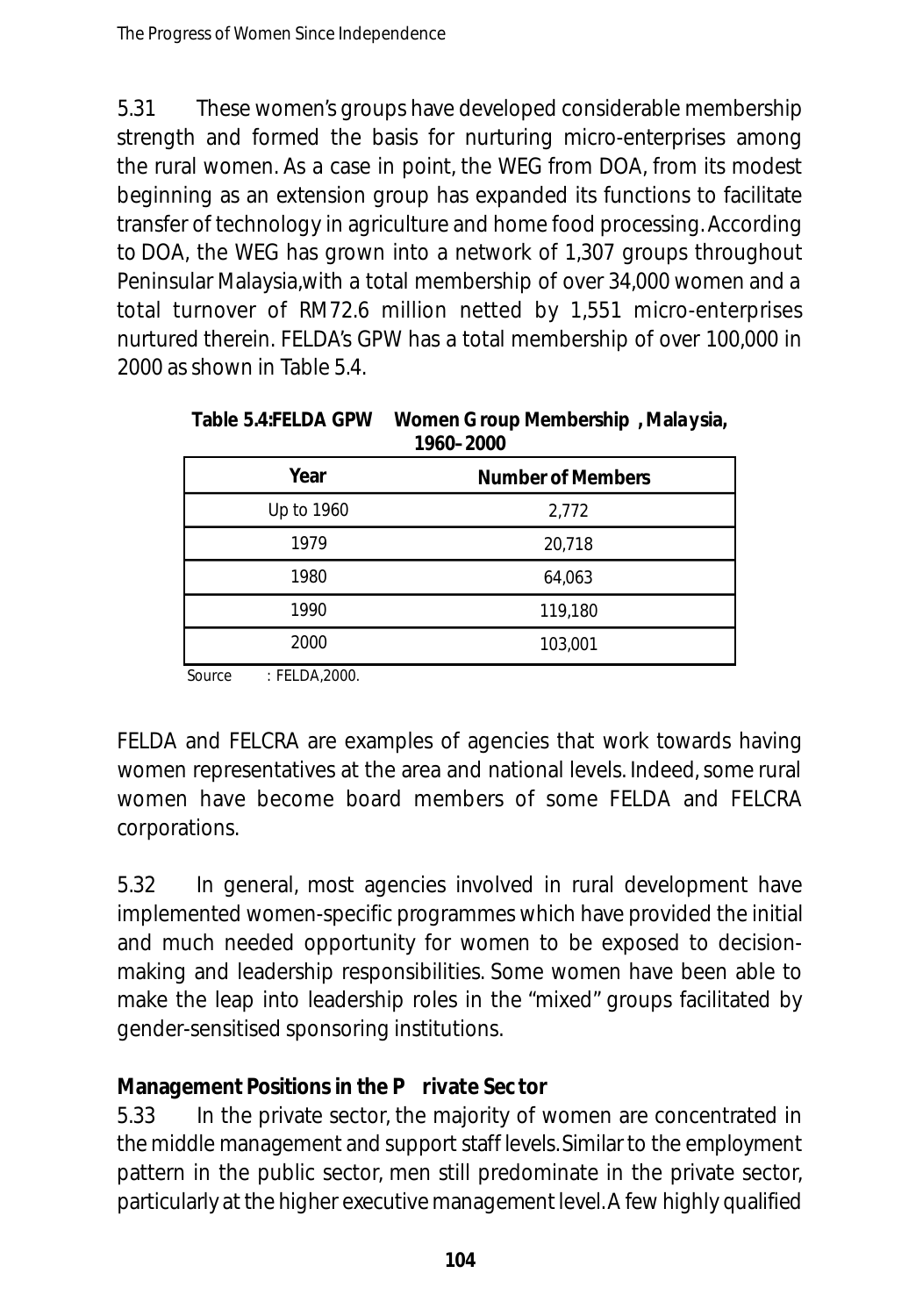women have succeeded in climbing the corporate ladder and have broken the "glass ceiling". It is no longer a novelty to encounter women who are chief executive officers or presidents of corporations. An example of successful women corporate figures is Datuk Khatijah Ahmad, the Chairman of KAF Group (KAF Discount Berhad) and Direc tor of Sime Darby Berhad, who has received local and international recognition. In 1997,she became the first Malaysian to receive the Leading Woman Entrepreneurs of the World award. Another successful businesswoman, Josephine Premla Sivaretnam, a lawyer by training, has made a presence in the business arena. She is currently the Director of Kuala Lumpur City Corporation Berhad and Malaysian Plantation Berhad.Yet another woman in the league of successful Malaysian businesswomen is the Chairman of Oriental Holdings Berhad, Datuk Loh Cheng Yean. She has taken over her father's legacy and has fared well in managing the family business empire, which encompasses many types of business ventures.

### **Non-Government Organisations ,Tr ade Unions and C ooper atives**

5.34 The non-governmental organisations (NGOs), trade unions and cooperatives are important non-mainstream organisations which are recognised for their complementary, activism and advocacy role in the community, society and nation.

### *Participation in NGOs*

5.35 The last decade has witnessed a rapid growth of NGOs and voluntary associations in Malaysia. Women are active in both mixed and womenspecific organisations. However, men mostly dominate the leadership positions (that is, the office bearers) of the mixed groups. The breakdown of women's participation in non-profit organisations in 1999 is shown in Table 5.5.Initiatives from women leaders in NGOs have been effecting significant changes in government policies and programmes towards women.

5.36 One of the earliest NGOs and perhaps also one of the most successful is the National Council of Women's Organisations (NCWO), formed in 1963 with the support of various women's groups. Among its founders were women leaders, educationists, reformists and activists such as Rasamma Bhupalan and Tan Sri Fatimah binti Hashim. The main aim of NCWO is to unite the women's organisations and raise the status of women and children through the improvement of their legal, political, social, economic, moral and educational status. At the same time, it also aims to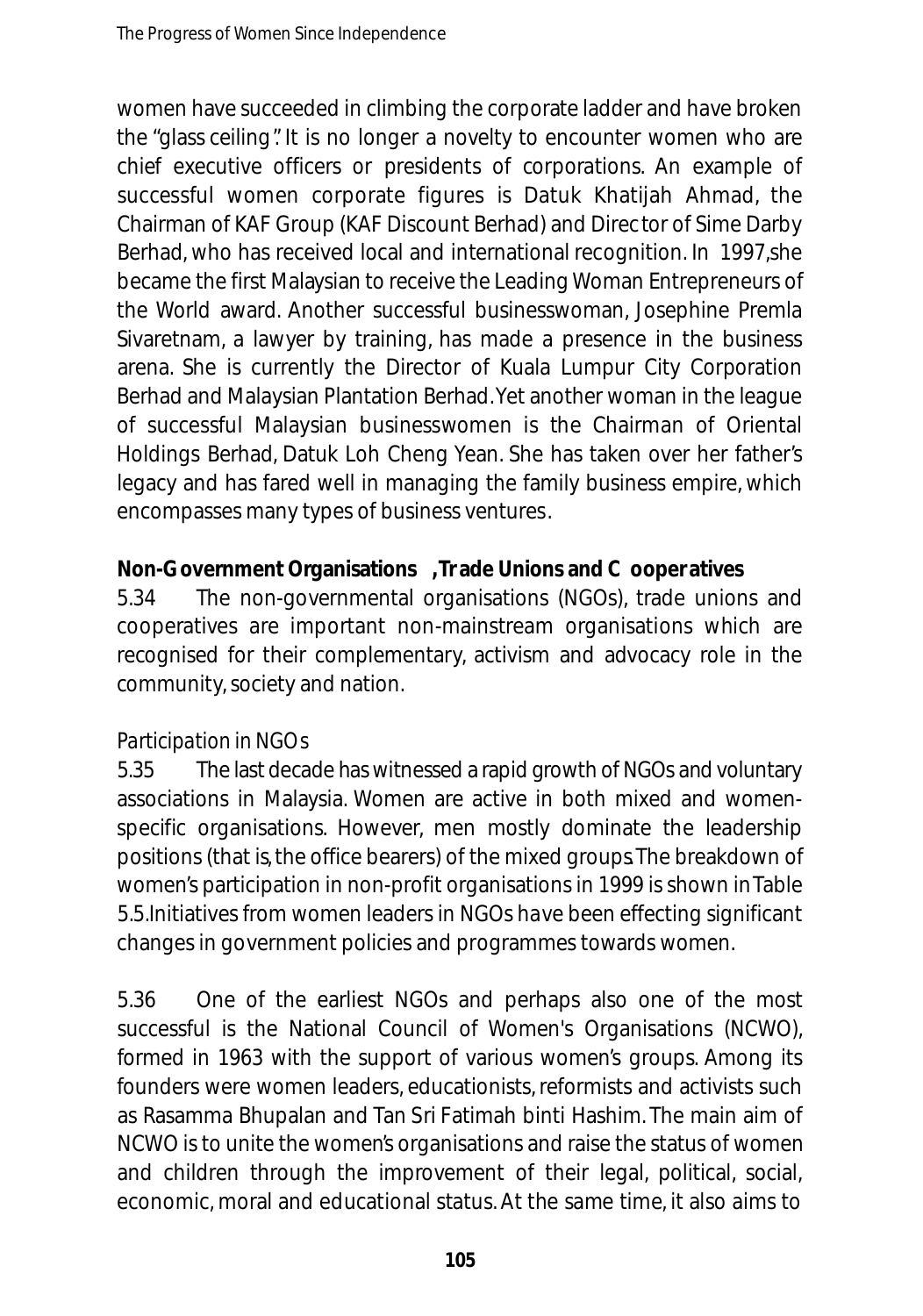en courage the participation of women in nation building and development. The NCWO still maintains its characteristic as a non-political,non-religious and non-communal entity. Its membership consists of educated middle and upper class women,and it is an umbrella body with over 40 affiliates drawn from diverse groups, such as unions, women's sections of political parties and government agencies, religious organisations, professional associations, bodies and institutions, welfare and women councils, congresses and associations. Besides NCWO, there were 220 other women NGOs in 1997,of which 145 were registered with the Registrar of Societies. With respect to non-profit organisations, there are 15 types of non-profit organisations totalling 183 in number (based on the Directory of Development-based Non-profit Organisations in Malaysia).

| <b>Types of Organization</b>  | <b>Number of Women Leaders</b> |  |  |
|-------------------------------|--------------------------------|--|--|
| Women's Organizations         | 16                             |  |  |
| Welfare                       | 12                             |  |  |
| Senior Citizen                | 1                              |  |  |
| <b>Religion and Culture</b>   | 3                              |  |  |
| Health                        | 8                              |  |  |
| Environment                   | 1                              |  |  |
| Education                     | 1                              |  |  |
| Economic and Women's          | 4                              |  |  |
| Social Development            |                                |  |  |
| <b>Children and Juveniles</b> | 3                              |  |  |
| Total                         | 56                             |  |  |

|  | Table 5.5: Women Participation in Non-profit |  |
|--|----------------------------------------------|--|
|  | Organizations, Malaysia, 1999                |  |

Source : Directory of Development-based Non-profit Organizations in Malaysia published by the Asian Institute for Development Communication (AIDCOM) in 1999, Kuala Lumpur.

### *Participation in Trade Unions*

5.37 The number of employees who became trade union members increased to 729,037 by 2000 with a female membership of 265,722 (36.4 per cent). However, these figures do not include membership in the Federation of Trade Unions or employees' associations or organisations. Women membership in trade unions increased by 6.6 per cent during 1994–2000 as seen in Table 5.6. The table does not include membership in trade unions and the Federation of Trade Unions.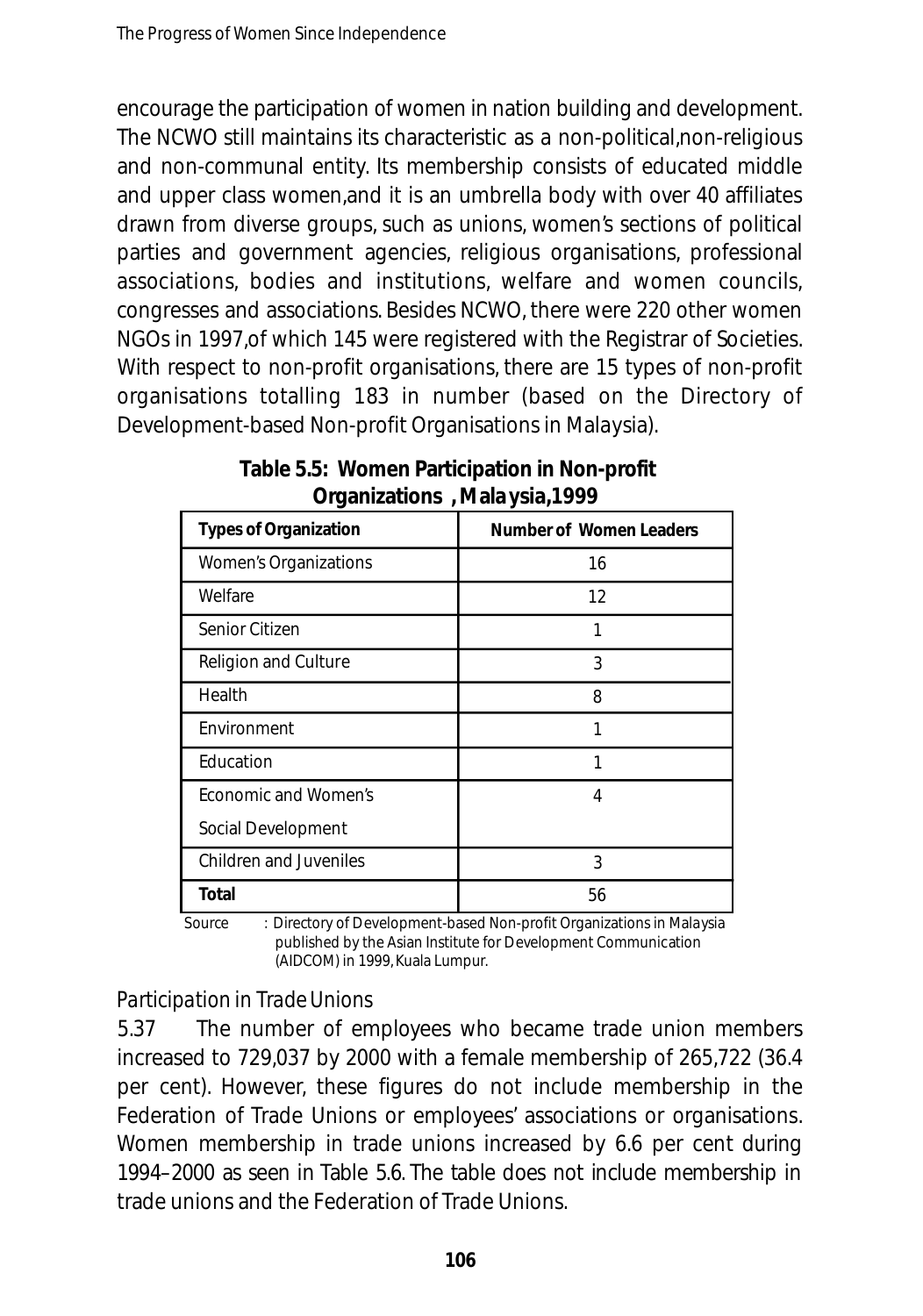| Year | Number of     | Membership   |            |            |
|------|---------------|--------------|------------|------------|
|      | <b>Unions</b> | <b>Total</b> | Male       | Female     |
| 1994 | 501           | 699.373      | 450.047    | 249.326    |
|      |               | $(100\%)$    | $(64.4\%)$ | (35.6%)    |
| 1996 | 516           | 728.246      | 465.098    | 263.148    |
|      |               | $(100\%)$    | $(63.9\%)$ | $(36.1\%)$ |
| 1999 | 537           | 725.302      | 461.938    | 263.364    |
|      |               | $(100\%)$    | (63.7%)    | (36.3%)    |
| 2000 | 563           | 729.037      | 463.315    | 265,722    |
|      |               | $(100\%)$    | (63.6%)    | $(36.4\%)$ |

#### **Table 5.6: Membership in Trade Unions by S ex, Mala ysia,1994–2000**

Source : Department of Trade Unions Affairs, Ministry of Human Resources

5.38 Generally,most women do not actively participate in trade unions because of their domestic responsibilities. Thus, there are very few women who are active as union leaders. Besides training and retraining, Malaysian employers should provide child-care facilities so that married women employees in industries and the services sector are not besieged by unequal career advancement opportunities. The low membership of women in trade unions would, in turn,further reinforce the dominance of men in the unions and make it all the more difficult for women workers to define their own agenda and to champion their needs as well as deal with issues which affect their career advancement. The general absence of women at the top has, to some extent, impacted issues relating to women such as the work environment.

5.39 In an effort to improve the quality of work life and ensure that the needs of women members are met, the Malaysian Trades Union Congress (MTUC) established its women's section in 1960.The present chairperson of the MTUC women's section is Noor Laila bt Asiah (2001). As shown in Table 5.7 there are more male than female members in the MTUC.

| Year | Total   | Female          | Male            |  |
|------|---------|-----------------|-----------------|--|
| 1996 | 448.144 | 185,112 (41.3%) | 263,032 (58.7%) |  |
| 2000 | 548.941 | 225,036 (41%)   | 323,905 (59%)   |  |

**Table 5.7: Membership in MTUC by S ex, Malaysia,1996 and 2000**

Source : MTUC.2000.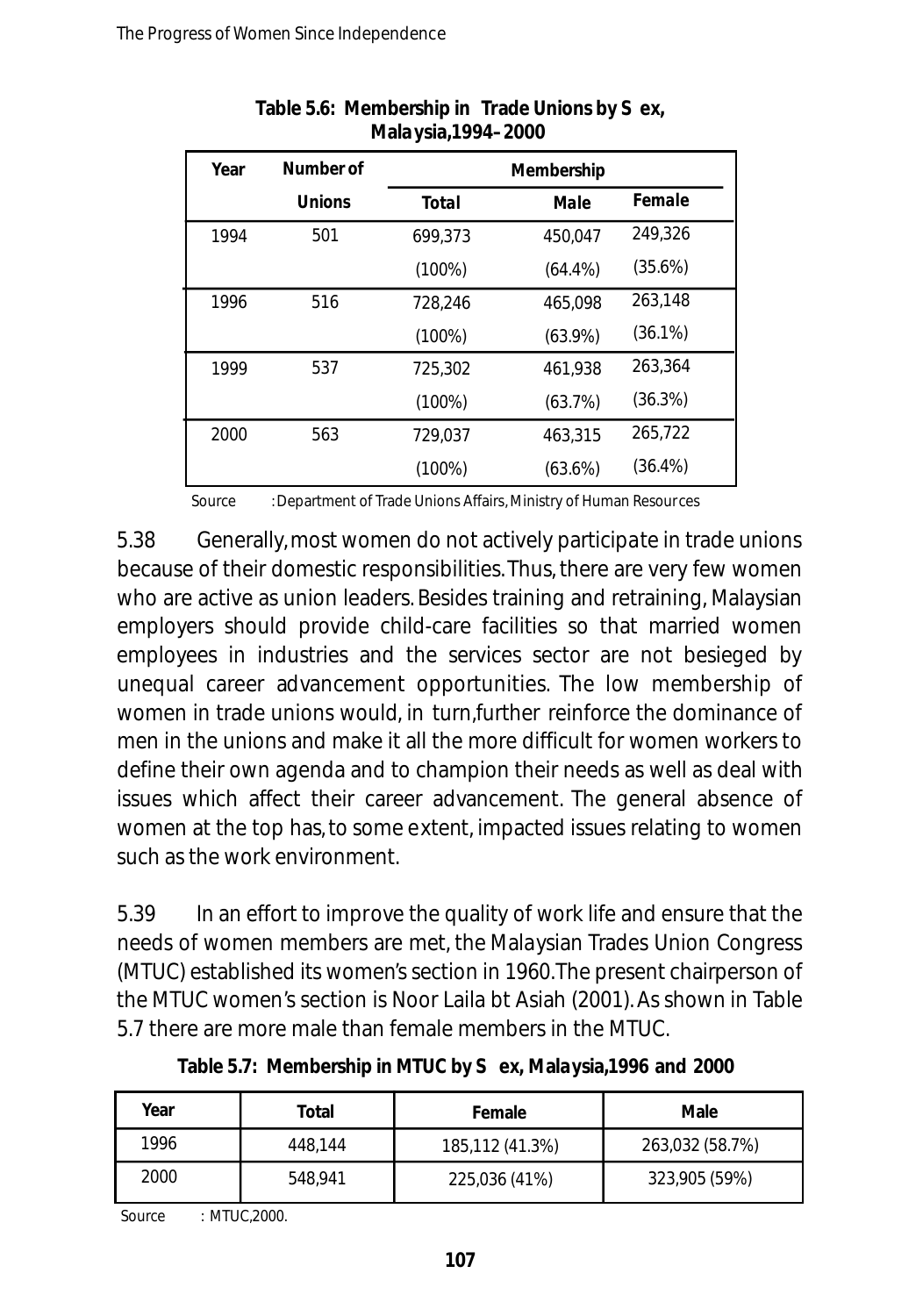5.40 Women's representation in the governing bodies of MTUC is disproportionate to their membership size. In 2000, while women accounted for 41 per cent of the membership, their representation in the governing bodies was disproportionately low as seen in Table 5.8.Out of the 16 posts in the working committees there was only one woman representative, while in the general council women constitute only 7 per cent. This reflects the under-representation of the women who form 41 per cent of the total union membership.

| Table 5.8: Female and Male Representation in G overning B odies |  |
|-----------------------------------------------------------------|--|
| in MTUC, Malaysia, 2000                                         |  |

| Governing                 | <b>Total Number</b> | Female | Male      |
|---------------------------|---------------------|--------|-----------|
| <b>Working Committees</b> | 16                  | 1(6%)  | 15 (94%)  |
| <b>Executive Council</b>  | 30                  | 1(3%)  | 29 (97%)  |
| <b>General Council</b>    | 205                 | 7 (3%) | 198 (97%) |

Source : MTUC,2000.

### *Representation in Cooperatives*

5.41 The cooperative movement seems to have fared better in terms of women's participation and involvement at the upper levels. According to the Department of Cooperative Development, there were 2,601,439 male members and 1,519,660 females in 1999. There were approximately 13,775 women who held positions in cooperatives during the same year. Women's participation is also commendable in ANGKASA (The National Malaysian Cooperative Limited),an apex cooperative which is administered according to the cooperative concept but is not involved in business activities like other cooperatives. As at 11 April 2000, ANGKASA has 2,510 cooperatives under it, of which 53 are women cooperatives. The Deputy President of ANGKASA is a woman,Hajah Rahaiah Baheran,an ex-senator. She was also elected in 1997 as a member of the International Cooperative Alliance Working Committee (ICA – Central Executive Committee). The current principal of the Cooperative College is also a woman, Armi Zainuddin.

### **III.FUTURE CHALLENGES**

5.42 It cannot be denied that Malaysian women have made considerable strides in the political and public arena. The few Malaysian women who have made it to the top have proven their capabilities and shown that the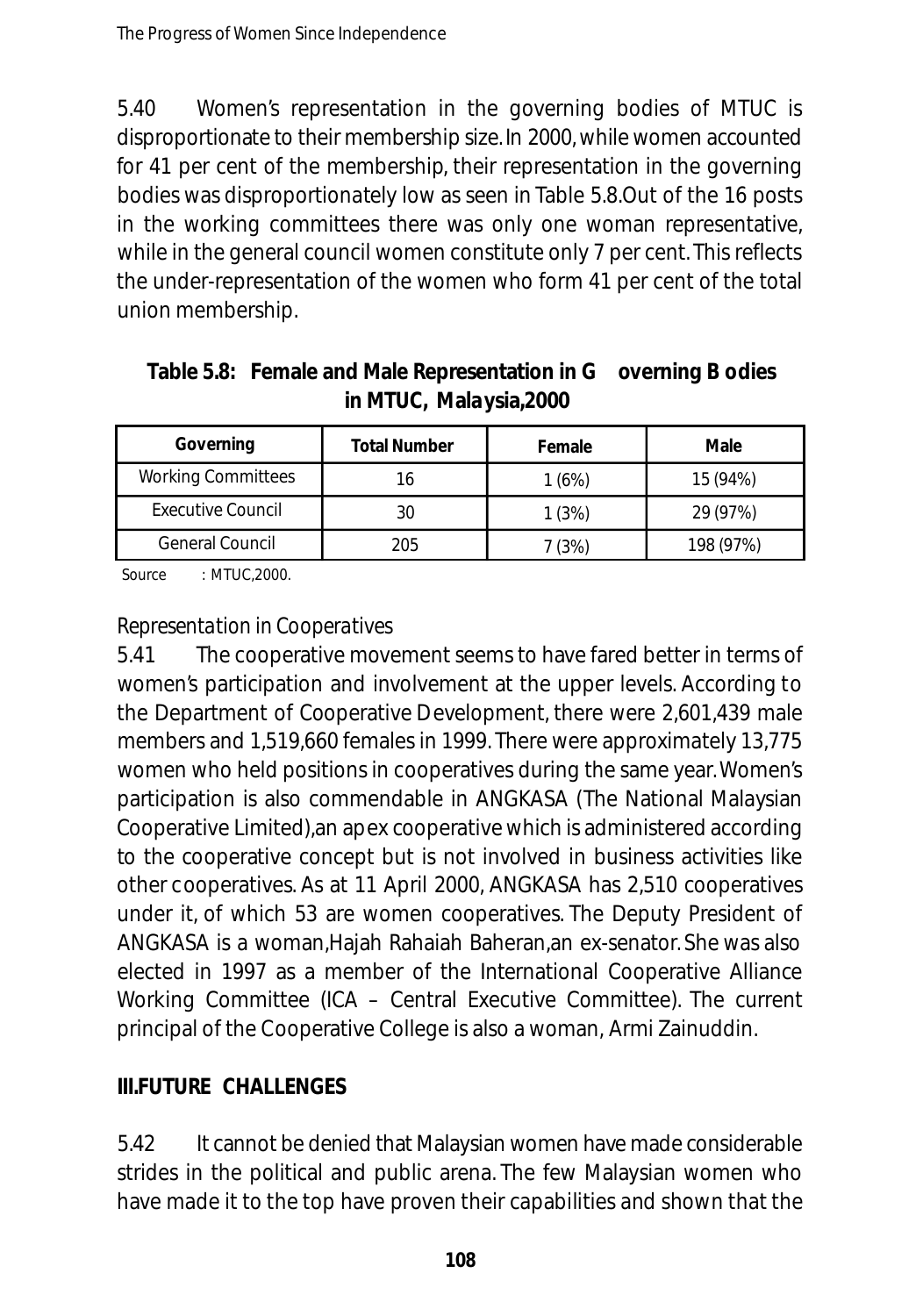policies of the Government are not overtly discriminatory. Despite the Government's supportive policies for the advancement of Malaysian women in all areas, women are under-represented in many areas, particularly in the decision-making and power-sharing corridors of political,public and corporate entities due mainly to the following gender barriers and issues:

- *cultural and institutional factors* interfere to form barriers to the advancement of a woman's career and upward mobility in an organisation. It is a common observation that a working or career woman is faced with a difficult situation of having to perform and cope with multiple roles as a wife, mother and worker. Traditionally, she will give priority to her domestic concerns above her career. Gender and role differences are learnt from as early as infancy and further perpetuated by cultural beliefs that are maintained and adhered to in social institutions and organisations over time; •
- society has been socialised in ways that promote stereotypical images *of women* as followers and supporters and not leaders or equal partners in their homes as well as outside their homes. This role stereotyping which brings about unequal power sharing at the household level,is the starting point of inequalities at the societal level. Consequently, women have little opportunity to develop their leadership and decision-making skills in the public domain ; •
- *gender roles and ethnicity* have been found to impact women's political participation. In the construction of gender role, each ethnic group in Malaysia is influenced by Asian values which determine that the role of women is in the domestic/private sphere while men dominate the public sphere which happens to be the locus of political activities.The Malays are influenced by the customs or "adat" and religious (Islamic) teachings. Likewise, with the Indian community. The Chinese, on the other hand, determine gender roles through customary rather than religious practices; •
- *women leaders do not champion women's issues.* It is a common observation among scholars that women political leaders, despite their high prominence and visibility in public life, tend to be tacit on many issues which relate to women's rights or gender equality •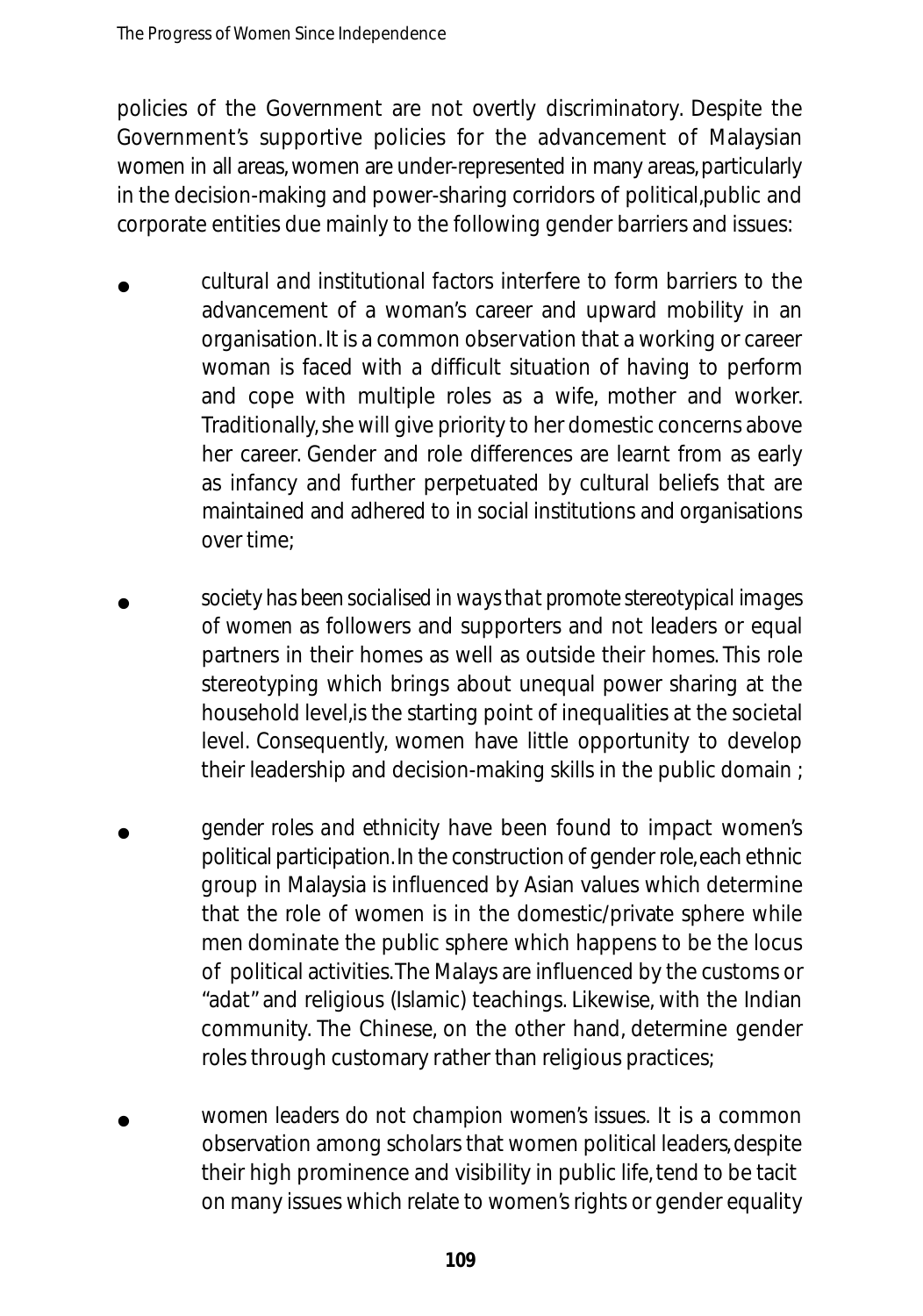in public and private spheres of life;

- *the political behaviour of women is moulded by the political culture* and tradition of the political party which defines women's role in politics in a particular way, which is one within the circumscribed 'appropriate' female behaviour. Hence, women politicians cling to the 'right image' as approved and endorsed by both men and women in the party and society at large. In this way, controversy or instability is avoided with the main political party itself. The women politicians in UMNO, MCA, MIC and Gerakan are in the ruling class league and their views or public posture reflect the ideology of the party ruling class. In view of this perception on the appropriate political behaviour, the majority of female political leaders are generally not active sponsors of change for women; •
- *the limited platform for women in the main political party* to launch pertinent women issues induces other non-mainstream organisations such as the NGOs or trade unions to take up the issues. Hence agitation for change or reform to safe guard or protect the interests of women as workers in the work place are often staged outside the party or political arena; •
- *lack of a critical mass* is another factor identified as a stumbling block in moving the gender agenda speedily forward. Due to the fact that there are only a few women in leadership positions in key institutions like political parties, top ministries as well as executive and legislative bodies, women are viewed as not only lacking the political clout but also the 'critical mass' or collective bargaining power in key positions to effectively influence the decision-making process and shape the party or government agenda; •
- *gender-blind elements in the recruitment, posting and promotion in* the public service often results in the under-representation of women at the decision-making level. At almost every level, female managers face more obstacles than their male counterparts in career mobility particularly at the managerial level. The multiple roles of being a wife, mother and career women also hamper the upward mobility of women. •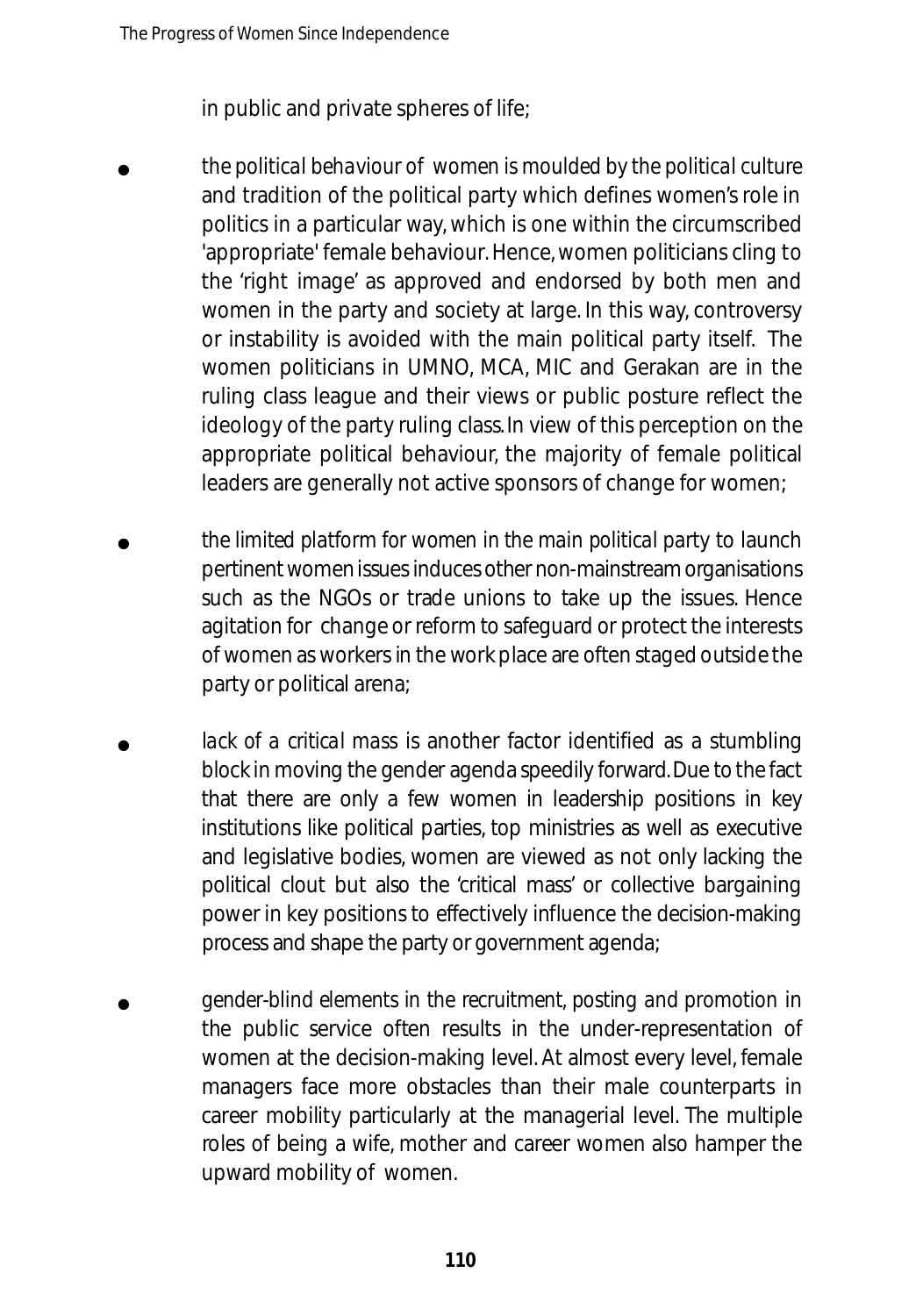# **IV. RECOMMENDATIONS**

5.43 Increasing opportunities for advancing women's participation in decision making is one of the future challenges that needs to be taken up by the Government. The equal participation of women and men in the decision-making processes, be it in government, public and private organisations, NGOs and trade unions, reflects the level of democracy in a society. To address the issues and challenges for enhancing women's equality in the decision-making processes at all levels, the following strategies are proposed:

- *initiate and enforce affirmative action to eliminate discriminatory* policies, practices and procedures which have gender dimensions in all sectors. This calls for "gender-sensitising" training for key management personnel at decision-making levels in all organisations; •
- *ensure a balanced representation* by men and women in political parties, boards of directors, councils, committees, local government and trade unions; •
- *increase opportunities to allow women access*to full participation in internal policy-making structures and appointive and electoralnominating processes; •
- *incorporate gender issues* into the political agenda by increasing women's participation in the leadership of political parties to narrow the gap between men and women; •
- *provide a gender-friendly environment* for equal opportunities in training, promotions, recruitment and appointments in the public service for women,and encourage the same in the private sector; •
- *provide a gender-sensitive social and educational environment* to promote the concept of gender equality in society at large; •
- *take positive action to build a critical mass* of women leaders, executives and managers in key decision-making positions; •
- ensure fair practice and create an appropriate mechanism to monitor •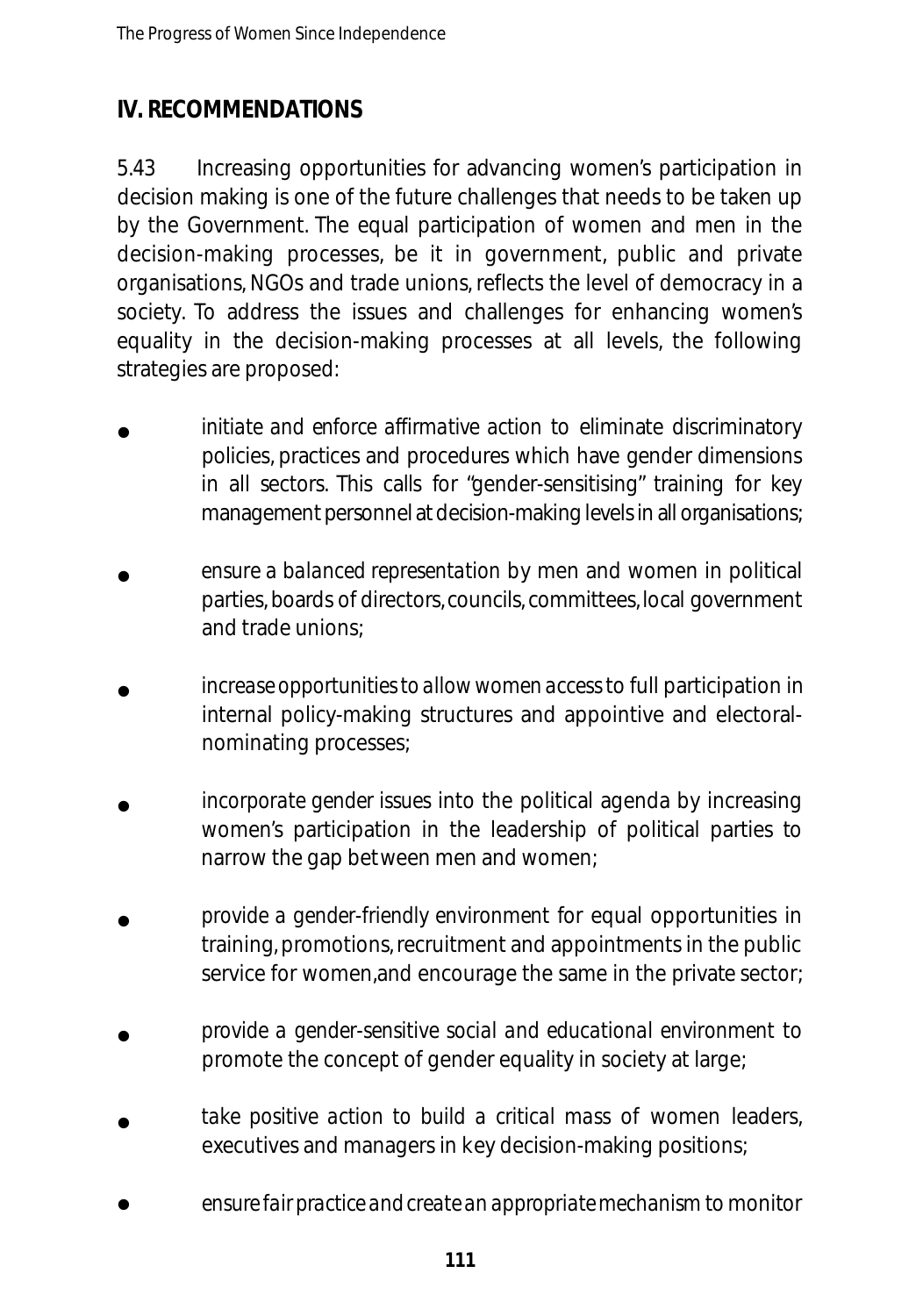women's access to senior levels of decision-making;

- *review all existing concepts* or institutional framework relating to women's participation in the decision-making processes at all levels;and •
- take steps to ensure that the Affirmative Action Agenda be implemented at all levels, especially by the Public Service Department so as to rectify the gender inequality at all levels of the political,public and corporate sectors. The new Ministry of Women and Family Development is the appropriate ministry to monitor the implementation of this policy and should be empowered to take the necessary steps to handle recalcitrant organisations. •

# **V. CONCLUSION**

5.44 The most important changes in the Malaysian women's status and leadership role since independence have come from their increased participation in political parties, elected and appointed offices, women's organisations and legislation. Women and women's organisations have played a significant role in changing the laws or the interpretations of laws to protect women's legal status entitling them to equal pay for equal work, equal educational opportunities, equal employment and equal rights to vote and hold public office.The trend towards higher aspirations in politics can be further supported by the already highly visible trend in women's participation in the economy, education and health industries.

5.45 Engendering policies and procedures to enable greater participation by women in decision-making processes require the transformation of existing concepts and institutional framework where gender bias pervades all levels. The achievement of the 30 per cent target requires the political will and commitment of the Government and all relevant parties. The recent creation of the Ministry for Women and Family Development and the establishment of Puteri UMNO are major steps that will boost efforts to increase women's participation in decision making and power sharing.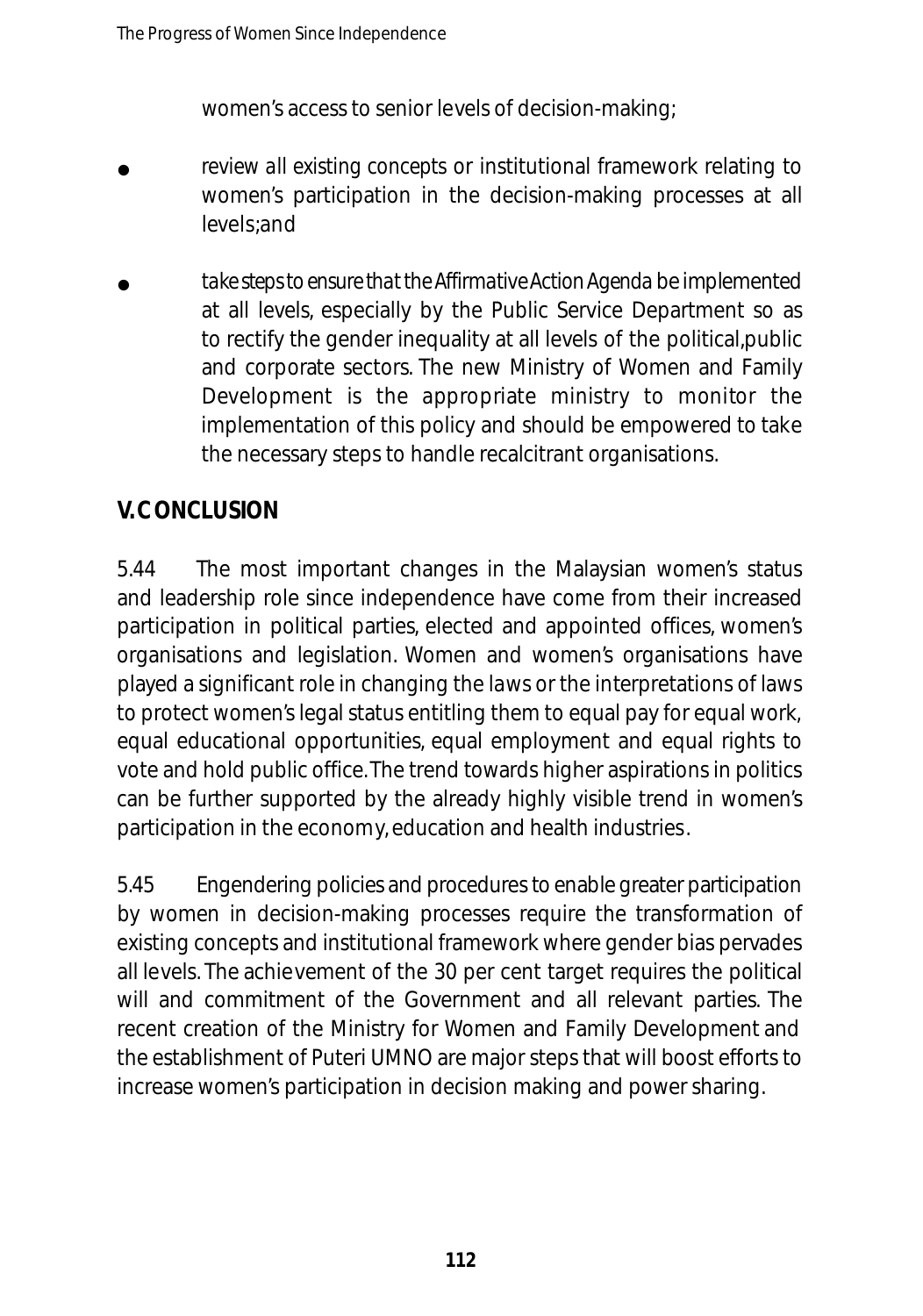## **Box 5.3: Tan S ri Datuk Nuraizah A bdul Hamid – A Woman of Distinction in the Public Servic e**

Tan Sri Nuraizah Abdul Hamid was honoured as a Woman of Distinction in Malaysia for the year 2001. The award conferred on her was a special recognition and appreciation for being one of the most successful and prominent, high-ranking woman administrators in the public service. Spanning over 29 years of service, Tan Sri Nuraizah blazed through her career with a track record of great achievements and excellent service rendered to the Government and the people of Malaysia.

During her school days, Tan Sri Nuraizah,the youngest of six siblings, had shown her leadership capability and strength of character when she became the female Head Prefect of Anderson Secondary School in Ipoh, Perak. She graduated from the University of Malaya, Kuala Lumpur with a BA Honours in History and proceeded to acquire a Diploma in Public Administration. Subsequently, she obtained her Master's degree in Public Administration at the American University, Washington D.C. She attended a number of training programmes, which included an advanced management programme at the Harvard Business School in 1997.

From the time of her first appointment as an Administrative and Diplomatic Officer, Tan Sri Nuraizah has carved her own niche in her career path, with the encouragement of a very supportive husband. As a devoted wife and mother of two girls and a boy, she has shown her skill in managing her multifarious roles at home and at work. Her two-year involvement as a Project Officer with the Economic and Social Commission for Asia and the Pacific (ESCAP) in Bangkok, Thailand, provided exposure which further developed her global expertise.

She spent 11 years serving in the Public Services Department, holding positions as Deputy Director (for eight years) and Director, Salaries and Allowances Division (for three years). It was then,in 1991, that she led the team that developed the new remuneration system for the public sector. She moved up the career ladder and joined the top echelon of the Civil Service with her appointment as the first woman Deputy Secretary-General of the Ministry of Education from 1992 to 1996.

*continue next page*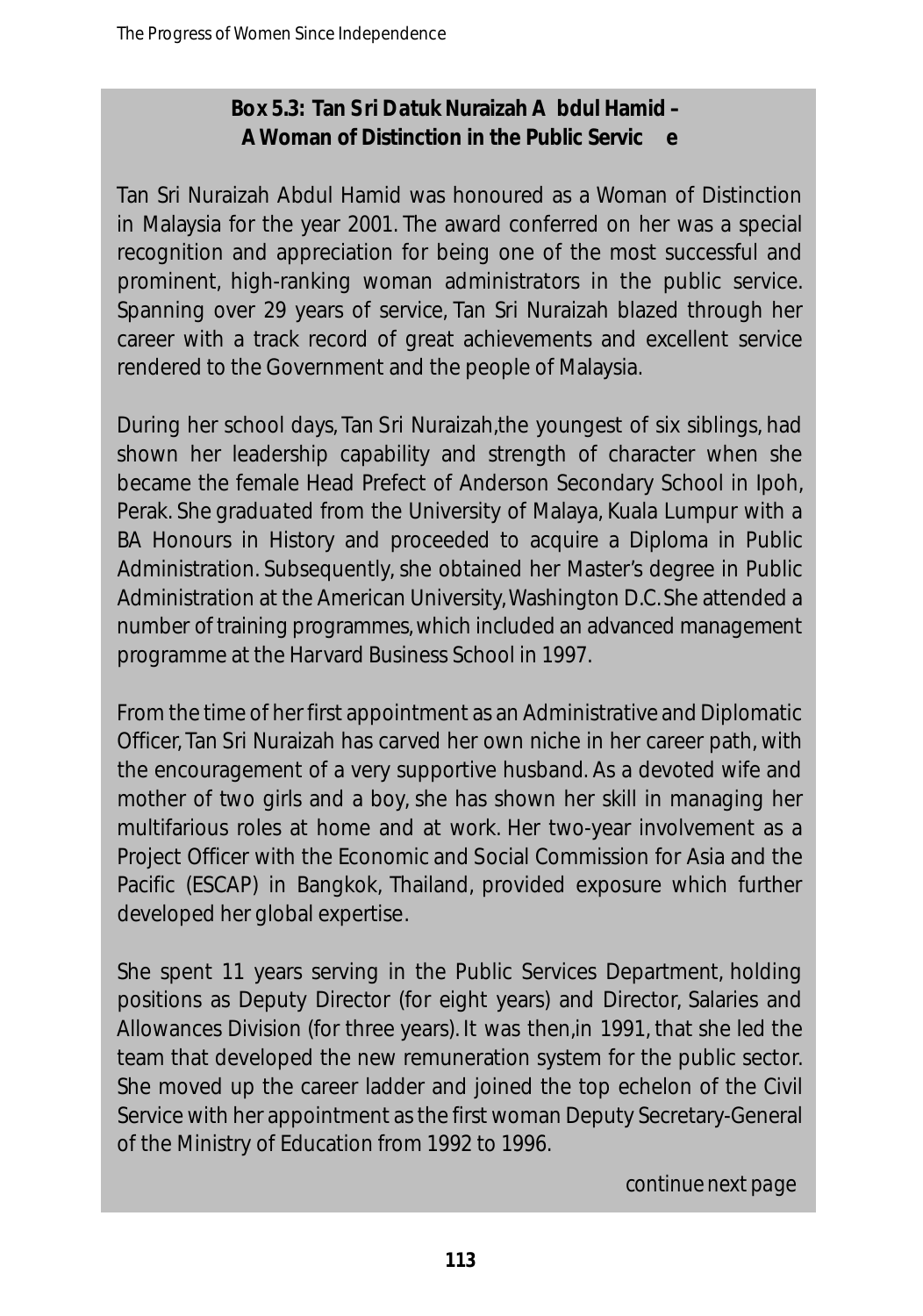Tan Sri Nuraizah reached the apex of her career when she became the first woman in Malaysia to assume the post of Secretary-General with the Ministry of Energy, Multimedia and Communication in 1996.It was with this ministry that Tan Sri Nuraizah led the team in formulating the world's first convergent law – the Communications and Multimedia Act 1998. She also directed the national Y2K team and initiated the setting up of the Malaysia Energy Centre, a non-profit research and development institution. In the field of energy, Tan Sri Nuraizah has also participated in the creation of the ASEAN Centre of Energy, and has chaired the assemblies of INTELSAT towards its privatisation in July 2001.

She retired from the Public Service in 1999 but was contracted to carry on as Secretary-General for another two years. From 1 November 2000 to date, she assumes the chairmanship of the Malaysian Communications and Multimedia Commission .

In retrospect, Tan Sri Nuraizah believes that her father, the greatest influence in her early life, inculcated in her the value of work: "to excel in whatever work undertaken". She strongly believes that women can excel in any field of work that they choose, if given an opportunity. Her success in working with male colleagues is attributed to her "non-conformist attitude", especially with regard to gender and culture.

She has received several Federal and State awards in recognition of her contribution to the country, the highest being the "Tan Sri" award, which was conferred in June 2000.

*Source: Citation from "Woman of Distinction",May 2001.NAWEM.*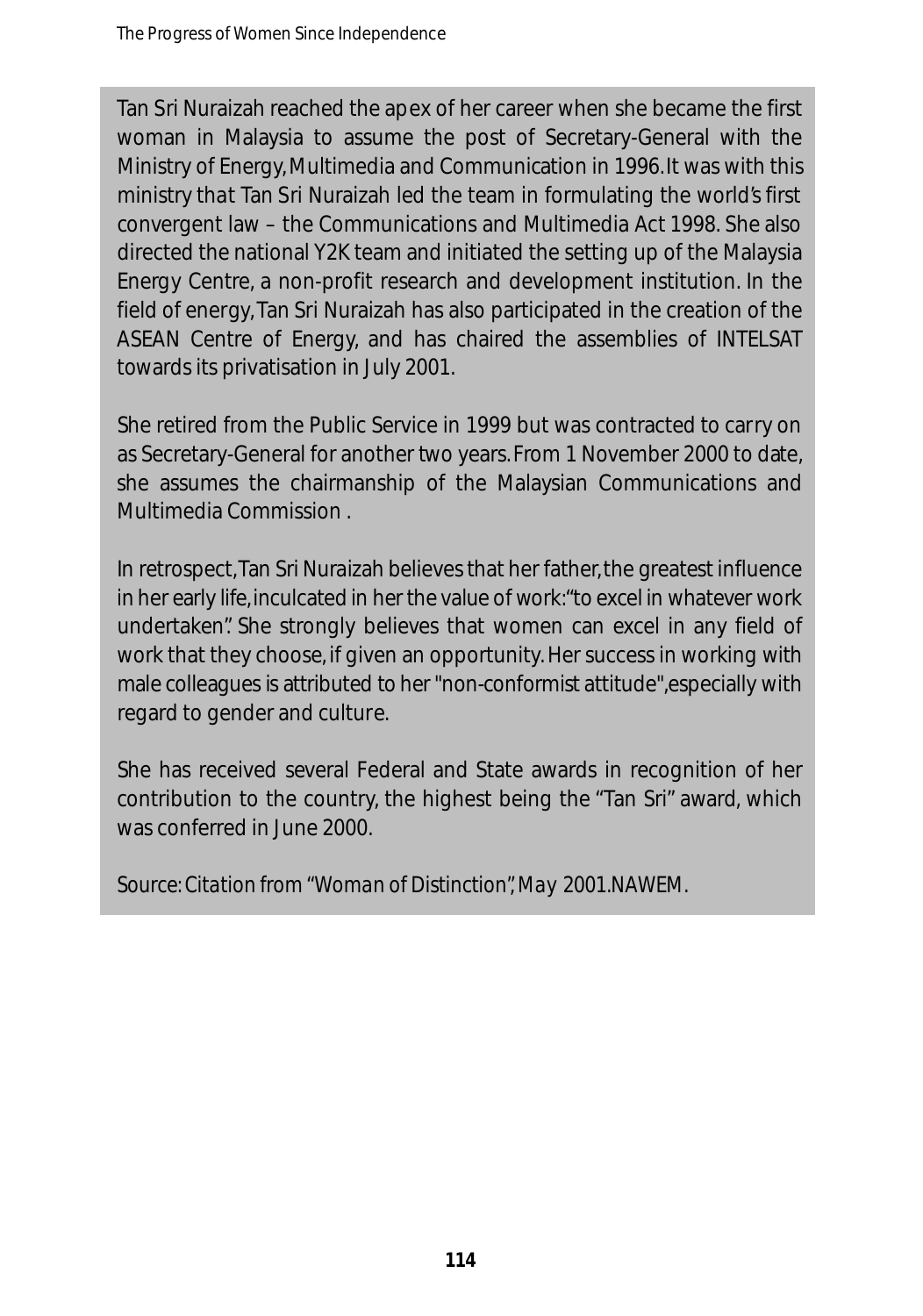## **REFERENCES**

## **Chapter 1**

Government of Malaysia (2001). *Eighth Malaysia Plan 2000–2001.* Kuala Lumpur: Government Printers.

- HAWA (1995). "The National Policy on Woman". Women's Affairs Division (HAWA), Ministry of National Unity Social Development, Malaysia.
- Jamilah Ariffin (1983). "Women Workers in the Manufacturing Industry" in Evelyn Hong (ed.) *Malaysian Women*, pp. 49–62. Consumer Association of Penang.
- Jamilah Ariffin (1995). *From Kampung to Urban Factories: Findings from HAWA Study*. Kuala Lumpur: University of Malaya Press.

## **Chapter 2**

- Asarudin Hj. Ashari (1998) "Country Report: Malaysia. Recent Reform in Higher Education", Report of a seminar, pp. 115–123. National Institute for Education Research, Tokyo.
- Asma Haji Omar (1993)."Malaysia:Women Managers in Higher Education in Malaysia"in *Women in Higher Education Management*. UNESCO.
- Department of Statistics, Malaysia,*Labour Force Survey* (various issues:1995, 2000).

Department of Statistics, Malaysia, *Social Statistics Bulletin* (various years).

- Dodds, T. (1996) "The Use of Distance Education in Non-formal Education". The Commonwealth of Learning. http://www.col.org/Consultancies/96non-formal.htm.
- Evans, Karen (1995)."Barriers to Participation of Women in Technological Education and the Role of Distance Education" The Commonwealth of Learning, http://www.col.org/barriers.htm.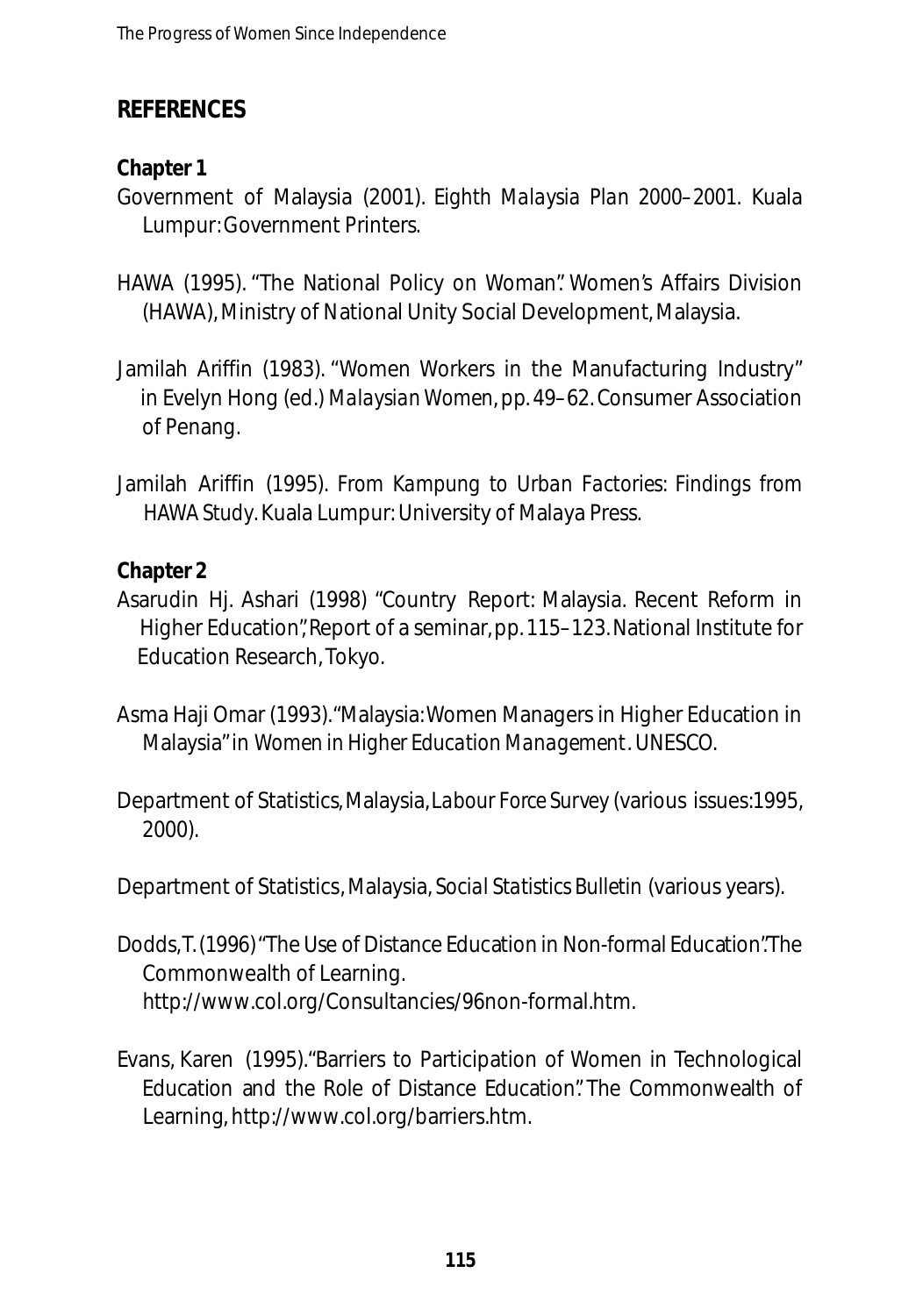- Jasbir K. Singh (2000)."Status and Role of Women in Positions of Leadership in Institutions of Higher Learning:A Global Overview"in Sharifah Hapsah Shahabudin and Saran Kaur Gill (eds.) *Asian Women Leaders in Higher Education: Management Challenges for the New Millennium*. Centre for Academic Advancement, Universiti Kebangsaan Malaysia.
- Khadijah Muhamad (1999). "Women and Higher Education in Malaysia", Paper presented at the Workshop on Women and Management in Higher Education, Melaka, 14-20 February, organised by the Association of Commonwealth Universities, London.
- Maimunah Ismail (1989). *Pengembangan: Implikasi Ke atas Pembangunan Masyaraka*t. Kuala Lumpur: Dewan Bahasa dan Pustaka.
- Manjit Kaur (1994). "Women in Education in Malaysia Implication for Planning and Population Dynamic"in Jamilah Ariffin,*Readings on Women and Development in Malaysia,* pp. 141–156. Population Studies Unit, University of Malaya.
- Ministry of Education Malaysia, *Educational Statistics* (various issues: 1957 to 2000).
- Ng, Choon Sim, Cecilia and Shanti Thambiah (2000). "Women and Work in the Information Age: Leveling the Playing Field in Malaysia?" in Maimunah Ismail and Aminah Ahmad (eds.) *Women and Work: Challenges in Industrialising Nations*, pp. 81–106.Asean Academic Press.
- Rahmah Kasim (1998)."Malaysia: Continuing Rural Development Into the Next Millennium, Appropriate Strategies for Poverty Alleviation and Sustainable Development". Training, INFRA,25 May–6 June.
- Saran Kaur Gill (2000)."Asian and Global Communication Skills for Women Leaders"in Sharifah Hapsah Shahabudin and Saran Kaur Gill (eds.) *Asian Women Leaders in Higher Education:Management Challenges for the New Millenium.* Centre for Academic Advancement, Universiti Kebangsaan Malaysia.
- Sufian Hussein (1993). *Pendidikan di Malaysia, Sejarah, Sistem dan Falsafah.* Kuala Lumpur: Dewan Bahasa dan Pustaka.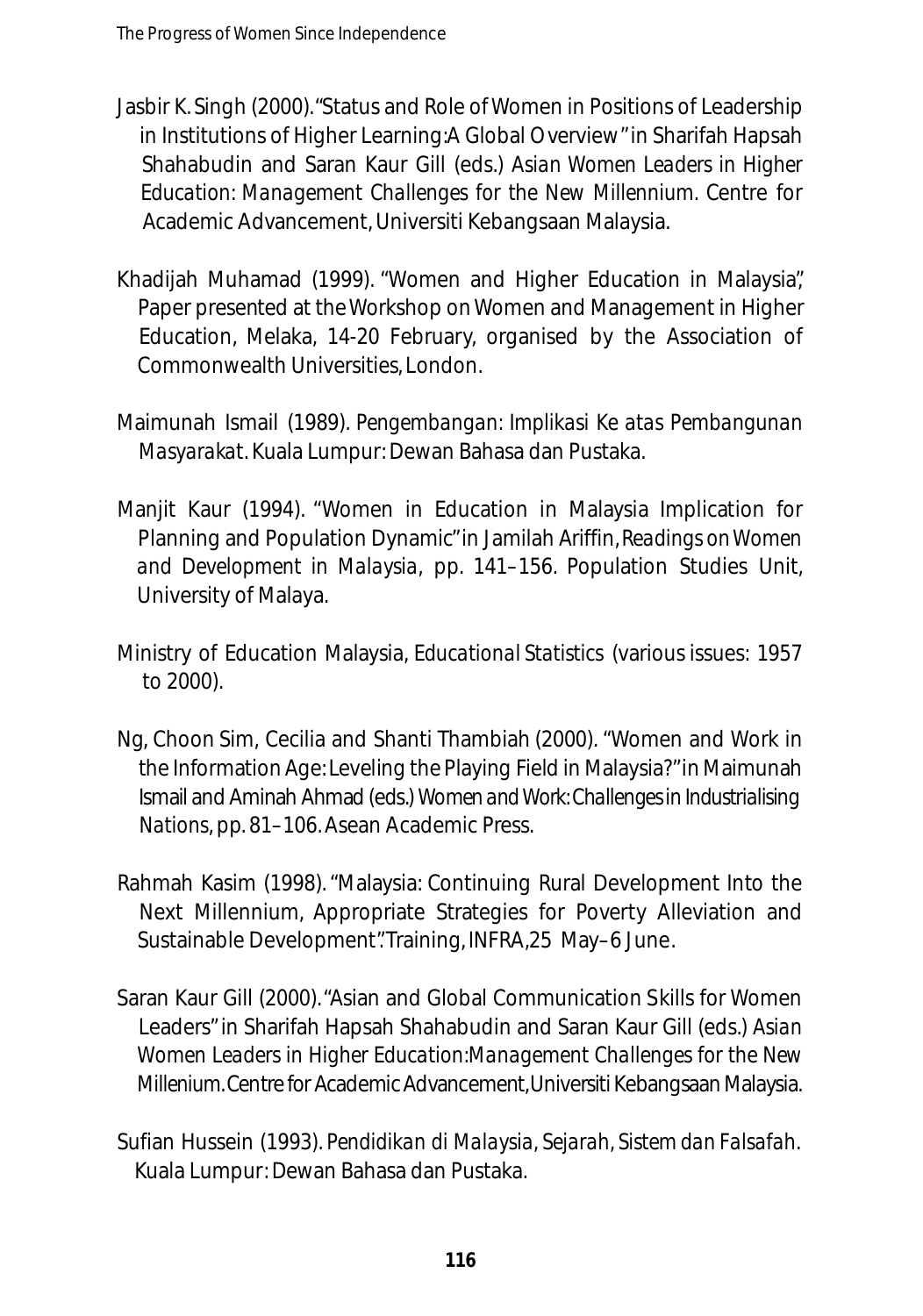UNEVOC (1995)."National Profiles in Technical and Vocational Education in Asia and the Pacific: Malaysia". Bangkok: Principal Regional Office for Asia and the Pacific, UNESCO.

### **Chapter 3**

- Aburdene, P. and Naisbit. J. (1993). "Women at Work: Opportunity, Leadership and Balance". *Mega Trends for Women: From Liberalisation to Leadership.* London:Arrow Books Ltd.
- Aminah Ahmad (1998)."Country Briefing Paper: Women in Malaysia". Asian Development Bank.
- Aminah, Ahmad (1995). "Role Conflict and Coping Behaviour of Married Working Women", Pertanika Journal of Social Sciences and Humanities, 3 (2), 97–104.Universiti Putra Malaysia.
- Department of Statistics, Malaysia. *Annual Survey of the Manufacturing Industry* (various years: 1969, 1975, 1980, 1978, 1983, 1988, 1992 and 1998).
- Department of Statistics, Malaysia. *Labour Force Surveys* (1975, 1992, 1995 and 2000).
- Department of Statistics, Malaysia. *Vital Statistics* (1999).
- Government of Malaysia (1991). *Sixth Malaysia Plan 1991–1995*. Kuala Lumpur: Government Printers.
- Government of Malaysia (2001). *Eighth Malaysia Plan 2000–2001*. Kuala Lumpur: Government Printers.
- HAWA (1995). "The National Policy on Woman". Women's Affairs Division (HAWA), Ministry of National Unity Social Development, Malaysia.
- Husna Sulaiman and J. Lau (1996). "Corporate Managers: Work Family Conflict, Job Involvement and Employer-Based Family Support Programmes", Paper presented at the IFHE World Congress XVIII, Bangkok, 21–26 July; Family Resource Management Session.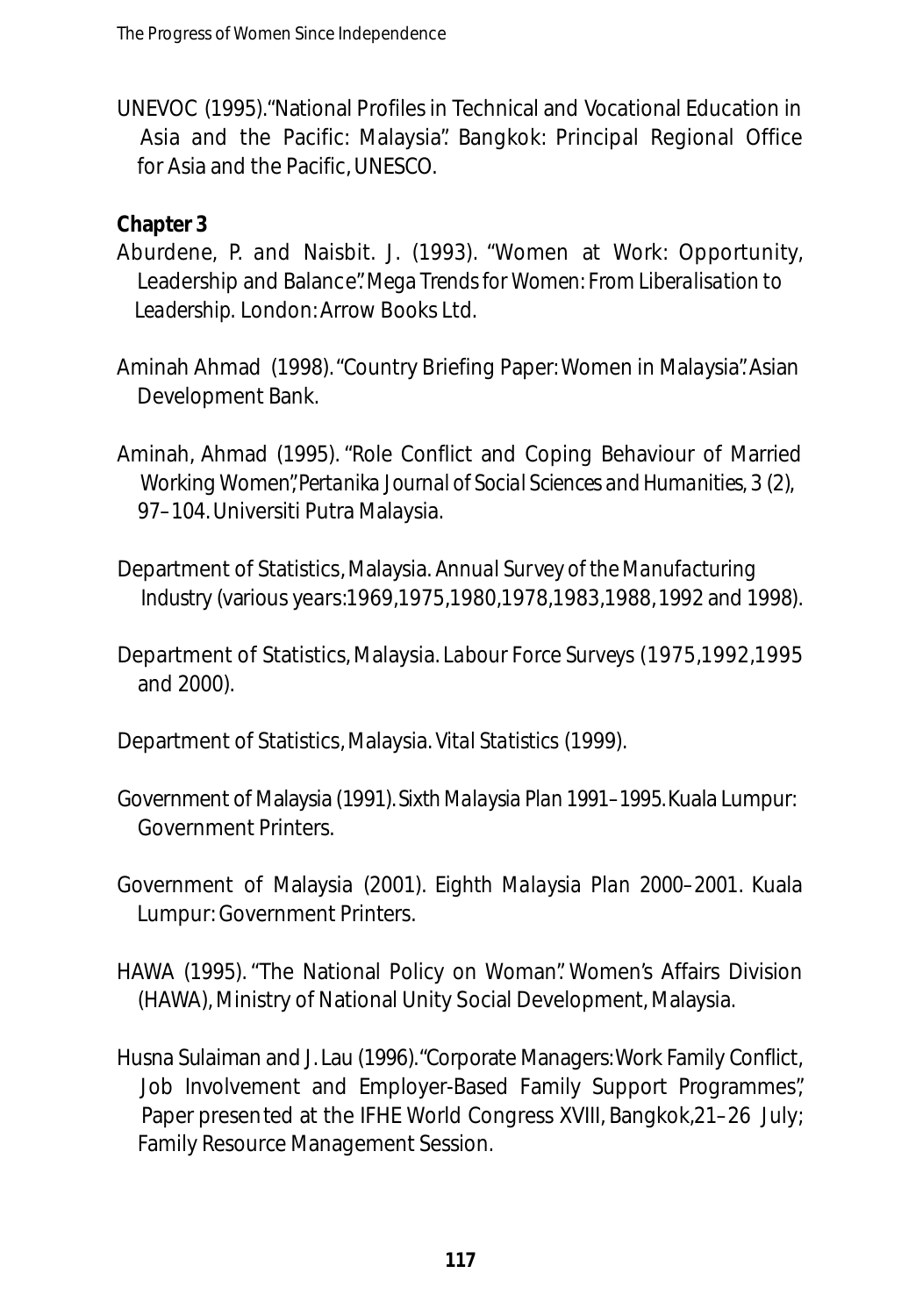- Jamilah Ariffin (1983)."Women Workers in the Manufacturing Industry"in Evelyn Hong (ed.) *Malaysian Women*, pp.49–62. Consumer Association of Penang.
- Jamilah Ariffin (1994). "Economic Development and Women in the Manufacturing Sector" in Jamilah Ariffin (ed.) *Readings on Women and Development in Malaysia.* Population Studies Unit, University of Malaya.
- Jamilah Ariffin (1997). "Gender Attitude Towards Malaysian Women's Appropriate Roles. Findings from a Survey in Selangor".HAWA, Ministry of National Unity and Social Development, Malaysia.
- Low, Guat Theng (2000)."Family-Friendly Workplace Policy (FFWP):A Study of Working Parents", Unpublished final year project report. Faculty of Human Ecology, Universiti Putra Malaysia.
- Maimunah Ismail and Rusinah Joned (1999)."The Profile and Value System of Women Entrepreneurs"in Maimunah Ismail and Aminah Ahmad (eds.) *Women and Work. Challenges in Industrialising Nations, pp. 153-171.* London: Asean Academic Press, and Serdang: Women's Studies Unit, Universiti Putra Malaysia.
- Maimunah Ismail (2000)."Motivations and Working Strategies of Women in Entrepreneurship-Politics; Voices and Experiences." Paper presented at the 9th International Women in Leadership Conference, Edith Cowan University Churchland, Western Australia.
- Ministry of Human Resource (1993). "The Occupational Wage Survey in Manufacturing Sector, 1992". Kuala Lumpur.
- Ng, Choon Sim, Cecilia and Shanti Thambiah (2000)."Woman and Work in the Imformation Age: Leveling the Playing Field in Malaysia?" in Maimunah Ismail and Aminah Ahmad (eds.) *Woman and Work: Challenges in Industrialising Nation*. Asean Academic Press.
- Shamsulbariah Ku Ahmad (1994)."Stratification and Occupational Gender Segmentation in the Labour Force" in Jamilah Ariffin (ed.) *Readings on Women and Development in Malaysia.* Population Studies Unit, University of Malaya.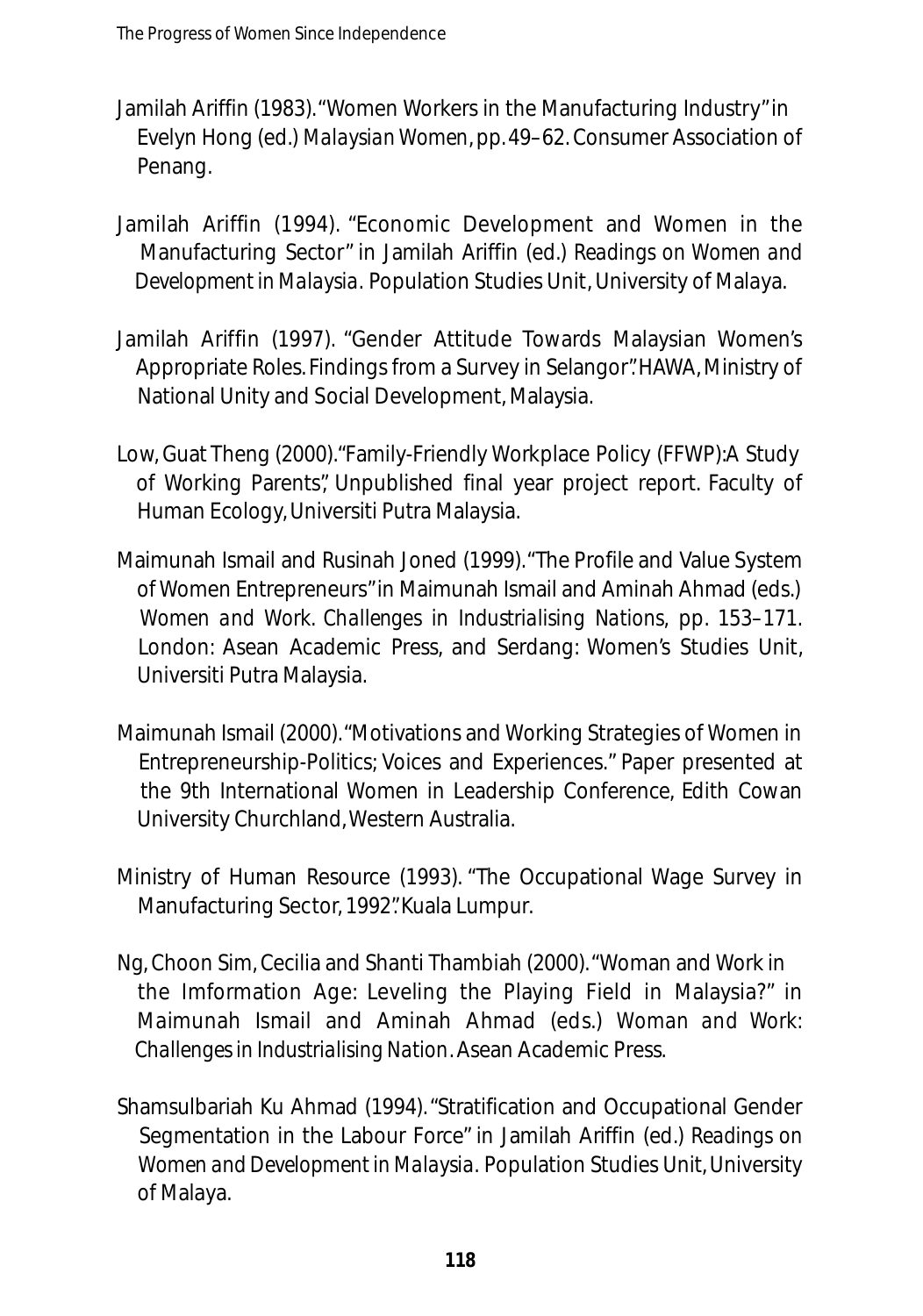- Siti Rohani Yahya (1994)."The Development Process and Womens Labour Force Participation – A Macro Level Analysis of Patterns and Trends 1957–1990"in Jamilah Ariffin (ed.) *Readings on Women And Development in Malaysia.* Population Studies Unit, University of Malaya.
- Survey of Selected Professional Services and Institutions (1992–1998). Department of Statistics, Malaysia.
- Tan, Poo Chang (1991)."Female Participation at Higher Management Levels in the Public Sectors". *Research Report #1: Status and Role of Malaysian Women in Development and Family Welfare.* National Family Development Board, Ministry of National Unity and Social Development, Malaysia.

Tan, Poo Chang et al (1995)."Women in the Informal Sector in Malaysia: Household Survey", Faculty of Economics, University of Malaya, UNFPA and Government of Malaysia project report.

Tan, Poo Chang (1997)."Women in the Informal Sector in Malaysia: Policy Implications". Faculty of Economics, University of Malaya, UNFPA and Government of Malaysia.

### **Chapter 4**

- Abdul Halin Hamid (1983). "Culture and Health Innovations: A Study of Persistence in the Use of the Bidan Kampung in Rural Malaysia", Ph.D. dissertation, Cornell University.
- Abu Bakar bin Suleiman (1994). "Breast Disease", Paper presented at the First National Seminar on Breast Disease, Kuala Lumpur, 2 February.
- Chee, H.L. (1995). "Amidst Affluence: A Study of an Urban Squatter Settlement and its Access to Health Care Services". Institute of Advance Studies, University of Malaya.
- Chen, C.Y. (1974)."Socio-cultural Foundations of Medical Practice in Rural Malay Communities" in Proceedings of the XIVth Annual General Meeting of the Malaysian Medical Association, Kuala Lumpur, 1974.
- Chen, C.Y. (1981). "Traditional and Modern Medicine in Malaysia." *World Health Forum.* 2(2):pp. 296–299.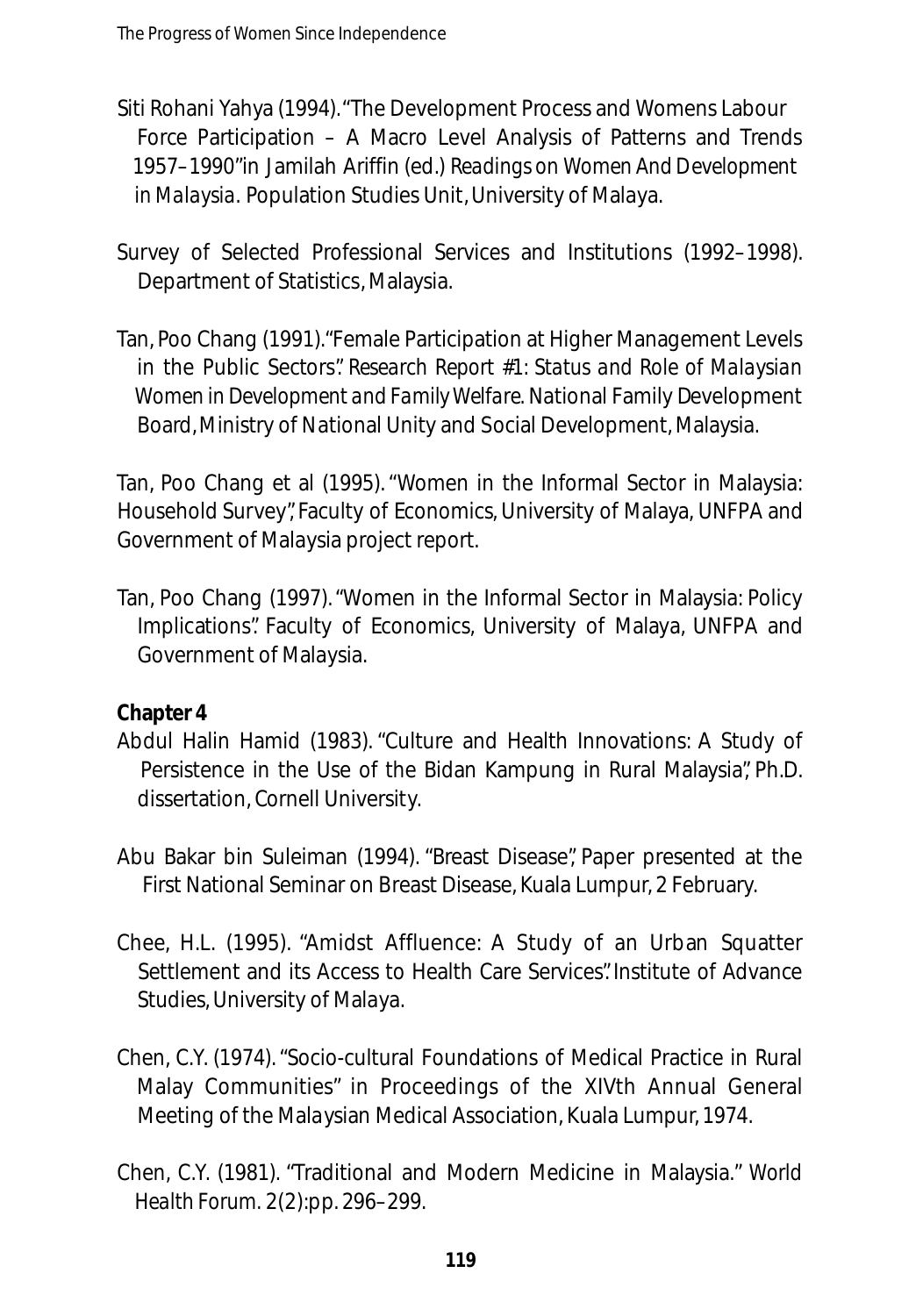- Colson, A.C. (1971). *"The Prevention of Illness in a Malay Village."* Overseas Research Centre, Wake University, Salem.
- Gupta,G.R.(2000)."Gender, Sexuality and HIV/AIDS", Plenary address at the XII International AIDS Conference, Durban,Africa,8–14 July.
- Huang, M.S.L.(1999)."Case Study, Malaysia: Communication and Advocacy Strategies Adolescent Reproductive and Sexual Health" UNESCO, Bangkok.
- Huang, S.L.(1995)."Factors Associated with Child Health Status: A Study of Farm Families in Sabak Bernam, Selangor Darul Ehsan, Malaysia". Ph.D. dissertation. Universiti Pertanian, Malaysia,
- Maimunah A. Hamid, Sondi Sararaks, Ding L.M., Safurah Jaafar, Mohd. Yusof Ibrahim, Abdul Rashid Che Ali, Haniza Mohd. Anuar and Arokiasamy J. (1997). "Recent Illness/Injury, Health Seeking Behaviour and Out-Of-Pocket Health Care Expenditure"in *National Health and Morbidity Survey 1996.*Ministry of Health Malaysia.
- Ministry of Health Malaysia, *Annual Report of the Ministry of Health* (1980, 1990 and 1998).
- Ministry of Health (1999)."Malaysia's Health, 1998. Technical Report of the Director General." Ministry of Health Malaysia.
- Ministry of Health (2000)."Malaysia's Health, 1999. Technical Report of the Director General." Ministry of Health Malaysia.
- Mohd.Taib Osman (1989).*"Malay Folk Belief"*. Kuala Lumpur: Dewan Bahasa dan Pustaka.
- Narimah Awin,Rugayah Hj. Bakri,Tahir Aris and Maimunah A.Hamid (1997). "Breast Examination" in *National Health and Morbidity Survey 1996*. Ministry of Health Malaysia.
- Narimah Awin,Rugayah Hj. Bakri,Tahir Aris and Maimunah A.Hamid (1997). "Pap's Smear Examination"in *National Health and Morbidity Survey 1996.* Ministry of Health Malaysia.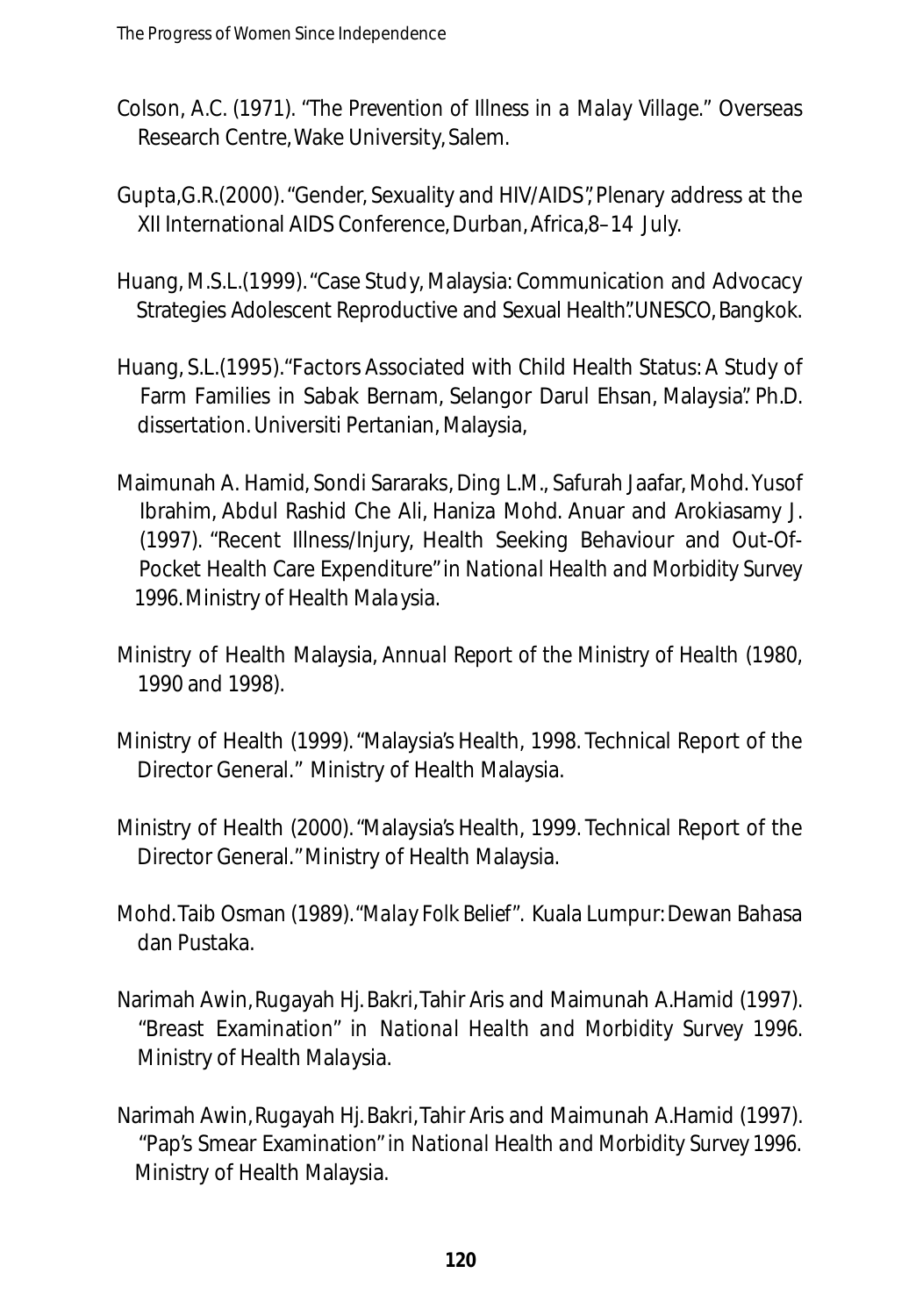- National Population and Family Development Board (1999). *"Population Profile, Malaysia"*. National Population and Family Development Board, Malaysia.
- Nazileh,R.(1992)."Health Status and Health Care of the Elderly in Peninsular Malaysia"in *Report of the Malaysian Family Life Survey – II 1988*, pp. 128– 144. National Population and Family Development Board, Malaysia and RAND Corporation.
- Noraini Othman (1998). "Sexuality and Gender Rights" in Report of Proceedings on the Regional Workshop: Islam, Reproductive Health and Women's Rights, Kuala Lumpur, 20–23 August.
- Okojie, C.E.E. (1994)."Gender Inequalities of Health in the Third World" in *Social Science Medicine*, Vol.39 No. 9,pp. 1237–1247.
- Taylor, K.B. and Luean E. Anthony (1983). *Clinical Nutrition*. New York: McGraw-Hill
- Tee, E. (1995)."Changing Dietary Intake and Food Consumption in Malaysia: Nutritional Implications"in Proceedings of Symposium on Current Trends in Nutrition: An International Perspective, Kuala Lumpur, 7 April.

Tengku Aizan,H.(1996)."Ageing Issues in Malaysia"pp. 47–66.

- Tey, N.P. (1997). "Contraceptive Choice in the Rural Areas of Peninsular Malaysia", WHO.
- Wong, Y.L. (1999). "Country Study of Malaysia" in "Taking up the Cairo Challenge – Country Studies in Asia-Pacific", pp. 161–196. Asian-Pacific Resource and Research Centre for Women, Kuala Lumpur.
- World Health Organisation (2000)."Priority Issues in Women's Health And Social Welfare: Global Perspectives, Comparisons and Case Studies" in Proceedings of International Conference on Women's Health: Better Health and Welfare Systems: Women's Perspectives, Awaji Island, Japan, 5–7 April.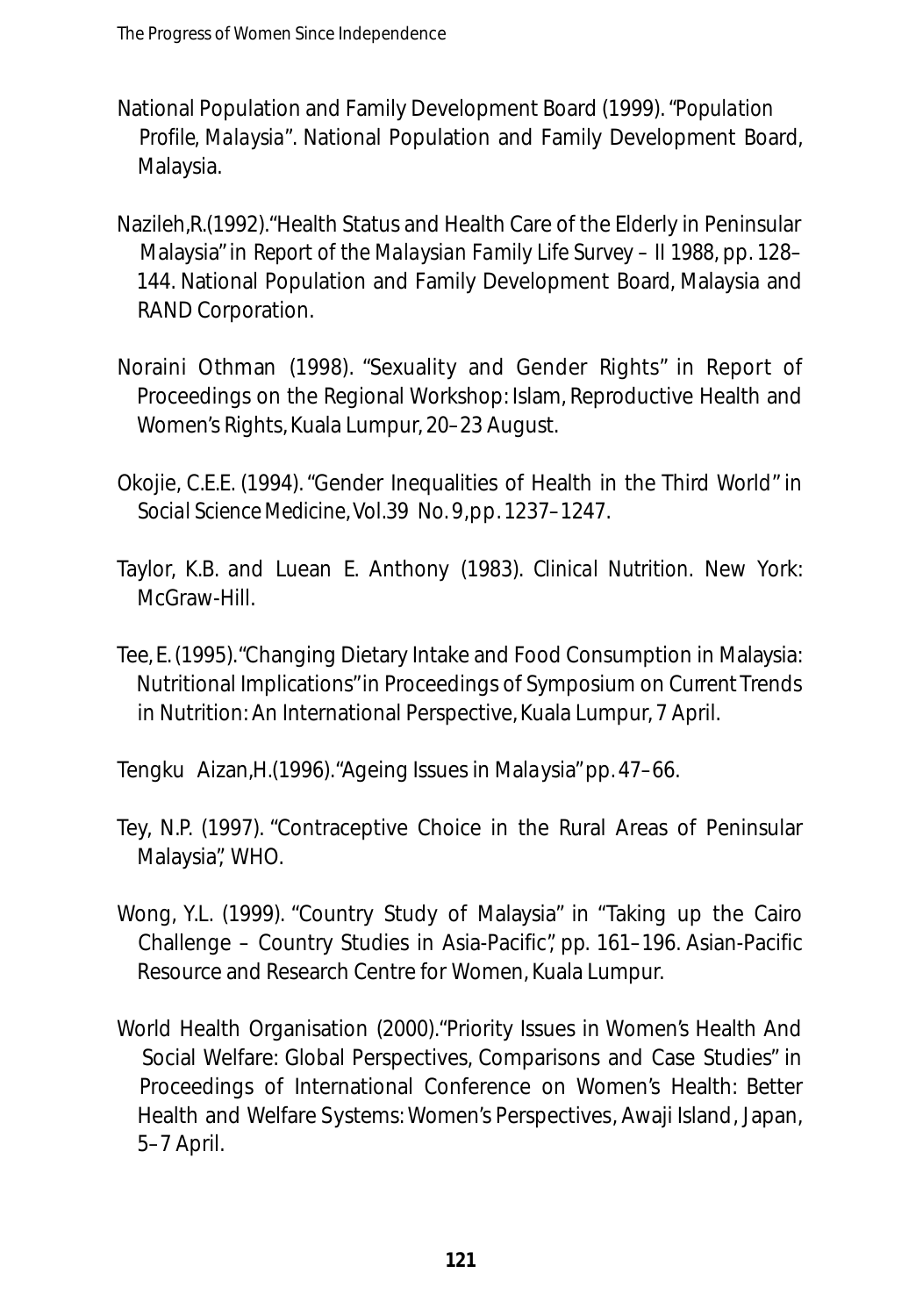Zainah Anwar and Rashidah Abdullah (2000)."Islam, Reproductive Health and Women's Rights". Kuala Lumpur: Sisters in Islam.

### **Chapter 5**

- "Asian Values and Democracy from the Malaysian Perspective: Parity in Political Partnership?" in proceedings from a conference, 18–21 March. International Studies Association, Columbia International Affairs online. http://www.columbia.edu/dlc/ciao/conf/rat01/.
- Aburdene, P. and J. Naisbit (1993). *Mega Trends 2000 for Women.* London: Arrow Books Ltd.
- Aishah Ghani (1992). Memoir Seorang Pejuang. Kuala Lumpur: Dewan Bahasa dan Pustaka and Kementerian Pendidikan Malaysia.

Central Staff Records (1988). Public Services Department, Malaysia.

- Corner, Lorraine (1997). "Women's Participation in Decision-making and Leadership – A Global Perspective", Paper presented at the Conference on Women in Decision-making in Cooperative organised by ACWF and CARDAP, Tagatay City, Philippines, 7–9 May.
- Danz, Virginia (1987). *Women and Party Politics in Peninsular Malaysia.* Singapore:Oxford University.
- Government of Malaysia (1991). *Sixth Malaysia Plan 1991-1955*. Kuala Lumpur: Government Printing Press.
- Jurgette, Honculado (1988)."Agenda for the Dawn of a New Millennium: Gender and Transformative Politics", Paper presented at the Second Congress of the Global Network of Women in Politics – From Rhetoric to Reality: Women's Political Participation, Accountability and Leadership, Manila, 23–30 August. Co-sponsored by CAPWIP and UNDP for Women (UNIFEM).
- Lai,Suat Yan (1993)."Winds of Change:The Women's Movement in Malaysia", Paper presented at the Second International Malaysian Studies Conference, Kuala Lumpur, 2–4 August. Gender Studies Programme, University of Malaya.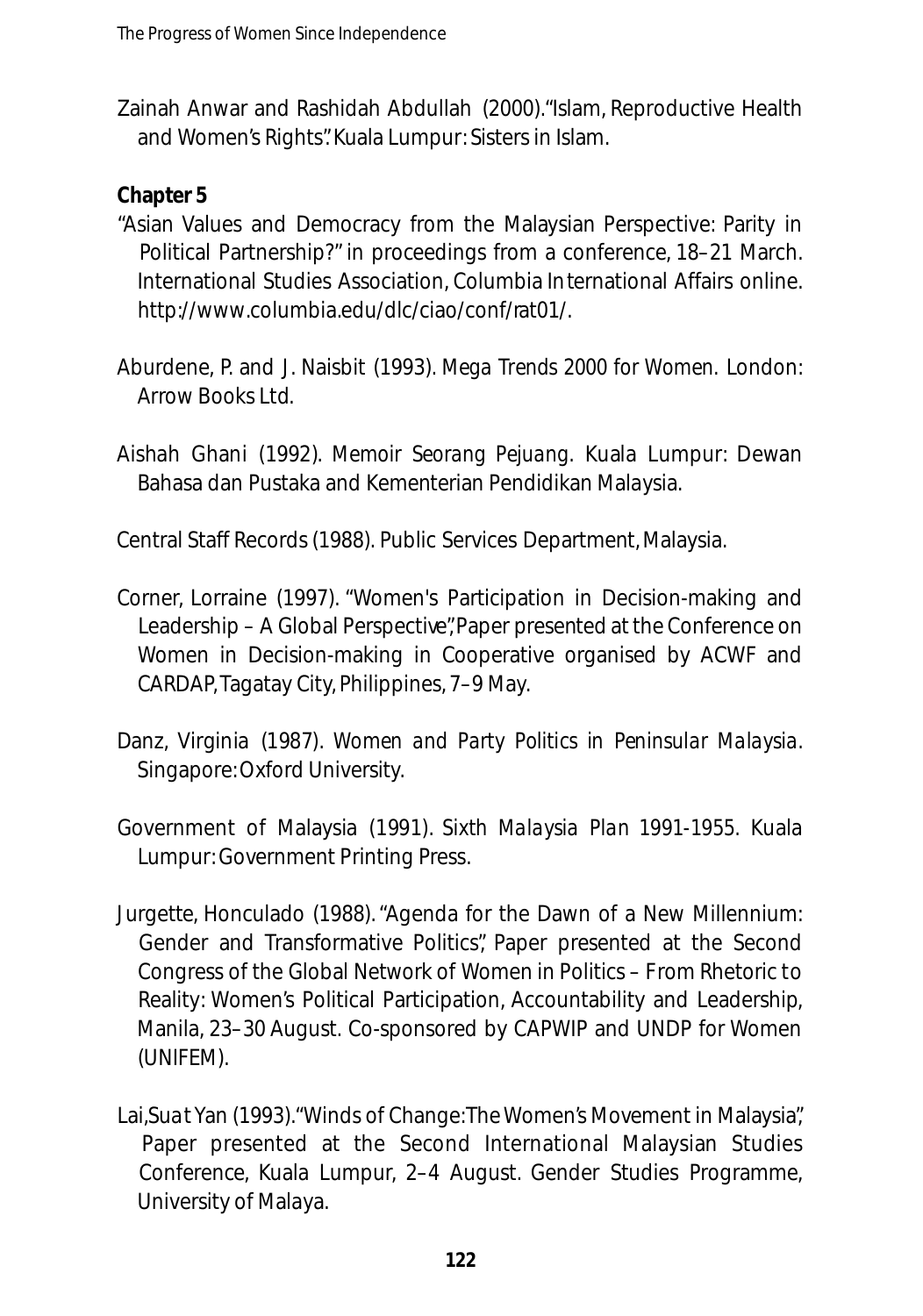- Mohamad Khaled (1997)."Perceptions of Rural Women Leaders on Their Input into the Process of Decision-making in Farmers Organisations", Masters thesis. Universiti Putra Malaysia.
- Mohamed Khaled and Husna Sulaiman (1997). "Awareness of Rural Malaysian Women of Gender Based Inequalities: A Discussion on the Impact of Acquired Awareness on their Achievements and Success". http://phuakl.tripod.com/pssm/conferenceaware. htm.
- Newland, Kathleen (1975). *Women in Politics:A Global Review.* Washington: Worldwatch Paper 3, December.
- Noraini Abdullah (1994). "Women's Participation in the Political Development Process in Malaysia" in Jamilah Ariffin (ed.) *Readings on Women and Development in Malaysia.* Population Studies Unit, University of Malaya.
- Normah Mansor (1994)."Women's Participation in the Government Sector: Trends and Implications (1957–1987):in Jamilah Ariffin (ed.) *Readings on Women and Development in Malaysia.* Population Studies Unit, University of Malaya.
- Rashila Ramli (1995)."Pembangunan Politic and Gender Dalam Pilihanraya 1995: Cabaran dan Strategi bagi Calon-calon Wanita", Paper presented at the Seminar Politic dan Pilihanraya: Ke arah Pemantapan Demokrasi, Kuala Lumpur, 14 July. Universiti Kebangsaan Malaysia.
- Saliha Haji Hassan (1996). "Malaysian Women's Involvement in Politics: Trends, Problems and Prospects", Paper presented at the Conference on Approaching the 21st Century: Challenges Facing Malaysian Women, Kuala Lumpur; jointly organised by Gender Studies Programme of University of Malaya and SAMA.
- Tan, Boon Keon and Bishan Singh (1994). *Uneasy Relation: The State and NGOs in Malaysia, Monograph 1.Kuala Lumpur: Asian Pacific Development* Centre.
- Tan, Poo Chang (1991). *Female Participation at Higher Management Levels in the Public Sector*, Research report completed under the project "States and Role of Malaysian Women in Development and Family Welfare". Faculty of